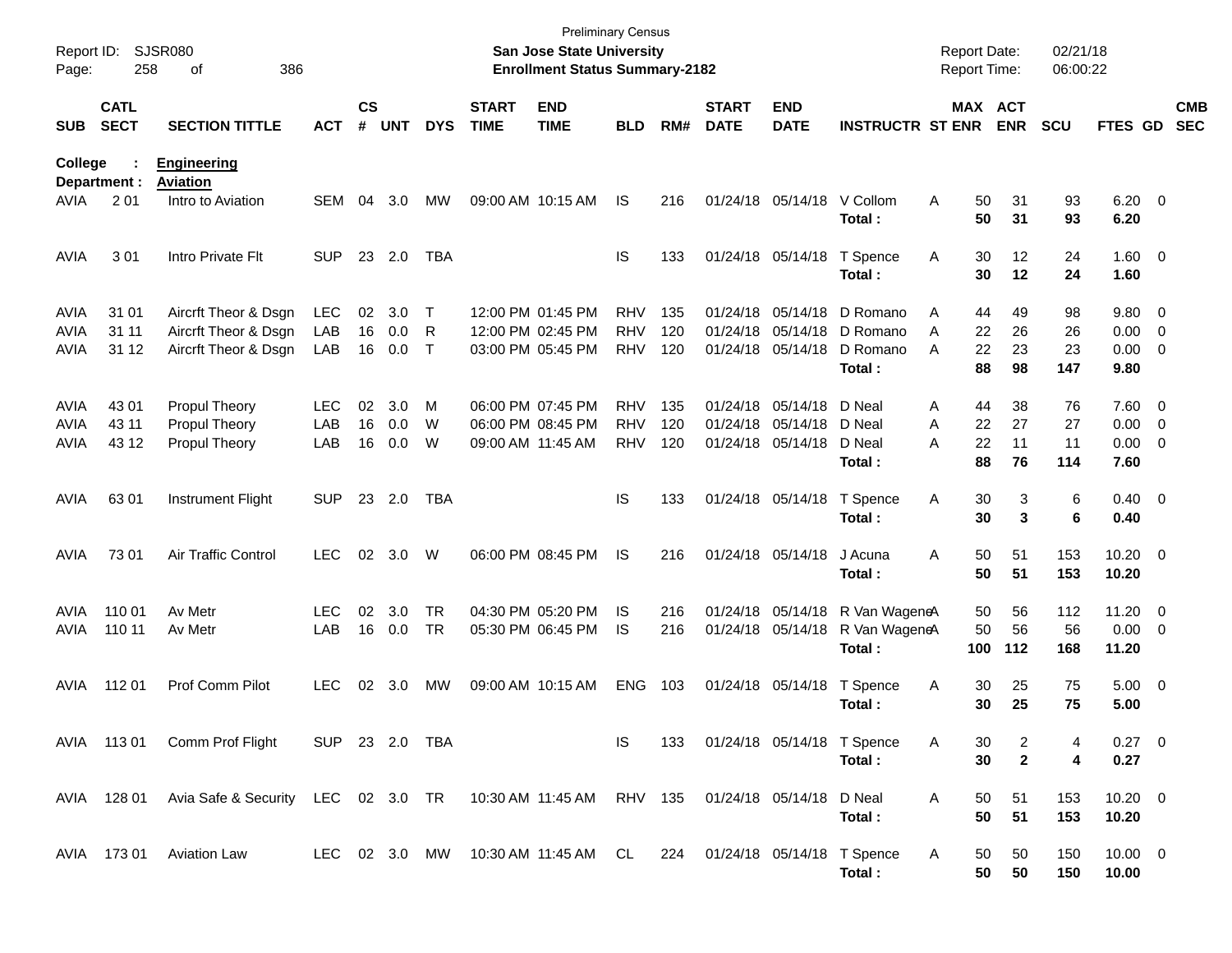| Report ID:<br>Page: | 259                        | <b>SJSR080</b><br>386<br>0f                              |                          |                    |            |                          |                             | <b>Preliminary Census</b><br><b>San Jose State University</b><br><b>Enrollment Status Summary-2182</b> |            |     |                             |                                                  |                                                       | <b>Report Date:</b><br><b>Report Time:</b> |                             | 02/21/18<br>06:00:22              |                                 |                                           |  |
|---------------------|----------------------------|----------------------------------------------------------|--------------------------|--------------------|------------|--------------------------|-----------------------------|--------------------------------------------------------------------------------------------------------|------------|-----|-----------------------------|--------------------------------------------------|-------------------------------------------------------|--------------------------------------------|-----------------------------|-----------------------------------|---------------------------------|-------------------------------------------|--|
| <b>SUB</b>          | <b>CATL</b><br><b>SECT</b> | <b>SECTION TITTLE</b>                                    | <b>ACT</b>               | $\mathsf{cs}$<br># | <b>UNT</b> | <b>DYS</b>               | <b>START</b><br><b>TIME</b> | <b>END</b><br><b>TIME</b>                                                                              | <b>BLD</b> | RM# | <b>START</b><br><b>DATE</b> | <b>END</b><br><b>DATE</b>                        | <b>INSTRUCTR ST ENR ENR</b>                           |                                            | MAX ACT                     | <b>SCU</b>                        | FTES GD                         | <b>CMB</b><br><b>SEC</b>                  |  |
| AVIA                | 176 01                     | Airline Ops & Mgmt                                       | <b>LEC</b>               |                    | 02 3.0     | MW                       |                             | 01:30 PM 02:45 PM                                                                                      | <b>IS</b>  | 216 |                             | 01/24/18 05/14/18                                | W Wei<br>Total:                                       | Α<br>50<br>50                              | 48<br>48                    | 144<br>144                        | 9.60 0<br>9.60                  |                                           |  |
| AVIA                | 179 01                     | Adv Airport Plnng                                        | <b>LEC</b>               | 02                 | 3.0        | W                        |                             | 03:00 PM 05:45 PM                                                                                      | <b>RHV</b> | 140 |                             | 01/24/18 05/14/18                                | E Peterson<br>Total:                                  | A<br>50<br>50                              | 8<br>8                      | 24<br>24                          | 1.60<br>1.60                    | $\overline{0}$                            |  |
| AVIA                | 180 01                     | <b>Individual Studies</b>                                | <b>SUP</b>               | 36                 | 3.0        | <b>TBA</b>               |                             |                                                                                                        | IS         | 133 |                             | 01/24/18 05/14/18                                | W Wei<br>Total:                                       | A<br>20<br>20                              | 2<br>$\overline{2}$         | 6<br>6                            | 0.40<br>0.40                    | $\overline{\mathbf{0}}$                   |  |
| AVIA<br><b>AVIA</b> |                            | 180H 01 Individual Studies<br>180H 02 Individual Studies | <b>SUP</b><br><b>SUP</b> | 36<br>36           | 1.0<br>2.0 | <b>TBA</b><br><b>TBA</b> |                             |                                                                                                        |            |     |                             | 01/24/18 05/14/18<br>01/24/18 05/14/18           | W Wei<br>W Wei<br>Total:                              | 20<br>Α<br>20<br>A<br>40                   | 0<br>$\Omega$<br>$\bf{0}$   | 0<br>0<br>$\bf{0}$                | 0.00<br>0.00<br>0.00            | $\overline{0}$<br>$\overline{\mathbf{0}}$ |  |
| <b>AVIA</b>         | 190 01                     | Senior Capstone                                          | <b>LEC</b>               |                    | 02 3.0     | M                        |                             | 03:00 PM 05:45 PM                                                                                      | <b>ENG</b> | 103 |                             | 01/24/18 05/14/18                                | W Wei<br>Total:                                       | Α<br>20<br>20                              | 10<br>10                    | 30<br>30                          | $2.00 \t 0$<br>2.00             |                                           |  |
| <b>AVIA</b>         | 194 01                     | Pilot Avion & GA Sys LEC                                 |                          |                    | 02 3.0 W   |                          |                             | 03:00 PM 05:45 PM                                                                                      | RHV        | 120 |                             | 01/24/18 05/14/18                                | D Neal<br>Total:                                      | 30<br>A<br>30                              | 34<br>34                    | 102<br>102                        | 6.80<br>6.80                    | $\overline{\mathbf{0}}$                   |  |
| AVIA<br><b>AVIA</b> | 195 01<br>195 02           | Intern Avia Indust<br>Intern Avia Indust                 | <b>SUP</b><br><b>SUP</b> | 36<br>36           | 3.0<br>2.0 | <b>TBA</b><br><b>TBA</b> |                             |                                                                                                        | <b>IS</b>  | 133 |                             | 01/24/18 05/14/18<br>01/24/18 05/14/18           | W Wei<br>W Wei<br>Total:                              | 20<br>Α<br>A<br>20<br>40                   | 9<br>$\overline{1}$<br>10   | 27<br>2<br>29                     | 1.80<br>0.13<br>1.93            | $\overline{\mathbf{0}}$<br>$\overline{0}$ |  |
|                     | Department: Aviation       |                                                          |                          |                    |            |                          |                             |                                                                                                        |            |     |                             | <b>Lower Division:</b><br><b>Upper Division:</b> | <b>Department Total:</b><br><b>Graduate Division:</b> | 846<br>336<br>510                          | 623<br>271<br>352<br>0<br>0 | 1422<br>537<br>885<br>$\mathbf 0$ | 94.80<br>35.80<br>59.00<br>0.00 |                                           |  |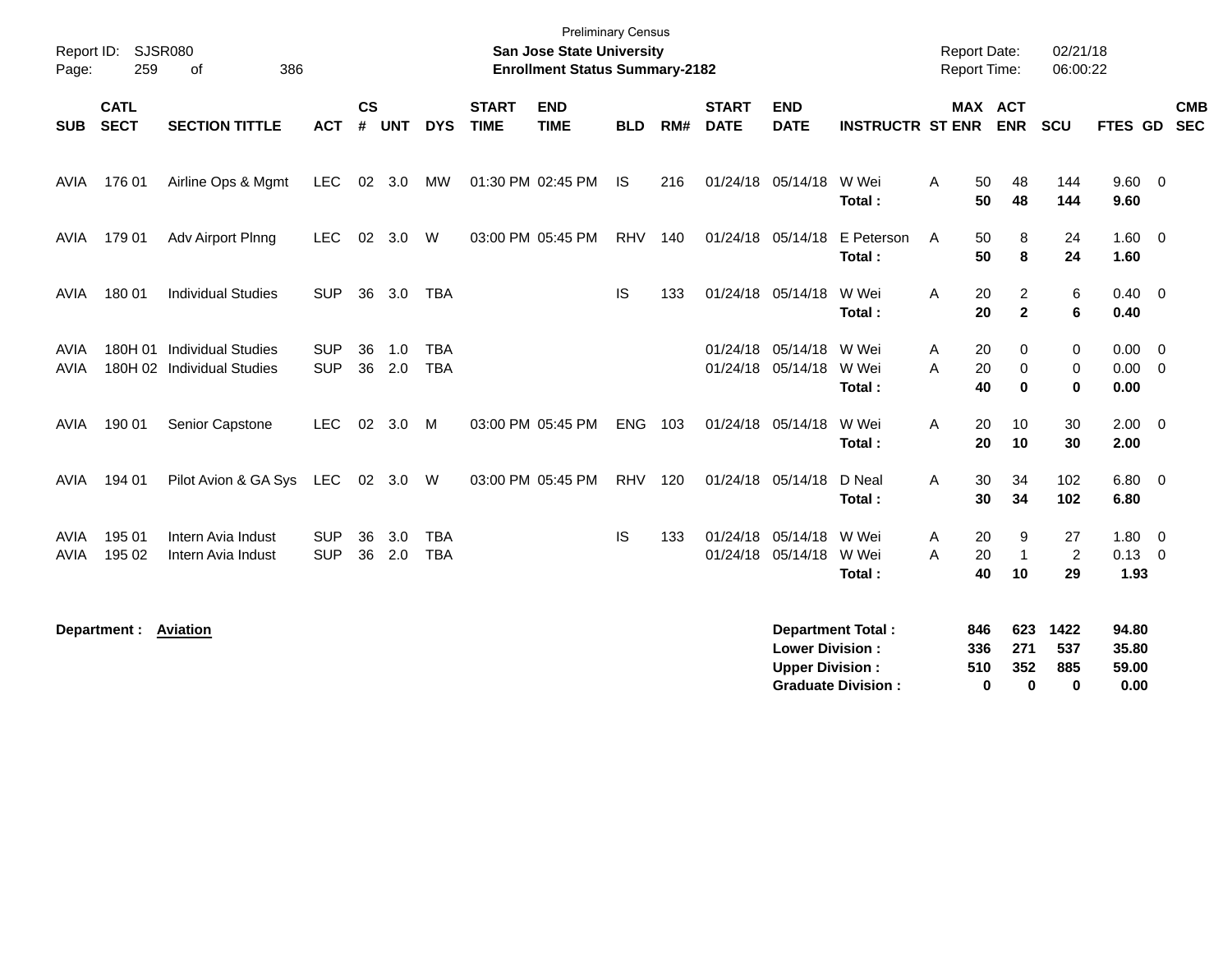| Report ID:<br>Page: | 260                        | SJSR080<br>386<br>οf                               |              |                    |            |            |                             | <b>Preliminary Census</b><br>San Jose State University<br><b>Enrollment Status Summary-2182</b> |                          |            |                             |                                        |                                           | <b>Report Date:</b><br><b>Report Time:</b> |                       | 02/21/18<br>06:00:22 |                        |                                                     |                          |
|---------------------|----------------------------|----------------------------------------------------|--------------|--------------------|------------|------------|-----------------------------|-------------------------------------------------------------------------------------------------|--------------------------|------------|-----------------------------|----------------------------------------|-------------------------------------------|--------------------------------------------|-----------------------|----------------------|------------------------|-----------------------------------------------------|--------------------------|
| <b>SUB</b>          | <b>CATL</b><br><b>SECT</b> | <b>SECTION TITTLE</b>                              | <b>ACT</b>   | $\mathsf{cs}$<br># | <b>UNT</b> | <b>DYS</b> | <b>START</b><br><b>TIME</b> | <b>END</b><br><b>TIME</b>                                                                       | <b>BLD</b>               | RM#        | <b>START</b><br><b>DATE</b> | <b>END</b><br><b>DATE</b>              | <b>INSTRUCTR ST ENR</b>                   |                                            | MAX ACT<br><b>ENR</b> | <b>SCU</b>           | FTES GD                |                                                     | <b>CMB</b><br><b>SEC</b> |
| College             | Department :               | <b>Engineering</b><br><b>Aerospace Engineering</b> |              |                    |            |            |                             |                                                                                                 |                          |            |                             |                                        |                                           |                                            |                       |                      |                        |                                                     |                          |
| AE                  | 15 01                      | Air & Space Flight                                 | <b>LEC</b>   | 01                 | 1.0        | R          |                             | 04:30 PM 05:20 PM                                                                               | <b>ENG</b>               | 340        |                             | 01/24/18 05/14/18                      | S MontgomeryA<br>Total:                   | 30<br>30                                   | 30<br>30              | 30<br>30             | $2.00 \t 0$<br>2.00    |                                                     |                          |
| AE                  | 20 01                      | CAD for AEs                                        | LEC          | 01                 | 2.0        | M          |                             | 04:30 PM 05:20 PM                                                                               | CL.                      | 222        |                             | 01/24/18 05/14/18                      | R Benzio                                  | 60<br>A                                    | 55                    | 55                   | 7.33                   | $\overline{\phantom{0}}$                            |                          |
| AE<br>AE            | 20 02<br>20 03             | CAD for AEs<br>CAD for AEs                         | LAB<br>LAB   | 16<br>16           | 0.0<br>0.0 | W<br>M     |                             | 06:00 PM 08:45 PM<br>06:00 PM 08:45 PM                                                          | <b>ENG</b><br><b>ENG</b> | 407<br>407 |                             | 01/24/18 05/14/18<br>01/24/18 05/14/18 | R Benzio<br>R Benzio<br>Total:            | 30<br>A<br>30<br>A<br>120                  | 26<br>29<br>110       | 26<br>29<br>110      | 0.00<br>0.00<br>7.33   | $\overline{\mathbf{0}}$<br>$\overline{\phantom{0}}$ |                          |
| AE                  | 30 01                      | Program. for AEs                                   | <b>LEC</b>   | 01                 | 2.0        | R          |                             | 03:00 PM 03:50 PM                                                                               | <b>ENG</b>               | 339        |                             | 01/24/18 05/14/18                      | L Capdevila                               | 60<br>$\mathsf{A}$                         | 37                    | 37                   | 4.97                   | $\overline{\phantom{1}}$                            |                          |
| AE                  | 30 02                      | Program. for AEs                                   | LAB          | 16                 | 0.0        | $\top$     |                             | 06:00 PM 08:50 PM                                                                               | <b>ENG</b>               | 407        |                             | 01/24/18 05/14/18                      | L Capdevila                               | 30<br>A                                    | 24                    | 24                   | 0.00                   | $\overline{\mathbf{0}}$                             |                          |
| AE                  | 30 03                      | Program. for AEs                                   | LAB          | 16                 | 0.0        | R          |                             | 06:00 PM 08:50 PM                                                                               | <b>ENG</b>               | 407        |                             | 01/24/18 05/14/18                      | L Capdevila<br>Total:                     | A<br>30<br>120                             | 13<br>74              | 13<br>74             | 0.00<br>4.97           | $\overline{1}$                                      |                          |
| AE                  | 114 01                     | Aerostructures II                                  | SEM          | 04                 | 3.0        | МW         |                             | 03:00 PM 04:15 PM                                                                               | <b>SH</b>                | 100        |                             | 01/24/18 05/14/18                      | J Hunter<br>Total:                        | A<br>110<br>110                            | 98<br>98              | 294<br>294           | 19.90 6<br>19.90       |                                                     |                          |
| AE                  | 140 01                     | Rigid Body Dynamic                                 | SEM          |                    | 04 3.0     | MW         |                             | 01:30 PM 02:45 PM                                                                               | <b>SH</b>                | 100        |                             | 01/24/18 05/14/18                      | K Turkoglu<br>Total:                      | Α<br>110<br>110                            | 90<br>90              | 270<br>270           | 18.10 2<br>18.10       |                                                     |                          |
| AE                  | 142 01                     | Astrodynamics                                      | <b>LEC</b>   | 01                 | 3.0        | МW         |                             | 09:00 AM 10:15 AM                                                                               | <b>ENG</b>               | 327        |                             | 01/24/18 05/14/18                      | L Lu<br>Total:                            | Α<br>30<br>30                              | 18<br>18              | 54<br>54             | 3.80 4<br>3.80         |                                                     |                          |
| AE                  | 157 01                     | AE ACS Design                                      | <b>LEC</b>   | 01                 | 3.0        | МW         |                             | 10:30 AM 11:45 AM                                                                               | <b>BBC</b>               | 004        |                             | 01/24/18 05/14/18                      | K Turkoglu<br>Total:                      | Α<br>110<br>110                            | 92<br>92              | 276<br>276           | 18.45<br>18.45         | $\overline{\phantom{0}}$                            |                          |
| AE                  | 162 01                     | Aerodynamics II                                    | <b>LEC</b>   | 01                 | 3.0        | TR         |                             | 03:00 PM 04:15 PM                                                                               | <b>YUH 124</b>           |            |                             | 01/24/18 05/14/18                      | N Mourtos<br>Total:                       | 120<br>Α<br>120                            | 89<br>89              | 267<br>267           | 18.15 7<br>18.15       |                                                     |                          |
| AE                  | 164 01                     | Aerothermodynamics LEC 01 5.0 F                    |              |                    |            |            |                             | 04:30 PM 06:10 PM BBC 222                                                                       |                          |            |                             | 01/24/18 05/14/18                      | S MontgomeryA<br>Total:                   | 60                                         | 60<br>16<br>16        | 80<br>80             | $5.42 \quad 1$<br>5.42 |                                                     |                          |
| AE                  | 165 01                     | <b>Flight Mechanics</b>                            |              |                    |            |            |                             | SEM 04 3.0 TR  09:00 AM  10:15 AM  BBC  004                                                     |                          |            |                             | 01/24/18 05/14/18 S Swei               | Total:                                    | A<br>110<br>110                            | 96<br>96              | 288<br>288           | 19.50 6<br>19.50       |                                                     |                          |
| AE                  | 166 01                     | Rocketry                                           | LEC 01 3.0 F |                    |            |            |                             | 01:30 PM 04:15 PM ENG 401                                                                       |                          |            |                             |                                        | 01/24/18 05/14/18 J Rodriguez A<br>Total: | 40<br>40                                   | 18<br>18              | 54<br>54             | $3.60 \ 0$<br>3.60     |                                                     |                          |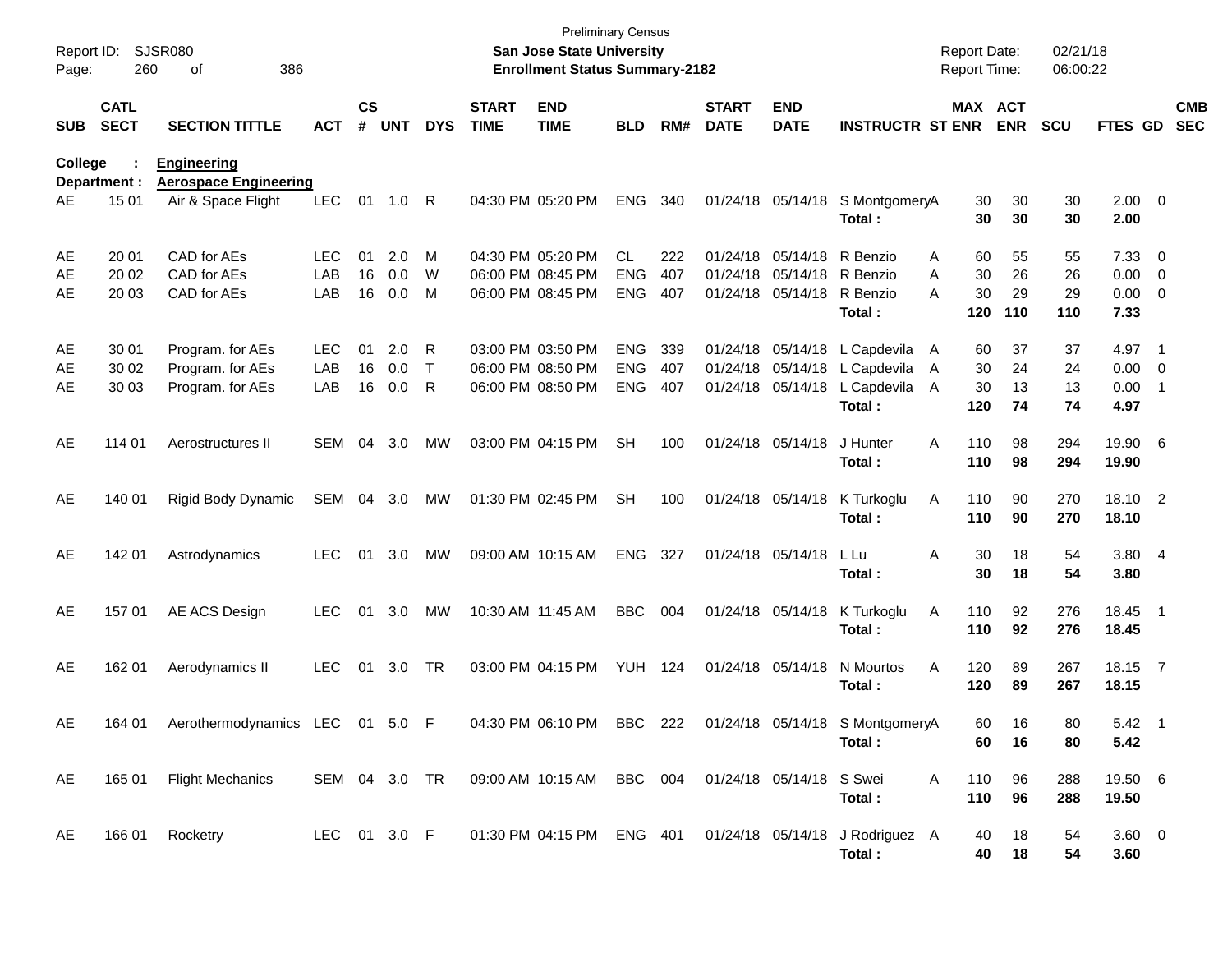| Report ID:<br>Page: | 261                        | SJSR080<br>386<br>οf                                                                             |                                        |                    |                   |                                   |                             | <b>Preliminary Census</b><br>San Jose State University<br><b>Enrollment Status Summary-2182</b> |                                        |                   |                             |                                        |                                                                                  | <b>Report Date:</b><br><b>Report Time:</b> |                               | 02/21/18<br>06:00:22 |                                               |                          |
|---------------------|----------------------------|--------------------------------------------------------------------------------------------------|----------------------------------------|--------------------|-------------------|-----------------------------------|-----------------------------|-------------------------------------------------------------------------------------------------|----------------------------------------|-------------------|-----------------------------|----------------------------------------|----------------------------------------------------------------------------------|--------------------------------------------|-------------------------------|----------------------|-----------------------------------------------|--------------------------|
| <b>SUB</b>          | <b>CATL</b><br><b>SECT</b> | <b>SECTION TITTLE</b>                                                                            | <b>ACT</b>                             | $\mathsf{cs}$<br># | <b>UNT</b>        | <b>DYS</b>                        | <b>START</b><br><b>TIME</b> | <b>END</b><br><b>TIME</b>                                                                       | <b>BLD</b>                             | RM#               | <b>START</b><br><b>DATE</b> | <b>END</b><br><b>DATE</b>              | <b>INSTRUCTR ST ENR</b>                                                          |                                            | MAX ACT<br><b>ENR</b>         | <b>SCU</b>           | FTES GD                                       | <b>CMB</b><br><b>SEC</b> |
| AE                  | 16701                      | Propulsion                                                                                       | SEM                                    | 04                 | 3.0               | TR                                |                             | 12:00 PM 01:15 PM                                                                               | <b>ENG</b>                             | 341               |                             | 01/24/18 05/14/18                      | F Vergine<br>Total:                                                              | Α<br>80<br>80                              | 66<br>66                      | 198<br>198           | 13.30 2<br>13.30                              |                          |
| AE                  | 169 01                     | <b>Computational Fluid</b>                                                                       | <b>LEC</b>                             |                    | 01 3.0            | TR                                |                             | 01:30 PM 02:45 PM                                                                               | <b>ENG</b>                             | - 331             |                             |                                        | 01/24/18 05/14/18 P Papadopoul A<br>Total:                                       | 80<br>80                                   | 62<br>62                      | 186<br>186           | $12.40 \t 0$<br>12.40                         |                          |
| AE                  |                            | 171B 01 Aircraft Design II                                                                       | <b>LEC</b>                             |                    | 02 3.0            | - F                               |                             | 09:00 AM 11:45 AM                                                                               | <b>ENG</b>                             | 401               |                             | 01/24/18 05/14/18                      | G Mendoza<br>Total:                                                              | 40<br>A<br>40                              | 32<br>32                      | 96<br>96             | $6.40 \quad 0$<br>6.40                        |                          |
| AE                  |                            | 172B 01 Spacecraft Design II                                                                     | <b>LEC</b>                             |                    | 02 3.0            | TR                                |                             | 10:30 AM 11:45 AM                                                                               | <b>ENG</b>                             | 401               |                             |                                        | 01/24/18 05/14/18 P Papadopoul A<br>Total:                                       | 40<br>40                                   | 26<br>26                      | 78<br>78             | $5.20 \ 0$<br>5.20                            |                          |
| AE<br>AE<br>AE      | 18001<br>180 02<br>180 03  | <b>Individual Studies</b><br><b>Individual Studies</b><br><b>Individual Studies</b>              | <b>SUP</b><br><b>SUP</b><br><b>SUP</b> | 36<br>36<br>36     | 1.0<br>2.0<br>3.0 | $\top$<br><b>TR</b><br><b>TRF</b> |                             | 06:00 PM 06:50 PM<br>06:00 PM 06:50 PM<br>06:00 PM 06:50 PM                                     | <b>ENG</b><br><b>ENG</b><br><b>ENG</b> | 164<br>164<br>164 |                             | 01/24/18 05/14/18<br>01/24/18 05/14/18 | N Mourtos<br>01/24/18 05/14/18 N Mourtos<br>N Mourtos<br>Total:                  | 30<br>A<br>A<br>10<br>A<br>10<br>50        | 0<br>5<br>2<br>$\overline{7}$ | 0<br>10<br>6<br>16   | $0.00 \t 0$<br>$0.67$ 0<br>$0.40 \ 0$<br>1.07 |                          |
| AE                  | 250 01                     | Ad Struct & Mat                                                                                  | <b>LEC</b>                             | 04                 | 3.0               | MW                                |                             | 06:00 PM 07:15 PM                                                                               | <b>ENG</b>                             | 164               |                             | 01/24/18 05/14/18                      | C Wilson<br>Total:                                                               | A<br>60<br>60                              | 24<br>24                      | 72<br>72             | 6.00 24<br>6.00                               |                          |
| AE                  | 267 01                     | Space Propulsion                                                                                 | SEM                                    | 05                 | 3.0               | TR                                |                             | 06:00 PM 07:15 PM                                                                               | <b>ENG</b>                             | 164               |                             |                                        | 01/24/18 05/14/18 P Papadopoul A<br>Total:                                       | 50<br>50                                   | 22<br>22                      | 66<br>66             | 5.30 18<br>5.30                               |                          |
| AE                  | 273 01                     | Aircraft Subsyst.                                                                                | <b>LEC</b>                             | 01                 | 3.0               | TR                                |                             | 07:30 PM 08:45 PM                                                                               | <b>ENG</b>                             | 164               |                             |                                        | 01/24/18 05/14/18 S MontgomeryA<br>Total:                                        | 50<br>50                                   | 26<br>26                      | 78<br>78             | 6.45 25<br>6.45                               |                          |
| AE                  | 280 01                     | Hypersonics                                                                                      | <b>LEC</b>                             |                    | 01 3.0            | TR                                |                             | 04:30 PM 05:45 PM                                                                               | <b>ENG</b>                             | 164               |                             | 01/24/18 05/14/18                      | F Vergine<br>Total:                                                              | 50<br>Α<br>50                              | 38<br>38                      | 114<br>114           | 9.20 32<br>9.20                               |                          |
| AE                  |                            | 295A 01 Project I                                                                                | <b>SUP</b>                             | 25                 | 3.0               | -F                                |                             | 04:30 PM 07:15 PM                                                                               | <b>ENG</b>                             | 164               |                             |                                        | 01/24/18 05/14/18 N Mourtos<br>Total:                                            | Α<br>20<br>20                              | 11<br>11                      | 33<br>33             | 2.75 11<br>2.75                               |                          |
| AE.                 |                            | 295B 01 Project II                                                                               |                                        |                    |                   |                                   |                             |                                                                                                 |                                        |                   |                             |                                        | SUP 25 3.0 F  04:30 PM 07:15 PM ENG 164  01/24/18  05/14/18  N Mourtos<br>Total: | A<br>20<br>20                              | 18<br>18                      | 54<br>54             | 4.50 18<br>4.50                               |                          |
| AE.                 |                            | 298 01 Spec Proj in Aerospa SUP 25 3.0 MWF 08:00 AM 08:50 AM ENG 164 01/24/18 05/14/18 N Mourtos |                                        |                    |                   |                                   |                             |                                                                                                 |                                        |                   |                             |                                        | Total:                                                                           | 20<br>A<br>20                              | 3<br>3                        | 9<br>9               | $0.75$ 3<br>0.75                              |                          |
| AE                  |                            | 299 01 AE Thesis                                                                                 | <b>SUP</b>                             |                    | 3.0               |                                   |                             |                                                                                                 |                                        |                   |                             |                                        |                                                                                  | X                                          | $\overline{0}$<br>0           | 0                    | $0.00 \t 0$                                   |                          |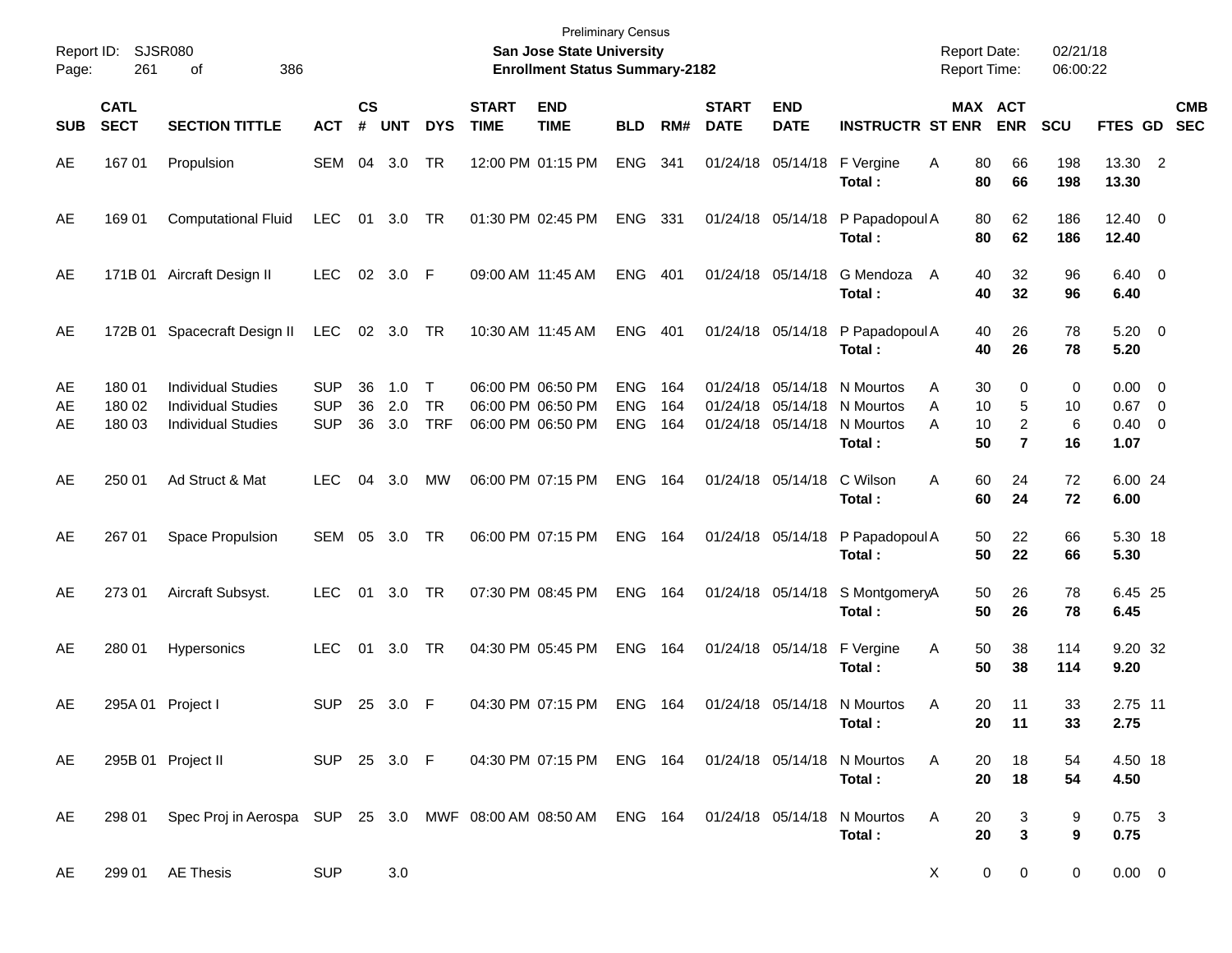| Report ID:<br>Page: |                            | <b>Preliminary Census</b><br>SJSR080<br><b>San Jose State University</b><br>386<br>262<br><b>Enrollment Status Summary-2182</b><br>оf<br><b>CS</b><br><b>START</b><br><b>START</b><br><b>END</b><br><b>END</b> |            |                 |            |             |      |            |     |             |                        |                           |         |             | 02/21/18<br>06:00:22 |         |                          |
|---------------------|----------------------------|----------------------------------------------------------------------------------------------------------------------------------------------------------------------------------------------------------------|------------|-----------------|------------|-------------|------|------------|-----|-------------|------------------------|---------------------------|---------|-------------|----------------------|---------|--------------------------|
| <b>SUB</b>          | <b>CATL</b><br><b>SECT</b> | <b>SECTION TITTLE</b>                                                                                                                                                                                          | <b>ACT</b> | <b>UNT</b><br># | <b>DYS</b> | <b>TIME</b> | TIME | <b>BLD</b> | RM# | <b>DATE</b> | <b>DATE</b>            | <b>INSTRUCTR ST ENR</b>   | MAX ACT | <b>ENR</b>  | <b>SCU</b>           | FTES GD | <b>CMB</b><br><b>SEC</b> |
|                     |                            |                                                                                                                                                                                                                |            |                 |            |             |      |            |     |             |                        | Total:                    | 0       | $\mathbf 0$ | 0                    | 0.00    |                          |
|                     | Department :               | <b>Aerospace Engineering</b>                                                                                                                                                                                   |            |                 |            |             |      |            |     |             |                        | <b>Department Total:</b>  | 1520    | 1066        | 2797                 | 194.53  |                          |
|                     |                            |                                                                                                                                                                                                                |            |                 |            |             |      |            |     |             | <b>Lower Division:</b> |                           | 270     | 214         | 214                  | 14.30   |                          |
|                     |                            |                                                                                                                                                                                                                |            |                 |            |             |      |            |     |             | <b>Upper Division:</b> |                           | 980     | 710         | 2157                 | 145.28  |                          |
|                     |                            |                                                                                                                                                                                                                |            |                 |            |             |      |            |     |             |                        | <b>Graduate Division:</b> | 270     | 142         | 426                  | 34.95   |                          |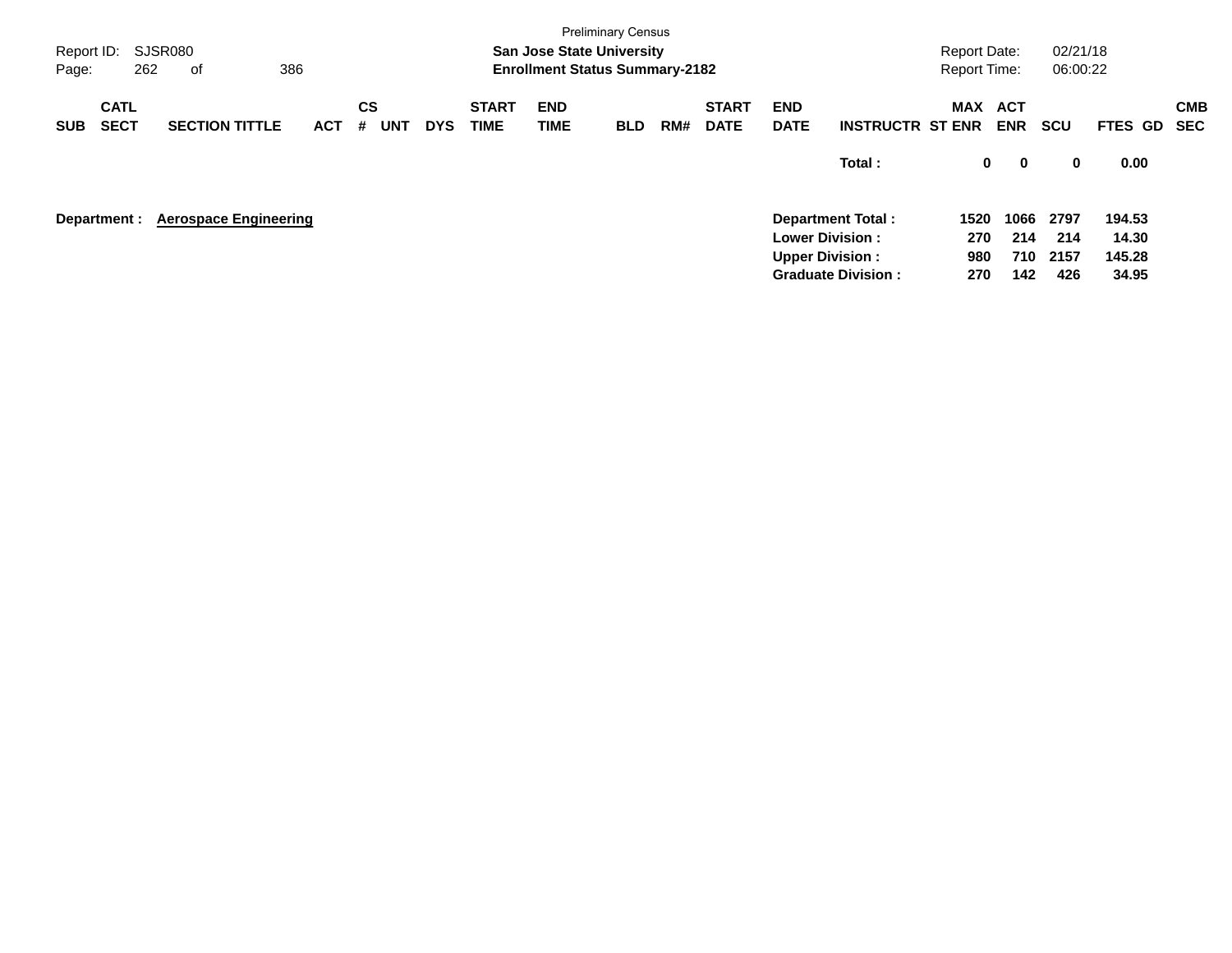| Report ID:<br>Page: | 263                        | <b>SJSR080</b><br>386<br>οf    |            |                    |            |              |                             | <b>San Jose State University</b><br><b>Enrollment Status Summary-2182</b> | <b>Preliminary Census</b> |     |                             |                           |                                 | <b>Report Date:</b><br>Report Time: |            | 02/21/18<br>06:00:22 |             |                          |                          |
|---------------------|----------------------------|--------------------------------|------------|--------------------|------------|--------------|-----------------------------|---------------------------------------------------------------------------|---------------------------|-----|-----------------------------|---------------------------|---------------------------------|-------------------------------------|------------|----------------------|-------------|--------------------------|--------------------------|
| <b>SUB</b>          | <b>CATL</b><br><b>SECT</b> | <b>SECTION TITTLE</b>          | <b>ACT</b> | $\mathsf{cs}$<br># | <b>UNT</b> | <b>DYS</b>   | <b>START</b><br><b>TIME</b> | <b>END</b><br><b>TIME</b>                                                 | <b>BLD</b>                | RM# | <b>START</b><br><b>DATE</b> | <b>END</b><br><b>DATE</b> | <b>INSTRUCTR ST ENR</b>         | MAX ACT                             | <b>ENR</b> | SCU                  | FTES GD     |                          | <b>CMB</b><br><b>SEC</b> |
| <b>College</b>      |                            | <b>Engineering</b>             |            |                    |            |              |                             |                                                                           |                           |     |                             |                           |                                 |                                     |            |                      |             |                          |                          |
|                     | Department :               | <b>Chemical Engineering</b>    |            |                    |            |              |                             |                                                                           |                           |     |                             |                           |                                 |                                     |            |                      |             |                          |                          |
| <b>CHE</b>          | 151 01                     | Proc Engr Thermo               | <b>SEM</b> | 04                 | 4.0        | МW           | 10:30 AM 11:45 AM           |                                                                           | <b>DMH</b>                | 150 | 01/24/18                    | 05/14/18                  | S Sabbaghian A                  | 50                                  | 43         | 129                  | 11.67       | 3                        |                          |
| <b>CHE</b>          | 151 02                     | Proc Engr Thermo               | LAB        | 16                 | 0.0        | $\mathsf{T}$ |                             | 10:30 AM 01:15 PM                                                         | <b>ENG</b>                | 333 | 01/24/18                    | 05/14/18                  | S Sabbaghian A                  | 50                                  | 43         | 43                   | 0.00        | 3                        |                          |
| <b>CHE</b>          | 151 03                     | Proc Engr Thermo               | <b>SEM</b> |                    | 4.0        |              |                             |                                                                           |                           |     |                             |                           |                                 | 0<br>X                              | 0          | 0                    | 0.00        | 0                        |                          |
| <b>CHE</b>          | 151 04                     | Proc Engr Thermo               | LAB        |                    | 0.0        |              |                             |                                                                           |                           |     |                             |                           |                                 | X<br>0                              | 0          | 0                    | 0.00        | 0                        |                          |
| <b>CHE</b>          | 151 05                     | Proc Engr Thermo               | <b>SEM</b> | 04                 | 4.0        | MW           |                             | 12:00 PM 01:15 PM                                                         | <b>ENG</b>                | 301 | 01/24/18                    | 05/14/18                  | S Sabbaghian A                  | 40                                  | 31         | 93                   | 8.27        | 0                        |                          |
| <b>CHE</b>          | 151 06                     | Proc Engr Thermo               | LAB        | 16                 | 0.0        | Т            |                             | 01:30 PM 04:15 PM                                                         | <b>ENG</b>                | 333 | 01/24/18                    | 05/14/18                  | S Sabbaghian A                  | 40                                  | 31         | 31                   | 0.00        | 0                        |                          |
|                     |                            |                                |            |                    |            |              |                             |                                                                           |                           |     |                             |                           | Total:                          | 180                                 | 148        | 296                  | 19.93       |                          |                          |
| <b>CHE</b>          | 160A01                     | Unit Oper I                    | SEM        | 04                 | 4.0        | MW           | 10:30 AM 11:45 AM           |                                                                           | <b>BBC</b>                | 102 | 01/24/18                    | 05/14/18                  | L Rosenfeld                     | 60<br>A                             | 31         | 93                   | 8.27        | 0                        |                          |
| <b>CHE</b>          |                            | 160A 02 Unit Oper I            | LAB        | 16                 | 0.0        | R            |                             | 10:30 AM 01:15 PM                                                         | <b>ENG</b>                | 333 | 01/24/18                    | 05/14/18 K Yeung          |                                 | A<br>60                             | 31         | 31                   | 0.00        | 0                        |                          |
| <b>CHE</b>          |                            | 160A 03 Unit Oper I            | SEM        | 04                 | 4.0        | MW           |                             | 12:00 PM 01:15 PM                                                         | <b>ENG</b>                | 339 | 01/24/18                    | 05/14/18                  | L Rosenfeld                     | A<br>50                             | 39         | 117                  | 10.67       | 4                        |                          |
| <b>CHE</b>          |                            | 160A 04 Unit Oper I            | LAB        | 16                 | 0.0        | R            |                             | 01:30 PM 04:15 PM                                                         | <b>ENG</b>                | 333 | 01/24/18                    | 05/14/18                  | K Yeung                         | A<br>50                             | 39         | 39                   | 0.00        | $\overline{4}$           |                          |
|                     |                            |                                |            |                    |            |              |                             |                                                                           |                           |     |                             |                           | Total:                          | 220                                 | 140        | 280                  | 18.93       |                          |                          |
| <b>CHE</b>          | 162L 01                    | UG ChE Engr Lab                | LAB        | 16                 | 1.0        | M            |                             | 01:30 PM 04:15 PM                                                         | <b>ENG</b>                | 205 | 01/24/18                    | 05/14/18                  | M Aguilar Pe A                  | 12                                  | 12         | 12                   | 0.80        | 0                        |                          |
| <b>CHE</b>          | 162L 02                    | UG ChE Engr Lab                | LAB        | 16                 | 1.0        | $\mathsf{T}$ |                             | 01:30 PM 04:15 PM                                                         | <b>ENG</b>                | 205 | 01/24/18                    | 05/14/18                  | M Aguilar Pe A                  | 12                                  | 12         | 12                   | 0.80        | 0                        |                          |
| <b>CHE</b>          | 162L03                     | UG ChE Engr Lab                | LAB        | 16                 | 1.0        | W            |                             | 02:00 PM 04:45 PM                                                         | <b>ENG</b>                | 205 | 01/24/18                    | 05/14/18                  | C Puligundla A                  | 12                                  | 5          | 5                    | 0.33        | 0                        |                          |
| <b>CHE</b>          | 162L 04                    | UG ChE Engr Lab                | LAB        | 16                 | 1.0        | R            |                             | 01:30 PM 04:15 PM                                                         | <b>ENG</b>                | 205 | 01/24/18                    | 05/14/18                  | C Puligundla A                  | 12                                  | 9          | 9                    | 0.60        | 0                        |                          |
| <b>CHE</b>          |                            | 162L 05 UG ChE Engr Lab        | LAB        | 16                 | 1.0        | F            | 09:00 AM 11:45 AM           |                                                                           | <b>ENG</b>                | 395 | 01/24/18                    |                           | 05/14/18 M Aguilar Pe A         | 12                                  | 12         | 12                   | 0.80        | 0                        |                          |
|                     |                            |                                |            |                    |            |              |                             |                                                                           |                           |     |                             |                           | Total:                          | 60                                  | 50         | 50                   | 3.33        |                          |                          |
| <b>CHE</b>          | 165B 01                    | Plant Design II                | <b>LEC</b> | 02                 | 3.0        | W            | 09:00 AM 10:45 AM           |                                                                           | <b>ENG</b>                | 333 | 01/24/18                    | 05/14/18                  | X Sinha                         | Α<br>60                             | 50         | 100                  | 10.00       | 0                        |                          |
| <b>CHE</b>          | 165B 02                    | Plant Design II                | LAB        | 16                 | 0.0        | F            |                             | 01:30 PM 04:15 PM                                                         | <b>ENG</b>                | 333 | 01/24/18                    | 05/14/18 X Sinha          |                                 | A<br>30                             | 30         | 30                   | 0.00        | 0                        |                          |
| <b>CHE</b>          |                            | 165B 03 Plant Design II        | LAB        | 16                 | 0.0        | F            |                             | 01:30 PM 04:15 PM                                                         | <b>ENG</b>                | 329 | 01/24/18                    | 05/14/18                  | L Aarons                        | A<br>30                             | 20         | 20                   | 0.00        | 0                        |                          |
|                     |                            |                                |            |                    |            |              |                             |                                                                           |                           |     |                             |                           | Total:                          | 120                                 | 100        | 150                  | 10.00       |                          |                          |
| <b>CHE</b>          | 176 01                     | Intro Fuel Cells               | <b>LEC</b> | 02                 | 3.0        | $\top$       |                             | 06:00 PM 08:45 PM                                                         | <b>ENG</b>                | 331 | 01/24/18                    | 05/14/18                  | F Bonet                         | A<br>60                             | 12         | 36                   | 2.45        | - 1                      |                          |
|                     |                            |                                |            |                    |            |              |                             |                                                                           |                           |     |                             |                           | Total :                         | 60                                  | 12         | 36                   | 2.45        |                          |                          |
|                     |                            |                                |            |                    |            |              |                             |                                                                           |                           |     |                             |                           |                                 |                                     |            |                      |             |                          |                          |
| <b>CHE</b>          | 18001                      | <b>Individual Studies</b>      | <b>SUP</b> | 36                 | 1.0        | TBA          |                             |                                                                           |                           |     |                             |                           | 01/24/18 05/14/18 L Rosenfeld A | 40                                  | 14         | 14                   | 0.95        | - 1                      |                          |
| <b>CHE</b>          | 180 02                     | <b>Individual Studies</b>      | <b>SUP</b> | 36                 | 2.0        | <b>TBA</b>   |                             |                                                                           |                           |     |                             |                           | 01/24/18 05/14/18 L Rosenfeld A | 40                                  | 0          | $\mathbf 0$          | $0.00 \t 0$ |                          |                          |
|                     |                            |                                |            |                    |            |              |                             |                                                                           |                           |     |                             |                           | Total:                          | 80                                  | 14         | 14                   | 0.95        |                          |                          |
| <b>CHE</b>          | 18501                      | Chem Pro Dyn & Cont SEM 04 3.0 |            |                    |            | M            | 09:00 AM 10:45 AM           |                                                                           | ENG 333                   |     |                             |                           | 01/24/18 05/14/18 A Ramasubrana | 54                                  | 50         | 100                  | 10.00 0     |                          |                          |
| <b>CHE</b>          | 185 02                     | Chem Pro Dyn & Cont LAB        |            |                    | 16 0.0     | W            |                             | 11:00 AM 01:45 PM                                                         | ENG                       | 333 |                             |                           | 01/24/18 05/14/18 A Ramasubrana | 27                                  | 28         | 28                   | 0.00        | $\overline{\phantom{0}}$ |                          |
| <b>CHE</b>          | 185 03                     | Chem Pro Dyn & Cont LAB        |            |                    | 16  0.0    | W            |                             | 02:00 PM 04:45 PM                                                         | ENG 333                   |     |                             |                           | 01/24/18 05/14/18 A Ramasubran  | 27                                  | 22         | 22                   | $0.00 \t 0$ |                          |                          |
|                     |                            |                                |            |                    |            |              |                             |                                                                           |                           |     |                             |                           | Total:                          | 108                                 | 100        | 150                  | 10.00       |                          |                          |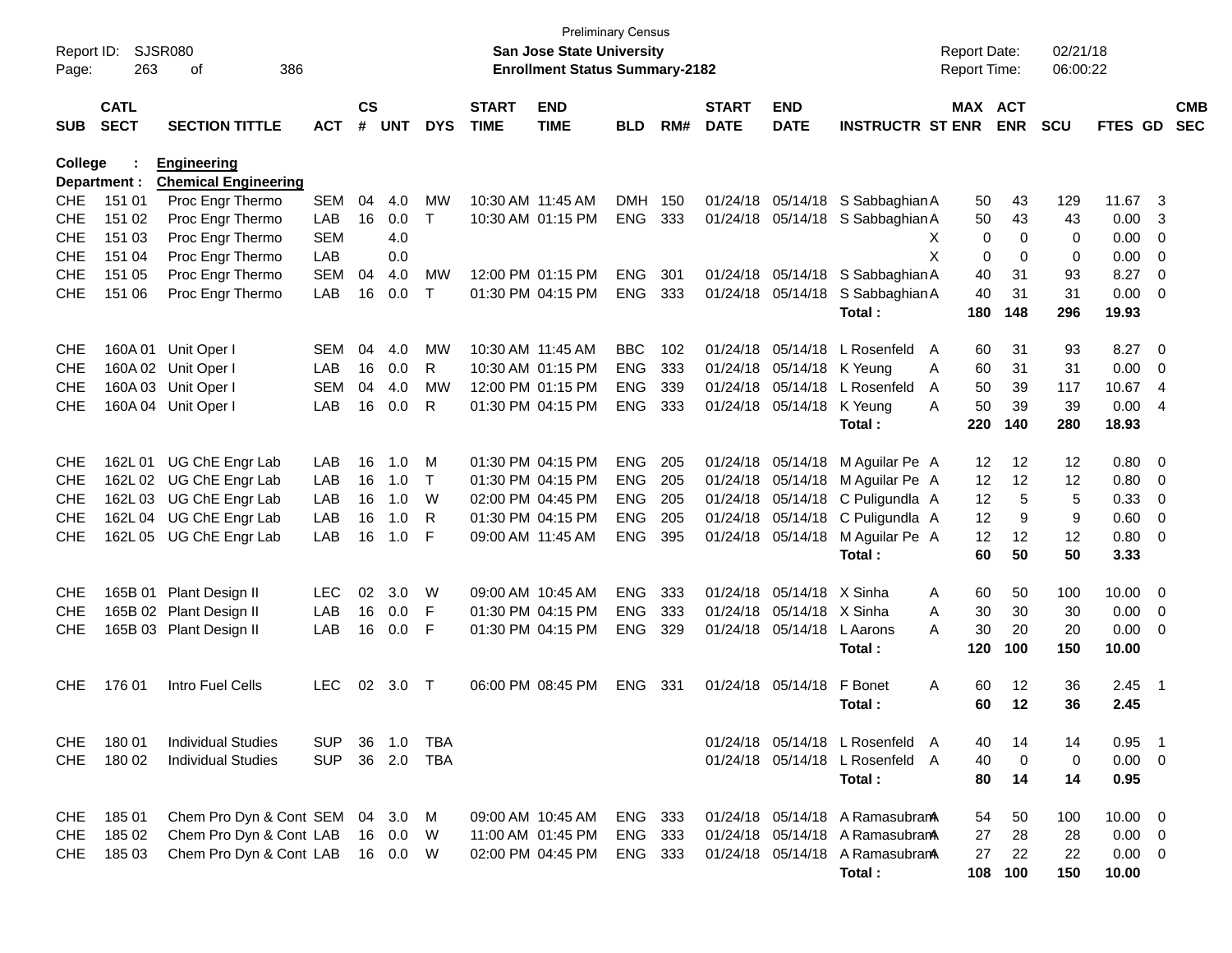| Report ID:<br>Page:                                  | 264                                  | <b>SJSR080</b><br>of<br>386                                                                      |                                                      |                      |                          |                                                      |                             | <b>San Jose State University</b><br><b>Enrollment Status Summary-2182</b> | <b>Preliminary Census</b> |            |                             |                                                                                                              |                                  | <b>Report Date:</b><br>Report Time:                        |                           | 02/21/18<br>06:00:22 |                              |                                                           |
|------------------------------------------------------|--------------------------------------|--------------------------------------------------------------------------------------------------|------------------------------------------------------|----------------------|--------------------------|------------------------------------------------------|-----------------------------|---------------------------------------------------------------------------|---------------------------|------------|-----------------------------|--------------------------------------------------------------------------------------------------------------|----------------------------------|------------------------------------------------------------|---------------------------|----------------------|------------------------------|-----------------------------------------------------------|
| <b>SUB</b>                                           | <b>CATL</b><br><b>SECT</b>           | <b>SECTION TITTLE</b>                                                                            | <b>ACT</b>                                           | <b>CS</b><br>#       | <b>UNT</b>               | <b>DYS</b>                                           | <b>START</b><br><b>TIME</b> | <b>END</b><br><b>TIME</b>                                                 | <b>BLD</b>                | RM#        | <b>START</b><br><b>DATE</b> | <b>END</b><br><b>DATE</b>                                                                                    | <b>INSTRUCTR ST ENR</b>          | MAX ACT                                                    | <b>ENR</b>                | <b>SCU</b>           | FTES GD                      | <b>CMB</b><br><b>SEC</b>                                  |
| <b>CHE</b><br><b>CHE</b>                             | 194 01<br>194 02                     | Bio Chem Engr Lab<br>Bio Chem Engr Lab                                                           | SEM<br>LAB                                           | 04<br>16             | 3.0<br>0.0               | R<br>R                                               |                             | 04:30 PM 06:20 PM<br>06:30 PM 09:15 PM                                    | <b>ENG</b><br><b>ENG</b>  | 109<br>109 |                             | 01/24/18 05/14/18<br>01/24/18 05/14/18                                                                       | C Komives<br>C Komives<br>Total: | Α<br>18<br>A<br>18<br>36                                   | 17<br>17<br>34            | 34<br>17<br>51       | 3.50 2<br>0.00<br>3.50       | $\overline{2}$                                            |
| <b>CHE</b>                                           | 207 01                               | <b>Mass Transfer</b>                                                                             | SEM                                                  | 05                   | 3.0                      | W                                                    |                             | 06:00 PM 08:45 PM                                                         | <b>ENG</b>                | 333        |                             | 01/24/18 05/14/18                                                                                            | L Aarons<br>Total:               | 40<br>Α<br>40                                              | 8<br>8                    | 24<br>24             | 2.00 8<br>2.00               |                                                           |
| <b>CHE</b>                                           | 218 01                               | Adv Ch E Kinetics                                                                                | <b>SEM</b>                                           | 05                   | 3.0                      | M                                                    |                             | 06:00 PM 08:45 PM                                                         | <b>ENG</b>                | 333        |                             | 01/24/18 05/14/18                                                                                            | S Datwani<br>Total:              | 40<br>Α<br>40                                              | 16<br>16                  | 48<br>48             | 4.00 16<br>4.00              |                                                           |
| <b>CHE</b>                                           | 291 01                               | Indust. Biosepar.                                                                                | <b>LEC</b>                                           | 02                   | 3.0                      | $\top$                                               |                             | 06:00 PM 08:45 PM                                                         | <b>ENG</b>                | 395        |                             | 01/24/18 05/14/18                                                                                            | X Sinha<br>Total:                | 30<br>A<br>30                                              | 9<br>9                    | 27<br>27             | 2.20 8<br>2.20               |                                                           |
| <b>CHE</b><br><b>BME</b><br><b>CHE</b><br><b>BME</b> | 298 01<br>298 01<br>298 02<br>298 02 | <b>MS Res Project</b><br><b>MS Res Project</b><br><b>MS Res Project</b><br><b>MS Res Project</b> | <b>SUP</b><br><b>SUP</b><br><b>SUP</b><br><b>SUP</b> | 25<br>25<br>25<br>25 | 1.0<br>1.0<br>2.0<br>2.0 | <b>TBA</b><br><b>TBA</b><br><b>TBA</b><br><b>TBA</b> |                             |                                                                           |                           |            |                             | 01/24/18 05/14/18 S Diaz<br>01/24/18 05/14/18 S Diaz<br>01/24/18 05/14/18<br>01/24/18 05/14/18               | S Diaz<br>S Diaz                 | Α<br>10<br>$\mathbf 0$<br>Α<br>Α<br>10<br>$\mathbf 0$<br>А | 1<br>0<br>4<br>5          | 1<br>0<br>8<br>10    | 0.08<br>0.00<br>0.67<br>0.83 | 1 C<br>$0\,C$<br>4 C<br>5 C                               |
| <b>CHE</b><br><b>BME</b>                             | 298 03<br>298 03                     | <b>MS Res Project</b><br><b>MS Res Project</b>                                                   | <b>SUP</b><br><b>SUP</b>                             | 25<br>25             | 2.0<br>2.0               | F<br>F                                               |                             | 03:00 PM 05:45 PM<br>03:00 PM 05:45 PM                                    | <b>ENG</b><br><b>ENG</b>  | 340<br>340 |                             | 01/24/18 05/14/18<br>01/24/18 05/14/18 S Diaz                                                                | S Diaz<br>Total:                 | А<br>20<br>$\mathbf 0$<br>А<br>40                          | 4<br>6<br>20              | 8<br>12<br>39        | 0.67<br>1.00<br>3.25         | 4 C<br>6 C                                                |
| <b>CHE</b><br><b>BME</b><br><b>CHE</b><br><b>BME</b> | 299 01<br>299 01<br>299 02<br>299 02 | Master's Thesis<br>Master's Thesis<br><b>Master's Thesis</b><br>Master's Thesis                  | <b>SUP</b><br><b>SUP</b><br><b>SUP</b><br><b>SUP</b> | 25<br>25<br>25<br>25 | 1.0<br>1.0<br>3.0<br>3.0 | <b>TBA</b><br><b>TBA</b><br><b>TBA</b><br><b>TBA</b> |                             |                                                                           |                           |            |                             | 01/24/18 05/14/18 S Diaz<br>01/24/18 05/14/18 S Diaz<br>01/24/18 05/14/18 S Diaz<br>01/24/18 05/14/18 S Diaz |                                  | 10<br>A<br>$\Omega$<br>A<br>A<br>10<br>$\mathbf 0$<br>Α    | 0<br>$\Omega$<br>$\Omega$ | 0<br>0<br>0<br>3     | 0.00<br>0.00<br>0.00<br>0.25 | 0 <sup>o</sup><br>0 <sup>o</sup><br>0 <sup>o</sup><br>1 C |
| <b>CHE</b><br>BME                                    | 299 03<br>299 03                     | Master's Thesis<br>Master's Thesis                                                               | <b>SUP</b><br><b>SUP</b>                             | 25<br>25             | 3.0<br>3.0               | F<br>F                                               |                             | 03:00 PM 05:45 PM<br>03:00 PM 05:45 PM                                    | <b>ENG</b><br><b>ENG</b>  | 340<br>340 |                             | 01/24/18 05/14/18 S Diaz<br>01/24/18 05/14/18                                                                | S Diaz<br>Total:                 | 20<br>Α<br>А<br>0<br>40                                    | $\Omega$<br>$\mathbf{2}$  | 3<br>$\Omega$<br>6   | 0.25<br>0.00<br>0.50         | 1 C<br>$0\,C$                                             |

**Department : Chemical Engineering** 

| Department Total:         | 1054 |              | 653 1171 | 81.05 |
|---------------------------|------|--------------|----------|-------|
| <b>Lower Division:</b>    | o    | $\mathbf{u}$ | o        | 0.00  |
| <b>Upper Division:</b>    | 864  | 598          | - 1027   | 69.10 |
| <b>Graduate Division:</b> | 190  | 55           | 144      | 11.95 |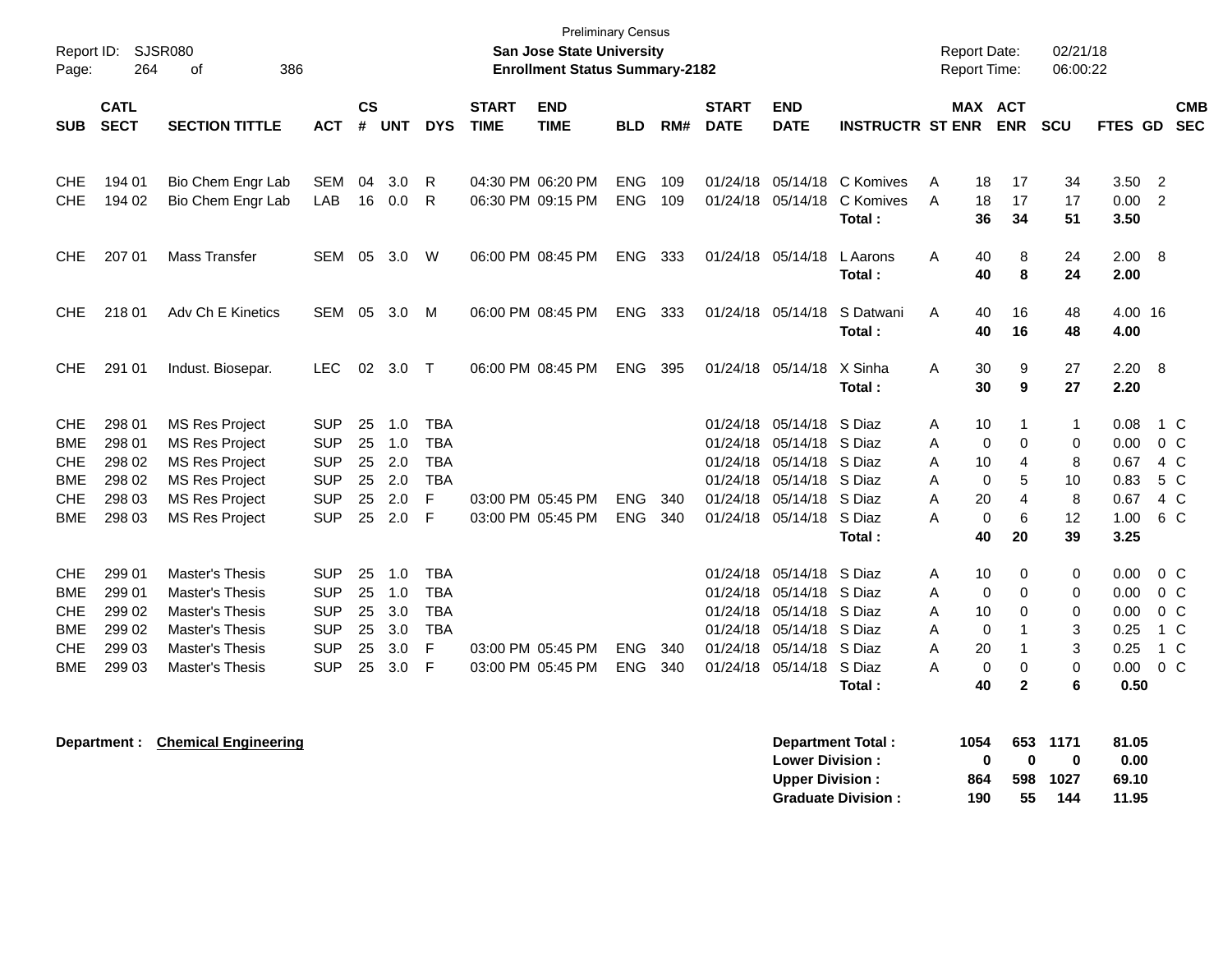| Report ID: |              | <b>SJSR080</b>                               |            |           |            |              |              | <b>San Jose State University</b>      | <b>Preliminary Census</b> |     |              |                           |                         | <b>Report Date:</b> |                | 02/21/18       |             |                          |            |
|------------|--------------|----------------------------------------------|------------|-----------|------------|--------------|--------------|---------------------------------------|---------------------------|-----|--------------|---------------------------|-------------------------|---------------------|----------------|----------------|-------------|--------------------------|------------|
| Page:      | 265          | 386<br>οf                                    |            |           |            |              |              | <b>Enrollment Status Summary-2182</b> |                           |     |              |                           |                         | Report Time:        |                | 06:00:22       |             |                          |            |
|            | <b>CATL</b>  |                                              |            | <b>CS</b> |            |              | <b>START</b> | <b>END</b>                            |                           |     | <b>START</b> | <b>END</b>                |                         | <b>MAX ACT</b>      |                |                |             |                          | <b>CMB</b> |
| <b>SUB</b> | <b>SECT</b>  | <b>SECTION TITTLE</b>                        | <b>ACT</b> | #         | <b>UNT</b> | <b>DYS</b>   | <b>TIME</b>  | <b>TIME</b>                           | <b>BLD</b>                | RM# | <b>DATE</b>  | <b>DATE</b>               | <b>INSTRUCTR ST ENR</b> |                     | <b>ENR</b>     | <b>SCU</b>     | FTES GD     |                          | <b>SEC</b> |
| College    |              | <b>Engineering</b>                           |            |           |            |              |              |                                       |                           |     |              |                           |                         |                     |                |                |             |                          |            |
|            | Department : | <b>Civil &amp; Environmental Engineering</b> |            |           |            |              |              |                                       |                           |     |              |                           |                         |                     |                |                |             |                          |            |
| <b>CE</b>  | 801          | Plane Surveying                              | <b>SEM</b> | 04        | 3.0        | TR           |              | 07:30 AM 08:20 AM                     | <b>ENG</b>                | 331 |              | 01/24/18 05/14/18         | R Kachhapati A          | 72                  | 59             | 118            | 11.85       | - 1                      |            |
| <b>CE</b>  | 802          | Plane Surveying                              | LAB        | 16        | 0.0        | $\mathsf{T}$ |              | 08:30 AM 11:20 AM                     | <b>ENG</b>                | 132 |              | 01/24/18 05/14/18         | R Kachhapati A          | 18                  | 19             | 19             | 0.00        | $\overline{\mathbf{0}}$  |            |
| <b>CE</b>  | 803          | Plane Surveying                              | LAB        | 16        | 0.0        | $\mathsf{T}$ |              | 12:30 PM 03:15 PM                     | <b>ENG</b>                | 132 |              | 01/24/18 05/14/18         | R Kachhapati A          | 18                  | 18             | 18             | 0.00        | 0                        |            |
| <b>CE</b>  | 804          | Plane Surveying                              | LAB        | 16        | 0.0        | R            |              | 08:30 AM 11:20 AM                     | <b>ENG</b>                | 132 |              | 01/24/18 05/14/18         | R Kachhapati A          | 18                  | 18             | 18             | 0.00        | -1                       |            |
| <b>CE</b>  | 8 0 5        | Plane Surveying                              | LAB        | 16        | 0.0        | R            |              | 12:30 PM 03:15 PM                     | <b>ENG</b>                | 132 |              | 01/24/18 05/14/18         | R Kachhapati A          | 18                  | $\overline{4}$ | $\overline{4}$ | 0.00        | $\overline{0}$           |            |
|            |              |                                              |            |           |            |              |              |                                       |                           |     |              |                           | Total:                  | 144                 | 118            | 177            | 11.85       |                          |            |
| CE         | 20 01        | Graphics/CAD/Prog                            | <b>SEM</b> | 02        | 3.0        | <b>MW</b>    |              | 07:30 AM 08:20 AM                     | <b>ENG</b>                | 331 |              | 01/24/18 05/14/18         | A Wong                  | 72<br>A             | 55             | 110            | 11.05       | - 1                      |            |
| <b>CE</b>  | 20 02        | Graphics/CAD/Prog                            | LAB        | 16        | 0.0        | м            |              | 09:00 AM 11:45 AM                     | <b>ENG</b>                | 407 |              | 01/24/18 05/14/18         | A Wong                  | 18<br>A             | 17             | 17             | 0.00        | $\overline{\mathbf{0}}$  |            |
| <b>CE</b>  | 20 03        | Graphics/CAD/Prog                            | LAB        | 16        | 0.0        | M            |              | 12:00 PM 02:45 PM                     | <b>ENG</b>                | 407 |              | 01/24/18 05/14/18 A Wong  |                         | 18<br>A             | 19             | 19             | 0.00        | 0                        |            |
| <b>CE</b>  | 20 04        | Graphics/CAD/Prog                            | LAB        | 16        | 0.0        | W            |              | 09:00 AM 11:45 AM                     | <b>ENG</b>                | 407 |              | 01/24/18 05/14/18 A Wong  |                         | 18<br>A             | 19             | 19             | 0.00        | -1                       |            |
| <b>CE</b>  | 20 05        | Graphics/CAD/Prog                            | LAB        |           | 0.0        |              |              |                                       |                           |     |              |                           |                         | X<br>$\mathbf 0$    | $\mathbf 0$    | 0              | 0.00        | $\overline{0}$           |            |
|            |              |                                              |            |           |            |              |              |                                       |                           |     |              |                           | Total:                  | 126                 | 110            | 165            | 11.05       |                          |            |
| CE         | 95 01        | <b>Theory App Statics</b>                    | <b>LEC</b> | 02        | 3.0        | <b>TR</b>    |              | 09:00 AM 10:15 AM                     | <b>ENG</b>                | 339 |              | 01/24/18 05/14/18         | A Boylan-Ash A          | 55                  | 40             | 120            | 8.10        | $\overline{\phantom{0}}$ |            |
| <b>CE</b>  | 95 02        | <b>Theory App Statics</b>                    | <b>LEC</b> | 02        | 3.0        | <b>MW</b>    |              | 10:30 AM 11:45 AM                     | <b>ENG</b>                | 339 |              | 01/24/18 05/14/18         | R Lukkoor               | 55<br>A             | 45             | 135            | 9.20        | $\overline{4}$           |            |
| <b>CE</b>  | 95 03        | <b>Theory App Statics</b>                    | <b>LEC</b> | 02        | 3.0        | <b>TR</b>    |              | 10:30 AM 11:45 AM                     | <b>ENG</b>                | 331 |              | 01/24/18 05/14/18         | H Habib                 | 55<br>A             | 20             | 60             | 4.05        | $\overline{\mathbf{1}}$  |            |
| <b>CE</b>  | 95 04        | <b>Theory App Statics</b>                    | <b>LEC</b> | 02        | 3.0        | <b>MW</b>    |              | 09:00 AM 10:15 AM                     | <b>ENG</b>                | 339 |              | 01/24/18 05/14/18         |                         | 55<br>A             | $\mathbf 0$    | 0              | 0.00        | $\overline{0}$           |            |
|            |              |                                              |            |           |            |              |              |                                       |                           |     |              |                           | Total:                  | 220                 | 105            | 315            | 21.35       |                          |            |
| <b>CE</b>  | 99 01        | <b>Intro Statics</b>                         | <b>LEC</b> | 02        | 2.0        | MW           |              | 08:00 AM 08:50 AM                     | <b>ENG</b>                | 341 |              | 01/24/18 05/14/18         | M Maaz                  | A<br>60             | 50             | 100            | $6.70$ 1    |                          |            |
|            |              |                                              |            |           |            |              |              |                                       |                           |     |              |                           | Total:                  | 60                  | 50             | 100            | 6.70        |                          |            |
| CE         | 11201        | Mech of Matls                                | <b>LEC</b> | 02        | 3.0        | <b>MW</b>    |              | 10:30 AM 11:45 AM                     | <b>ENG</b>                | 329 |              | 01/24/18 05/14/18         | K McMullin              | A<br>55             | 41             | 123            | 8.30        | $\overline{2}$           |            |
| <b>CE</b>  | 112 02       | Mech of Matls                                | <b>LEC</b> | 02        | 3.0        | <b>TR</b>    |              | 12:00 PM 01:15 PM                     | <b>ENG</b>                | 331 |              | 01/24/18 05/14/18         | H Habib                 | 55<br>A             | 55             | 165            | 11.00       | 0                        |            |
| <b>CE</b>  | 112 03       | Mech of Matls                                | <b>LEC</b> | 02        | 3.0        | <b>MW</b>    |              | 09:00 AM 10:15 AM                     | <b>ENG</b>                | 341 |              | 01/24/18 05/14/18         | M Soliman               | 55<br>A             | 44             | 132            | 8.85        | $\overline{\mathbf{1}}$  |            |
| <b>CE</b>  | 112 04       | Mech of Matls                                | <b>LEC</b> | 02        | 3.0        | TR.          |              | 04:30 PM 05:45 PM                     | <b>ENG</b>                | 341 |              | 01/24/18 05/14/18         | M Soliman               | 55<br>A             | 50             | 150            | 10.30       | 6                        |            |
|            |              |                                              |            |           |            |              |              |                                       |                           |     |              |                           | Total :                 | 220                 | 190            | 570            | 38.45       |                          |            |
| CE         | 120 01       | Construc Matl Lab                            | LAB        |           | 16 1.0     | M            |              | 06:00 PM 08:45 PM                     | ENG 134                   |     |              | 01/24/18 05/14/18         |                         | 16<br>Α             | 0              | 0              | $0.00 \t 0$ |                          |            |
| CE         | 120 02       | <b>Construc Matl Lab</b>                     | LAB        | 16        | 1.0        | $\mathsf{R}$ |              | 06:00 PM 08:45 PM                     | ENG                       | 134 |              | 01/24/18 05/14/18 M Maaz  |                         | 16<br>Α             | 17             | 17             | $1.13 \ 0$  |                          |            |
| <b>CE</b>  | 120 03       | <b>Construc Matl Lab</b>                     | LAB        | 16        | 1.0        | W            |              | 06:00 PM 08:45 PM                     | ENG 134                   |     |              | 01/24/18 05/14/18 M Maaz  |                         | 16<br>Α             | 18             | 18             | $1.20 \t 0$ |                          |            |
| <b>CE</b>  | 120 04       | Construc Matl Lab                            | LAB        |           | 16  1.0  T |              |              | 06:00 PM 08:45 PM                     | ENG 134                   |     |              | 01/24/18 05/14/18 M Maaz  |                         | 16<br>Α             | 16             | 16             | $1.07 \t 0$ |                          |            |
|            |              |                                              |            |           |            |              |              |                                       |                           |     |              |                           | Total:                  | 64                  | 51             | 51             | 3.40        |                          |            |
| CE         | 121 01       | <b>Transp Engrg</b>                          | LEC        |           | 02 3.0     | MW           |              | 10:30 AM 11:20 AM                     | CL                        | 222 |              | 01/24/18 05/14/18 J Botha |                         | 54<br>A             | 54             | 108            | 10.80 0     |                          |            |
| <b>CE</b>  | 121 02       | <b>Transp Engrg</b>                          | LAB        |           | 16  0.0  M |              |              | 01:30 PM 04:15 PM                     | ENG                       | 339 |              | 01/24/18 05/14/18 J Botha |                         | 18<br>A             | 18             | 18             | $0.00 \t 0$ |                          |            |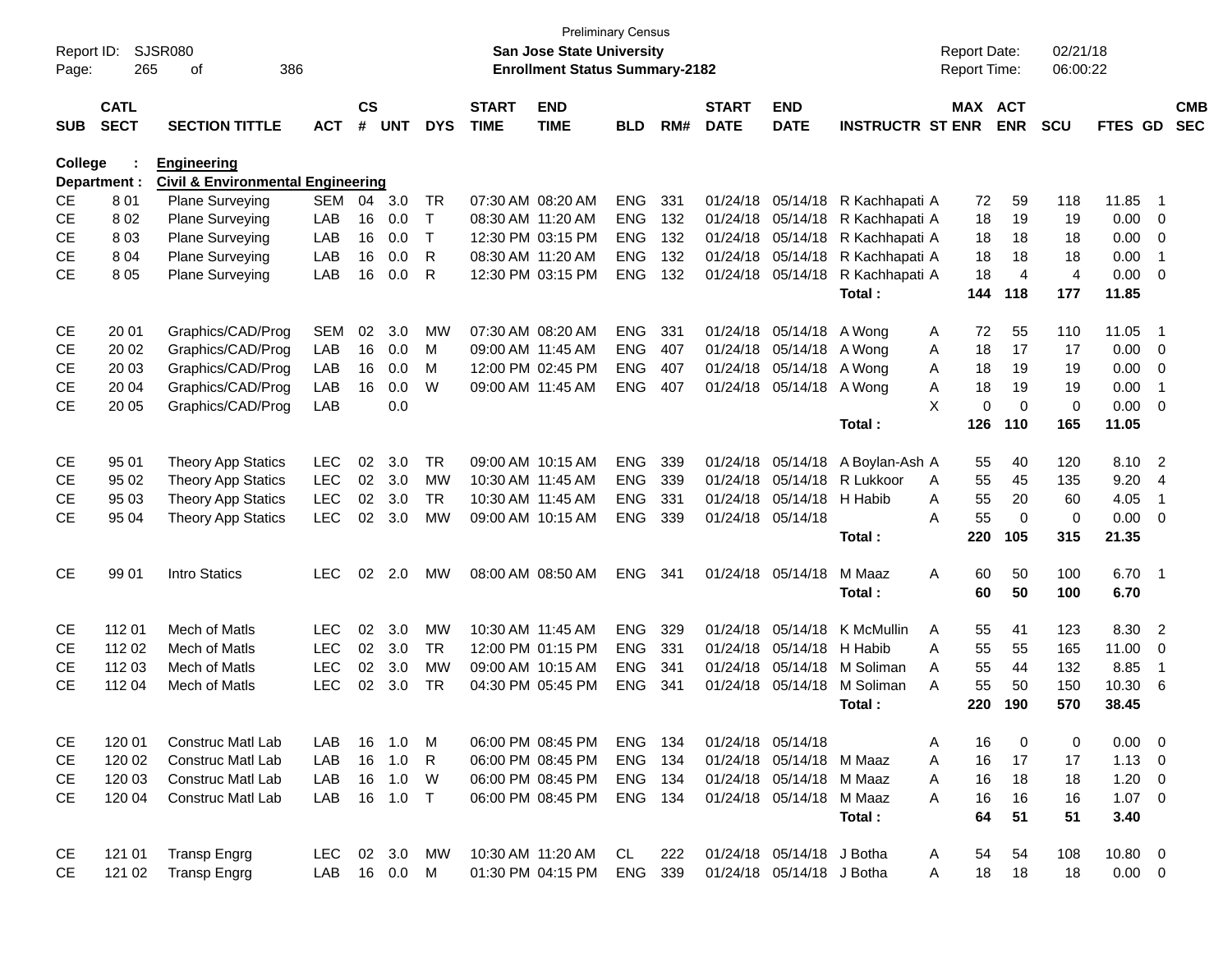| Report ID:<br>Page: | 266                        | <b>SJSR080</b><br>386<br>of |              |                    |            |              |                             | <b>Preliminary Census</b><br><b>San Jose State University</b><br><b>Enrollment Status Summary-2182</b> |                |     |                             |                           |                                 |   | <b>Report Date:</b><br>Report Time: |            | 02/21/18<br>06:00:22 |             |                            |                          |
|---------------------|----------------------------|-----------------------------|--------------|--------------------|------------|--------------|-----------------------------|--------------------------------------------------------------------------------------------------------|----------------|-----|-----------------------------|---------------------------|---------------------------------|---|-------------------------------------|------------|----------------------|-------------|----------------------------|--------------------------|
| <b>SUB</b>          | <b>CATL</b><br><b>SECT</b> | <b>SECTION TITTLE</b>       | <b>ACT</b>   | $\mathsf{cs}$<br># | <b>UNT</b> | <b>DYS</b>   | <b>START</b><br><b>TIME</b> | <b>END</b><br><b>TIME</b>                                                                              | <b>BLD</b>     | RM# | <b>START</b><br><b>DATE</b> | <b>END</b><br><b>DATE</b> | <b>INSTRUCTR ST ENR</b>         |   | MAX ACT                             | <b>ENR</b> | SCU                  | FTES GD     |                            | <b>CMB</b><br><b>SEC</b> |
| <b>CE</b>           | 121 03                     | <b>Transp Engrg</b>         | LAB          | 16                 | 0.0        | W            |                             | 01:30 PM 04:15 PM                                                                                      | <b>ENG</b>     | 339 | 01/24/18                    | 05/14/18                  | J Botha                         | A | 18                                  | 18         | 18                   | 0.00        | - 0                        |                          |
| <b>CE</b>           | 121 04                     | <b>Transp Engrg</b>         | LAB          | 16                 | 0.0        | T            |                             | 01:30 PM 04:15 PM                                                                                      | <b>ENG</b>     | 339 | 01/24/18                    | 05/14/18                  | J Botha                         | A | 18                                  | 18         | 18                   | 0.00        | $\overline{0}$             |                          |
| <b>CE</b>           | 121 05                     | <b>Transp Engrg</b>         | <b>LEC</b>   | 02                 | 3.0        | <b>TR</b>    |                             | 12:00 PM 12:50 PM                                                                                      | <b>ENG</b>     | 327 | 01/24/18                    | 05/14/18                  | S Koosha                        | A | 12                                  | 18         | 36                   | 3.65        | $\overline{1}$             |                          |
| <b>CE</b>           | 121 06                     | <b>Transp Engrg</b>         | LAB          | 16                 | 0.0        | R            |                             | 06:00 PM 08:45 PM                                                                                      | <b>ENG</b>     | 395 | 01/24/18                    | 05/14/18                  | S Koosha                        | A | 12                                  | 18         | 18                   | 0.00        | $\overline{1}$             |                          |
|                     |                            |                             |              |                    |            |              |                             |                                                                                                        |                |     |                             |                           | Total:                          |   | 132                                 | 144        | 216                  | 14.45       |                            |                          |
| <b>CE</b>           | 123 01                     | Highway & Stree Des SEM     |              | 04                 | 3.0        | $\top$       |                             | 06:00 PM 08:45 PM                                                                                      | <b>CL</b>      | 234 | 01/24/18                    | 05/14/18                  | S Koosha                        | A | 35                                  | 35         | 105                  | 7.05        | $\overline{\phantom{0}}$ 1 |                          |
|                     |                            |                             |              |                    |            |              |                             |                                                                                                        |                |     |                             |                           | Total:                          |   | 35                                  | 35         | 105                  | 7.05        |                            |                          |
| <b>CE</b>           | 130 01                     | <b>CE Econ Analysis</b>     | <b>LEC</b>   | 02                 | 2.0        | M            |                             | 06:00 PM 07:50 PM                                                                                      | <b>ENG</b>     | 329 | 01/24/18                    | 05/14/18                  | J Tang                          | Α | 45                                  | 45         | 90                   | 6.07        | $\overline{2}$             |                          |
| <b>CE</b>           | 130 02                     | CE Econ Analysis            | <b>LEC</b>   | 02                 | 2.0        | M            |                             | 08:00 PM 09:50 PM                                                                                      | <b>ENG</b>     | 329 | 01/24/18                    | 05/14/18                  | J Tang                          | A | 45                                  | 41         | 82                   | 5.50        | $\overline{1}$             |                          |
|                     |                            |                             |              |                    |            |              |                             |                                                                                                        |                |     |                             |                           | Total:                          |   | 90                                  | 86         | 172                  | 11.57       |                            |                          |
| <b>CE</b>           | 131 01                     | Intr to Const Engr          | <b>LEC</b>   | 02                 | 3.0        | <b>MW</b>    |                             | 04:30 PM 05:45 PM                                                                                      | <b>ENG</b>     | 339 | 01/24/18                    | 05/14/18                  | J Durrin                        | A | 45                                  | 45         | 135                  | 9.00        | $\overline{0}$             |                          |
| <b>CE</b>           | 131 02                     | Intr to Const Engr          | <b>LEC</b>   | 02                 | 3.0        | <b>MW</b>    |                             | 06:00 PM 07:15 PM                                                                                      | <b>DMH</b>     | 160 | 01/24/18                    | 05/14/18                  | J Durrin                        | A | 45                                  | 28         | 84                   | 5.70        | $\overline{2}$             |                          |
|                     |                            |                             |              |                    |            |              |                             |                                                                                                        |                |     |                             |                           | Total:                          |   | 90                                  | 73         | 219                  | 14.70       |                            |                          |
| <b>CE</b>           | 132 01                     | Constr Meth & Equip         | SEM          | 04                 | 3.0        | $\top$       |                             | 01:30 PM 04:15 PM                                                                                      | <b>ENG</b>     | 131 |                             | 01/24/18 05/14/18         | J Pyeon                         | Α | 35                                  | 22         | 66                   | 4.90 10     |                            |                          |
|                     |                            |                             |              |                    |            |              |                             |                                                                                                        |                |     |                             |                           | Total:                          |   | 35                                  | 22         | 66                   | 4.90        |                            |                          |
| <b>CE</b>           | 134 01                     | Proj Mgt Const              | SEM          | 04                 | 3.0        | M            |                             | 01:30 PM 04:15 PM                                                                                      | <b>ENG</b>     | 131 |                             | 01/24/18 05/14/18         | J Pyeon                         | A | 35                                  | 33         | 99                   | 6.70 2      |                            |                          |
|                     |                            |                             |              |                    |            |              |                             |                                                                                                        |                |     |                             |                           | Total:                          |   | 35                                  | 33         | 99                   | 6.70        |                            |                          |
| <b>CE</b>           | 140 01                     | Geotech Engr                | <b>SEM</b>   | 02                 | 3.0        | <b>TR</b>    |                             | 09:00 AM 09:50 AM                                                                                      | <b>CL</b>      | 222 | 01/24/18                    | 05/14/18                  | A Moore                         | A | 54                                  | 58         | 116                  | 11.70       | $\overline{2}$             |                          |
| <b>CE</b>           | 140 02                     | Geotech Engr                | LAB          | 16                 | 0.0        | T            |                             | 01:30 PM 04:15 PM                                                                                      | <b>ENG</b>     | 209 | 01/24/18                    | 05/14/18                  | A Moore                         | A | 18                                  | 20         | 20                   | 0.00        | $\overline{2}$             |                          |
| <b>CE</b>           | 140 03                     | Geotech Engr                | LAB          | 16                 | 0.0        | W            |                             | 01:30 PM 04:15 PM                                                                                      | <b>ENG</b>     | 209 | 01/24/18                    | 05/14/18                  | A Moore                         | A | 18                                  | 18         | 18                   | 0.00        | $\mathbf 0$                |                          |
| <b>CE</b>           | 140 04                     | Geotech Engr                | LAB          | 16                 | 0.0        | R            |                             | 01:30 PM 04:15 PM                                                                                      | <b>ENG</b>     | 209 | 01/24/18                    | 05/14/18                  | A Moore                         | A | 18                                  | 20         | 20                   | 0.00        | $\overline{\mathbf{0}}$    |                          |
| <b>CE</b>           | 140 05                     | Geotech Engr                | <b>SEM</b>   | 02                 | 3.0        | TR           |                             | 08:00 AM 08:50 AM                                                                                      | <b>ENG</b>     | 327 | 01/24/18                    | 05/14/18                  | A Moore                         | A | 12                                  | 19         | 38                   | 3.85        | $\overline{1}$             |                          |
| <b>CE</b>           | 140 06                     | Geotech Engr                | LAB          | 16                 | 0.0        | $\mathsf{T}$ |                             | 06:00 PM 08:45 PM                                                                                      | <b>ENG</b>     | 209 | 01/24/18                    | 05/14/18                  | S Huang                         | A | 12                                  | 19         | 19                   | 0.00        | $\overline{1}$             |                          |
|                     |                            |                             |              |                    |            |              |                             |                                                                                                        |                |     |                             |                           | Total:                          |   | 132                                 | 154        | 231                  | 15.55       |                            |                          |
| <b>CE</b>           | 144 01                     | Porous Media                | LEC 02 3.0 T |                    |            |              |                             | 06:00 PM 08:45 PM                                                                                      | ENG 327        |     |                             | 01/24/18 05/14/18 W Wang  |                                 | A | 30                                  | 13         | 39                   | 3.00 8      |                            |                          |
|                     |                            |                             |              |                    |            |              |                             |                                                                                                        |                |     |                             |                           | Total:                          |   | 30                                  | 13         | 39                   | 3.00        |                            |                          |
| CE                  | 145 01                     | <b>Foundation Engr</b>      | LEC 02 3.0 W |                    |            |              |                             | 06:00 PM 08:45 PM CL                                                                                   |                | 225 |                             |                           | 01/24/18 05/14/18 M ThummaluruA |   | 35                                  | 35         | 105                  | $7.00 \t 0$ |                            |                          |
|                     |                            |                             |              |                    |            |              |                             |                                                                                                        |                |     |                             |                           | Total:                          |   | 35                                  | 35         | 105                  | 7.00        |                            |                          |
| CE                  | 150 01                     | Hydro and Hydrau            | SEM 02 3.0   |                    |            | MW           |                             | 12:00 PM 12:50 PM                                                                                      | ENG 329        |     |                             | 01/24/18 05/14/18 J Lee   |                                 | A | 54                                  | 54         | 108                  | 10.85 1     |                            |                          |
| <b>CE</b>           | 150 02                     | Hydro and Hydrau            | LAB          |                    | 16 0.0     | M            |                             | 01:30 PM 04:15 PM                                                                                      | <b>ENG 150</b> |     |                             | 01/24/18 05/14/18 W Wang  |                                 | A | 18                                  | 19         | 19                   | $0.00$ 1    |                            |                          |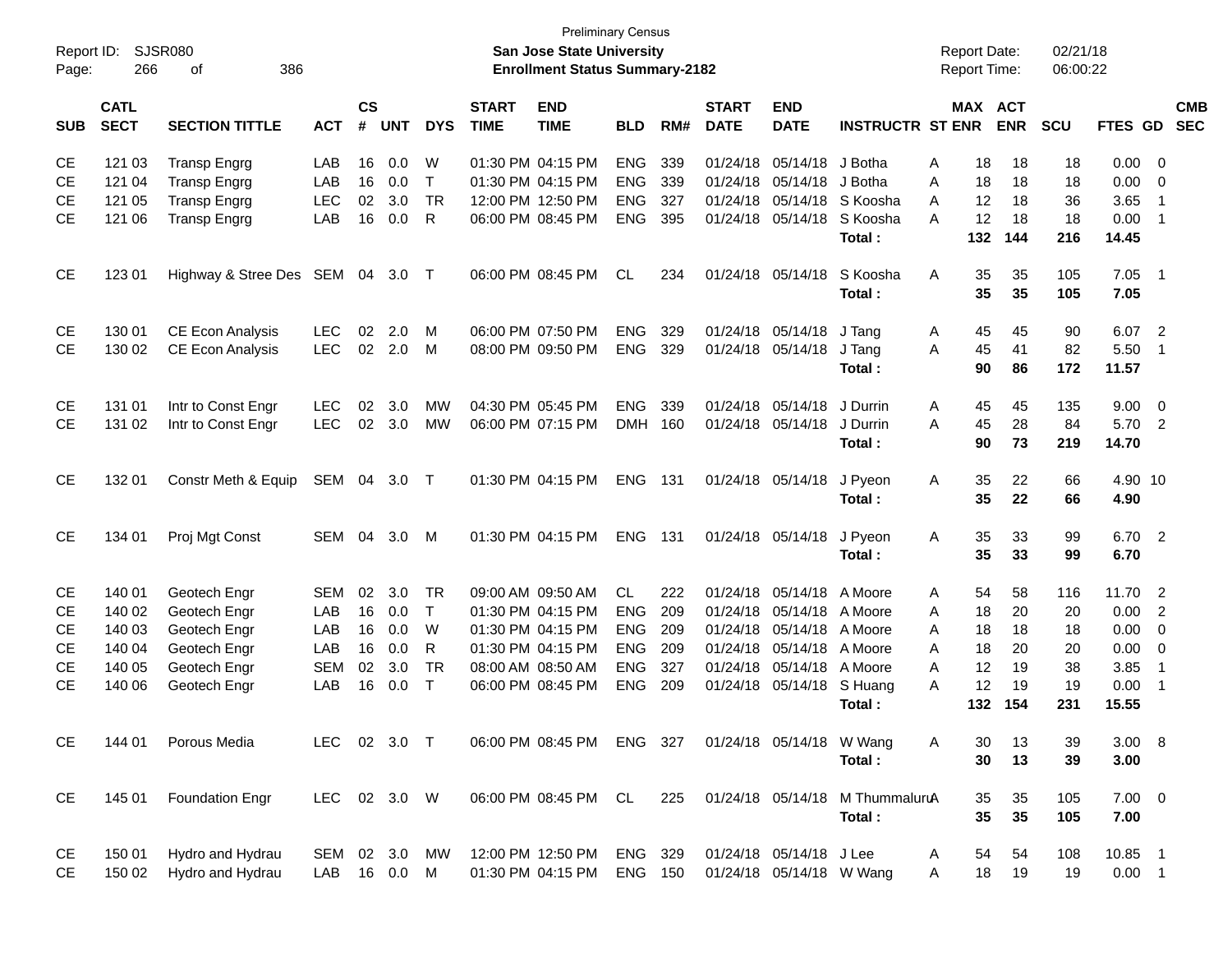| Report ID:<br>Page: | 267                        | SJSR080<br>386<br>οf              |            |                    |                |              |                             | <b>Preliminary Census</b><br>San Jose State University<br><b>Enrollment Status Summary-2182</b> |            |     |                             |                                  |                                                                     |                | <b>Report Date:</b><br><b>Report Time:</b> |            | 02/21/18<br>06:00:22 |                |                |                          |
|---------------------|----------------------------|-----------------------------------|------------|--------------------|----------------|--------------|-----------------------------|-------------------------------------------------------------------------------------------------|------------|-----|-----------------------------|----------------------------------|---------------------------------------------------------------------|----------------|--------------------------------------------|------------|----------------------|----------------|----------------|--------------------------|
| <b>SUB</b>          | <b>CATL</b><br><b>SECT</b> | <b>SECTION TITTLE</b>             | <b>ACT</b> | $\mathsf{cs}$<br># | <b>UNT</b>     | <b>DYS</b>   | <b>START</b><br><b>TIME</b> | <b>END</b><br><b>TIME</b>                                                                       | <b>BLD</b> | RM# | <b>START</b><br><b>DATE</b> | <b>END</b><br><b>DATE</b>        | <b>INSTRUCTR ST ENR</b>                                             |                | MAX ACT                                    | <b>ENR</b> | <b>SCU</b>           | FTES GD        |                | <b>CMB</b><br><b>SEC</b> |
| <b>CE</b>           | 150 03                     | Hydro and Hydrau                  | LAB        | 16                 | 0.0            | R            |                             | 01:30 PM 04:15 PM                                                                               | <b>ENG</b> | 150 | 01/24/18                    | 05/14/18                         | W Wang                                                              | A              | 18                                         | 17         | 17                   | 0.00           | $\mathbf 0$    |                          |
| <b>CE</b>           | 150 04                     | Hydro and Hydrau                  | LAB        | 16                 | 0.0            | W            |                             | 01:30 PM 04:15 PM                                                                               | <b>ENG</b> | 150 | 01/24/18                    | 05/14/18                         | R Guzzetta                                                          | Α              | 18                                         | 18         | 18                   | 0.00           | 0              |                          |
| <b>CE</b>           | 150 05                     | Hydro and Hydrau                  | <b>SEM</b> | 02                 | 3.0            | MW           |                             | 04:30 PM 05:20 PM                                                                               | <b>ENG</b> | 327 | 01/24/18                    | 05/14/18                         | W Wang                                                              | A              | 12                                         | 18         | 36                   | 3.85           | 5              |                          |
| <b>CE</b>           | 150 06                     | Hydro and Hydrau                  | LAB        | 16                 | 0.0            | W            |                             | 06:00 PM 08:45 PM                                                                               | <b>ENG</b> | 150 | 01/24/18                    | 05/14/18                         | R Guzzetta                                                          | A              | 12                                         | 18         | 18                   | 0.00           | -5             |                          |
|                     |                            |                                   |            |                    |                |              |                             |                                                                                                 |            |     |                             |                                  | Total:                                                              |                | 132                                        | 144        | 216                  | 14.70          |                |                          |
| CE                  | 154 01                     | <b>Hydraulic Design</b>           | SEM        | 04                 | 3.0            | R            |                             | 06:00 PM 08:45 PM                                                                               | CL.        | 234 | 01/24/18                    | 05/14/18                         | <b>B</b> Kassab                                                     | A              | 35                                         | 21         | 63                   | 4.30           | $\overline{2}$ |                          |
|                     |                            |                                   |            |                    |                |              |                             |                                                                                                 |            |     |                             |                                  | Total:                                                              |                | 35                                         | 21         | 63                   | 4.30           |                |                          |
| <b>CE</b>           | 160 01                     | <b>Struc Anlys</b>                | <b>SEM</b> | 02                 | 3.0            | <b>TR</b>    |                             | 10:30 AM 11:20 AM                                                                               | CL.        | 222 | 01/24/18                    | 05/14/18                         | A Boylan-Ash A                                                      |                | 54                                         | 56         | 112                  | 11.20          | $\mathbf 0$    |                          |
| <b>CE</b>           | 160 02                     | <b>Struc Anlys</b>                | LAB        | 16                 | 0.0            | $\mathsf{T}$ |                             | 01:30 PM 04:15 PM                                                                               | <b>ENG</b> | 340 | 01/24/18                    | 05/14/18                         | A Boylan-Ash A                                                      |                | 18                                         | 20         | 20                   | 0.00           | 0              |                          |
| <b>CE</b>           | 160 03                     | <b>Struc Anlys</b>                | LAB        | 16                 | 0.0            | R            |                             | 01:30 PM 04:15 PM                                                                               | <b>ENG</b> | 340 | 01/24/18                    | 05/14/18                         | A Boylan-Ash A                                                      |                | 18                                         | 18         | 18                   | 0.00           | $\mathbf 0$    |                          |
| <b>CE</b>           | 160 04                     | <b>Struc Anlys</b>                | LAB        | 16                 | 0.0            | м            |                             | 01:30 PM 04:15 PM                                                                               | <b>ENG</b> | 340 | 01/24/18                    | 05/14/18                         | K McMullin                                                          | A              | 18                                         | 18         | 18                   | 0.00           | $\mathbf 0$    |                          |
| <b>CE</b>           | 160 05                     | <b>Struc Anlys</b>                | <b>SEM</b> | 02                 | 3.0            | <b>TR</b>    |                             | 04:30 PM 05:20 PM                                                                               | <b>ENG</b> | 327 | 01/24/18                    | 05/14/18                         | H Park                                                              | A              | 12                                         | 20         | 40                   | 4.05           | $\overline{1}$ |                          |
| <b>CE</b>           | 160 06                     | <b>Struc Anlys</b>                | LAB        | 16                 | 0.0            | R            |                             | 06:00 PM 08:45 PM                                                                               | <b>ENG</b> | 340 | 01/24/18                    | 05/14/18                         | H Park                                                              | Α              | 12                                         | 20         | 20                   | 0.00           | $\overline{1}$ |                          |
|                     |                            |                                   |            |                    |                |              |                             |                                                                                                 |            |     |                             |                                  | Total:                                                              |                | 132                                        | 152        | 228                  | 15.25          |                |                          |
| <b>CE</b>           | 162 01                     | <b>Struc Concrete Des</b>         | <b>SEM</b> | 04                 | 3.0            | <b>TR</b>    | 10:30 AM 11:20 AM           |                                                                                                 | <b>ENG</b> | 329 | 01/24/18                    | 05/14/18                         | A Al-Manasee A                                                      |                | 54                                         | 49         | 98                   | 9.80           | $\mathbf 0$    |                          |
| <b>CE</b>           | 162 02                     | <b>Struc Concrete Des</b>         | LAB        | 16                 | 0.0            | T            |                             | 01:30 PM 04:15 PM                                                                               | <b>ENG</b> | 134 | 01/24/18                    | 05/14/18                         | A Al-Manasee A                                                      |                | 18                                         | 15         | 15                   | 0.00           | 0              |                          |
| <b>CE</b>           | 162 03                     | <b>Struc Concrete Des</b>         | LAB        | 16                 | 0.0            | W            |                             | 01:30 PM 04:15 PM                                                                               | <b>ENG</b> | 134 | 01/24/18                    | 05/14/18                         | A Al-Manasee A                                                      |                | 18                                         | 18         | 18                   | 0.00           | $\mathbf 0$    |                          |
| <b>CE</b>           | 162 04                     | <b>Struc Concrete Des</b>         | LAB        | 16                 | 0.0            | R            |                             | 01:30 PM 04:15 PM                                                                               | <b>ENG</b> | 134 | 01/24/18                    | 05/14/18                         | M Soliman                                                           | A              | 18                                         | 16         | 16                   | 0.00           | $\mathbf 0$    |                          |
| <b>CE</b>           | 162 05                     | <b>Struc Concrete Des</b>         | <b>SEM</b> | 04                 | 3.0            | <b>TR</b>    | 10:30 AM 11:20 AM           |                                                                                                 | <b>ENG</b> | 340 | 01/24/18                    | 05/14/18                         | B SoumounthaA                                                       |                | 36                                         | 28         | 56                   | 5.60           | $\mathbf 0$    |                          |
| <b>CE</b>           | 162 06                     | <b>Struc Concrete Des</b>         | LAB        | 16                 | 0.0            | Τ            |                             | 06:00 PM 08:45 PM                                                                               | <b>ENG</b> | 340 | 01/24/18                    | 05/14/18                         | M Soliman                                                           | $\overline{A}$ | 18                                         | 16         | 16                   | 0.00           | $\mathbf 0$    |                          |
| <b>CE</b>           | 162 07                     | <b>Struc Concrete Des</b>         | LAB        | 16                 | 0.0            | R            |                             | 06:00 PM 08:45 PM                                                                               | <b>ENG</b> | 131 | 01/24/18                    | 05/14/18                         | M Soliman                                                           | A              | 18                                         | 12         | 12                   | 0.00           | $\mathbf 0$    |                          |
|                     |                            |                                   |            |                    |                |              |                             |                                                                                                 |            |     |                             |                                  | Total:                                                              |                | 180                                        | 154        | 231                  | 15.40          |                |                          |
| CE                  | 16301                      | Design Steel Struc                | SEM        | 04                 | 3.0            | W            |                             | 01:30 PM 04:15 PM                                                                               | <b>ENG</b> | 131 | 01/24/18                    | 05/14/18                         | K McMullin                                                          | A              | 35                                         | 26         | 78                   | 5.30           | $\overline{2}$ |                          |
|                     |                            |                                   |            |                    |                |              |                             |                                                                                                 |            |     |                             |                                  | Total:                                                              |                | 35                                         | 26         | 78                   | 5.30           |                |                          |
| <b>CE</b>           | 170 01                     | <b>Prin Environ Engr</b>          | <b>LEC</b> |                    | $02 \quad 3.0$ | <b>MW</b>    |                             | 09:00 AM 09:50 AM                                                                               | CL.        | 222 |                             | 01/24/18 05/14/18                | U Ndon                                                              | A              | 54                                         | 60         | 120                  | 12.00          | 0              |                          |
| CE                  |                            | 170 02 Prin Environ Engr          | LAB        |                    | 16  0.0  M     |              |                             | 01:30 PM 04:15 PM                                                                               |            |     |                             | ENG 395 01/24/18 05/14/18 U Ndon |                                                                     | A              | 18                                         | 20         | 20                   | $0.00 \t 0$    |                |                          |
| СE                  | 170 03                     | Prin Environ Engr                 | LAB        |                    | 16 0.0         | $\top$       |                             | 01:30 PM 04:15 PM                                                                               | ENG 395    |     |                             | 01/24/18 05/14/18 U Ndon         |                                                                     | A              | 18                                         | 20         | 20                   | $0.00 \t 0$    |                |                          |
| CE                  | 170 04                     | Prin Environ Engr                 | LAB        |                    | 16 0.0         | R            |                             | 01:30 PM 04:15 PM                                                                               | ENG 395    |     |                             | 01/24/18 05/14/18 U Ndon         |                                                                     | A              | 18                                         | 20         | 20                   | $0.00 \t 0$    |                |                          |
| CE                  | 170 05                     | Prin Environ Engr                 | <b>LEC</b> |                    | 02 3.0         | MW           |                             | 10:30 AM 11:20 AM                                                                               | ENG 340    |     |                             | 01/24/18 05/14/18 U Ndon         |                                                                     | A              | 12                                         | 18         | 36                   | 3.65           | $\blacksquare$ |                          |
| CE                  | 170 06                     | Prin Environ Engr                 | LAB        |                    | 16 0.0         | W            |                             | 01:30 PM 04:15 PM                                                                               | ENG 395    |     |                             | 01/24/18 05/14/18 U Ndon         |                                                                     | A              | 12                                         | 18         | 18                   | $0.00$ 1       |                |                          |
|                     |                            |                                   |            |                    |                |              |                             |                                                                                                 |            |     |                             |                                  | Total:                                                              |                |                                            | 132 156    | 234                  | 15.65          |                |                          |
| CE                  | 172 01                     | Solid Waste Mgt Engr SEM 05 3.0 R |            |                    |                |              |                             |                                                                                                 |            |     |                             |                                  | 01:30 PM 04:15 PM ENG 131 01/24/18 05/14/18 U Mandlekar A<br>Total: |                | 35<br>35                                   | 12<br>12   | 36<br>36             | 2.80 8<br>2.80 |                |                          |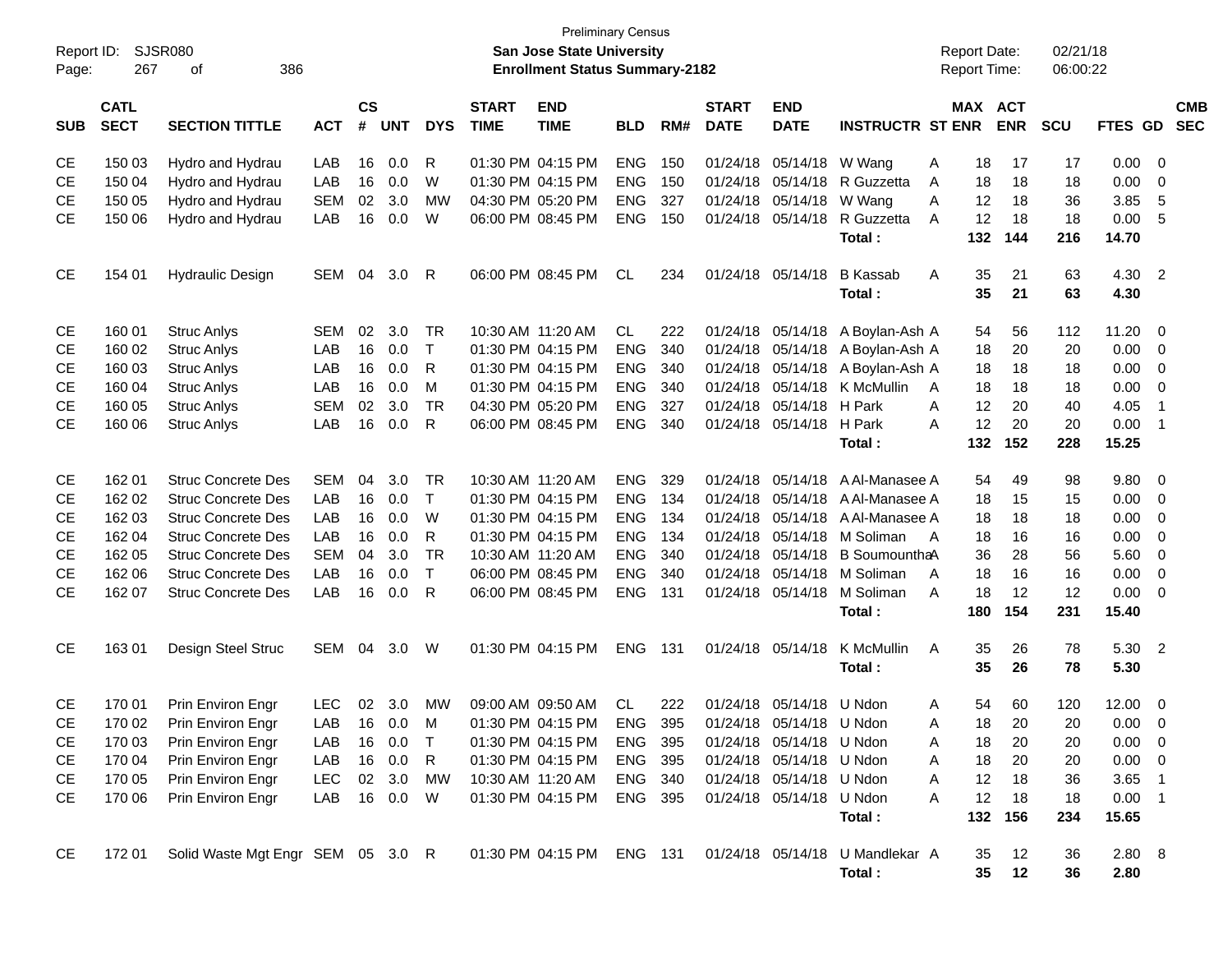| Report ID:<br>Page:         | 268                                  | SJSR080<br>386<br>οf                                                     |                                               |                      |                          |                    |                             | <b>Preliminary Census</b><br><b>San Jose State University</b><br><b>Enrollment Status Summary-2182</b> |                                                      |                          |                              |                                                                                           |                                                              | <b>Report Date:</b><br><b>Report Time:</b> |                               | 02/21/18<br>06:00:22            |                                                  |                                                      |                          |
|-----------------------------|--------------------------------------|--------------------------------------------------------------------------|-----------------------------------------------|----------------------|--------------------------|--------------------|-----------------------------|--------------------------------------------------------------------------------------------------------|------------------------------------------------------|--------------------------|------------------------------|-------------------------------------------------------------------------------------------|--------------------------------------------------------------|--------------------------------------------|-------------------------------|---------------------------------|--------------------------------------------------|------------------------------------------------------|--------------------------|
| <b>SUB</b>                  | <b>CATL</b><br><b>SECT</b>           | <b>SECTION TITTLE</b>                                                    | <b>ACT</b>                                    | $\mathsf{cs}$<br>#   | <b>UNT</b>               | <b>DYS</b>         | <b>START</b><br><b>TIME</b> | <b>END</b><br><b>TIME</b>                                                                              | <b>BLD</b>                                           | RM#                      | <b>START</b><br><b>DATE</b>  | <b>END</b><br><b>DATE</b>                                                                 | <b>INSTRUCTR ST ENR</b>                                      |                                            | <b>MAX ACT</b><br><b>ENR</b>  | <b>SCU</b>                      | FTES GD                                          |                                                      | <b>CMB</b><br><b>SEC</b> |
| <b>CE</b>                   | 174 01                               | Wtr Dist WW Coll                                                         | SEM                                           | 05                   | 3.0                      | M                  |                             | 06:00 PM 08:45 PM                                                                                      | CL.                                                  | 225                      |                              | 01/24/18 05/14/18                                                                         | <b>B</b> Kassab<br>Total:                                    | A<br>35<br>35                              | 18<br>18                      | 54<br>54                        | 3.80 4<br>3.80                                   |                                                      |                          |
| СE<br>СE<br>СE<br><b>CE</b> | 181 01<br>181 02<br>181 03<br>181 04 | Civ Eng Systems<br>Civ Eng Systems<br>Civ Eng Systems<br>Civ Eng Systems | SEM<br><b>SEM</b><br><b>SEM</b><br><b>SEM</b> | 05<br>05<br>05<br>05 | 3.0<br>3.0<br>3.0<br>3.0 | МW<br>M<br>W<br>МW |                             | 09:00 AM 10:15 AM<br>06:00 PM 08:45 PM<br>06:00 PM 08:45 PM<br>10:30 AM 11:45 AM                       | <b>ENG</b><br><b>ENG</b><br><b>ENG</b><br><b>ENG</b> | 401<br>340<br>340<br>401 |                              | 01/24/18 05/14/18<br>01/24/18 05/14/18 S Fakhry<br>01/24/18 05/14/18<br>01/24/18 05/14/18 | I Jeyachandr A<br>I Jeyachandr A<br>I Jeyachandr A<br>Total: | 18<br>18<br>A<br>18<br>18<br>72            | 18<br>16<br>18<br>11<br>63    | 54<br>48<br>54<br>33<br>189     | 3.60 0<br>3.20<br>3.60 0<br>$2.20 \t 0$<br>12.60 | $\overline{\phantom{0}}$                             |                          |
| СE<br><b>CE</b>             | 190 01<br>190 02                     | Numer Solu CE Prob<br>Numer Solu CE Prob                                 | <b>LEC</b><br><b>LEC</b>                      | 02                   | 2.0<br>02 2.0            | $\top$<br>-F       |                             | 06:00 PM 07:50 PM<br>10:00 AM 11:50 AM                                                                 | <b>CL</b><br><b>ENG</b>                              | 225<br>331               |                              | 01/24/18 05/14/18 N Pham<br>01/24/18 05/14/18 A Wong                                      | Total:                                                       | 45<br>A<br>45<br>A<br>90                   | 45<br>43<br>88                | 90<br>86<br>176                 | 6.20<br>5.80<br>12.00                            | - 6<br>$\overline{2}$                                |                          |
| СE<br>СE<br><b>CE</b>       | 192 01<br>192 02<br>192 03           | Prob Models for CE<br>Prob Models for CE<br>Prob Models for CE           | <b>SEM</b><br><b>SEM</b><br>SEM               | 02<br>02             | 2.0<br>2.0<br>02 2.0     | R<br>-F            |                             | 06:00 PM 07:50 PM<br>08:00 AM 09:50 AM                                                                 | <b>CL</b><br><b>ENG</b>                              | 310<br>301               |                              | 01/24/18 05/14/18<br>01/24/18 05/14/18                                                    | 01/24/18 05/14/18 R Mukhar<br>R Mukhar<br>Total :            | 50<br>Α<br>X<br>0<br>A<br>40<br>90         | 51<br>$\mathbf 0$<br>40<br>91 | 102<br>$\mathbf 0$<br>80<br>182 | 6.93 4<br>0.00<br>5.33<br>12.27                  | $\overline{\phantom{0}}$<br>$\overline{\phantom{0}}$ |                          |
| <b>CE</b>                   | 220 01                               | Pavement Design                                                          | SEM                                           | 05                   | 3.0                      | M                  |                             | 06:00 PM 08:45 PM                                                                                      | <b>CL</b>                                            | 234                      |                              | 01/24/18 05/14/18                                                                         | S Koosha<br>Total :                                          | A<br>40<br>40                              | 16<br>16                      | 48<br>48                        | 4.00 16<br>4.00                                  |                                                      |                          |
| <b>CE</b>                   | 222 01                               | Transp Engr Plan                                                         | SEM                                           | 05                   | 3.0                      | W                  |                             | 06:00 PM 08:45 PM                                                                                      | <b>ENG</b>                                           | 232                      |                              | 01/24/18 05/14/18                                                                         | J Bhattachar A<br>Total :                                    | 30<br>30                                   | 28<br>28                      | 84<br>84                        | 7.00 28<br>7.00                                  |                                                      |                          |
| <b>CE</b>                   | 236 01                               | Constr Op Analysis                                                       | SEM                                           | 05                   | 3.0                      | R                  |                             | 06:00 PM 08:45 PM                                                                                      | DMH 160                                              |                          |                              |                                                                                           | 01/24/18 05/14/18 H Tooryani<br>Total :                      | 40<br>A<br>40                              | 44<br>44                      | 132<br>132                      | 11.00 44<br>11.00                                |                                                      |                          |
| <b>CE</b>                   | 238 01                               | Adv Constr Prjt Mgmt SEM 05 3.0 T                                        |                                               |                      |                          |                    |                             | 06:00 PM 08:45 PM                                                                                      | DMH 160                                              |                          |                              | 01/24/18 05/14/18                                                                         | L Battersby<br>Total :                                       | 40<br>A<br>40                              | 37<br>37                      | 111<br>111                      | 9.25 37<br>9.25                                  |                                                      |                          |
| CE                          | 240 01                               | Adv Soil Mech                                                            | LEC 02 3.0 M                                  |                      |                          |                    |                             | 06:00 PM 08:45 PM ENG 232 01/24/18 05/14/18 S Huang                                                    |                                                      |                          |                              |                                                                                           | Total:                                                       | 30<br>A<br>30                              | 17<br>17                      | 51<br>51                        | 4.25 17<br>4.25                                  |                                                      |                          |
| CE                          | 254 01                               | <b>WRS Mgmt</b>                                                          | SEM 05 3.0 M                                  |                      |                          |                    |                             | 06:00 PM 08:45 PM CL                                                                                   |                                                      |                          | 303 01/24/18 05/14/18 J Lee  |                                                                                           | Total:                                                       | A<br>40<br>40                              | 11<br>11                      | 33<br>33                        | 2.75 11<br>2.75                                  |                                                      |                          |
| CE                          | 255 01                               | Sediment Transport SEM 05 3.0 W 06:00 PM 08:45 PM CL                     |                                               |                      |                          |                    |                             |                                                                                                        |                                                      |                          | 303 01/24/18 05/14/18 W Wang |                                                                                           | Total:                                                       | A<br>40<br>40                              | 13<br>13                      | 39<br>39                        | 3.25 13<br>3.25                                  |                                                      |                          |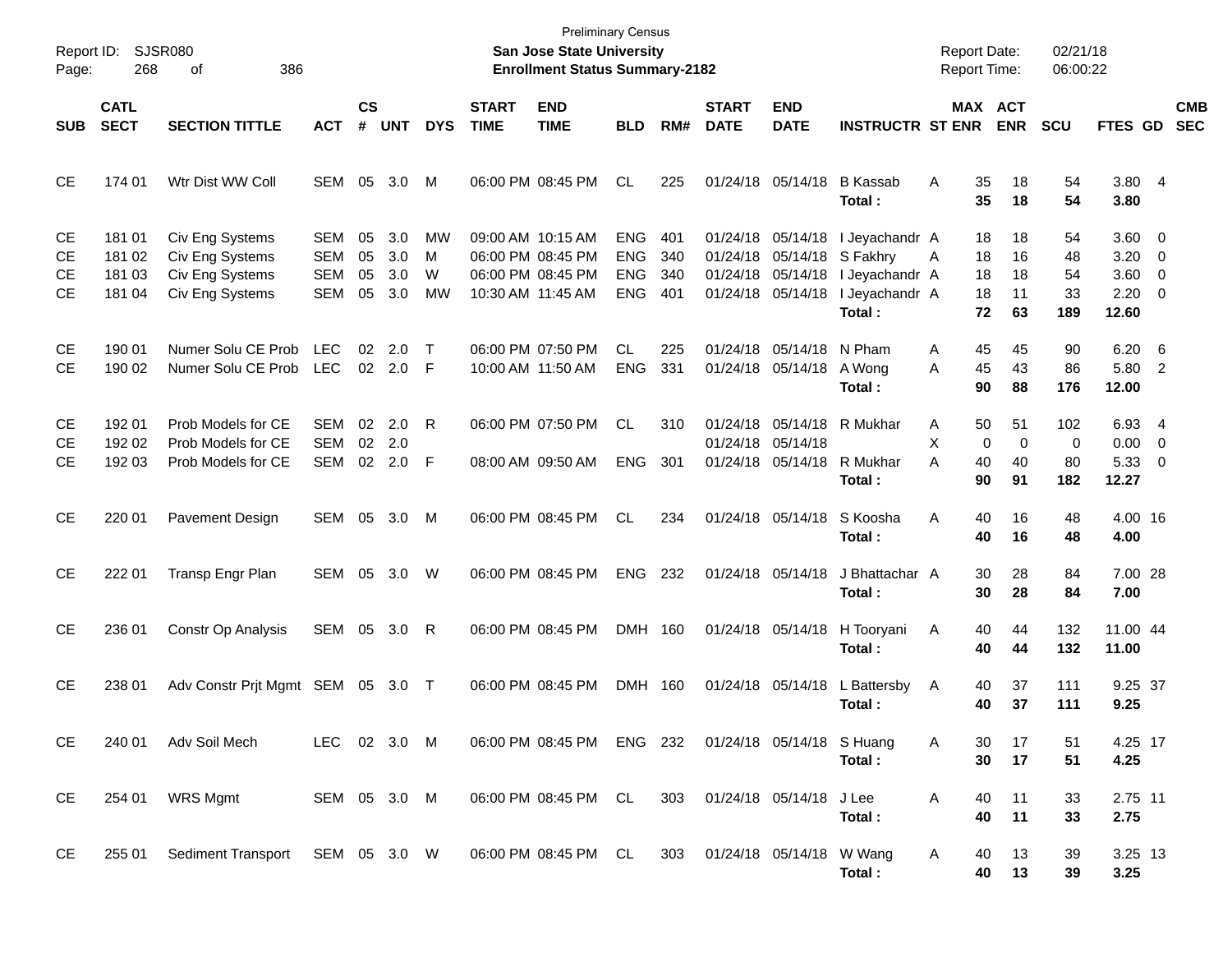| Report ID:<br>Page:                 | 269                        | <b>SJSR080</b><br>386<br>of                                                   |                                        |                |                   |                                        |                             | <b>Preliminary Census</b><br><b>San Jose State University</b><br><b>Enrollment Status Summary-2182</b> |            |     |                             |                                                                     |                                                       | <b>Report Date:</b><br>Report Time: |                                                          | 02/21/18<br>06:00:22          |                                    |                                                              |                          |
|-------------------------------------|----------------------------|-------------------------------------------------------------------------------|----------------------------------------|----------------|-------------------|----------------------------------------|-----------------------------|--------------------------------------------------------------------------------------------------------|------------|-----|-----------------------------|---------------------------------------------------------------------|-------------------------------------------------------|-------------------------------------|----------------------------------------------------------|-------------------------------|------------------------------------|--------------------------------------------------------------|--------------------------|
| <b>SUB</b>                          | <b>CATL</b><br><b>SECT</b> | <b>SECTION TITTLE</b>                                                         | <b>ACT</b>                             | <b>CS</b><br># | <b>UNT</b>        | <b>DYS</b>                             | <b>START</b><br><b>TIME</b> | <b>END</b><br><b>TIME</b>                                                                              | <b>BLD</b> | RM# | <b>START</b><br><b>DATE</b> | <b>END</b><br><b>DATE</b>                                           | <b>INSTRUCTR ST ENR</b>                               |                                     | <b>MAX ACT</b><br><b>ENR</b>                             | <b>SCU</b>                    | <b>FTES GD</b>                     |                                                              | <b>CMB</b><br><b>SEC</b> |
| <b>CE</b>                           | 260 01                     | <b>Matrix Anal Struct</b>                                                     | <b>SEM</b>                             | 05             | 3.0               | R                                      |                             | 06:00 PM 08:45 PM                                                                                      | <b>ENG</b> | 303 |                             | 01/24/18 05/14/18                                                   | A Singhal<br>Total:                                   | A                                   | 15<br>40<br>40<br>15                                     | 45<br>45                      | 3.75 15<br>3.75                    |                                                              |                          |
| <b>CE</b>                           | 261 01                     | <b>Adv Concrete Des</b>                                                       | <b>SEM</b>                             | 05             | 3.0               | $\top$                                 |                             | 06:00 PM 08:45 PM                                                                                      | ENG        | 303 | 01/24/18 05/14/18           |                                                                     | A Al-Manasee A<br>Total:                              |                                     | 40<br>16<br>40<br>16                                     | 48<br>48                      | 4.00 16<br>4.00                    |                                                              |                          |
| <b>CE</b>                           | 272 01                     | <b>Biological Processes</b>                                                   | <b>SEM</b>                             |                | 3.0               |                                        |                             |                                                                                                        |            |     |                             |                                                                     | Total:                                                | X                                   | 0<br>0<br>$\bf{0}$<br>$\mathbf 0$                        | 0<br>$\mathbf 0$              | 0.00<br>0.00                       | $\overline{\mathbf{0}}$                                      |                          |
| <b>CE</b>                           | 279 01                     | Special Topics in En                                                          | SEM 05                                 |                | 3.0               | $\top$                                 |                             | 06:00 PM 08:45 PM                                                                                      | <b>CL</b>  | 303 | 01/24/18 05/14/18           |                                                                     | R Mukhar<br>Total:                                    | A                                   | 30<br>10<br>30<br>10                                     | 30<br>30                      | 2.50 10<br>2.50                    |                                                              |                          |
| <b>CE</b><br><b>CE</b><br><b>CE</b> | 298 01<br>298 02<br>298 03 | <b>Special Problems</b><br><b>Special Problems</b><br><b>Special Problems</b> | <b>SUP</b><br><b>SUP</b><br><b>SUP</b> | 25<br>25<br>25 | 3.0<br>3.0<br>1.0 | <b>TBA</b><br><b>TBA</b><br><b>TBA</b> |                             |                                                                                                        |            |     |                             | 01/24/18 05/14/18 J Pyeon<br>01/24/18 05/14/18<br>01/24/18 05/14/18 | J Pyeon<br>Total:                                     | A<br>Α<br>A<br>81                   | 40<br>40<br>$\mathbf 0$<br>2<br>$\overline{1}$<br>3      | 3<br>0<br>$\overline{2}$<br>5 | 0.25<br>0.00<br>0.17<br>0.42       | $\overline{1}$<br>$\overline{\phantom{0}}$<br>$\overline{2}$ |                          |
| <b>CE</b><br><b>CE</b>              | 299 01<br>299 02           | <b>Masters Thesis</b><br><b>Masters Thesis</b>                                | <b>SUP</b><br><b>SUP</b>               | 25<br>25       | 3.0<br>3.0        | <b>TBA</b><br><b>TBA</b>               |                             |                                                                                                        |            |     | 01/24/18 05/14/18           | 01/24/18 05/14/18                                                   | Total:                                                | A<br>A                              | 40<br>$\mathbf 0$<br>40<br>$\mathbf 0$<br>80<br>$\bf{0}$ | 0<br>0<br>$\bf{0}$            | 0.00<br>0.00<br>0.00               | $\overline{\mathbf{0}}$<br>$\overline{\mathbf{0}}$           |                          |
|                                     | Department :               | <b>Civil &amp; Environmental Engineering</b>                                  |                                        |                |                   |                                        |                             |                                                                                                        |            |     |                             | <b>Lower Division:</b><br><b>Upper Division:</b>                    | <b>Department Total:</b><br><b>Graduate Division:</b> | 2947<br>550<br>1866<br>531          | 2354<br>383<br>1761<br>210                               | 4943<br>757<br>3560<br>626    | 343.95<br>50.95<br>240.83<br>52.17 |                                                              |                          |

**Graduate Division : 531 210 626 52.17**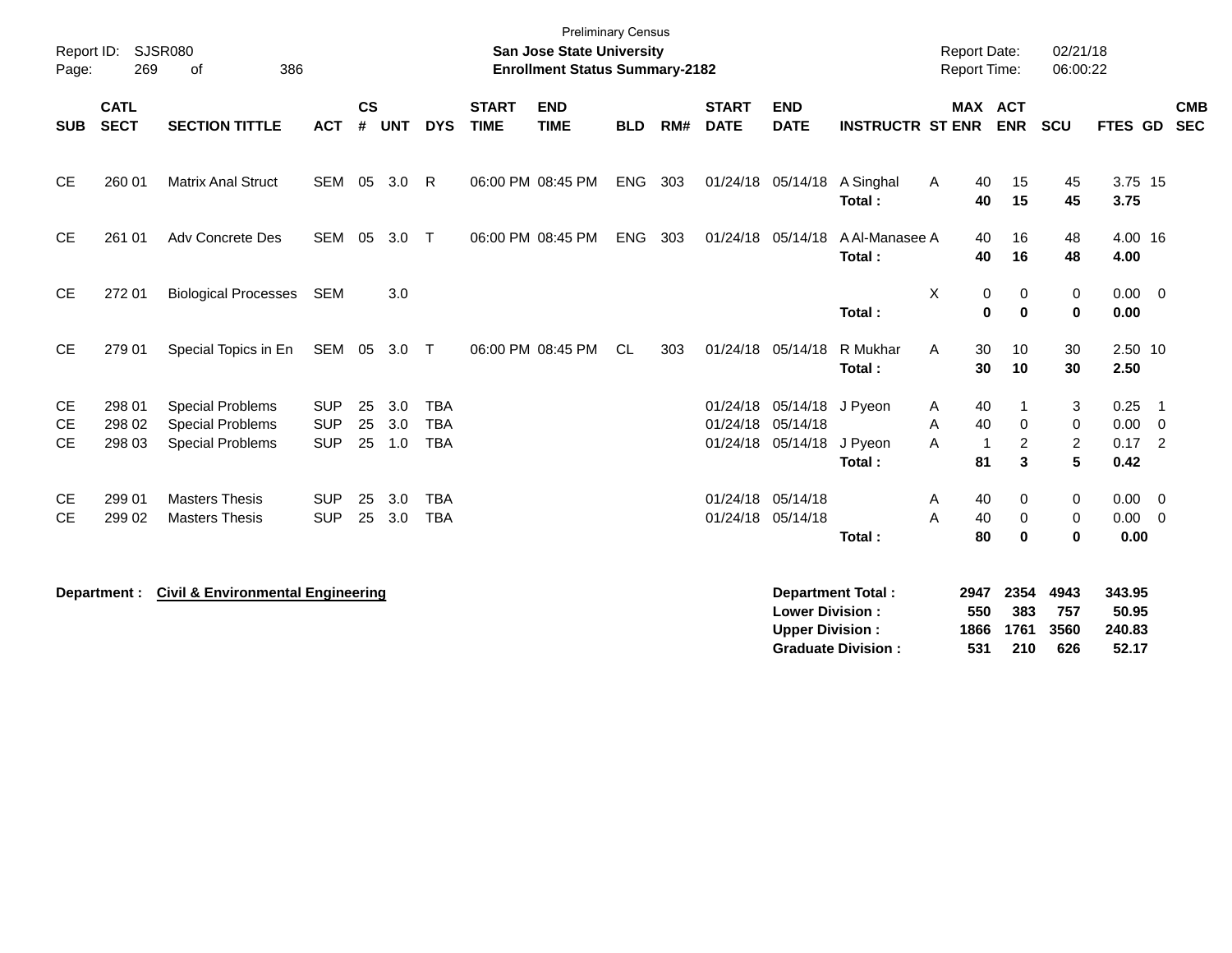| Report ID:<br>Page: | 270                        | <b>SJSR080</b><br>386<br>οf       |               |                    |            |              |                             | <b>Preliminary Census</b><br><b>San Jose State University</b><br><b>Enrollment Status Summary-2182</b> |            |     |                             |                           |                                |   | <b>Report Date:</b><br><b>Report Time:</b> |                       | 02/21/18<br>06:00:22 |          |                          |                          |
|---------------------|----------------------------|-----------------------------------|---------------|--------------------|------------|--------------|-----------------------------|--------------------------------------------------------------------------------------------------------|------------|-----|-----------------------------|---------------------------|--------------------------------|---|--------------------------------------------|-----------------------|----------------------|----------|--------------------------|--------------------------|
| <b>SUB</b>          | <b>CATL</b><br><b>SECT</b> | <b>SECTION TITTLE</b>             | <b>ACT</b>    | $\mathsf{cs}$<br># | <b>UNT</b> | <b>DYS</b>   | <b>START</b><br><b>TIME</b> | <b>END</b><br><b>TIME</b>                                                                              | <b>BLD</b> | RM# | <b>START</b><br><b>DATE</b> | <b>END</b><br><b>DATE</b> | <b>INSTRUCTR ST ENR</b>        |   |                                            | MAX ACT<br><b>ENR</b> | <b>SCU</b>           | FTES GD  |                          | <b>CMB</b><br><b>SEC</b> |
| College             |                            | <b>Engineering</b>                |               |                    |            |              |                             |                                                                                                        |            |     |                             |                           |                                |   |                                            |                       |                      |          |                          |                          |
|                     | Department :               | <b>Computer Engineering</b>       |               |                    |            |              |                             |                                                                                                        |            |     |                             |                           |                                |   |                                            |                       |                      |          |                          |                          |
|                     | CMPE 30 01                 | Programming Concept LEC           |               | 01                 | 3.0        | TR           |                             | 08:00 AM 08:50 AM                                                                                      | <b>ENG</b> | 337 |                             | 01/24/18 05/14/18         | F Mortezaie                    | A | 60                                         | 60                    | 120                  | 12.00 0  |                          |                          |
|                     | CMPE 30 02                 | Programming Concept LAB           |               | 16                 | 0.0        | R            |                             | 05:45 PM 08:35 PM                                                                                      | <b>ENG</b> | 405 | 01/24/18                    | 05/14/18                  | C Abboud                       | A | 30                                         | 30                    | 30                   | 0.00     | $\overline{\phantom{0}}$ |                          |
|                     | CMPE 30 03                 | Programming Concept LAB           |               | 16                 | 0.0        | W            |                             | 05:45 PM 08:35 PM                                                                                      | <b>ENG</b> | 405 | 01/24/18                    | 05/14/18                  | C Abboud                       | Α | 30                                         | 30                    | 30                   | 0.00     | $\overline{\mathbf{0}}$  |                          |
|                     | CMPE 30 04                 | Programming Concept LEC           |               | 01                 | 3.0        | <b>TR</b>    |                             | 04:30 PM 05:20 PM                                                                                      | CL.        | 222 |                             | 01/24/18 05/14/18         | <b>B</b> Hartbeck              | A | 60                                         | 60                    | 120                  | 12.00    | $\overline{\phantom{0}}$ |                          |
|                     | CMPE 30 05                 | Programming Concept LAB           |               | 16                 | 0.0        | $\top$       |                             | 05:30 PM 08:20 PM                                                                                      | <b>ENG</b> | 405 |                             | 01/24/18 05/14/18         | <b>B</b> Hartbeck              | A | 30                                         | 30                    | 30                   | 0.00     | $\overline{\phantom{0}}$ |                          |
|                     | CMPE 30 06                 | Programming Concept LAB           |               | 16                 | 0.0        | F            |                             | 10:00 AM 12:50 PM                                                                                      | <b>ENG</b> | 405 |                             | 01/24/18 05/14/18         | <b>B</b> Hartbeck              | A | 30                                         | 30                    | 30                   | 0.00     | $\overline{\phantom{0}}$ |                          |
|                     |                            |                                   |               |                    |            |              |                             |                                                                                                        |            |     |                             |                           | Total:                         |   | 240                                        | 240                   | 360                  | 24.00    |                          |                          |
| CMPE 50 01          |                            | Object Orient Concep LEC          |               | 01                 | 3.0        | TR           |                             | 04:30 PM 05:20 PM                                                                                      | <b>ENG</b> | 343 |                             | 01/24/18 05/14/18         | C Tarng                        | A | 90                                         | 45                    | 90                   | 9.05     | - 1                      |                          |
|                     | CMPE 50 02                 | Object Orient Concep LAB          |               | 16                 | 0.0        | T            |                             | 01:30 PM 04:20 PM                                                                                      | <b>ENG</b> | 489 |                             | 01/24/18 05/14/18         | C Tarng                        | A | 30                                         | 26                    | 26                   | 0.00     | - 1                      |                          |
|                     | CMPE 50 03                 | Object Orient Concep LAB          |               | 16                 | 0.0        | R            |                             | 01:30 PM 04:20 PM                                                                                      | <b>ENG</b> | 489 |                             | 01/24/18 05/14/18         | C Tarng                        | Α | 30                                         | 19                    | 19                   | 0.00     | $\overline{\mathbf{0}}$  |                          |
|                     | CMPE 50 04                 | Object Orient Concep LAB          |               | 16                 | 0.0        | W            |                             | 01:30 PM 04:20 PM                                                                                      | <b>ENG</b> | 489 |                             | 01/24/18 05/14/18         |                                | Α | 30                                         | $\mathbf 0$           | 0                    | 0.00     | $\overline{\mathbf{0}}$  |                          |
|                     |                            |                                   |               |                    |            |              |                             |                                                                                                        |            |     |                             |                           | Total:                         |   | 180                                        | 90                    | 135                  | 9.05     |                          |                          |
|                     | CMPE 102 01                | Assembly Language PrSEM           |               | 04                 | 3.0        | <b>TR</b>    |                             | 09:00 AM 10:15 AM                                                                                      | <b>ENG</b> | 325 | 01/24/18                    | 05/14/18                  | F Mortezaie                    | A | 50                                         | 39                    | 117                  | 7.80     |                          | 0 <sup>o</sup>           |
| SE                  | 102 01                     | Assembly Language PrSEM           |               | 04                 | 3.0        | TR           |                             | 09:00 AM 10:15 AM                                                                                      | <b>ENG</b> | 325 | 01/24/18                    | 05/14/18                  | F Mortezaie                    | A | 0                                          | 11                    | 33                   | 2.20     |                          | 0 <sup>o</sup>           |
|                     | CMPE 102 02                | Assembly Language PrSEM           |               | 04                 | 3.0        | T            |                             | 06:00 PM 08:45 PM                                                                                      | CL         | 310 |                             | 01/24/18 05/14/18         | K Nguyen                       | A | 50                                         | 43                    | 129                  | 8.60     |                          | 0 <sup>o</sup>           |
| SE                  | 102 02                     | Assembly Language PrSEM           |               | 04                 | 3.0        | $\top$       |                             | 06:00 PM 08:45 PM                                                                                      | <b>CL</b>  | 310 |                             | 01/24/18 05/14/18         | K Nguyen                       | A | 0                                          | 8                     | 24                   | 1.60     |                          | 0 <sup>o</sup>           |
|                     | CMPE 102 03                | Assembly Language PrSEM           |               | 04                 | 3.0        | <b>MW</b>    |                             | 03:00 PM 04:15 PM                                                                                      | <b>ENG</b> | 331 |                             | 01/24/18 05/14/18         | M Robinson                     | A | 70                                         | 52                    | 156                  | 10.40    |                          | 0 <sup>o</sup>           |
| <b>SE</b>           | 102 03                     | Assembly Language PrSEM           |               | 04                 | 3.0        | MW           |                             | 03:00 PM 04:15 PM                                                                                      | <b>ENG</b> | 331 |                             | 01/24/18 05/14/18         | M Robinson                     | A | 0                                          | 10                    | 30                   | 2.00     |                          | 0 <sup>o</sup>           |
|                     |                            |                                   |               |                    |            |              |                             |                                                                                                        |            |     |                             |                           | Total:                         |   | 170                                        | 163                   | 489                  | 32.60    |                          |                          |
|                     | CMPE 110 01                | Electronics                       | <b>SEM</b>    | 04                 | 3.0        | <b>MW</b>    |                             | 12:00 PM 12:50 PM                                                                                      | <b>ENG</b> | 325 |                             | 01/24/18 05/14/18         | A Bindal                       | Α | 50                                         | 50                    | 100                  | 10.00 0  |                          |                          |
|                     | CMPE 110 02                | Electronics                       | LAB           | 16                 | 0.0        | $\top$       |                             | 01:30 PM 04:20 PM                                                                                      | <b>ENG</b> | 286 | 01/24/18                    | 05/14/18                  | A Bindal                       | Α | 25                                         | 27                    | 27                   | 0.00     | $\overline{\phantom{0}}$ |                          |
|                     | CMPE 110 03                | Electronics                       | LAB           | 16                 | 0.0        | $\mathsf{T}$ |                             | 04:30 PM 07:20 PM                                                                                      | <b>ENG</b> | 286 | 01/24/18                    | 05/14/18                  | A Bindal                       | Α | 25                                         | 23                    | 23                   | 0.00     | $\overline{\mathbf{0}}$  |                          |
|                     | CMPE 110 04                | Electronics                       | <b>SEM</b>    | 04                 | 3.0        | <b>MW</b>    |                             | 06:00 PM 06:50 PM                                                                                      | <b>BBC</b> | 201 | 01/24/18                    | 05/14/18                  | M Smoszna                      | A | 50                                         | 51                    | 102                  | 10.20    | $\overline{\mathbf{0}}$  |                          |
|                     | CMPE 110 05                | Electronics                       | LAB           | 16                 | 0.0        | м            |                             | 07:00 PM 09:50 PM                                                                                      | <b>ENG</b> | 286 | 01/24/18                    | 05/14/18                  | M Smoszna                      | A | 25                                         | 26                    | 26                   | 0.00     | $\overline{\mathbf{0}}$  |                          |
|                     | CMPE 110 06                | Electronics                       | LAB           | 16                 | 0.0        | W            |                             | 07:00 PM 09:50 PM                                                                                      | <b>ENG</b> | 286 |                             | 01/24/18 05/14/18         | M Smoszna                      | A | 25                                         | 25                    | 25                   | 0.00     | - 0                      |                          |
|                     |                            |                                   |               |                    |            |              |                             |                                                                                                        |            |     |                             |                           | Total:                         |   | 200                                        | 202                   | 303                  | 20.20    |                          |                          |
|                     | CMPE 120 01                | Computer Org & Arch SEM 04 3.0    |               |                    |            | TR           |                             | 10:30 AM 11:45 AM                                                                                      | ENG 337    |     |                             | 01/24/18 05/14/18 H Jeon  |                                | A | 60                                         | 42                    | 126                  | 8.40 0 C |                          |                          |
| <b>SE</b>           | 120 01                     | Computer Org & Arch SEM           |               |                    | 04 3.0     | <b>TR</b>    |                             | 10:30 AM 11:45 AM                                                                                      | ENG        | 337 |                             | 01/24/18 05/14/18 H Jeon  |                                | Α | 0                                          | 18                    | 54                   | 3.60 0 C |                          |                          |
|                     | CMPE 120 02                | Computer Org & Arch SEM 04 3.0    |               |                    |            | TR           |                             | 09:00 AM 10:15 AM                                                                                      | ENG 301    |     |                             |                           | 01/24/18 05/14/18 H Katirciogl | A | 40                                         | 24                    | 72                   | 4.80 0 C |                          |                          |
| SE.                 | 120 02                     | Computer Org & Arch SEM 04 3.0 TR |               |                    |            |              |                             | 09:00 AM 10:15 AM                                                                                      | ENG 301    |     |                             |                           | 01/24/18 05/14/18 H Katirciogl | A | 0                                          | 11                    | 33                   | 2.20 0 C |                          |                          |
|                     |                            |                                   |               |                    |            |              |                             |                                                                                                        |            |     |                             |                           | Total:                         |   | 100                                        | 95                    | 285                  | 19.00    |                          |                          |
|                     | CMPE 124 01                | Digital Design I                  | SEM 04 3.0 MW |                    |            |              |                             | 08:00 AM 08:50 AM                                                                                      | ENG 337    |     |                             |                           | 01/24/18 05/14/18 H Ozemek     | A | 40                                         | 39                    | 78                   | 7.80 0   |                          |                          |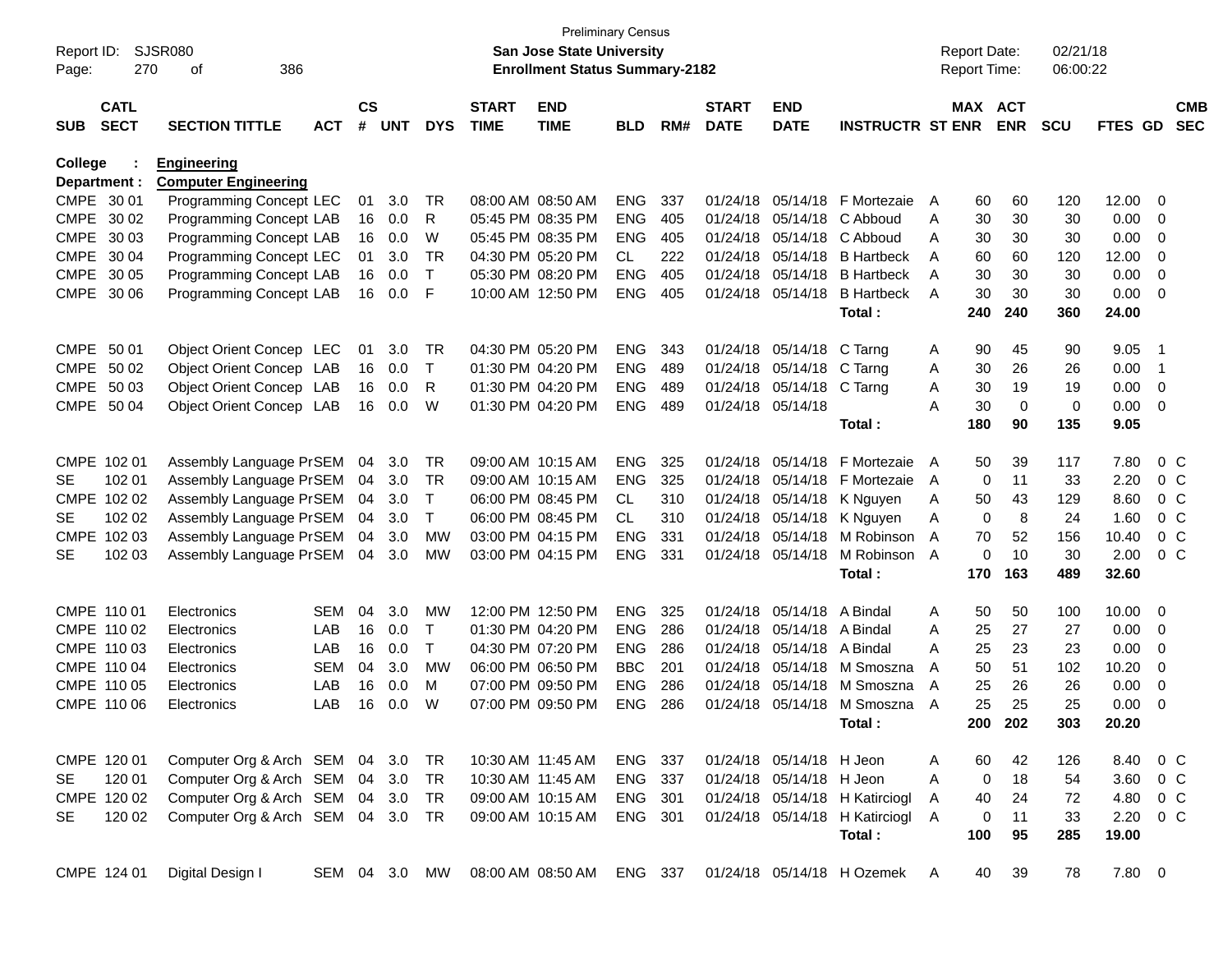|                           |                       |            |               |            |              |              | <b>Preliminary Census</b>             |            |     |              |                           |                            |                     |     |             |            |         |                         |            |
|---------------------------|-----------------------|------------|---------------|------------|--------------|--------------|---------------------------------------|------------|-----|--------------|---------------------------|----------------------------|---------------------|-----|-------------|------------|---------|-------------------------|------------|
| Report ID:                | <b>SJSR080</b>        |            |               |            |              |              | <b>San Jose State University</b>      |            |     |              |                           |                            | <b>Report Date:</b> |     |             | 02/21/18   |         |                         |            |
| 271<br>Page:              | 386<br>οf             |            |               |            |              |              | <b>Enrollment Status Summary-2182</b> |            |     |              |                           |                            | Report Time:        |     |             | 06:00:22   |         |                         |            |
| <b>CATL</b>               |                       |            | $\mathsf{cs}$ |            |              | <b>START</b> | <b>END</b>                            |            |     | <b>START</b> | <b>END</b>                |                            | MAX                 |     | <b>ACT</b>  |            |         |                         | <b>CMB</b> |
| <b>SECT</b><br><b>SUB</b> | <b>SECTION TITTLE</b> | <b>ACT</b> | #             | <b>UNT</b> | <b>DYS</b>   | <b>TIME</b>  | <b>TIME</b>                           | <b>BLD</b> | RM# | <b>DATE</b>  | <b>DATE</b>               | <b>INSTRUCTR ST ENR</b>    |                     |     | <b>ENR</b>  | <b>SCU</b> | FTES GD |                         | <b>SEC</b> |
| CMPE 124 02               | Digital Design I      | LAB        | 16            | 0.0        | м            |              | 01:30 PM 04:20 PM                     | <b>ENG</b> | 278 | 01/24/18     |                           | 05/14/18 H Ozemek          | A                   | 20  | 19          | 19         | 0.00    | 0                       |            |
| CMPE 124 03               | Digital Design I      | LAB        | 16            | 0.0        | W            |              | 01:30 PM 04:20 PM                     | <b>ENG</b> | 278 | 01/24/18     | 05/14/18                  | H Ozemek                   | A                   | 20  | 20          | 20         | 0.00    | 0                       |            |
| CMPE 124 04               | Digital Design I      | LAB        | 16            | 0.0        | R            |              | 10:30 AM 01:20 PM                     | <b>ENG</b> | 278 | 01/24/18     | 05/14/18                  | A ShokouhbakA              |                     | 20  | 21          | 21         | 0.00    | 0                       |            |
| CMPE 124 05               | Digital Design I      | <b>SEM</b> | 04            | 3.0        | МW           |              | 09:00 AM 09:50 AM                     | <b>ENG</b> | 325 | 01/24/18     | 05/14/18                  | H Katirciogl               | A                   | 40  | 38          | 76         | 7.60    | 0                       |            |
| CMPE 124 06               | Digital Design I      | LAB        | 16            | 0.0        | $\mathsf{T}$ |              | 01:30 PM 04:20 PM                     | <b>ENG</b> | 278 | 01/24/18     | 05/14/18                  | H Katirciogl               | A                   | 20  | 19          | 19         | 0.00    | $\mathbf 0$             |            |
| CMPE 124 07               | Digital Design I      | LAB        | 16            | 0.0        | R            |              | 01:30 PM 04:20 PM                     | <b>ENG</b> | 278 | 01/24/18     | 05/14/18                  | H Katirciogl               | Α                   | 20  | 19          | 19         | 0.00    | $\overline{0}$          |            |
| CMPE 124 08               | Digital Design I      | LAB        | 16            | 0.0        | T            |              | 09:00 AM 11:50 AM                     | <b>ENG</b> | 278 | 01/24/18     | 05/14/18                  |                            | A                   | 20  | 0           | 0          | 0.00    | $\overline{0}$          |            |
| CMPE 124 09               | Digital Design I      | <b>SEM</b> | 04            | 3.0        | <b>MW</b>    |              | 11:00 AM 11:50 AM                     | <b>ENG</b> | 206 | 01/24/18     | 05/14/18                  | H Ozemek                   | A                   | 25  | 21          | 42         | 4.20    | $\overline{\mathbf{0}}$ |            |
|                           |                       |            |               |            |              |              |                                       |            |     |              |                           | Total:                     |                     | 225 | 196         | 294        | 19.60   |                         |            |
| CMPE 125 01               | Digital Design 2      | <b>SEM</b> | 04            | 3.0        | МW           |              | 12:00 PM 12:50 PM                     | <b>ENG</b> | 337 | 01/24/18     | 05/14/18                  | D Hung                     | A                   | 75  | 71          | 142        | 14.20   | - 0                     |            |
| CMPE 125 02               | Digital Design 2      | LAB        | 16            | 0.0        | м            |              | 02:30 PM 05:20 PM                     | <b>ENG</b> | 288 | 01/24/18     | 05/14/18 D Hung           |                            | A                   | 25  | 26          | 26         | 0.00    | $\overline{0}$          |            |
| CMPE 125 03               | Digital Design 2      | LAB        |               | 0.0        |              |              |                                       |            |     |              |                           |                            | X                   | 0   | $\mathbf 0$ | 0          | 0.00    | $\overline{0}$          |            |
| CMPE 125 04               | Digital Design 2      | LAB        | 16            | 0.0        | M            |              | 06:00 PM 08:50 PM                     | <b>ENG</b> | 288 | 01/24/18     | 05/14/18                  | D Hung                     | Α                   | 25  | 26          | 26         | 0.00    | $\overline{0}$          |            |
| CMPE 125 05               | Digital Design 2      | LAB        | 16            | 0.0        | $\mathsf T$  |              | 02:30 PM 05:20 PM                     | <b>ENG</b> | 288 |              | 01/24/18 05/14/18         | D Hung                     | A                   | 25  | 19          | 19         | 0.00    | $\overline{\mathbf{0}}$ |            |
|                           |                       |            |               |            |              |              |                                       |            |     |              |                           | Total:                     |                     | 150 | 142         | 213        | 14.20   |                         |            |
| CMPE 126 01               | Alg & Data Str Des    | <b>LEC</b> | 04            | 3.0        | <b>TR</b>    |              | 01:30 PM 02:20 PM                     | <b>ENG</b> | 337 | 01/24/18     | 05/14/18                  | G Saldamli                 | A                   | 48  | 48          | 96         | 9.60    | 0                       |            |
| CMPE 126 02               | Alg & Data Str Des    | LAB        | 16            | 0.0        | T            |              | 02:30 PM 05:20 PM                     | <b>ENG</b> | 206 | 01/24/18     | 05/14/18                  | G Saldamli                 | A                   | 24  | 24          | 24         | 0.00    | 0                       |            |
| CMPE 126 03               | Alg & Data Str Des    | LAB        | 16            | 0.0        | R            |              | 02:30 PM 05:20 PM                     | <b>ENG</b> | 206 | 01/24/18     | 05/14/18                  | G Saldamli                 | Α                   | 24  | 24          | 24         | 0.00    | $\overline{0}$          |            |
| CMPE 126 04               | Alg & Data Str Des    | LEC        | 04            | 3.0        | MW           |              | 03:00 PM 03:50 PM                     | <b>ENG</b> | 325 | 01/24/18     | 05/14/18                  | F Lin                      | A                   | 48  | 48          | 96         | 9.65    | $\overline{1}$          |            |
| CMPE 126 05               | Alg & Data Str Des    | LAB        | 16            | 0.0        | м            |              | 12:00 PM 02:50 PM                     | <b>ENG</b> | 206 | 01/24/18     | 05/14/18                  | F Lin                      | A                   | 24  | 24          | 24         | 0.00    | $\overline{0}$          |            |
| CMPE 126 06               | Alg & Data Str Des    | LAB        | 16            | 0.0        | W            |              | 12:00 PM 02:50 PM                     | <b>ENG</b> | 206 | 01/24/18     | 05/14/18                  | F Lin                      | Α                   | 24  | 24          | 24         | 0.00    | $\overline{1}$          |            |
|                           |                       |            |               |            |              |              |                                       |            |     |              |                           | Total:                     |                     | 192 | 192         | 288        | 19.25   |                         |            |
| CMPE 127 01               | Microproc Design 1    | <b>SEM</b> | 04            | 3.0        | <b>MW</b>    |              | 01:30 PM 02:20 PM                     | <b>ENG</b> | 337 | 01/24/18     | 05/14/18                  | H Ozemek                   | A                   | 72  | 48          | 96         | 9.60    | 0                       |            |
| CMPE 127 02               | Microproc Design 1    | LAB        | 16            | 0.0        | W            |              | 02:30 PM 05:20 PM                     | <b>ENG</b> | 268 | 01/24/18     | 05/14/18                  | H Katirciogl               | A                   | 24  | 23          | 23         | 0.00    | 0                       |            |
| CMPE 127 03               | Microproc Design 1    | LAB        | 16            | 0.0        | M            |              | 02:30 PM 05:20 PM                     | <b>ENG</b> | 268 | 01/24/18     | 05/14/18                  | H Katirciogl               | A                   | 24  | 25          | 25         | 0.00    | 0                       |            |
| CMPE 127 04               | Microproc Design 1    | LAB        | 16            | 0.0        | т            |              | 01:30 PM 04:20 PM                     | <b>ENG</b> | 268 | 01/24/18     | 05/14/18                  | H Ozemek                   | A                   | 24  | 26          | 26         | 0.00    | 0                       |            |
| CMPE 127 05               | Microproc Design 1    | <b>SEM</b> | 04            | 3.0        | МW           |              | 09:00 AM 09:50 AM                     | <b>ENG</b> | 337 | 01/24/18     |                           | 05/14/18 H Ozemek          | A                   | 25  | 26          | 52         | 5.20    | 0                       |            |
|                           |                       |            |               |            |              |              |                                       |            |     |              |                           | Total:                     |                     |     | 169 148     | 222        | 14.80   |                         |            |
| CMPE 130 01               | Adv Alg Des           | LEC.       |               | 02 3.0     | TR           |              | 09:00 AM 10:15 AM                     | ENG 337    |     |              | 01/24/18 05/14/18 G Guzun |                            | A                   | 50  | 49          | 147        | 9.80 0  |                         |            |
| CMPE 130 02               | Adv Alg Des           | <b>LEC</b> |               | 02 3.0     | MW           |              | 09:00 AM 10:15 AM                     | BBC 326    |     |              | 01/24/18 05/14/18 C Tarng |                            | A                   | 50  | 29          | 87         | 5.80 0  |                         |            |
|                           |                       |            |               |            |              |              |                                       |            |     |              |                           | Total:                     |                     | 100 | 78          | 234        | 15.60   |                         |            |
| CMPE 131 01               | Software Engr I       | SEM        |               | 04 3.0     | TR           |              | 03:00 PM 04:15 PM                     | BBC        | 108 |              | 01/24/18 05/14/18 B Eswar |                            | A                   | 50  | 33          | 99         | 6.60    | 0 C                     |            |
| 131 01<br>SE              | Software Engr I       | SEM        | 04            | 3.0        | TR           |              | 03:00 PM 04:15 PM                     | <b>BBC</b> | 108 |              | 01/24/18 05/14/18 B Eswar |                            | Α                   | 0   | 13          | 39         | 2.60    | 0 C                     |            |
| CMPE 131 02               | Software Engr I       | <b>SEM</b> |               | 04 3.0     | M            |              | 06:00 PM 08:45 PM                     | DMH 348    |     |              |                           | 01/24/18 05/14/18 K Nguyen | Α                   | 50  | 31          | 93         | 6.20    | $0\,C$                  |            |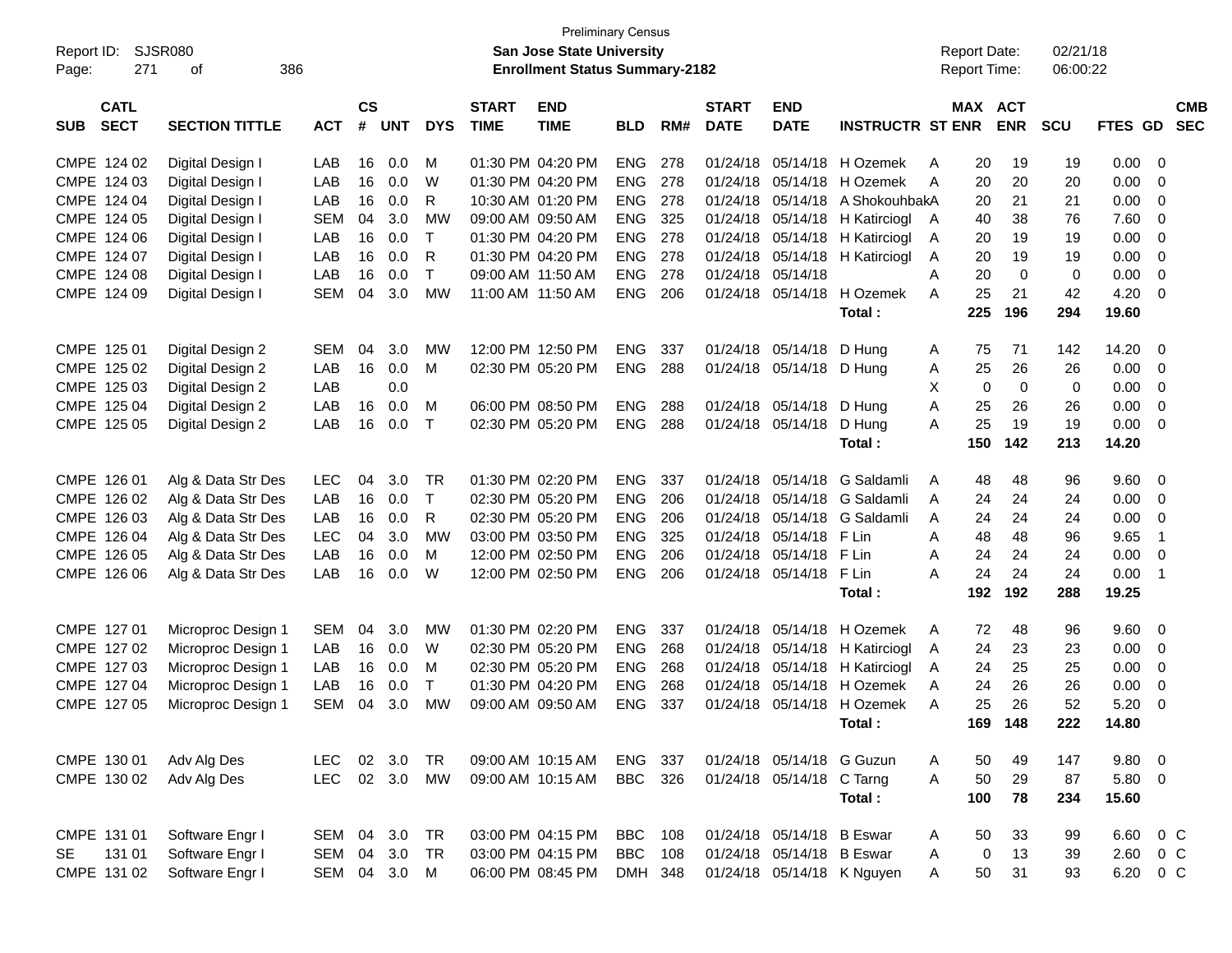| Report ID:                               | <b>Preliminary Census</b><br><b>SJSR080</b><br>San Jose State University<br><b>Enrollment Status Summary-2182</b> |              |                |            |              |                             |                                        |                          |            |                             |                                                      |                                  |        | <b>Report Date:</b> |                | 02/21/18 |                |                                  |                          |
|------------------------------------------|-------------------------------------------------------------------------------------------------------------------|--------------|----------------|------------|--------------|-----------------------------|----------------------------------------|--------------------------|------------|-----------------------------|------------------------------------------------------|----------------------------------|--------|---------------------|----------------|----------|----------------|----------------------------------|--------------------------|
| 272<br>Page:                             | 386<br>οf                                                                                                         |              |                |            |              |                             |                                        |                          |            |                             |                                                      |                                  |        | <b>Report Time:</b> |                | 06:00:22 |                |                                  |                          |
| <b>CATL</b><br><b>SECT</b><br><b>SUB</b> | <b>SECTION TITTLE</b>                                                                                             | <b>ACT</b>   | <b>CS</b><br># | <b>UNT</b> | <b>DYS</b>   | <b>START</b><br><b>TIME</b> | <b>END</b><br><b>TIME</b>              | <b>BLD</b>               | RM#        | <b>START</b><br><b>DATE</b> | <b>END</b><br><b>DATE</b>                            | <b>INSTRUCTR ST ENR</b>          |        | MAX ACT             | <b>ENR</b>     | SCU      | <b>FTES GD</b> |                                  | <b>CMB</b><br><b>SEC</b> |
| 131 02<br><b>SE</b>                      | Software Engr I                                                                                                   | SEM          | 04             | 3.0        | м            |                             | 06:00 PM 08:45 PM                      | <b>DMH</b>               | 348        |                             |                                                      | 01/24/18 05/14/18 K Nguyen       | A      | 0                   | 3              | 9        | 0.60           | $0\,C$                           |                          |
| CMPE 131 03                              | Software Engr I                                                                                                   | SEM          | 04             | 3.0        | <b>TR</b>    |                             | 04:30 PM 05:45 PM                      | <b>ENG</b>               | 331        | 01/24/18                    | 05/14/18                                             | H Li                             | A      | 50                  | 31             | 93       | 6.20           | $0\,C$                           |                          |
| <b>SE</b><br>131 03                      | Software Engr I                                                                                                   | <b>SEM</b>   | 04             | 3.0        | <b>TR</b>    |                             | 04:30 PM 05:45 PM                      | <b>ENG</b>               | 331        | 01/24/18                    | 05/14/18 H Li                                        |                                  | A      | $\mathbf 0$         | 5              | 15       | 1.00           | 0 <sup>C</sup>                   |                          |
| CMPE 131 04                              | Software Engr I                                                                                                   | <b>SEM</b>   | 04             | 3.0        | <b>TR</b>    |                             | 09:00 AM 10:15 AM                      | <b>BBC</b>               | 105        | 01/24/18                    | 05/14/18                                             | <b>B</b> Bhasker                 | A      | 50                  | 32             | 96       | 6.40           | 0 <sup>C</sup>                   |                          |
| <b>SE</b><br>131 04                      | Software Engr I                                                                                                   | <b>SEM</b>   | 04             | 3.0        | <b>TR</b>    |                             | 09:00 AM 10:15 AM                      | <b>BBC</b>               | 105        | 01/24/18                    | 05/14/18                                             | <b>B</b> Bhasker                 | A      | $\Omega$            | 6              | 18       | 1.20           | 0 <sup>C</sup>                   |                          |
| CMPE 131 05                              | Software Engr I                                                                                                   | <b>SEM</b>   | 04             | 3.0        | W            |                             | 06:00 PM 08:45 PM                      | CL                       | 117        |                             | 01/24/18 05/14/18 F Butt                             |                                  | A      | 50                  | 19             | 57       | 3.80           | 0 <sup>C</sup>                   |                          |
| <b>SE</b><br>131 05                      | Software Engr I                                                                                                   | SEM          | 04             | 3.0        | W            |                             | 06:00 PM 08:45 PM                      | CL                       | 117        |                             | 01/24/18 05/14/18 F Butt                             |                                  | A      | $\mathbf 0$         | $\overline{7}$ | 21       | 1.40           | 0 <sup>C</sup>                   |                          |
|                                          |                                                                                                                   |              |                |            |              |                             |                                        |                          |            |                             |                                                      | Total:                           |        | 250                 | 180            | 540      | 36.00          |                                  |                          |
|                                          |                                                                                                                   |              |                |            |              |                             |                                        |                          |            |                             |                                                      |                                  |        |                     |                |          |                |                                  |                          |
| CMPE 133 01                              | Software Engr II                                                                                                  | SEM          | 04             | 3.0        | $\top$       |                             | 02:30 PM 04:15 PM                      | <b>ENG</b>               | 325        |                             | 01/24/18 05/14/18 H Meng                             |                                  | A      | 50                  | 31             | 62       | 6.20           | $0\,C$                           |                          |
| 133 01<br><b>SE</b>                      | Software Engr II                                                                                                  | <b>SEM</b>   | 04             | 3.0        | $\mathsf{T}$ |                             | 02:30 PM 04:15 PM                      | <b>ENG</b>               | 325        |                             | 01/24/18 05/14/18 H Meng                             |                                  | Α      | 0                   | 18             | 36       | 3.60           | 0 C                              |                          |
| CMPE 133 02                              | Software Engr II                                                                                                  | LAB          | 16             | 0.0        | м            |                             | 10:30 AM 01:20 PM                      | <b>ENG</b>               | 489        |                             | 01/24/18 05/14/18 H Meng<br>01/24/18 05/14/18 H Meng |                                  | Α      | 25<br>$\mathbf 0$   | 18<br>9        | 18<br>9  | 0.00           | 0 <sup>C</sup>                   |                          |
| 133 02<br><b>SE</b><br>CMPE 133 03       | Software Engr II<br>Software Engr II                                                                              | LAB<br>LAB   | 16<br>16       | 0.0<br>0.0 | м<br>W       |                             | 10:30 AM 01:20 PM<br>10:30 AM 01:20 PM | <b>ENG</b><br><b>ENG</b> | 489<br>489 |                             |                                                      |                                  | Α      |                     |                | 13       | 0.00<br>0.00   | 0 <sup>C</sup><br>0 <sup>C</sup> |                          |
| 133 03<br><b>SE</b>                      | Software Engr II                                                                                                  | LAB          | 16             | 0.0        | W            |                             | 10:30 AM 01:20 PM                      | <b>ENG</b>               | 489        |                             | 01/24/18 05/14/18 H Meng<br>01/24/18 05/14/18 H Meng |                                  | Α<br>Α | 25<br>$\Omega$      | 13<br>9        | 9        | 0.00           | $0\,C$                           |                          |
| CMPE 133 04                              | Software Engr II                                                                                                  | <b>SEM</b>   | 04             | 3.0        | <b>TR</b>    |                             | 04:30 PM 05:20 PM                      | <b>BBC</b>               | 021        |                             | 01/24/18 05/14/18 B Eswar                            |                                  | A      | 50                  | 30             | 60       | 6.00           | 0 <sup>C</sup>                   |                          |
| 133 04<br><b>SE</b>                      | Software Engr II                                                                                                  | <b>SEM</b>   | 04             | 3.0        | <b>TR</b>    |                             | 04:30 PM 05:20 PM                      | <b>BBC</b>               | 021        |                             | 01/24/18 05/14/18 B Eswar                            |                                  | A      | $\mathbf 0$         | 16             | 32       | 3.20           | 0 <sup>C</sup>                   |                          |
| CMPE 133 05                              | Software Engr II                                                                                                  | LAB          | 16             | 0.0        | <b>TR</b>    |                             | 01:30 PM 03:00 PM                      | <b>BBC</b>               | 102        |                             | 01/24/18 05/14/18 B Eswar                            |                                  | A      | 50                  | 30             | 30       | 0.00           | $0\,C$                           |                          |
| 133 05<br><b>SE</b>                      | Software Engr II                                                                                                  | LAB          | 16             | 0.0        | <b>TR</b>    |                             | 01:30 PM 03:00 PM                      | <b>BBC</b>               | 102        |                             | 01/24/18 05/14/18 B Eswar                            |                                  | A      | $\mathbf 0$         | 16             | 16       | 0.00           | 0 <sup>C</sup>                   |                          |
|                                          |                                                                                                                   |              |                |            |              |                             |                                        |                          |            |                             |                                                      | Total:                           |        | 200                 | 190            | 285      | 19.00          |                                  |                          |
|                                          |                                                                                                                   |              |                |            |              |                             |                                        |                          |            |                             |                                                      |                                  |        |                     |                |          |                |                                  |                          |
| CMPE 137 01                              | Mobile Software Engi SEM                                                                                          |              | 05             | 3.0        | W            |                             | 03:00 PM 05:45 PM                      | CL.                      | 226        |                             | 01/24/18 05/14/18 K Perry                            |                                  | A      | 50                  | 52             | 156      | 10.40          | $0\,C$                           |                          |
| <b>SE</b><br>137 01                      | Mobile Software Engi SEM                                                                                          |              | 05             | 3.0        | W            |                             | 03:00 PM 05:45 PM                      | <b>CL</b>                | 226        |                             | 01/24/18 05/14/18                                    | K Perry                          | A      | 0                   | $\mathbf{3}$   | 9        | 0.60           | 0 C                              |                          |
|                                          |                                                                                                                   |              |                |            |              |                             |                                        |                          |            |                             |                                                      | Total:                           |        | 50                  | 55             | 165      | 11.00          |                                  |                          |
| CMPE 138 01                              | Database Systems I                                                                                                | SEM 04 3.0   |                |            | TR           |                             | 04:30 PM 05:45 PM                      | DMH 227                  |            |                             | 01/24/18 05/14/18                                    | K Li                             | Α      | 50                  | 51             | 153      | 10.30 2        |                                  |                          |
|                                          |                                                                                                                   |              |                |            |              |                             |                                        |                          |            |                             |                                                      | Total:                           |        | 50                  | 51             | 153      | 10.30          |                                  |                          |
|                                          |                                                                                                                   |              |                |            |              |                             |                                        |                          |            |                             |                                                      |                                  |        |                     |                |          |                |                                  |                          |
| CMPE 140 01                              | Comp Arch & Design                                                                                                | SEM          | 04             | 3.0        | MW           |                             | 10:30 AM 11:20 AM                      | ENG                      | 337        |                             | 01/24/18 05/14/18 D Hung                             |                                  | A      | 75                  | 75             | 150      | 15.00 0        |                                  |                          |
| CMPE 140 02                              | Comp Arch & Design                                                                                                | <b>LAB</b>   |                | 0.0        |              |                             |                                        |                          |            |                             |                                                      |                                  | X      | $\Omega$            | $\Omega$       | $\Omega$ | 0.00           | $\overline{\phantom{0}}$         |                          |
| CMPE 140 03                              | Comp Arch & Design LAB                                                                                            |              |                | 16  0.0    | R            |                             | 04:30 PM 07:20 PM ENG 288              |                          |            |                             | 01/24/18 05/14/18 D Hung                             |                                  | Α      | 25                  | 26             | 26       | $0.00\,$       | $\overline{\phantom{0}}$         |                          |
| CMPE 140 04                              | Comp Arch & Design LAB                                                                                            |              |                | 16 0.0     | W            |                             | 02:30 PM 05:20 PM                      | ENG                      | 288        |                             | 01/24/18 05/14/18 D Hung                             |                                  | Α      | 25                  | 26             | 26       | $0.00 \t 0$    |                                  |                          |
| CMPE 140 05                              | Comp Arch & Design LAB                                                                                            |              |                | 16  0.0    | R            |                             | 01:00 PM 04:00 PM                      | <b>ENG 288</b>           |            |                             | 01/24/18 05/14/18 D Hung                             |                                  | Α      | 25                  | 23             | 23       | $0.00 \t 0$    |                                  |                          |
|                                          |                                                                                                                   |              |                |            |              |                             |                                        |                          |            |                             |                                                      | Total:                           |        | 150                 | 150            | 225      | 15.00          |                                  |                          |
|                                          |                                                                                                                   |              |                |            |              |                             |                                        |                          |            |                             |                                                      |                                  |        |                     |                |          |                |                                  |                          |
| CMPE 142 01                              | <b>Operating Systems</b>                                                                                          | SEM 04 3.0   |                |            | МW           |                             | 10:30 AM 11:45 AM                      | SCI                      | 258        |                             |                                                      | 01/24/18 05/14/18 S Tavarageri A |        | 50                  | 41             | 123      | 8.50 6         |                                  |                          |
| CMPE 142 02                              | <b>Operating Systems</b>                                                                                          | SEM 04 3.0 T |                |            |              |                             | 06:00 PM 08:45 PM                      | CL                       | 202        |                             | 01/24/18 05/14/18 J Gomez                            |                                  | A      | 48                  | 41             | 123      | 8.35 3         |                                  |                          |
|                                          |                                                                                                                   |              |                |            |              |                             |                                        |                          |            |                             |                                                      | Total:                           |        | 98                  | 82             | 246      | 16.85          |                                  |                          |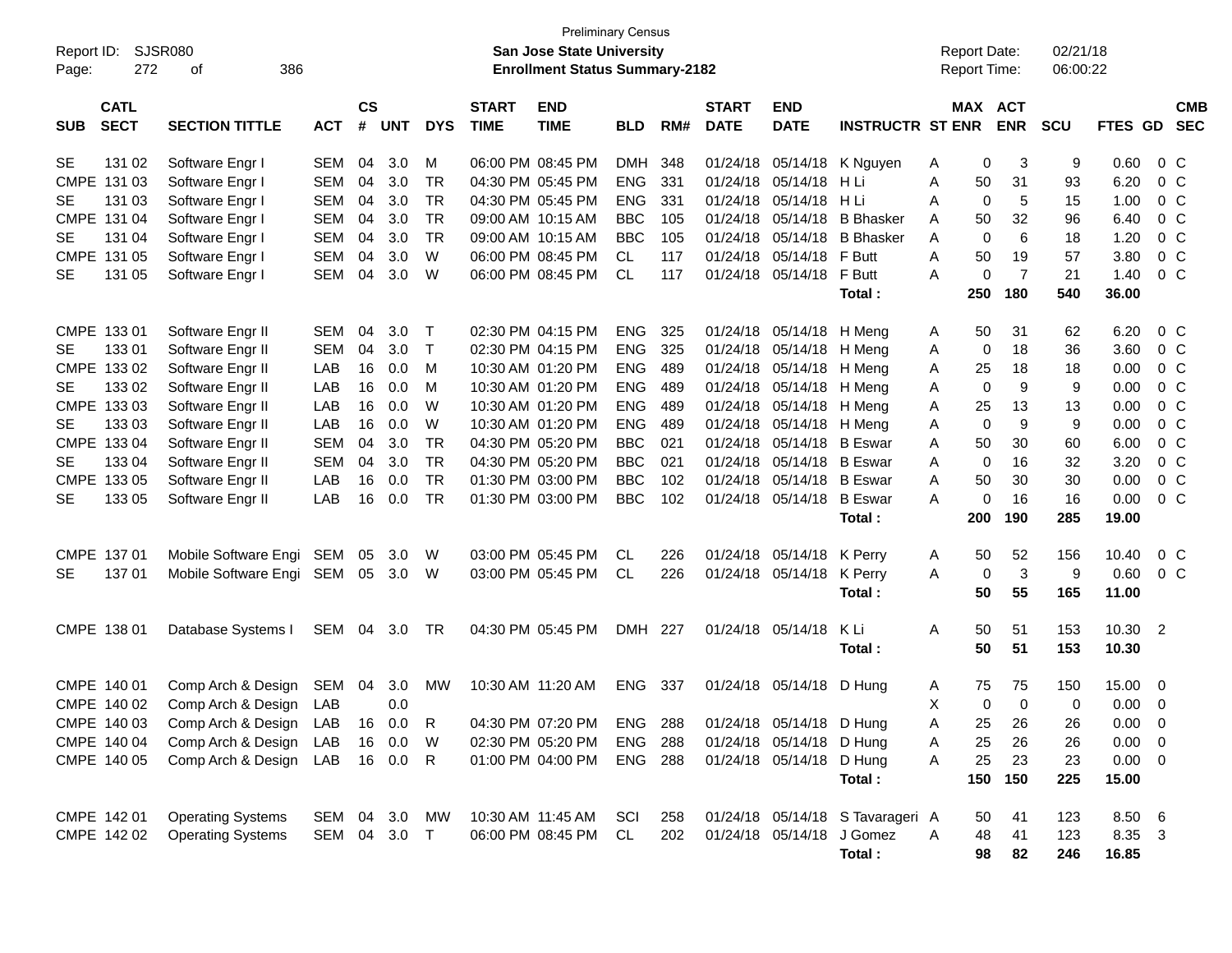| Report ID:<br>Page: | 273                        | <b>SJSR080</b><br>386<br>οf                                            |            |                |            |              |                             | San Jose State University<br><b>Enrollment Status Summary-2182</b> | <b>Preliminary Census</b> |     |                             |                            |                             |    | <b>Report Date:</b><br><b>Report Time:</b> |                              | 02/21/18<br>06:00:22 |          |                |                          |
|---------------------|----------------------------|------------------------------------------------------------------------|------------|----------------|------------|--------------|-----------------------------|--------------------------------------------------------------------|---------------------------|-----|-----------------------------|----------------------------|-----------------------------|----|--------------------------------------------|------------------------------|----------------------|----------|----------------|--------------------------|
| <b>SUB</b>          | <b>CATL</b><br><b>SECT</b> | <b>SECTION TITTLE</b>                                                  | <b>ACT</b> | <b>CS</b><br># | <b>UNT</b> | <b>DYS</b>   | <b>START</b><br><b>TIME</b> | <b>END</b><br><b>TIME</b>                                          | <b>BLD</b>                | RM# | <b>START</b><br><b>DATE</b> | <b>END</b><br><b>DATE</b>  | <b>INSTRUCTR ST ENR</b>     |    |                                            | <b>MAX ACT</b><br><b>ENR</b> | <b>SCU</b>           | FTES GD  |                | <b>CMB</b><br><b>SEC</b> |
| CMPE 146 01         |                            | RT Embedded CoDes SEM                                                  |            |                | 3.0        |              |                             |                                                                    |                           |     |                             |                            |                             | X. | 0                                          | 0                            | 0                    | 0.00     | 0              |                          |
|                     | CMPE 146 02                | RT Embedded CoDes LAB                                                  |            |                | 0.0        |              |                             |                                                                    |                           |     |                             |                            |                             | X  | 0                                          | 0                            | 0                    | 0.00     | 0              |                          |
|                     | CMPE 146 03                | RT Embedded CoDes SEM                                                  |            | 04             | 3.0        | F            |                             | 08:00 AM 09:40 AM                                                  | <b>ENG</b>                | 325 |                             | 01/24/18 05/14/18          | P Kang                      | Α  | 50                                         | 51                           | 102                  | 10.20    | 0              |                          |
|                     | CMPE 146 04                | RT Embedded CoDes LAB                                                  |            | 16             | 0.0        | F            |                             | 09:50 AM 12:40 PM                                                  | <b>ENG</b>                | 278 |                             | 01/24/18 05/14/18 P Kang   |                             | Α  | 25                                         | 27                           | 27                   | 0.00     | 0              |                          |
| CMPE 146 05         |                            | RT Embedded CoDes LAB                                                  |            |                | 0.0        |              |                             |                                                                    |                           |     |                             |                            |                             | X  | 0                                          | $\mathbf 0$                  | 0                    | 0.00     | 0              |                          |
|                     | CMPE 146 06                | RT Embedded CoDes SEM                                                  |            | 04             | 3.0        | F            |                             | 10:00 AM 11:40 AM                                                  | <b>ENG</b>                | 325 |                             | 01/24/18 05/14/18          | F Lin                       | A  | 30                                         | 32                           | 64                   | 6.40     | 0              |                          |
| CMPE 146 07         |                            | RT Embedded CoDes LAB                                                  |            | 16             | 0.0        | м            |                             | 06:00 PM 08:45 PM                                                  | <b>ENG</b>                | 278 |                             | 01/24/18 05/14/18          | S Azer                      | Α  | 30                                         | 32                           | 32                   | 0.00     | 0              |                          |
|                     | CMPE 146 08                | RT Embedded CoDes LAB                                                  |            | 16             | 0.0        | $\mathsf{T}$ |                             | 06:00 PM 08:50 PM                                                  | <b>ENG</b>                | 278 |                             | 01/24/18 05/14/18          | P Kang                      | A  | 25                                         | 24                           | 24                   | 0.00     | $\mathbf 0$    |                          |
|                     |                            |                                                                        |            |                |            |              |                             |                                                                    |                           |     |                             |                            | Total:                      |    | 160                                        | 166                          | 249                  | 16.60    |                |                          |
| CMPE 148 01         |                            | <b>Comptr Networks I</b>                                               | SEM        | 04             | 3.0        | W            |                             | 06:00 PM 08:45 PM                                                  | <b>ENG</b>                | 325 | 01/24/18                    | 05/14/18                   | B Vinnakota A               |    | 50                                         | 43                           | 129                  | 8.60     | $0\,$ C        |                          |
| <b>SE</b>           | 148 01                     | Comptr Networks I                                                      | <b>SEM</b> | 04             | 3.0        | W            |                             | 06:00 PM 08:45 PM                                                  | <b>ENG</b>                | 325 | 01/24/18                    | 05/14/18                   | <b>B</b> Vinnakota          | A  | 0                                          | $\overline{7}$               | 21                   | 1.40     | $0\,C$         |                          |
| <b>CMPE</b>         | 148 02                     | Comptr Networks I                                                      | <b>SEM</b> | 04             | 3.0        | TR           |                             | 10:30 AM 11:45 AM                                                  | SН                        | 100 | 01/24/18                    | 05/14/18                   | R Fatoohi                   | Α  | 50                                         | 63                           | 189                  | 12.60    | 0 <sup>o</sup> |                          |
| <b>SE</b>           | 148 02                     | <b>Comptr Networks I</b>                                               | <b>SEM</b> | 04             | 3.0        | TR           |                             | 10:30 AM 11:45 AM                                                  | <b>SH</b>                 | 100 |                             | 01/24/18 05/14/18          | R Fatoohi                   | Α  | 0                                          | 8                            | 24                   | 1.60     | 0 <sup>o</sup> |                          |
|                     |                            |                                                                        |            |                |            |              |                             |                                                                    |                           |     |                             |                            | Total:                      |    | 100                                        | 121                          | 363                  | 24.20    |                |                          |
| CMPE 152 01         |                            | Compiler Design                                                        | <b>SEM</b> | 04             | 3.0        | TR           |                             | 03:00 PM 03:50 PM                                                  | <b>ENG</b>                | 337 | 01/24/18                    | 05/14/18                   | M Robinson A                |    | 60                                         | 45                           | 90                   | 9.00     | 0              |                          |
|                     | CMPE 152 02                | <b>Compiler Design</b>                                                 | LAB        | 16             | 0.0        | TR           |                             | 04:00 PM 05:30 PM                                                  | <b>ENG</b>                | 492 | 01/24/18                    | 05/14/18                   | M Robinson                  | A  | 30                                         | 18                           | 18                   | 0.00     | 0              |                          |
|                     | CMPE 152 03                | <b>Compiler Design</b>                                                 | LAB        | 16             | 0.0        | <b>TR</b>    |                             | 10:30 AM 12:00 PM                                                  | <b>ENG</b>                | 492 | 01/24/18                    | 05/14/18                   | M Robinson                  | A  | 30                                         | 27                           | 27                   | 0.00     | 0              |                          |
| CMPE 152 04         |                            | <b>Compiler Design</b>                                                 | <b>SEM</b> | 04             | 3.0        | <b>TR</b>    |                             | 04:30 PM 05:20 PM                                                  | <b>ENG</b>                | 325 | 01/24/18                    | 05/14/18                   | R Mak                       | Α  | 30                                         | 27                           | 54                   | 5.40     | 0              |                          |
| CMPE 152 05         |                            | Compiler Design                                                        | LAB        | 16             | 0.0        | $\mathsf{T}$ |                             | 06:00 PM 08:45 PM                                                  | <b>ENG</b>                | 206 |                             | 01/24/18 05/14/18          | R Mak                       | Α  | 30                                         | 27                           | 27                   | 0.00     | $\mathbf 0$    |                          |
|                     |                            |                                                                        |            |                |            |              |                             |                                                                    |                           |     |                             |                            | Total:                      |    | 180                                        | 144                          | 216                  | 14.40    |                |                          |
| CMPE 165 01         |                            | SW Engl Process Mgt SEM                                                |            | 04             | 3.0        | <b>MW</b>    |                             | 04:30 PM 05:45 PM                                                  | ENG                       | 325 |                             | 01/24/18 05/14/18          | H Meng                      | A  | 45                                         | 21                           | 63                   | 4.20     | $0\,$ C        |                          |
| <b>SE</b>           | 165 01                     | SW Engl Process Mgt SEM                                                |            | 04             | 3.0        | <b>MW</b>    |                             | 04:30 PM 05:45 PM                                                  | <b>ENG</b>                | 325 |                             | 01/24/18 05/14/18          | H Meng                      | A  | 0                                          | 29                           | 87                   | 5.80     | 0 <sup>o</sup> |                          |
|                     |                            |                                                                        |            |                |            |              |                             |                                                                    |                           |     |                             |                            | Total:                      |    | 45                                         | 50                           | 150                  | 10.00    |                |                          |
| CMPE 172 01         |                            | <b>Enterprise Software</b>                                             | LEC        | 02             | 3.0        | TR           |                             | 09:00 AM 10:15 AM                                                  | <b>BBC</b>                | 326 | 01/24/18                    | 05/14/18                   | A Bond                      | A  | 60                                         | 48                           | 144                  | 9.60     | $0\,$ C        |                          |
| <b>SE</b>           | 17201                      | <b>Enterprise Software</b>                                             | <b>LEC</b> | 02             | 3.0        | TR           |                             | 09:00 AM 10:15 AM                                                  | <b>BBC</b>                | 326 | 01/24/18                    | 05/14/18                   | A Bond                      | Α  | 0                                          | 26                           | 78                   | 5.20     | 0 <sup>o</sup> |                          |
|                     | CMPE 172 02                | <b>Enterprise Software</b>                                             | <b>LEC</b> | 02             | 3.0        | <b>TR</b>    |                             | 07:30 AM 08:45 AM                                                  | <b>BBC</b>                | 326 |                             | 01/24/18 05/14/18 A Bond   |                             | Α  | 50                                         | 3                            | 9                    | 0.60     | 0 <sup>o</sup> |                          |
| <b>SE</b>           |                            | 172 02 Enterprise Software LEC 02 3.0 TR  07:30 AM  08:45 AM  BBC  326 |            |                |            |              |                             |                                                                    |                           |     |                             | 01/24/18 05/14/18 A Bond   |                             | Α  | 0                                          | 4                            | 12                   | 0.80 0 C |                |                          |
|                     |                            |                                                                        |            |                |            |              |                             |                                                                    |                           |     |                             |                            | Total:                      |    | 110                                        | 81                           | 243                  | 16.20    |                |                          |
| CMPE 180 01         |                            | <b>Individual Studies</b>                                              | <b>SUP</b> |                | 36 1.0     | <b>TBA</b>   |                             |                                                                    |                           |     |                             |                            | 01/24/18 05/14/18 R Fatoohi | A  | 15                                         | 0                            | 0                    | 0.00     | $0\,$ C        |                          |
| SE                  | 180 01                     | <b>Individual Studies</b>                                              | <b>SUP</b> |                | 36 1.0     | <b>TBA</b>   |                             |                                                                    |                           |     |                             |                            | 01/24/18 05/14/18 R Fatoohi | Α  | 0                                          | 0                            | 0                    | 0.00     | $0\,C$         |                          |
|                     | CMPE 180 02                | <b>Individual Studies</b>                                              | <b>SUP</b> | 36             | 3.0        | TBA          |                             |                                                                    |                           |     |                             | 01/24/18 05/14/18 S Meldal |                             | Α  | 15                                         | 4                            | 12                   | 0.80     | $0\,C$         |                          |
| SE                  | 180 02                     | <b>Individual Studies</b>                                              | <b>SUP</b> |                | 36 3.0     | TBA          |                             |                                                                    |                           |     |                             | 01/24/18 05/14/18 S Meldal |                             | Α  | 0                                          | 0                            | 0                    | 0.00     | $0\,C$         |                          |
|                     |                            |                                                                        |            |                |            |              |                             |                                                                    |                           |     |                             |                            | Total:                      |    | 30                                         | 4                            | 12                   | 0.80     |                |                          |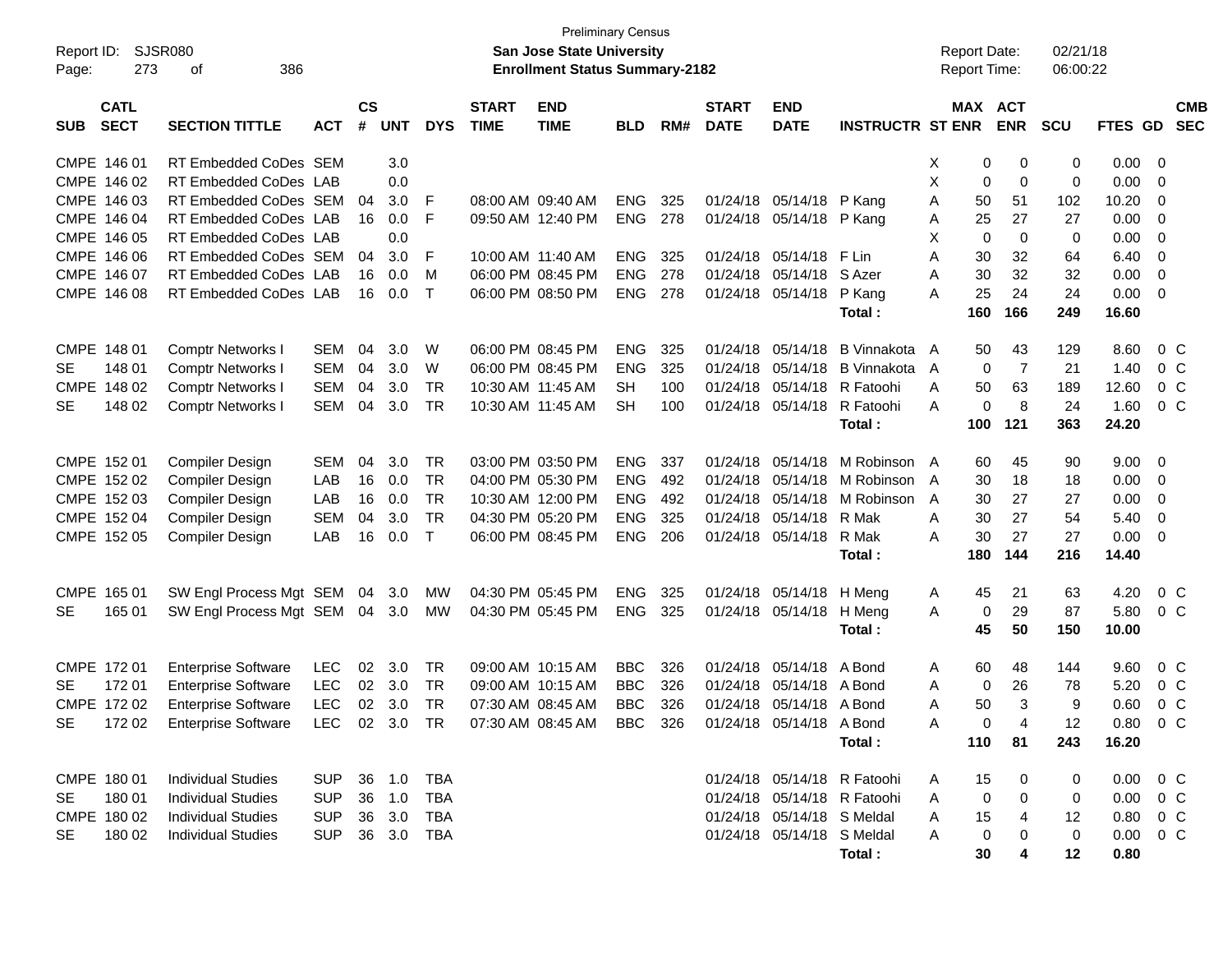| Page:                  | Report ID: SJSR080<br>274                    | 386                                                                                                           |                                                      |                      |                          |                                  | <b>Preliminary Census</b><br>San Jose State University<br><b>Enrollment Status Summary-2182</b> |                                                                                  |                             |                          |                             |                                                                                                                  |                                          |                  | <b>Report Date:</b><br><b>Report Time:</b> | 02/21/18<br>06:00:22                    |                                         |                                        |                                                |
|------------------------|----------------------------------------------|---------------------------------------------------------------------------------------------------------------|------------------------------------------------------|----------------------|--------------------------|----------------------------------|-------------------------------------------------------------------------------------------------|----------------------------------------------------------------------------------|-----------------------------|--------------------------|-----------------------------|------------------------------------------------------------------------------------------------------------------|------------------------------------------|------------------|--------------------------------------------|-----------------------------------------|-----------------------------------------|----------------------------------------|------------------------------------------------|
| <b>SUB</b>             | <b>CATL</b><br><b>SECT</b>                   | <b>SECTION TITTLE</b>                                                                                         | <b>ACT</b>                                           | $\mathsf{cs}$<br>#   | <b>UNT</b>               | <b>DYS</b>                       | <b>START</b><br><b>TIME</b>                                                                     | <b>END</b><br><b>TIME</b>                                                        | <b>BLD</b>                  | RM#                      | <b>START</b><br><b>DATE</b> | <b>END</b><br><b>DATE</b>                                                                                        | <b>INSTRUCTR ST ENR</b>                  |                  |                                            | MAX ACT<br><b>ENR</b>                   | <b>SCU</b>                              | <b>FTES GD</b>                         | <b>CMB</b><br><b>SEC</b>                       |
|                        | CMPE 180A 01                                 | Data Struc/Alg C++                                                                                            | <b>LEC</b>                                           | 01                   | 3.0                      | R                                |                                                                                                 | 06:00 PM 08:45 PM                                                                | <b>ENG</b>                  | 189                      |                             | 01/24/18 05/14/18                                                                                                | R Mak<br>Total:                          | Α                | 90<br>90                                   | 83<br>83                                | 249<br>249                              | 20.75 83<br>20.75                      |                                                |
|                        |                                              | CMPE 180B 01 Database Systems                                                                                 | LEC.                                                 | 01                   | 3.0                      | R                                |                                                                                                 | 01:30 PM 04:15 PM                                                                | ENG                         | 325                      |                             | 01/24/18 05/14/18                                                                                                | M Fayad<br>Total:                        | A                | 50<br>50                                   | 33<br>33                                | 99<br>99                                | 8.20 32<br>8.20                        |                                                |
|                        |                                              | CMPE 180C 01 Operating Systems                                                                                | LEC.                                                 | 01                   | 3.0 F                    |                                  |                                                                                                 | 01:00 PM 03:45 PM                                                                | ENG                         | 337                      |                             | 01/24/18 05/14/18                                                                                                | H Li<br>Total :                          | Α                | 90<br>90                                   | 80<br>80                                | 240<br>240                              | 20.00 80<br>20.00                      |                                                |
|                        |                                              | CMPE 180D 01 Digital Design                                                                                   | LEC.                                                 | 01                   | 3.0                      | МW                               |                                                                                                 | 10:30 AM 11:45 AM                                                                | ENG                         | 325                      |                             |                                                                                                                  | 01/24/18 05/14/18 H Katirciogl<br>Total: | A                | 50<br>50                                   | 29<br>29                                | 87<br>87                                | 7.25 29<br>7.25                        |                                                |
| SE<br>SE               | CMPE 187 01<br>18701<br>CMPE 187 02<br>18702 | Soft Quality Engr<br>Soft Quality Engr<br>Soft Quality Engr<br>Soft Quality Engr                              | <b>SEM</b><br><b>SEM</b><br><b>SEM</b><br><b>SEM</b> | 04<br>04<br>04<br>04 | 3.0<br>3.0<br>3.0<br>3.0 | R<br>R<br>$\mathsf{T}$<br>$\top$ |                                                                                                 | 06:00 PM 08:45 PM<br>06:00 PM 08:45 PM<br>06:00 PM 08:45 PM<br>06:00 PM 08:45 PM | CL<br>CL<br>CL<br><b>CL</b> | 222<br>222<br>324<br>324 |                             | 01/24/18 05/14/18 B Eswar<br>01/24/18 05/14/18 B Eswar<br>01/24/18 05/14/18 B Eswar<br>01/24/18 05/14/18 B Eswar | Total:                                   | A<br>A<br>A<br>A | 70<br>0<br>45<br>0<br>115                  | 50<br>23<br>3<br>9<br>85                | 150<br>69<br>9<br>27<br>255             | 10.00<br>4.60<br>0.60<br>1.80<br>17.00 | $0\,$ C<br>$0\,$ C<br>$0\,$ C<br>$0\,C$        |
| CMPE 188 01<br>SE      | 18801                                        | Mach Learning/BD<br>Mach Learning/BD                                                                          | <b>LEC</b><br><b>LEC</b>                             | 02                   | 3.0<br>02 3.0            | <b>TR</b><br><b>TR</b>           |                                                                                                 | 01:30 PM 02:45 PM<br>01:30 PM 02:45 PM                                           | <b>ENG</b><br><b>ENG</b>    | 329<br>329               |                             | 01/24/18 05/14/18<br>01/24/18 05/14/18                                                                           | M Eirinaki<br>M Eirinaki<br>Total:       | A<br>A           | 50<br>0<br>50                              | 47<br>5<br>52                           | 141<br>15<br>156                        | 9.40<br>1.00<br>10.40                  | 0 <sup>o</sup><br>$0\,C$                       |
|                        | CMPE 189 01<br>CMPE 189 02                   | Spcl Topics in CmpE<br>Spcl Topics in CmpE                                                                    | SEM<br><b>SEM</b>                                    | 04                   | 3.0<br>3.0               | MW                               |                                                                                                 | 01:30 PM 02:45 PM                                                                | ENG                         | 325                      |                             | 01/24/18 05/14/18                                                                                                | K Liu<br>Total:                          | A<br>X           | 30<br>0<br>30                              | 14<br>$\mathbf 0$<br>14                 | 42<br>0<br>42                           | 2.80<br>$0.00 \t 0$<br>2.80            | $\overline{\mathbf{0}}$                        |
| <b>SE</b><br><b>SE</b> | CMPE 195A 01<br>195A 01                      | Sr Design Project I<br>Sr Design Project I<br>CMPE 195A 02 Sr Design Project I<br>195A 02 Sr Design Project I | LAB<br>LAB<br>LAB<br>LAB                             | 16<br>16<br>16<br>16 | 1.0<br>1.0<br>2.0<br>2.0 | TBA<br>TBA<br>TBA<br><b>TBA</b>  |                                                                                                 |                                                                                  |                             |                          |                             | 01/24/18 05/14/18<br>01/24/18 05/14/18<br>01/24/18 05/14/18<br>01/24/18 05/14/18                                 | Total :                                  | A<br>Α<br>Α<br>А | 60<br>0<br>60<br>0<br>120                  | 45<br>$\overline{2}$<br>39<br>28<br>114 | 45<br>$\overline{2}$<br>39<br>28<br>114 | 3.00<br>0.13<br>5.20<br>3.73<br>12.07  | $0\,$ C<br>$0\,$ C<br>$0\,C$<br>0 <sup>C</sup> |
| SE                     |                                              | CMPE 195B 01 Sr Design Project II LAB 16 3.0 TBA<br>195B 01 Sr Design Project II LAB 16 3.0 TBA               |                                                      |                      |                          |                                  |                                                                                                 |                                                                                  |                             |                          |                             | 01/24/18 05/14/18<br>01/24/18 05/14/18                                                                           | Total:                                   | A<br>A           | 60<br>0<br>60                              | 39<br>23<br>62                          | 117<br>69<br>186                        | 12.40                                  | 7.80 0 C<br>4.60 0 C                           |
|                        |                                              | CMPE 195F 01 Snr Design Proj II                                                                               | LAB  16  3.0  TBA                                    |                      |                          |                                  |                                                                                                 |                                                                                  |                             |                          |                             | 01/24/18 05/14/18                                                                                                | Total:                                   | A                | 45<br>45                                   | 45<br>45                                | 135<br>135                              | $9.00 \t 0$<br>9.00                    |                                                |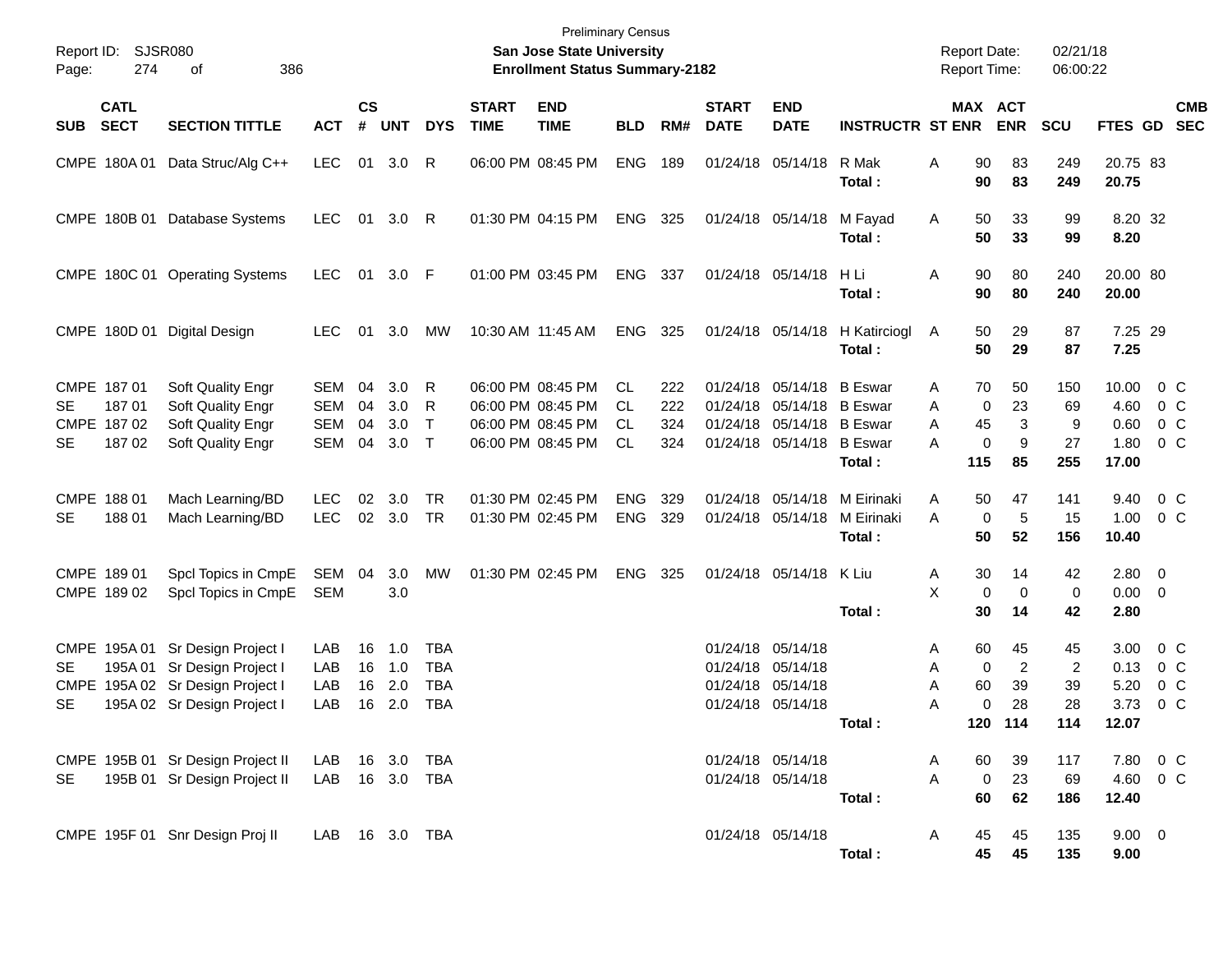| Report ID:<br>Page:                                                                        | SJSR080<br>275<br>386<br>оf                                                                                                                                    |                                                             |                      |                                        |                                            |                             | <b>San Jose State University</b><br><b>Enrollment Status Summary-2182</b>        | <b>Preliminary Census</b>                          |                          |                                  |                                                                             |                                                      | <b>Report Date:</b>               | <b>Report Time:</b>                                                   | 02/21/18<br>06:00:22                   |                                                                                         |                          |
|--------------------------------------------------------------------------------------------|----------------------------------------------------------------------------------------------------------------------------------------------------------------|-------------------------------------------------------------|----------------------|----------------------------------------|--------------------------------------------|-----------------------------|----------------------------------------------------------------------------------|----------------------------------------------------|--------------------------|----------------------------------|-----------------------------------------------------------------------------|------------------------------------------------------|-----------------------------------|-----------------------------------------------------------------------|----------------------------------------|-----------------------------------------------------------------------------------------|--------------------------|
| <b>CATL</b><br><b>SECT</b><br><b>SUB</b>                                                   | <b>SECTION TITTLE</b>                                                                                                                                          | <b>ACT</b>                                                  | $\mathsf{cs}$<br>#   | <b>UNT</b>                             | <b>DYS</b>                                 | <b>START</b><br><b>TIME</b> | <b>END</b><br><b>TIME</b>                                                        | <b>BLD</b>                                         | RM#                      | <b>START</b><br><b>DATE</b>      | <b>END</b><br><b>DATE</b>                                                   | <b>INSTRUCTR ST ENR</b>                              |                                   | MAX ACT<br><b>ENR</b>                                                 | <b>SCU</b>                             | FTES GD                                                                                 | <b>CMB</b><br><b>SEC</b> |
| CMPE 200 01<br>CMPE 200 02                                                                 | Comp Architecture<br>Comp Architecture                                                                                                                         | <b>SEM</b><br><b>SEM</b>                                    | 05<br>05             | 3.0<br>3.0                             | W<br>M                                     |                             | 03:00 PM 05:45 PM<br>06:00 PM 08:45 PM                                           | <b>ENG</b><br>CL                                   | 337<br>222               |                                  | 01/24/18 05/14/18 A Bindal<br>01/24/18 05/14/18                             | S Song<br>Total:                                     | Α<br>A<br>100                     | 50<br>38<br>50<br>38<br>76                                            | 114<br>114<br>228                      | 9.50 38<br>9.50 38<br>19.00                                                             |                          |
| CMPE 202 01<br>CMPE 202 02<br>CMPE 202 03                                                  | <b>SW Systems Engr</b><br>SW Systems Engr<br><b>SW Systems Engr</b>                                                                                            | <b>LEC</b><br>LEC<br><b>LEC</b>                             | 01<br>01<br>01       | 3.0<br>3.0<br>3.0                      | M<br>$\top$<br>-S                          |                             | 06:00 PM 08:45 PM<br>06:00 PM 08:45 PM<br>12:00 PM 02:45 PM                      | <b>ENG</b><br><b>ENG</b><br><b>ENG</b>             | 337<br>325<br>189        |                                  | 01/24/18 05/14/18 M Fayad<br>01/24/18 05/14/18 M Fayad<br>01/24/18 05/14/18 | P Nguyen<br>Total:                                   | A<br>A<br>A<br>195                | 80<br>56<br>50<br>28<br>65<br>78<br>162                               | 168<br>84<br>234<br>486                | 14.00 56<br>7.00 28<br>19.50 78<br>40.50                                                |                          |
| CMPE 206 01                                                                                | Comp Netwrk Design                                                                                                                                             | SEM                                                         | 05                   | 3.0 <sub>2</sub>                       | W                                          |                             | 06:00 PM 08:45 PM                                                                | DMH 227                                            |                          |                                  | 01/24/18 05/14/18                                                           | J Gomez<br>Total:                                    | Α                                 | 80<br>25<br>80<br>25                                                  | 75<br>75                               | 6.25 25<br>6.25                                                                         |                          |
| CMPE 207 01                                                                                | Net Prog & Appl                                                                                                                                                | <b>LEC</b>                                                  | 04                   | 3.0                                    | TR                                         |                             | 04:30 PM 05:45 PM                                                                | <b>ENG</b>                                         | 337                      |                                  | 01/24/18 05/14/18                                                           | R Fatoohi<br>Total:                                  | A                                 | 80<br>14<br>80<br>14                                                  | 42<br>42                               | 3.50 14<br>3.50                                                                         |                          |
| CMPE 208 01                                                                                | Net Arch & Proto                                                                                                                                               | <b>LEC</b>                                                  | 04                   | 3.0                                    | R                                          |                             | 06:00 PM 08:45 PM                                                                | DMH 227                                            |                          |                                  | 01/24/18 05/14/18                                                           | S Silberman A<br>Total:                              |                                   | 19<br>80<br>80<br>19                                                  | 57<br>57                               | 4.75 19<br>4.75                                                                         |                          |
| CMPE 209 01<br>209 01<br>EE.<br>CMPE 209 02<br>209 02<br>EE<br>CMPE 209 03<br>209 03<br>EE | <b>Network Security</b><br><b>Network Security</b><br><b>Network Security</b><br><b>Network Security</b><br><b>Network Security</b><br><b>Network Security</b> | <b>LEC</b><br>LEC<br>LEC<br>LEC<br><b>LEC</b><br><b>LEC</b> | 01<br>01<br>01<br>01 | 3.0<br>3.0<br>3.0<br>3.0<br>3.0<br>3.0 | $\top$<br>$\top$<br><b>TR</b><br><b>TR</b> |                             | 06:00 PM 08:45 PM<br>06:00 PM 08:45 PM<br>03:00 PM 04:15 PM<br>03:00 PM 04:15 PM | <b>CL</b><br><b>CL</b><br><b>BBC</b><br><b>BBC</b> | 226<br>226<br>326<br>326 | 01/24/18<br>01/24/18<br>01/24/18 | 05/14/18 J Zhao<br>01/24/18 05/14/18 J Zhao                                 | 05/14/18 G Saldamli<br>05/14/18 G Saldamli<br>Total: | Α<br>A<br>A<br>Α<br>X<br>X<br>100 | 65<br>35<br>0<br>21<br>35<br>25<br>0<br>19<br>0<br>0<br>0<br>0<br>100 | 105<br>63<br>75<br>57<br>0<br>0<br>300 | 8.75 35 C<br>5.25 21 C<br>6.25 25 C<br>4.65 17 C<br>$0.00 \t 0$<br>$0.00 \t 0$<br>24.90 |                          |
| CMPE 210 01                                                                                | SDN and NFV                                                                                                                                                    | <b>LEC</b>                                                  | 01                   | 3.0                                    | <b>MW</b>                                  |                             | 03:00 PM 04:15 PM                                                                | <b>ENG</b>                                         | 401                      |                                  | 01/24/18 05/14/18                                                           | Y Park<br>Total:                                     | Α                                 | 40<br>40<br>40<br>40                                                  | 120<br>120                             | 10.00 40<br>10.00                                                                       |                          |
| CMPE 212 01                                                                                | Soc Systems                                                                                                                                                    | <b>SEM</b>                                                  |                      | 3.0                                    |                                            |                             |                                                                                  |                                                    |                          |                                  |                                                                             | Total:                                               | X                                 | 0<br>0<br>0<br>$\bf{0}$                                               | 0<br>0                                 | $0.00 \ 0$<br>0.00                                                                      |                          |
| CMPE 213 01                                                                                | Parallel Computing LEC 01 3.0 TR 01:30 PM 02:45 PM ENG 301 01/24/18 05/14/18 D Anastasiu A                                                                     |                                                             |                      |                                        |                                            |                             |                                                                                  |                                                    |                          |                                  |                                                                             | Total:                                               |                                   | 25<br>10<br>25<br>10                                                  | 30<br>30                               | 2.50 10<br>2.50                                                                         |                          |
| CMPE 214 01                                                                                | GPU Arch & Prog                                                                                                                                                | LEC 02 3.0 W                                                |                      |                                        |                                            |                             | 11:30 AM 02:15 PM ENG 288 01/24/18 05/14/18 H Jeon                               |                                                    |                          |                                  |                                                                             | Total:                                               | A                                 | 30<br>23<br>30<br>23                                                  | 69<br>69                               | 5.75 23<br>5.75                                                                         |                          |
| CMPE 220 01                                                                                | <b>System Software</b>                                                                                                                                         | SEM 05 3.0 R                                                |                      |                                        |                                            |                             | 06:00 PM 08:45 PM DMH 348 01/24/18 05/14/18 H Li                                 |                                                    |                          |                                  |                                                                             |                                                      | A                                 | 60<br>47                                                              | 141                                    | 11.75 47                                                                                |                          |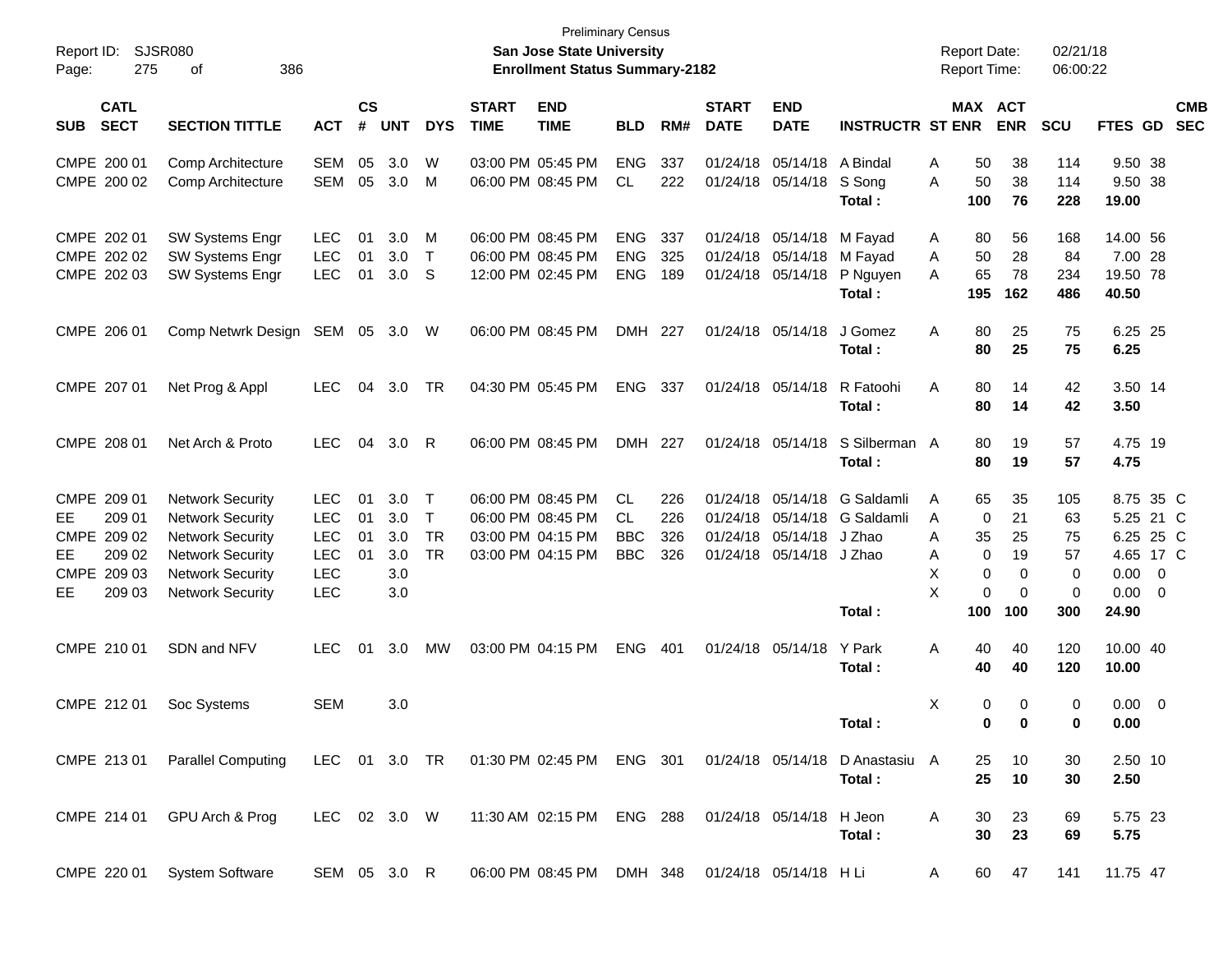| Report ID:<br>276<br>Page:               | <b>SJSR080</b><br>386<br>οf                      |                            |                    |                  |                        |                             | <b>Preliminary Census</b><br>San Jose State University<br><b>Enrollment Status Summary-2182</b> |                          |            |                             |                                                        |                                                 | <b>Report Date:</b><br><b>Report Time:</b> |                              | 02/21/18<br>06:00:22     |                                 |                          |
|------------------------------------------|--------------------------------------------------|----------------------------|--------------------|------------------|------------------------|-----------------------------|-------------------------------------------------------------------------------------------------|--------------------------|------------|-----------------------------|--------------------------------------------------------|-------------------------------------------------|--------------------------------------------|------------------------------|--------------------------|---------------------------------|--------------------------|
| <b>CATL</b><br><b>SECT</b><br><b>SUB</b> | <b>SECTION TITTLE</b>                            | <b>ACT</b>                 | $\mathsf{cs}$<br># | <b>UNT</b>       | <b>DYS</b>             | <b>START</b><br><b>TIME</b> | <b>END</b><br><b>TIME</b>                                                                       | <b>BLD</b>               | RM#        | <b>START</b><br><b>DATE</b> | <b>END</b><br><b>DATE</b>                              | <b>INSTRUCTR ST ENR</b>                         |                                            | <b>MAX ACT</b><br><b>ENR</b> | <b>SCU</b>               | <b>FTES GD</b>                  | <b>CMB</b><br><b>SEC</b> |
| CMPE 220 02<br>CMPE 220 03               | <b>System Software</b><br><b>System Software</b> | <b>SEM</b><br><b>SEM</b>   | 05                 | 3.0<br>3.0       | W                      |                             | 06:00 PM 08:45 PM                                                                               | <b>CL</b>                | 224        |                             | 01/24/18 05/14/18 W Yu                                 | Total:                                          | Χ<br>0<br>A<br>50<br>110                   | 0<br>20<br>67                | $\mathbf 0$<br>60<br>201 | $0.00 \t 0$<br>5.00 20<br>16.75 |                          |
| CMPE 226 01                              | Database Design                                  | <b>LEC</b>                 | 01                 | 3.0              | MW                     |                             | 01:30 PM 02:45 PM                                                                               | <b>ENG</b>               | 401        |                             | 01/24/18 05/14/18 KLi                                  | Total:                                          | A<br>40<br>40                              | 10<br>10                     | 30<br>30                 | 2.50 10<br>2.50                 |                          |
| CMPE 240 01<br>CMPE 240 02               | Adv Comp Design<br>Adv Comp Design               | SEM<br>SEM                 | 05<br>05           | 3.0<br>3.0       | м<br>MW                |                             | 03:00 PM 05:45 PM<br>01:30 PM 02:45 PM                                                          | ENG.<br><b>DMH</b>       | 337<br>150 |                             | 01/24/18 05/14/18 A Bindal<br>01/24/18 05/14/18 H Li   | Total:                                          | 40<br>Α<br>A<br>50<br>90                   | 36<br>57<br>93               | 108<br>171<br>279        | 9.00 36<br>14.25 57<br>23.25    |                          |
| CMPE 242 01<br>242 01<br>EЕ              | Embedded Hardware D8EM<br>Embedded Hardware DSEM |                            | 05<br>05           | 3.0<br>3.0       | МW<br>МW               |                             | 03:00 PM 04:15 PM<br>03:00 PM 04:15 PM                                                          | <b>ENG</b><br><b>ENG</b> | 303<br>303 |                             | 01/24/18 05/14/18 H Li<br>01/24/18 05/14/18            | H Li<br>Total:                                  | 40<br>Α<br>A<br>$\mathbf 0$<br>40          | 21<br>3<br>24                | 63<br>9<br>72            | 5.25 21 C<br>0.75<br>6.00       | 3 C                      |
| CMPE 244 01                              | <b>Embedded Software</b>                         | <b>LEC</b>                 | 04                 | 3.0              | $\top$                 |                             | 06:00 PM 08:45 PM                                                                               | <b>DH</b>                | 135        |                             | 01/24/18 05/14/18                                      | P Kang<br>Total:                                | 70<br>A<br>70                              | 57<br>57                     | 171<br>171               | 14.25 57<br>14.25               |                          |
| CMPE 255 01<br>CMPE 255 02               | Data Mining<br>Data Mining                       | <b>LEC</b><br><b>LEC</b>   | 01<br>01           | 3.0<br>3.0       | <b>TR</b><br><b>TR</b> |                             | 09:00 AM 10:15 AM<br>10:30 AM 11:45 AM                                                          | CL<br><b>BBC</b>         | 224<br>326 | 01/24/18<br>01/24/18        | 05/14/18                                               | 05/14/18 D Anastasiu<br>G Guzun<br>Total:       | 50<br>A<br>45<br>A<br>95                   | 44<br>43<br>87               | 132<br>129<br>261        | 11.00 44<br>10.75 43<br>21.75   |                          |
| CMPE 256 01<br>CMPE 256 02               | LargeScaleAnalyt<br>LargeScaleAnalyt             | <b>LEC</b><br><b>LEC</b>   | 01<br>01           | 3.0<br>3.0       | TR.<br><b>MW</b>       |                             | 10:30 AM 11:45 AM<br>01:30 PM 02:45 PM                                                          | <b>ENG</b><br><b>SH</b>  | 325<br>431 | 01/24/18<br>01/24/18        | 05/14/18                                               | 05/14/18 M Eirinaki<br>S Tavarageri A<br>Total: | 45<br>A<br>45<br>90                        | 45<br>49<br>94               | 135<br>147<br>282        | 11.25 45<br>12.25 49<br>23.50   |                          |
| CMPE 257 01<br>CMPE 257 02               | Machine Learning<br>Machine Learning             | <b>LEC</b><br><b>LEC</b>   | 01<br>01           | 3.0<br>3.0       | $\top$<br>M            |                             | 06:00 PM 08:45 PM<br>06:00 PM 08:45 PM                                                          | CL.<br><b>DMH</b>        | 222<br>161 | 01/24/18                    | 05/14/18 R Tsou<br>01/24/18 05/14/18                   | <b>B</b> Bhasker<br>Total:                      | A<br>70<br>49<br>A<br>119                  | 72<br>46<br>118              | 216<br>138<br>354        | 18.00 72<br>11.45 45<br>29.45   |                          |
| CMPE 258 01<br>CMPE 258 02               | Deep Learning<br>Deep Learning                   | <b>LEC</b><br><b>LEC</b>   |                    | 3.0<br>01 3.0 TR |                        |                             | 04:30 PM 05:45 PM                                                                               |                          |            |                             | DMH 149A 01/24/18 05/14/18 T Jeong                     | Total:                                          | Х<br>0<br>Α<br>45<br>45                    | 0<br>25<br>25                | 0<br>75<br>75            | $0.00 \t 0$<br>6.20 24<br>6.20  |                          |
| CMPE 266 01                              | Big Data Eng/Analyt LEC 01 3.0 R                 |                            |                    |                  |                        |                             | 06:00 PM 08:45 PM                                                                               | BBC 204                  |            |                             | 01/24/18 05/14/18 W Yu                                 | Total:                                          | 60<br>Α<br>60                              | 52<br>52                     | 156<br>156               | 13.00 52<br>13.00               |                          |
| CMPE 272 01<br>CMPE 272 02               | Ent SW Platforms<br>Ent SW Platforms             | <b>LEC</b><br>LEC 01 3.0 S |                    | 01 3.0 W         |                        |                             | 06:00 PM 08:45 PM<br>09:15 AM 12:00 PM                                                          | ENG 189<br>ENG 337       |            |                             | 01/24/18 05/14/18 R Ranjan<br>01/24/18 05/14/18 R Sinn |                                                 | 90<br>A<br>Α<br>90                         | 90<br>52                     | 270<br>156               | 22.50 90<br>13.00 52            |                          |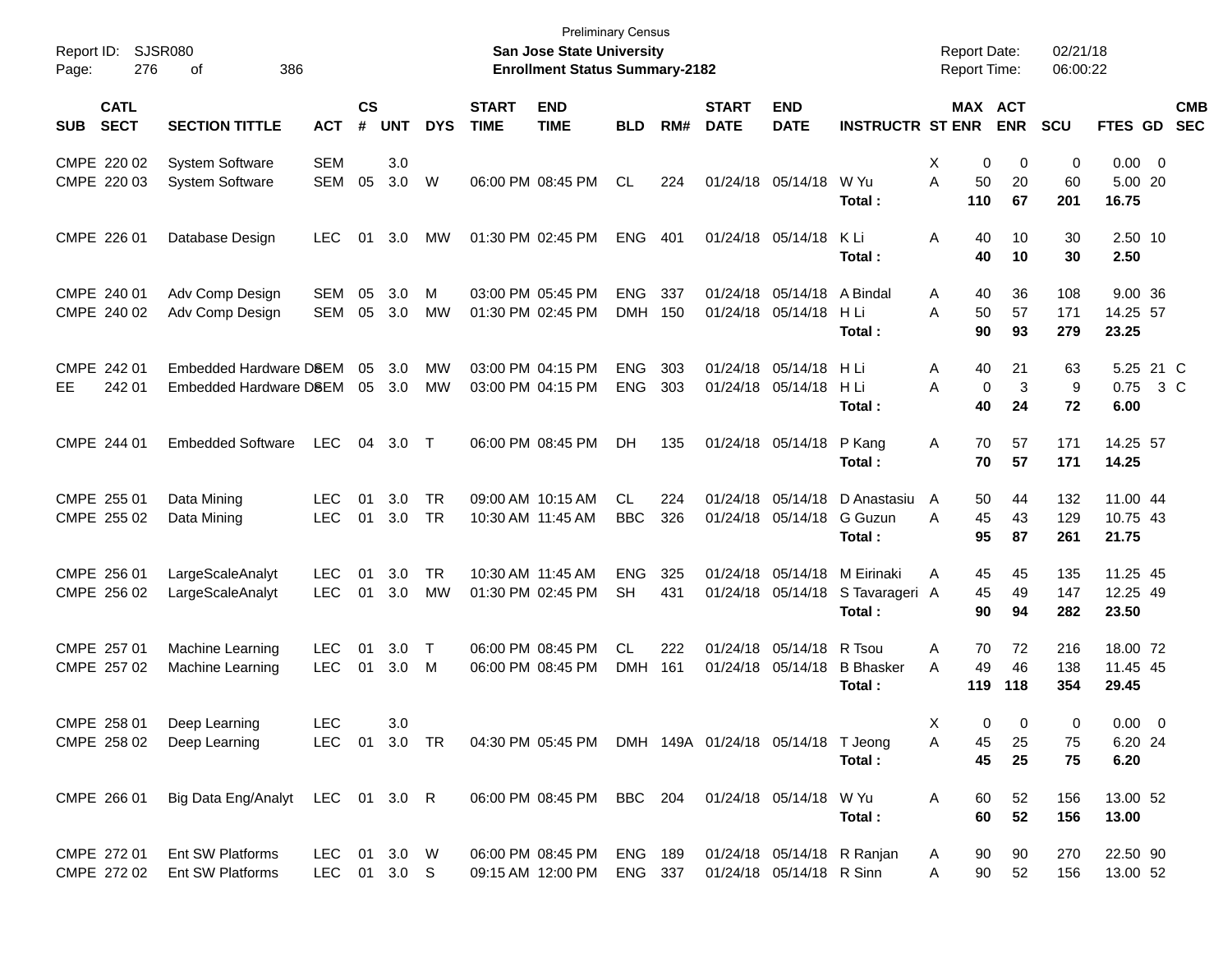| Report ID:<br>Page: | 277                        | SJSR080<br>386<br>οf                                                |                          |                    |            |            |                             | <b>Preliminary Census</b><br><b>San Jose State University</b><br><b>Enrollment Status Summary-2182</b> |                    |     |                             |                                        |                                                          | <b>Report Date:</b><br><b>Report Time:</b> |            | 02/21/18<br>06:00:22 |                     |                          |
|---------------------|----------------------------|---------------------------------------------------------------------|--------------------------|--------------------|------------|------------|-----------------------------|--------------------------------------------------------------------------------------------------------|--------------------|-----|-----------------------------|----------------------------------------|----------------------------------------------------------|--------------------------------------------|------------|----------------------|---------------------|--------------------------|
| <b>SUB</b>          | <b>CATL</b><br><b>SECT</b> | <b>SECTION TITTLE</b>                                               | <b>ACT</b>               | $\mathsf{cs}$<br># | <b>UNT</b> | <b>DYS</b> | <b>START</b><br><b>TIME</b> | <b>END</b><br><b>TIME</b>                                                                              | <b>BLD</b>         | RM# | <b>START</b><br><b>DATE</b> | <b>END</b><br><b>DATE</b>              | <b>INSTRUCTR ST ENR</b>                                  | MAX ACT                                    | <b>ENR</b> | <b>SCU</b>           | FTES GD             | <b>CMB</b><br><b>SEC</b> |
|                     |                            |                                                                     |                          |                    |            |            |                             |                                                                                                        |                    |     |                             |                                        | Total:                                                   |                                            | 180 142    | 426                  | 35.50               |                          |
|                     | CMPE 273 01                | <b>Ent Dist Systems</b>                                             | <b>LEC</b>               | 01                 | 3.0        | $\top$     |                             | 04:30 PM 07:15 PM                                                                                      | WSQ 109            |     |                             | 01/24/18 05/14/18                      | S Shim                                                   | 100<br>A                                   | 57         | 171                  | 14.25 57            |                          |
|                     | CMPE 273 02                | <b>Ent Dist Systems</b>                                             | <b>LEC</b>               | 01                 | 3.0        | -R         |                             | 06:00 PM 08:45 PM                                                                                      | DMH 161            |     |                             | 01/24/18 05/14/18                      | S Aung<br>Total:                                         | 49<br>A<br>149                             | 49<br>106  | 147<br>318           | 12.25 49<br>26.50   |                          |
|                     | CMPE 274 01                | <b>Bus Intel Tech</b>                                               | <b>LEC</b>               | 04                 | 3.0        | T          |                             | 06:00 PM 08:45 PM                                                                                      | <b>ENG</b>         | 337 |                             | 01/24/18 05/14/18                      | W Yu<br>Total:                                           | Α<br>70<br>70                              | 46<br>46   | 138<br>138           | 11.50 46<br>11.50   |                          |
|                     |                            |                                                                     |                          |                    |            |            |                             |                                                                                                        |                    |     |                             |                                        |                                                          |                                            |            |                      |                     |                          |
|                     | CMPE 275 01<br>CMPE 275 02 | Enterprise App Dev<br>Enterprise App Dev                            | <b>LEC</b><br><b>LEC</b> | 04<br>01           | 3.0<br>3.0 | W<br>M     |                             | 06:00 PM 08:45 PM<br>06:00 PM 08:45 PM                                                                 | DMH 348<br>DMH 234 |     |                             | 01/24/18 05/14/18<br>01/24/18 05/14/18 | C Zhang<br>J Gash                                        | Α<br>60<br>A<br>60                         | 59<br>19   | 177<br>57            | 14.75 59<br>4.75 19 |                          |
|                     |                            |                                                                     |                          |                    |            |            |                             |                                                                                                        |                    |     |                             |                                        | Total:                                                   | 120                                        | 78         | 234                  | 19.50               |                          |
|                     | CMPE 277 01                | Smartphone App Dev LEC                                              |                          | 01                 | 3.0        | M          |                             | 06:00 PM 08:45 PM                                                                                      | CL                 | 226 |                             | 01/24/18 05/14/18                      | K Liu                                                    | Α<br>50                                    | 7          | 21                   | 1.75                | $\overline{7}$           |
|                     | CMPE 277 02                | Smartphone App Dev LEC                                              |                          | 01                 | 3.0        | -R         |                             | 06:00 PM 08:45 PM                                                                                      | MН                 | 324 |                             | 01/24/18 05/14/18                      | C Zhang                                                  | 60<br>A                                    | 30         | 90                   | 7.50 30             |                          |
|                     |                            |                                                                     |                          |                    |            |            |                             |                                                                                                        |                    |     |                             |                                        | Total:                                                   | 110                                        | 37         | 111                  | 9.25                |                          |
|                     | CMPE 280 01                | Web UI Design                                                       | <b>LEC</b>               | 01                 | 3.0        | R          |                             | 06:30 PM 09:15 PM                                                                                      | <b>DMH</b>         | 357 |                             | 01/24/18 05/14/18                      | C Vuppalapat A                                           | 43                                         | 21         | 63                   | 5.25 21             |                          |
|                     | CMPE 280 02                | Web UI Design                                                       | <b>LEC</b>               | 01                 | 3.0        | TR         |                             | 01:30 PM 02:45 PM                                                                                      | CL.                | 225 |                             | 01/24/18 05/14/18                      | R Mak                                                    | 50<br>A                                    | 50         | 150                  | 12.50 50            |                          |
|                     |                            |                                                                     |                          |                    |            |            |                             |                                                                                                        |                    |     |                             |                                        | Total:                                                   | 93                                         | 71         | 213                  | 17.75               |                          |
|                     | CMPE 281 01                | Cloud Technologies                                                  | <b>LEC</b>               | 01                 | 3.0        | S          |                             | 09:00 AM 11:45 AM                                                                                      | <b>ENG</b>         | 189 |                             | 01/24/18 05/14/18                      | P Nguyen                                                 | Α<br>90                                    | 67         | 201                  | 16.75 67            |                          |
|                     | CMPE 281 02                | Cloud Technologies                                                  | <b>LEC</b>               | 01                 | 3.0        | $\top$     |                             | 06:00 PM 08:45 PM                                                                                      | DMH 227            |     |                             | 01/24/18 05/14/18                      | Z Gao                                                    | 90<br>A                                    | 40         | 120                  | 10.00 40            |                          |
|                     |                            |                                                                     |                          |                    |            |            |                             |                                                                                                        |                    |     |                             |                                        | Total:                                                   | 180                                        | 107        | 321                  | 26.75               |                          |
|                     | CMPE 283 01                | <b>Virtualization Tec</b>                                           | <b>LEC</b>               | 01                 | 3.0        | M          |                             | 06:00 PM 08:45 PM                                                                                      | DMH                | 227 |                             | 01/24/18 05/14/18                      | M Larkin                                                 | Α<br>60                                    | 32         | 96                   | 8.00 32             |                          |
|                     | CMPE 283 02                | <b>Virtualization Tec</b>                                           | <b>LEC</b>               | 01                 | 3.0        | $\top$     |                             | 06:00 PM 08:45 PM                                                                                      | CL                 | 117 |                             | 01/24/18 05/14/18                      | M Larkin                                                 | 60<br>A                                    | 39         | 117                  | 9.75 39             |                          |
|                     |                            |                                                                     |                          |                    |            |            |                             |                                                                                                        |                    |     |                             |                                        | Total:                                                   | 120                                        | 71         | 213                  | 17.75               |                          |
|                     | CMPE 284 01                | Storage & Nwk Virt                                                  | <b>LEC</b>               |                    | 3.0        |            |                             |                                                                                                        |                    |     |                             |                                        |                                                          | Χ<br>0                                     | 0          | 0                    | $0.00 \t 0$         |                          |
|                     |                            |                                                                     |                          |                    |            |            |                             |                                                                                                        |                    |     |                             |                                        | Total:                                                   | $\bf{0}$                                   | $\bf{0}$   | 0                    | 0.00                |                          |
|                     |                            | CMPE 285 01 Sw Engr Processes LEC 01 3.0 M 06:00 PM 08:45 PM MH 523 |                          |                    |            |            |                             |                                                                                                        |                    |     |                             | 01/24/18 05/14/18 R Sinn               |                                                          | A<br>70                                    | 54         | 162                  | 13.50 54            |                          |
|                     |                            |                                                                     |                          |                    |            |            |                             |                                                                                                        |                    |     |                             |                                        | Total:                                                   | 70                                         | 54         | 162                  | 13.50               |                          |
|                     | CMPE 287 01                | SW Qlty Assur                                                       | LEC 01 3.0 R             |                    |            |            |                             | 06:00 PM 08:45 PM CL                                                                                   |                    | 117 |                             | 01/24/18 05/14/18 Z Gao                |                                                          | A<br>70                                    | 43         | 129                  | 10.75 43            |                          |
|                     |                            |                                                                     |                          |                    |            |            |                             |                                                                                                        |                    |     |                             |                                        | Total:                                                   | 70                                         | 43         | 129                  | 10.75               |                          |
|                     | CMPE 294 01                | <b>CMPE Seminar</b>                                                 | SEM 04 3.0 M             |                    |            |            |                             |                                                                                                        |                    |     |                             |                                        | 06:00 PM 08:45 PM ENG 492 01/24/18 05/14/18 M Robinson A |                                            | 25 23      | 69                   | 5.75 23             |                          |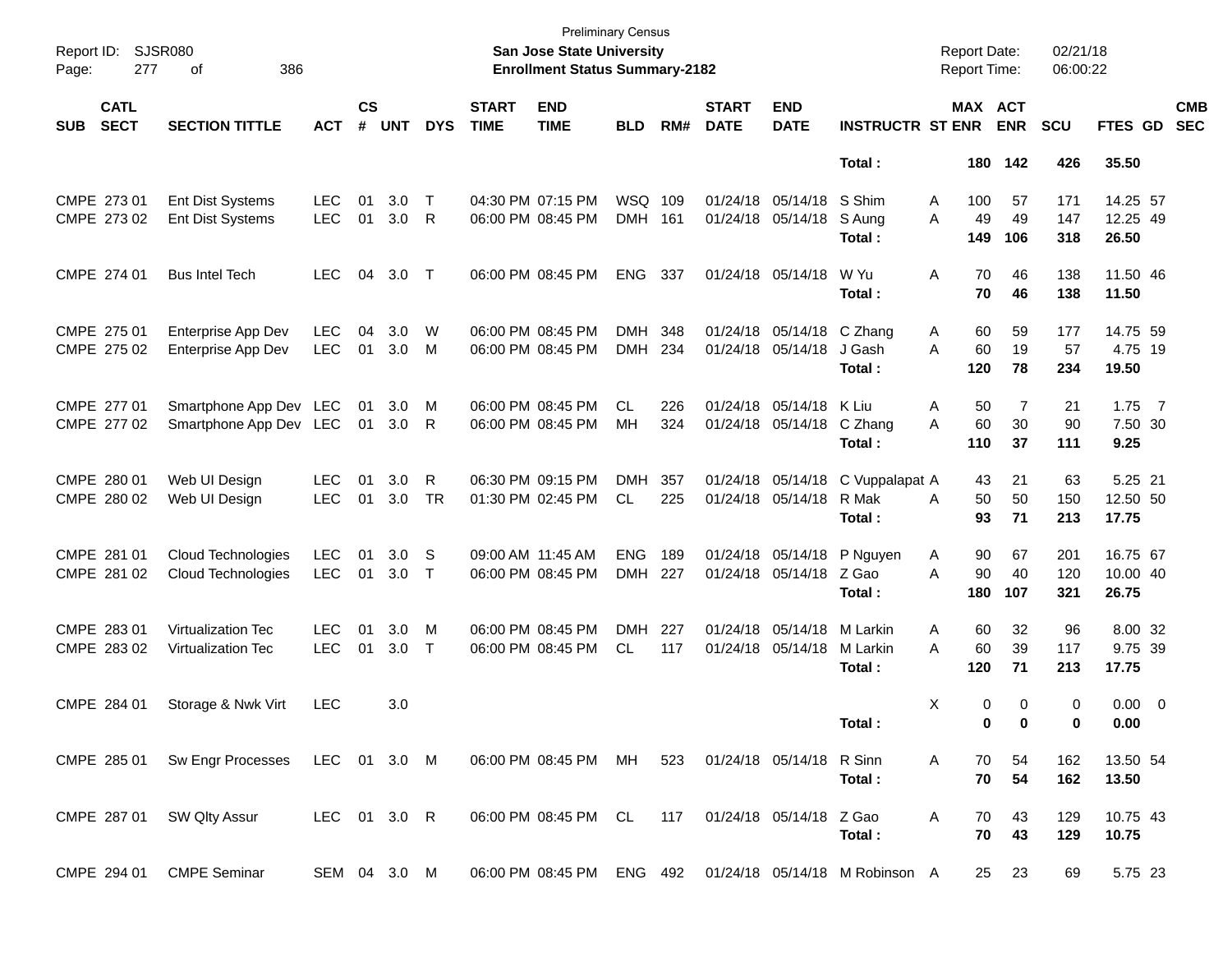| Report ID:<br>278<br>Page:               | SJSR080<br>386<br>οf           |            |                    |            |            |                             | <b>Preliminary Census</b><br><b>San Jose State University</b><br><b>Enrollment Status Summary-2182</b> |                |     |                             |                           |                         |   | <b>Report Date:</b><br><b>Report Time:</b> |             | 02/21/18<br>06:00:22 |         |     |                          |
|------------------------------------------|--------------------------------|------------|--------------------|------------|------------|-----------------------------|--------------------------------------------------------------------------------------------------------|----------------|-----|-----------------------------|---------------------------|-------------------------|---|--------------------------------------------|-------------|----------------------|---------|-----|--------------------------|
| <b>CATL</b><br><b>SECT</b><br><b>SUB</b> | <b>SECTION TITTLE</b>          | <b>ACT</b> | $\mathsf{cs}$<br># | <b>UNT</b> | <b>DYS</b> | <b>START</b><br><b>TIME</b> | <b>END</b><br><b>TIME</b>                                                                              | <b>BLD</b>     | RM# | <b>START</b><br><b>DATE</b> | <b>END</b><br><b>DATE</b> | <b>INSTRUCTR ST ENR</b> |   | MAX ACT                                    | <b>ENR</b>  | <b>SCU</b>           | FTES GD |     | <b>CMB</b><br><b>SEC</b> |
| CMPE 294 02                              | <b>CMPE Seminar</b>            | SEM        | 04                 | 3.0        | R          |                             | 12:00 PM 02:45 PM                                                                                      | <b>ENG</b>     | 492 | 01/24/18                    | 05/14/18                  | V Parrish               | A | 25                                         | 26          | 78                   | 6.50 26 |     |                          |
| CMPE 294 03                              | <b>CMPE Seminar</b>            | <b>SEM</b> | 04                 | 3.0        | W          |                             | 06:00 PM 08:45 PM                                                                                      | <b>ENG</b>     | 492 | 01/24/18                    | 05/14/18                  | V Parrish               | A | 25                                         | 25          | 75                   | 6.25    | 25  |                          |
| CMPE 294 04                              | <b>CMPE Seminar</b>            | SEM        | 04                 | 3.0        | $\top$     |                             | 06:30 PM 09:15 PM                                                                                      | <b>ENG</b>     | 492 | 01/24/18                    | 05/14/18                  | R Bruce                 | A | 25                                         | 27          | 81                   | 6.75 27 |     |                          |
| CMPE 294 05                              | <b>CMPE Seminar</b>            | <b>SEM</b> |                    | 3.0        |            |                             |                                                                                                        |                |     |                             |                           |                         | X | 0                                          | $\mathbf 0$ | 0                    | 0.00    | - 0 |                          |
| CMPE 294 06                              | <b>CMPE Seminar</b>            | <b>SEM</b> | 04                 | 3.0        | M          |                             | 12:30 PM 03:15 PM                                                                                      | <b>ENG</b>     | 492 | 01/24/18                    | 05/14/18                  | V Parrish               | A | 25                                         | 26          | 78                   | 6.50    | 26  |                          |
| CMPE 294 07                              | <b>CMPE Seminar</b>            | <b>SEM</b> | 04                 | 3.0        | W          |                             | 12:30 PM 03:15 PM                                                                                      | <b>ENG</b>     | 492 | 01/24/18                    | 05/14/18                  | V Parrish               | A | 25                                         | 26          | 78                   | 6.50    | 26  |                          |
| CMPE 294 08                              | <b>CMPE Seminar</b>            | SEM        | 04                 | 3.0        | W          |                             | 06:00 PM 08:45 PM                                                                                      | <b>ENG</b>     | 489 | 01/24/18                    | 05/14/18                  | I Robertson             | A | 25                                         | 23          | 69                   | 5.75 23 |     |                          |
|                                          |                                |            |                    |            |            |                             |                                                                                                        |                |     |                             |                           | Total:                  |   | 175                                        | 176         | 528                  | 44.00   |     |                          |
| CMPE 295A 01 Master Project I            |                                | LAB        | 16                 | 3.0        | <b>TBA</b> |                             |                                                                                                        | <b>ENG</b>     | 206 | 01/24/18                    | 05/14/18                  |                         | Α | 30                                         | 17          | 51                   | 4.25 17 |     |                          |
| CMPE 295A 02 Master Project I            |                                | LAB        | 16                 | 3.0        | <b>TBA</b> |                             |                                                                                                        | <b>ENG</b>     | 206 | 01/24/18                    | 05/14/18                  |                         | Α | 30                                         | 16          | 48                   | 4.00 16 |     |                          |
| CMPE 295A 03 Master Project I            |                                | LAB        | 16                 | 3.0        | <b>TBA</b> |                             |                                                                                                        | <b>ENG</b>     | 206 | 01/24/18                    | 05/14/18                  |                         | Α | 30                                         | 23          | 69                   | 5.75 23 |     |                          |
| CMPE 295A 04 Master Project I            |                                | LAB        | 16                 | 3.0        | <b>TBA</b> |                             |                                                                                                        | <b>ENG</b>     | 276 | 01/24/18                    | 05/14/18                  |                         | Α | 30                                         | $\mathbf 0$ | 0                    | 0.00    | - 0 |                          |
| CMPE 295A 05 Master Project I            |                                | LAB        | 16                 | 3.0        | <b>TBA</b> |                             |                                                                                                        | <b>ENG</b>     | 492 | 01/24/18                    | 05/14/18                  |                         | Α | 30                                         | 14          | 42                   | 3.50 14 |     |                          |
| CMPE 295A 06 Master Project I            |                                | LAB        | 16                 | 3.0        | <b>TBA</b> |                             |                                                                                                        | <b>ENG</b>     | 276 | 01/24/18                    | 05/14/18                  |                         | Α | 30                                         | 20          | 60                   | 5.00    | -20 |                          |
| CMPE 295A 07 Master Project I            |                                | LAB        | 16                 | 3.0        | <b>TBA</b> |                             |                                                                                                        | <b>ENG</b>     | 489 | 01/24/18                    | 05/14/18                  |                         | Α | 30                                         | 20          | 60                   | 5.00    | -20 |                          |
| CMPE 295A 08 Master Project I            |                                | LAB        | 16                 | 3.0        | <b>TBA</b> |                             |                                                                                                        | <b>ENG</b>     | 405 | 01/24/18                    | 05/14/18                  |                         | Α | 30                                         | 21          | 63                   | 5.25    | 21  |                          |
| CMPE 295A 09 Master Project I            |                                | LAB        | 16                 | 3.0        | <b>TBA</b> |                             |                                                                                                        | <b>ENG</b>     | 405 | 01/24/18                    | 05/14/18                  |                         | Α | 30                                         | 8           | 24                   | 2.00    | - 8 |                          |
| CMPE 295A 10 Master Project I            |                                | LAB        | 16                 | 3.0        | <b>TBA</b> |                             |                                                                                                        | <b>ENG</b>     | 405 | 01/24/18                    | 05/14/18                  |                         | Α | 30                                         | 20          | 60                   | 5.00    | -20 |                          |
| CMPE 295A 11 Master Project I            |                                | LAB        | 16                 | 3.0        | <b>TBA</b> |                             |                                                                                                        | <b>ENG</b>     | 487 | 01/24/18                    | 05/14/18                  |                         | Α | 30                                         | 17          | 51                   | 4.25 17 |     |                          |
| CMPE 295A 12 Master Project I            |                                | LAB        | 16                 | 3.0        | <b>TBA</b> |                             |                                                                                                        | <b>ENG</b>     | 487 | 01/24/18                    | 05/14/18                  |                         | Α | 30                                         | 16          | 48                   | 4.00 16 |     |                          |
| CMPE 295A 13 Master Project I            |                                | LAB        | 16                 | 3.0        | <b>TBA</b> |                             |                                                                                                        | <b>ENG</b>     | 489 | 01/24/18                    | 05/14/18                  |                         | Α | 30                                         | 4           | 12                   | 1.00    | -4  |                          |
| CMPE 295A 14 Master Project I            |                                | LAB        | 16                 | 3.0        | <b>TBA</b> |                             |                                                                                                        | <b>ENG</b>     | 487 | 01/24/18                    | 05/14/18                  |                         | Α | 30                                         | 0           | 0                    | 0.00    | 0   |                          |
| CMPE 295A 15 Master Project I            |                                | LAB        | 16                 | 3.0        | <b>TBA</b> |                             |                                                                                                        | <b>ENG</b>     | 276 | 01/24/18 05/14/18           |                           |                         | Α | 30                                         | 0           | 0                    | 0.00    | 0   |                          |
|                                          |                                |            |                    |            |            |                             |                                                                                                        |                |     |                             |                           | Total:                  |   | 450                                        | 196         | 588                  | 49.00   |     |                          |
|                                          | CMPE 295B 01 Master Project II | LAB        | 16                 | 3.0        | <b>TBA</b> |                             |                                                                                                        | <b>ENG</b>     | 268 | 01/24/18                    | 05/14/18                  |                         | A | 30                                         | 32          | 96                   | 8.00 32 |     |                          |
|                                          | CMPE 295B 02 Master Project II | LAB        | 16                 | 3.0        | <b>TBA</b> |                             |                                                                                                        | <b>ENG</b>     | 278 | 01/24/18                    | 05/14/18                  |                         | Α | 30                                         | 30          | 90                   | 7.50 30 |     |                          |
|                                          | CMPE 295B 03 Master Project II | LAB        | 16                 | 3.0        | <b>TBA</b> |                             |                                                                                                        | <b>ENG</b>     | 276 | 01/24/18                    | 05/14/18                  |                         | A | 30                                         | 31          | 93                   | 7.75 31 |     |                          |
|                                          | CMPE 295B 04 Master Project II | LAB        | 16                 | 3.0        | <b>TBA</b> |                             |                                                                                                        | <b>ENG</b>     | 268 | 01/24/18 05/14/18           |                           |                         | A | 30                                         | 30          | 90                   | 7.50 30 |     |                          |
|                                          | CMPE 295B 05 Master Project II | LAB        |                    | 16 3.0     | <b>TBA</b> |                             |                                                                                                        | ENG            | 276 | 01/24/18 05/14/18           |                           |                         | Α | 30                                         | 31          | 93                   | 7.75 31 |     |                          |
|                                          | CMPE 295B 06 Master Project II | LAB        | 16                 | 3.0        | TBA        |                             |                                                                                                        | ENG 276        |     | 01/24/18 05/14/18           |                           |                         | Α | 30                                         | 10          | 30                   | 2.50 10 |     |                          |
|                                          | CMPE 295B 07 Master Project II | LAB        | 16                 | 3.0        | <b>TBA</b> |                             |                                                                                                        | ENG 268        |     | 01/24/18 05/14/18           |                           |                         | A | 30                                         | 13          | 39                   | 3.25 13 |     |                          |
|                                          | CMPE 295B 08 Master Project II | LAB        | 16                 | 3.0        | <b>TBA</b> |                             |                                                                                                        | ENG 487        |     | 01/24/18 05/14/18           |                           |                         | Α | 30                                         | 4           | 12                   | 1.004   |     |                          |
|                                          | CMPE 295B 09 Master Project II | LAB        | 16                 | 3.0        | <b>TBA</b> |                             |                                                                                                        | <b>ENG 286</b> |     | 01/24/18 05/14/18           |                           |                         | Α | 30                                         | 5           | 15                   | 1.25    | - 5 |                          |
|                                          | CMPE 295B 10 Master Project II | LAB        | 16                 | 3.0        | <b>TBA</b> |                             |                                                                                                        | ENG 278        |     | 01/24/18 05/14/18           |                           |                         | Α | 30                                         | 12          | 36                   | 3.00 12 |     |                          |
|                                          | CMPE 295B 11 Master Project II | LAB        | 16                 | 3.0        | <b>TBA</b> |                             |                                                                                                        | ENG 487        |     | 01/24/18 05/14/18           |                           |                         | Α | 30                                         | 11          | 33                   | 2.75 11 |     |                          |
|                                          | CMPE 295B 12 Master Project II | LAB        | 16                 | 3.0        | <b>TBA</b> |                             |                                                                                                        | ENG 405        |     | 01/24/18 05/14/18           |                           |                         | A | 30                                         | 13          | 39                   | 3.25 13 |     |                          |
|                                          |                                |            |                    |            |            |                             |                                                                                                        |                |     |                             |                           | Total:                  |   | 360                                        | 222         | 666                  | 55.50   |     |                          |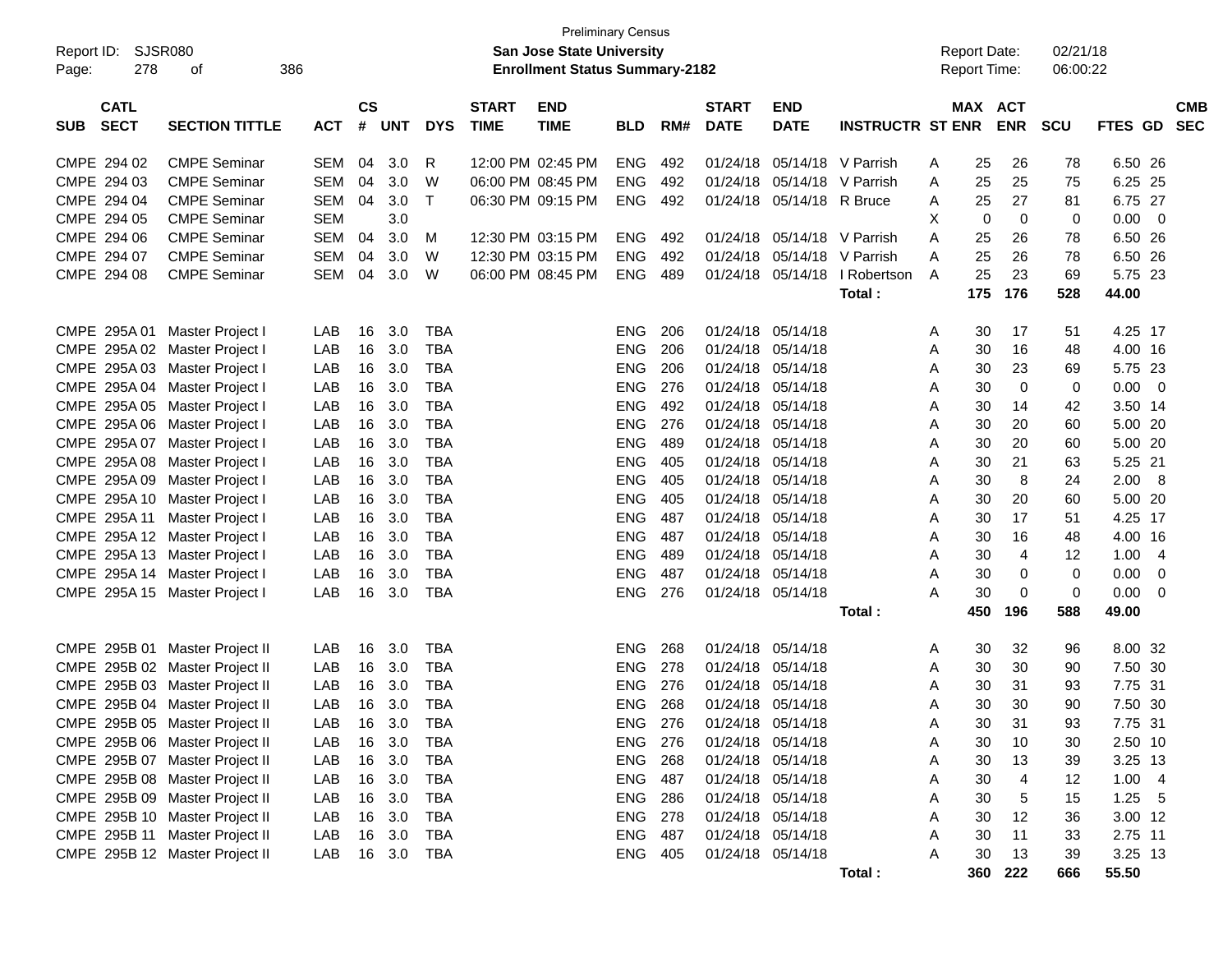| Report ID:<br>Page: | 279                                                          | <b>SJSR080</b><br>386<br>οf                                                                                      |                                                      |                      |                          |                                                      |                             | <b>Preliminary Census</b><br><b>San Jose State University</b><br><b>Enrollment Status Summary-2182</b> |            |     |                                              |                                                                              |                          |                  | <b>Report Date:</b><br>Report Time: |                        | 02/21/18<br>06:00:22              |                                    |                              |                          |
|---------------------|--------------------------------------------------------------|------------------------------------------------------------------------------------------------------------------|------------------------------------------------------|----------------------|--------------------------|------------------------------------------------------|-----------------------------|--------------------------------------------------------------------------------------------------------|------------|-----|----------------------------------------------|------------------------------------------------------------------------------|--------------------------|------------------|-------------------------------------|------------------------|-----------------------------------|------------------------------------|------------------------------|--------------------------|
| <b>SUB</b>          | <b>CATL</b><br><b>SECT</b>                                   | <b>SECTION TITTLE</b>                                                                                            | <b>ACT</b>                                           | $\mathsf{cs}$        | # UNT                    | <b>DYS</b>                                           | <b>START</b><br><b>TIME</b> | <b>END</b><br><b>TIME</b>                                                                              | <b>BLD</b> | RM# | <b>START</b><br><b>DATE</b>                  | <b>END</b><br><b>DATE</b>                                                    | <b>INSTRUCTR ST ENR</b>  |                  | MAX ACT                             | <b>ENR</b>             | <b>SCU</b>                        | FTES GD                            |                              | <b>CMB</b><br><b>SEC</b> |
|                     | CMPE 297 01<br>CMPE 297 02<br>CMPE 297 03                    | <b>Special Topics</b><br><b>Special Topics</b><br><b>Special Topics</b>                                          | SEM<br><b>SEM</b><br><b>SEM</b>                      | 02                   | 3.0<br>3.0<br>3.0        | M                                                    |                             | 06:00 PM 08:45 PM                                                                                      | CL         | 117 |                                              | 01/24/18 05/14/18 A Rayes                                                    |                          | Α<br>X<br>X      | 50<br>0<br>$\Omega$                 | 49<br>$\mathbf 0$<br>0 | 147<br>$\mathbf 0$<br>$\mathbf 0$ | 12.25 49<br>0.00<br>0.00           | 0<br>0                       |                          |
|                     | CMPE 297 04                                                  | <b>Special Topics</b>                                                                                            | <b>SEM</b>                                           | 02                   | 3.0                      | R                                                    |                             | 03:00 PM 05:45 PM                                                                                      | CL         | 303 |                                              | 01/24/18 05/14/18                                                            | H Li<br>Total:           | A                | 50<br>100                           | 3<br>52                | 9<br>156                          | 0.75<br>13.00                      | $\overline{3}$               |                          |
|                     | CMPE 298 01                                                  | <b>Special Problems</b>                                                                                          | <b>SUP</b>                                           | 25                   | 1.0                      | <b>TBA</b>                                           |                             |                                                                                                        |            |     | 01/24/18                                     | 05/14/18                                                                     | D Harkey<br>Total:       | A                | 20<br>20                            | 5<br>5                 | 5<br>5                            | 0.42<br>0.42                       | - 5                          |                          |
|                     | CMPE 298131<br>CMPE 2981 32<br>CMPE 2981 33                  | <b>CMPE/SE Internship</b><br><b>CMPE/SE Internship</b><br><b>CMPE/SE Internship</b>                              | <b>SUP</b><br><b>SUP</b><br><b>SUP</b>               | 48<br>48<br>48       | 3.0<br>3.0<br>3.0        | <b>TBA</b><br><b>TBA</b><br><b>TBA</b>               |                             |                                                                                                        |            |     | 01/24/18<br>01/24/18<br>01/24/18             | 05/14/18<br>05/14/18 B Eswar<br>05/14/18 B Eswar                             | <b>B</b> Eswar           | A<br>A<br>A      | 25<br>25<br>25                      | 24<br>23<br>24         | 72<br>69<br>72                    | 6.00 24<br>5.75 23<br>6.00 24      |                              |                          |
|                     | CMPE 298I 34<br>CMPE 2981 35<br>CMPE 2981 36<br>CMPE 298I 37 | CMPE/SE Internship<br><b>CMPE/SE Internship</b><br><b>CMPE/SE Internship</b>                                     | <b>SUP</b><br><b>SUP</b><br><b>SUP</b>               | 48<br>48<br>48       | 3.0<br>3.0<br>3.0        | <b>TBA</b><br><b>TBA</b><br><b>TBA</b><br><b>TBA</b> |                             |                                                                                                        |            |     | 01/24/18<br>01/24/18<br>01/24/18             | 05/14/18 B Eswar<br>05/14/18 B Eswar<br>05/14/18 B Eswar                     |                          | A<br>A<br>A      | 25<br>25<br>25                      | 24<br>25<br>8          | 72<br>75<br>24                    | 6.00 24<br>6.25 25<br>2.00<br>0.00 | - 8                          |                          |
|                     | CMPE 2981 38<br>CMPE 2981 39<br>CMPE 2981 40                 | <b>CMPE/SE Internship</b><br><b>CMPE/SE Internship</b><br><b>CMPE/SE Internship</b><br><b>CMPE/SE Internship</b> | <b>SUP</b><br><b>SUP</b><br><b>SUP</b><br><b>SUP</b> | 48<br>48<br>48<br>48 | 3.0<br>3.0<br>3.0<br>3.0 | <b>TBA</b><br><b>TBA</b><br><b>TBA</b>               |                             |                                                                                                        |            |     | 01/24/18<br>01/24/18<br>01/24/18<br>01/24/18 | 05/14/18 B Eswar<br>05/14/18 B Eswar<br>05/14/18 B Eswar<br>05/14/18 B Eswar |                          | A<br>Α<br>Α<br>A | 25<br>25<br>25<br>25                | 0<br>0<br>0<br>0       | 0<br>0<br>0<br>0                  | 0.00<br>0.00<br>0.00               | 0<br>0<br>- 0<br>$\mathbf 0$ |                          |
|                     | CMPE 298141<br>CMPE 2981 42                                  | CMPE/SE Internship<br><b>CMPE/SE Internship</b>                                                                  | <b>SUP</b><br><b>SUP</b>                             | 48<br>48             | 3.0<br>3.0               | <b>TBA</b><br><b>TBA</b>                             |                             |                                                                                                        |            |     | 01/24/18                                     | 05/14/18 B Eswar<br>01/24/18 05/14/18 B Eswar                                | Total:                   | A<br>Α           | 25<br>25<br>300                     | 0<br>0<br>128          | 0<br>$\mathbf 0$<br>384           | 0.00<br>0.00<br>32.00              | 0<br>- 0                     |                          |
|                     | CMPE 299A 01                                                 | Master Thesis I                                                                                                  | <b>SUP</b>                                           | 25                   | 3.0                      | TBA                                                  |                             |                                                                                                        |            |     |                                              | 01/24/18 05/14/18                                                            | D Harkey<br>Total:       | Α                | 15<br>15                            | 3<br>3                 | 9<br>9                            | 0.75<br>0.75                       | - 3                          |                          |
|                     |                                                              | CMPE 299B 01 Master Thesis II                                                                                    | <b>SUP</b>                                           | 25                   | 3.0                      | <b>TBA</b>                                           |                             |                                                                                                        |            |     |                                              | 01/24/18 05/14/18                                                            | D Harkey<br>Total:       | A                | 10<br>10                            | 4<br>4                 | 12<br>12                          | 1.00<br>1.00                       | $\overline{4}$               |                          |
|                     | Department :                                                 | <b>Computer Engineering</b>                                                                                      |                                                      |                      |                          |                                                      |                             |                                                                                                        |            |     |                                              | <b>Lower Division:</b>                                                       | <b>Department Total:</b> |                  | 7930<br>420                         | 330                    | 6054 15134<br>495                 | 1156.73<br>33.05                   |                              |                          |

**Upper Division : 3529 3163 6966 484.47<br>Graduate Division : 3981 2561 7673 639.22** 

**Graduate Division : 3981 2561 7673 639.22**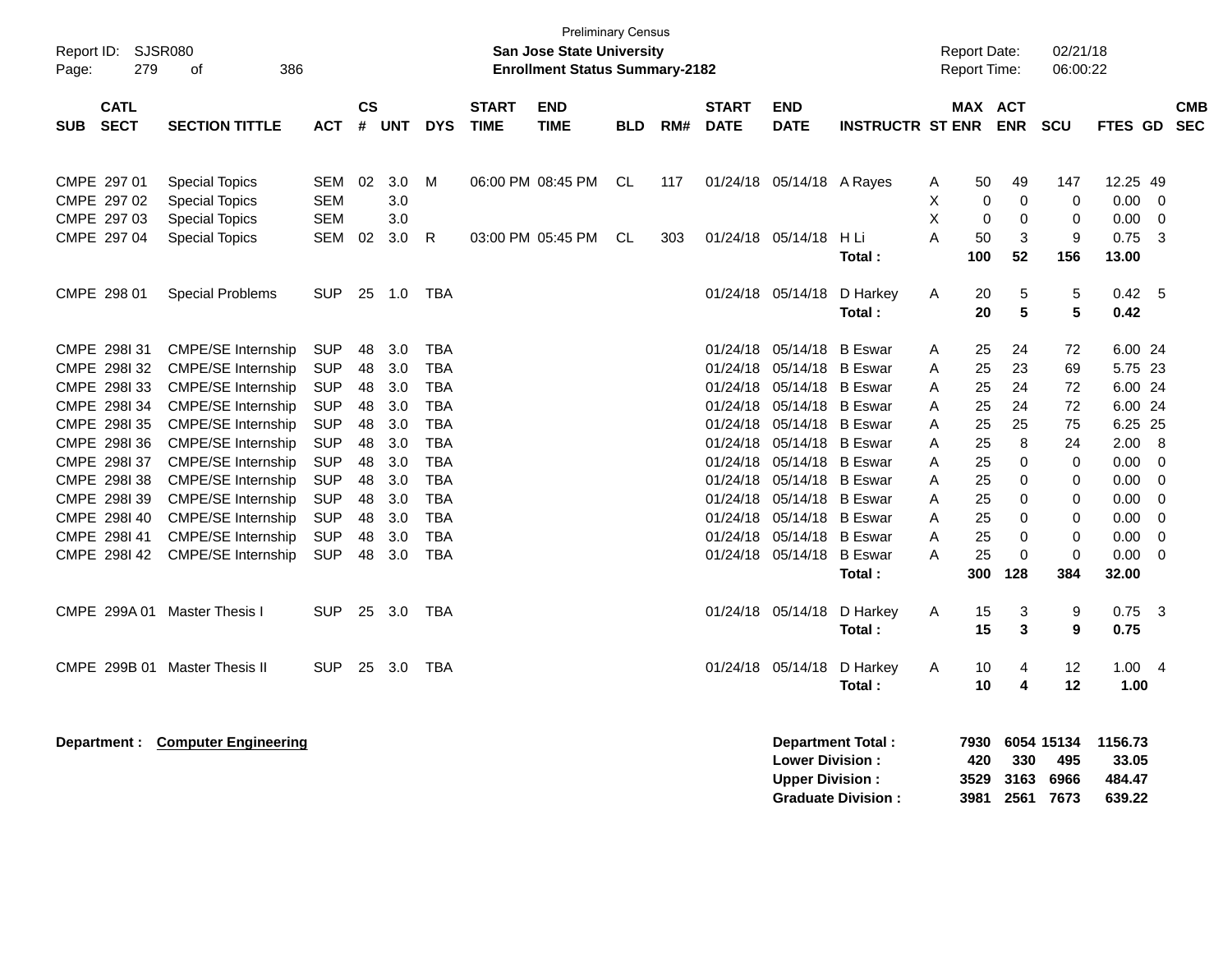| Page:          | <b>SJSR080</b><br>Report ID:<br>280<br>386<br>οf<br><b>CATL</b> |                                 |              |                    |            |             |                             | <b>Preliminary Census</b><br><b>San Jose State University</b><br><b>Enrollment Status Summary-2182</b> |            |     |                             |                           |                                                          |   | <b>Report Date:</b><br>Report Time: |             | 02/21/18<br>06:00:22 |                |     |                          |
|----------------|-----------------------------------------------------------------|---------------------------------|--------------|--------------------|------------|-------------|-----------------------------|--------------------------------------------------------------------------------------------------------|------------|-----|-----------------------------|---------------------------|----------------------------------------------------------|---|-------------------------------------|-------------|----------------------|----------------|-----|--------------------------|
| <b>SUB</b>     | <b>SECT</b>                                                     | <b>SECTION TITTLE</b>           | <b>ACT</b>   | $\mathsf{cs}$<br># | <b>UNT</b> | <b>DYS</b>  | <b>START</b><br><b>TIME</b> | <b>END</b><br><b>TIME</b>                                                                              | <b>BLD</b> | RM# | <b>START</b><br><b>DATE</b> | <b>END</b><br><b>DATE</b> | <b>INSTRUCTR ST ENR</b>                                  |   | MAX ACT                             | <b>ENR</b>  | <b>SCU</b>           | FTES GD        |     | <b>CMB</b><br><b>SEC</b> |
| <b>College</b> |                                                                 | <b>Engineering</b>              |              |                    |            |             |                             |                                                                                                        |            |     |                             |                           |                                                          |   |                                     |             |                      |                |     |                          |
|                | Department :                                                    | <b>Biomedical Engineering</b>   |              |                    |            |             |                             |                                                                                                        |            |     |                             |                           |                                                          |   |                                     |             |                      |                |     |                          |
| <b>BME</b>     | 115 01                                                          | Fndtns Biomed Engr              | <b>LEC</b>   | 04                 | 4.0        | TR          |                             | 03:00 PM 04:15 PM                                                                                      | <b>CL</b>  | 222 | 01/24/18                    | 05/14/18                  | A Bellofiore                                             | A | 48                                  | 38          | 114                  | 10.87 11       |     |                          |
| <b>BME</b>     | 115 02                                                          | Fndtns Biomed Engr              | LAB          | 16                 | 0.0        | F           |                             | 01:30 PM 04:15 PM                                                                                      | <b>ENG</b> | 221 | 01/24/18                    | 05/14/18                  |                                                          | Α | 16                                  | 0           | 0                    | 0.00           | 0   |                          |
| <b>BME</b>     | 115 03                                                          | Fndtns Biomed Engr              | LAB          | 16                 | 0.0        | W           |                             | 06:00 PM 08:45 PM                                                                                      | <b>ENG</b> | 221 | 01/24/18                    | 05/14/18                  | J Tam                                                    | A | 16                                  | 15          | 15                   | 0.00           | 5   |                          |
| <b>BME</b>     | 115 04                                                          | Fndtns Biomed Engr              | LAB          | 16                 | 0.0        | F           | 09:00 AM 11:45 AM           |                                                                                                        | <b>ENG</b> | 221 | 01/24/18                    | 05/14/18                  | P Phan                                                   | A | 16                                  | 12          | 12                   | 0.00           | 3   |                          |
| <b>BME</b>     | 115 05                                                          | Fndtns Biomed Engr              | LAB          | 16                 | 0.0        | $\mathsf T$ | 09:00 AM 11:45 AM           |                                                                                                        | <b>ENG</b> | 221 | 01/24/18                    | 05/14/18                  | M Friedman                                               | A | 16                                  | 11          | 11                   | 0.00           | 3   |                          |
|                |                                                                 |                                 |              |                    |            |             |                             |                                                                                                        |            |     |                             |                           | Total:                                                   |   | 112                                 | 76          | 152                  | 10.87          |     |                          |
| <b>BME</b>     | 117 01                                                          | <b>Biotransport Phen</b>        | <b>LEC</b>   | 02                 | 3.0        | TR          |                             | 01:30 PM 02:45 PM                                                                                      | <b>CL</b>  | 222 | 01/24/18                    | 05/14/18                  | A Bellofiore                                             | A | 60                                  | 52          | 156                  | 10.55 3        |     |                          |
|                |                                                                 |                                 |              |                    |            |             |                             |                                                                                                        |            |     |                             |                           | Total:                                                   |   | 60                                  | 52          | 156                  | 10.55          |     |                          |
| <b>BME</b>     | 174 01                                                          | <b>Biomed Regs</b>              | <b>LEC</b>   | 02                 | 3.0        | МW          |                             | 04:30 PM 05:45 PM                                                                                      | <b>ENG</b> | 343 | 01/24/18                    | 05/14/18                  | P Coronado                                               | A | 75                                  | 59          | 177                  | 11.85          | - 1 |                          |
|                |                                                                 |                                 |              |                    |            |             |                             |                                                                                                        |            |     |                             |                           | Total:                                                   |   | 75                                  | 59          | 177                  | 11.85          |     |                          |
| <b>BME</b>     | 17701                                                           | Physiol for Engr                | <b>LEC</b>   | 01                 | 3.0        | <b>MW</b>   |                             | 03:00 PM 03:50 PM                                                                                      | <b>CL</b>  | 222 | 01/24/18                    | 05/14/18                  | M Simon                                                  | A | 60                                  | 40          | 80                   | 8.65 13 C      |     |                          |
| <b>BIOL</b>    | 17701                                                           | Physiol for Engr                | <b>LEC</b>   | 01                 | 3.0        | MW          |                             | 03:00 PM 03:50 PM                                                                                      | <b>CL</b>  | 222 | 01/24/18                    | 05/14/18                  | M Simon                                                  | A | 0                                   | 0           | 0                    | 0.00           |     | $0\,$ C                  |
| <b>BME</b>     | 17702                                                           | Physiol for Engr                | LAB          | 16                 | 0.0        | Т           |                             | 06:00 PM 08:45 PM                                                                                      | <b>ENG</b> | 221 | 01/24/18                    | 05/14/18                  | R Aguilar                                                | A | 20                                  | 18          | 18                   | 0.00           |     | 6 C                      |
| <b>BIOL</b>    | 17702                                                           | Physiol for Engr                | LAB          | 16                 | 0.0        | Т           |                             | 06:00 PM 08:45 PM                                                                                      | <b>ENG</b> | 221 | 01/24/18                    | 05/14/18                  | R Aguilar                                                | A | 0                                   | 0           | 0                    | 0.00           |     | $0\,C$                   |
| <b>BME</b>     | 177 03                                                          | Physiol for Engr                | LAB          | 16                 | 0.0        | R           |                             | 01:30 PM 04:15 PM                                                                                      | <b>ENG</b> | 221 | 01/24/18                    | 05/14/18                  | D Lopez                                                  | A | 20                                  | 6           | 6                    | 0.00           |     | $3\,C$                   |
| <b>BIOL</b>    | 177 03                                                          | Physiol for Engr                | LAB          | 16                 | 0.0        | R           | 01:30 PM 04:15 PM           |                                                                                                        | <b>ENG</b> | 221 | 01/24/18                    | 05/14/18                  | D Lopez                                                  | A | 0                                   | $\Omega$    | 0                    | 0.00           |     | 0 <sup>C</sup>           |
| <b>BME</b>     | 177 04                                                          | Physiol for Engr                | LAB          | 16                 | 0.0        | R           |                             | 04:30 PM 07:15 PM                                                                                      | <b>ENG</b> | 221 | 01/24/18                    | 05/14/18                  | E Young                                                  | A | 20                                  | 16          | 16                   | 0.00           |     | 4 C                      |
| <b>BIOL</b>    | 177 04                                                          | Physiol for Engr                | LAB          | 16                 | 0.0        | R           |                             | 04:30 PM 07:15 PM                                                                                      | <b>ENG</b> | 221 | 01/24/18                    | 05/14/18                  | E Young                                                  | A | 0                                   | $\mathbf 0$ | 0                    | 0.00           |     | $0\,C$                   |
|                |                                                                 |                                 |              |                    |            |             |                             |                                                                                                        |            |     |                             |                           | Total:                                                   |   | 120                                 | 80          | 120                  | 8.65           |     |                          |
| <b>BME</b>     | 178 01                                                          | Biomedical Product R LEC        |              | 02                 | 3.0        | МW          |                             | 01:30 PM 02:45 PM                                                                                      | <b>CL</b>  | 222 |                             | 01/24/18 05/14/18         | F Erogbogbo A                                            |   | 75                                  | 55          | 165                  | 11.05          | - 1 |                          |
|                |                                                                 |                                 |              |                    |            |             |                             |                                                                                                        |            |     |                             |                           | Total:                                                   |   | 75                                  | 55          | 165                  | 11.05          |     |                          |
| <b>BME</b>     | 18201                                                           | Prosthetics                     | SEM          | 05                 | 3.0        | R           |                             | 06:00 PM 08:45 PM                                                                                      | <b>BBC</b> | 202 | 01/24/18                    | 05/14/18                  | K Sardo                                                  | A | 80                                  | 58          | 174                  | 12.00 8        |     |                          |
|                |                                                                 |                                 |              |                    |            |             |                             |                                                                                                        |            |     |                             |                           | Total:                                                   |   | 80                                  | 58          | 174                  | 12.00          |     |                          |
| BME            |                                                                 | 198B 01 Senior Project II       | LEC 02 2.0 F |                    |            |             |                             | 09:30 AM 10:20 AM                                                                                      | ENG 343    |     |                             |                           | 01/24/18 05/14/18 F Erogbogbo A                          |   | 60                                  | 62          | 62                   | $8.27 \quad 0$ |     |                          |
| BME            |                                                                 | 198B 02 Senior Project II       | LAB          |                    | 16  0.0  F |             |                             | 10:30 AM 01:15 PM                                                                                      | ENG 343    |     |                             |                           | 01/24/18 05/14/18 F Erogbogbo A                          |   | 60                                  | 62          | 62                   | $0.00 \t 0$    |     |                          |
|                |                                                                 |                                 |              |                    |            |             |                             |                                                                                                        |            |     |                             |                           | Total:                                                   |   | 120                                 | 124         | 124                  | 8.27           |     |                          |
|                | BME 210 01                                                      | Mathematics in BME LEC 02 3.0 M |              |                    |            |             |                             | 06:00 PM 08:45 PM BBC 204                                                                              |            |     |                             |                           | 01/24/18 05/14/18 M Leineweber A                         |   | 70                                  | 58          | 174                  | 14.15 51       |     |                          |
|                |                                                                 |                                 |              |                    |            |             |                             |                                                                                                        |            |     |                             |                           | Total:                                                   |   | 70                                  | 58          | 174                  | 14.15          |     |                          |
|                | BME 256 01                                                      | Nanoplatforms                   | LEC 02 3.0 W |                    |            |             |                             |                                                                                                        |            |     |                             |                           | 06:00 PM 08:45 PM CL 202 01/24/18 05/14/18 F Erogbogbo A |   | 40                                  | 41          | 123                  | 9.85 33        |     |                          |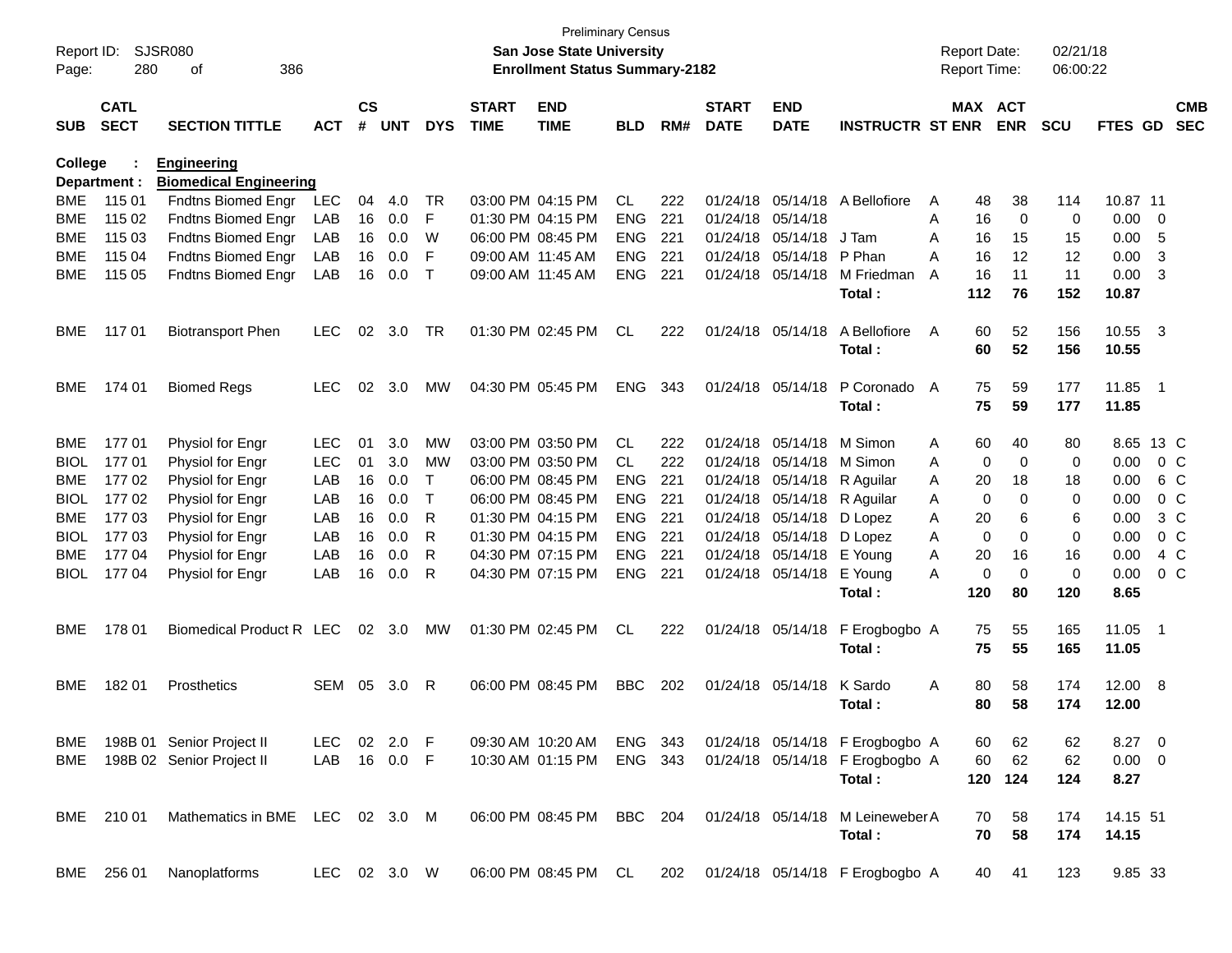| Report ID:<br>Page: | 281                        | SJSR080<br>of<br>386          |            |                |            |            |                             | <b>San Jose State University</b><br><b>Enrollment Status Summary-2182</b> |            |     |                             |                                                  |                                                       | <b>Report Date:</b><br><b>Report Time:</b> |                               | 02/21/18<br>06:00:22               |                                  |                          |
|---------------------|----------------------------|-------------------------------|------------|----------------|------------|------------|-----------------------------|---------------------------------------------------------------------------|------------|-----|-----------------------------|--------------------------------------------------|-------------------------------------------------------|--------------------------------------------|-------------------------------|------------------------------------|----------------------------------|--------------------------|
| <b>SUB</b>          | <b>CATL</b><br><b>SECT</b> | <b>SECTION TITTLE</b>         | <b>ACT</b> | <b>CS</b><br># | <b>UNT</b> | <b>DYS</b> | <b>START</b><br><b>TIME</b> | <b>END</b><br><b>TIME</b>                                                 | <b>BLD</b> | RM# | <b>START</b><br><b>DATE</b> | <b>END</b><br><b>DATE</b>                        | <b>INSTRUCTR ST ENR</b>                               | <b>MAX</b>                                 | ACT<br><b>ENR</b>             | <b>SCU</b>                         | <b>FTES GD</b>                   | <b>CMB</b><br><b>SEC</b> |
|                     |                            |                               |            |                |            |            |                             |                                                                           |            |     |                             |                                                  | Total:                                                | 40                                         | 41                            | 123                                | 9.85                             |                          |
| BME                 | 272 01                     | Med Dev Desg & PrncpSEM 04    |            |                | 3.0        | $\top$     |                             | 06:00 PM 08:45 PM                                                         | МH         | 324 | 01/24/18                    | 05/14/18                                         | C Rappleye A<br>Total:                                | 60<br>60                                   | 58<br>58                      | 174<br>174                         | 13.70 42<br>13.70                |                          |
|                     | Department :               | <b>Biomedical Engineering</b> |            |                |            |            |                             |                                                                           |            |     |                             | <b>Lower Division:</b><br><b>Upper Division:</b> | <b>Department Total:</b><br><b>Graduate Division:</b> | 812<br>0<br>642<br>170                     | 661<br>$\bf{0}$<br>504<br>157 | 1539<br>$\mathbf 0$<br>1068<br>471 | 110.93<br>0.00<br>73.23<br>37.70 |                          |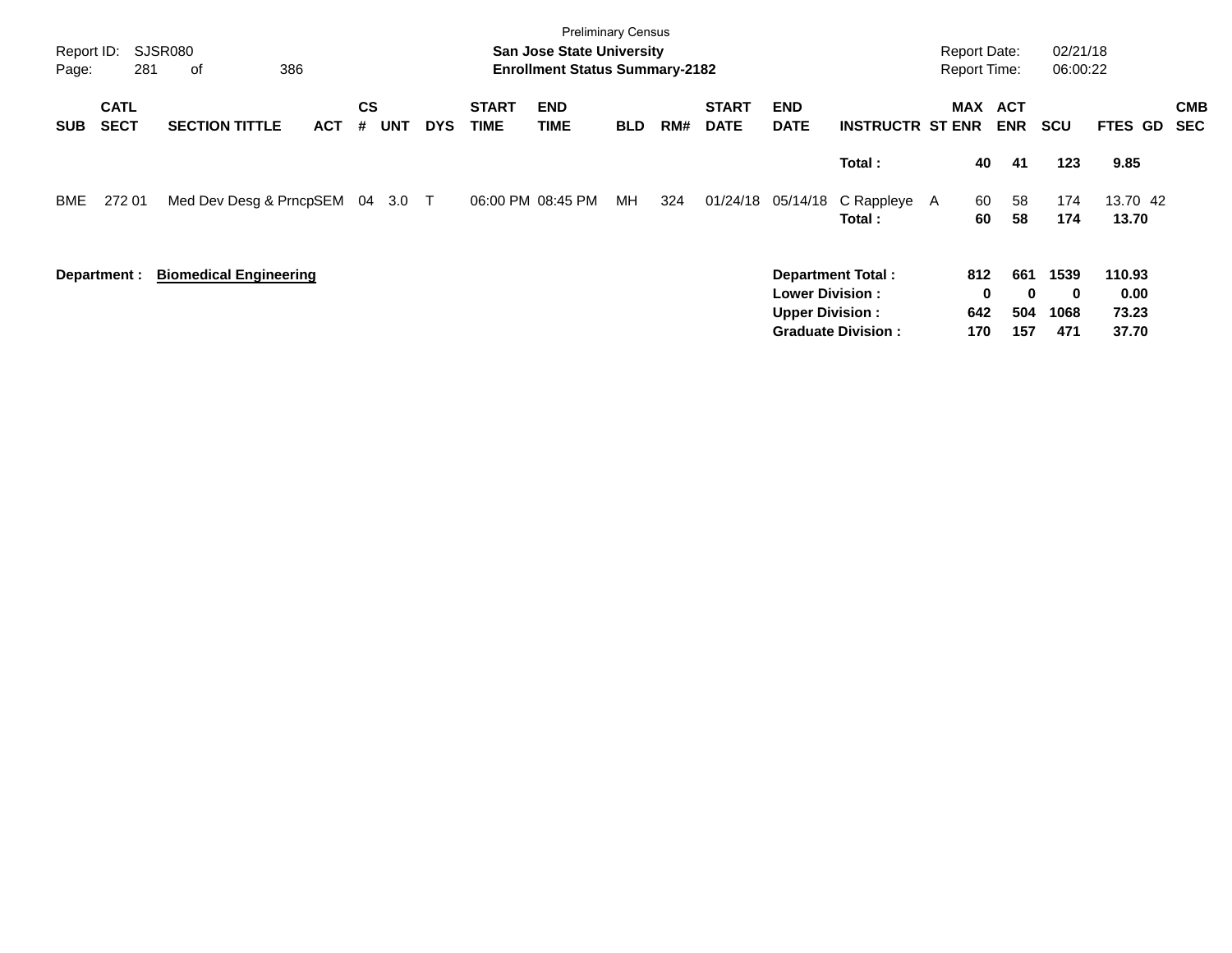| Report ID:<br>Page: | 282                        | SJSR080<br>386<br>of                                         |            |                    |            |            |                             | <b>Preliminary Census</b><br><b>San Jose State University</b><br><b>Enrollment Status Summary-2182</b> |                |     |                             |                           |                                  | <b>Report Date:</b><br><b>Report Time:</b> |                   | 02/21/18<br>06:00:22 |                        |                          |                          |
|---------------------|----------------------------|--------------------------------------------------------------|------------|--------------------|------------|------------|-----------------------------|--------------------------------------------------------------------------------------------------------|----------------|-----|-----------------------------|---------------------------|----------------------------------|--------------------------------------------|-------------------|----------------------|------------------------|--------------------------|--------------------------|
| <b>SUB</b>          | <b>CATL</b><br><b>SECT</b> | <b>SECTION TITTLE</b>                                        | <b>ACT</b> | $\mathsf{cs}$<br># | <b>UNT</b> | <b>DYS</b> | <b>START</b><br><b>TIME</b> | <b>END</b><br><b>TIME</b>                                                                              | <b>BLD</b>     | RM# | <b>START</b><br><b>DATE</b> | <b>END</b><br><b>DATE</b> | <b>INSTRUCTR ST ENR</b>          | MAX ACT                                    | <b>ENR</b>        | <b>SCU</b>           | FTES GD                |                          | <b>CMB</b><br><b>SEC</b> |
| <b>College</b>      | Department :               | <b>Engineering</b><br><b>Electrical Engineering</b>          |            |                    |            |            |                             |                                                                                                        |                |     |                             |                           |                                  |                                            |                   |                      |                        |                          |                          |
| EЕ                  | 30 01                      | Intr PRGM MC EE                                              | <b>LEC</b> | 01                 | 3.0        | МW         |                             | 01:30 PM 02:20 PM                                                                                      | <b>ENG</b>     | 329 | 01/24/18                    | 05/14/18                  | F Lin                            | 55<br>Α                                    | 24                | 48                   | 4.80                   | $\mathbf{0}$             |                          |
| EE                  | 30 02                      | Intr PRGM MC EE                                              | LAB        | 16                 | 0.0        | M          |                             | 02:30 PM 05:20 PM                                                                                      | <b>ENG</b>     | 290 | 01/24/18                    | 05/14/18                  | F Lin                            | A<br>30                                    | 24                | 24                   | 0.00                   | 0                        |                          |
| EЕ                  | 30 03                      | Intr PRGM MC EE                                              | LAB        |                    | 0.0        |            |                             |                                                                                                        |                |     |                             |                           |                                  | X<br>0                                     | 0                 | $\mathbf 0$          | 0.00                   | 0                        |                          |
|                     |                            |                                                              |            |                    |            |            |                             |                                                                                                        |                |     |                             |                           | Total:                           | 85                                         | 48                | 72                   | 4.80                   |                          |                          |
| EE                  | 97 01                      | Intro EE Lab                                                 | LAB        | 17                 | 1.0        | R          |                             | 06:00 PM 08:45 PM                                                                                      | <b>ENG</b>     | 249 | 01/24/18                    | 05/14/18                  | S Datar                          | 20<br>Α                                    | 19                | 19                   | 1.27                   | 0                        |                          |
| EE                  | 97 02                      | Intro EE Lab                                                 | LAB        | 17                 | 1.0        | $\top$     |                             | 01:30 PM 04:15 PM                                                                                      | <b>ENG</b>     | 249 | 01/24/18                    | 05/14/18                  | K Ghadiri                        | 20<br>Α                                    | 20                | 20                   | 1.33                   | 0                        |                          |
| EE                  | 97 03                      | Intro EE Lab                                                 | LAB        | 17                 | 1.0        | R          |                             | 01:30 PM 04:15 PM                                                                                      | <b>ENG</b>     | 249 | 01/24/18                    | 05/14/18                  | K Ghadiri                        | 20<br>Α                                    | 18                | 18                   | 1.20                   | 0                        |                          |
| EЕ                  | 97 04                      | Intro EE Lab                                                 | LAB        | 17                 | 1.0        | F          | 09:00 AM 11:45 AM           |                                                                                                        | <b>ENG</b>     | 249 | 01/24/18                    | 05/14/18                  | M Sharma                         | 20<br>Α                                    | 20                | 20                   | 1.33                   | 0                        |                          |
| EЕ                  | 97 05                      | Intro EE Lab                                                 | LAB        | 17                 | 1.0        | R          | 09:00 AM 11:45 AM           |                                                                                                        | <b>ENG</b>     | 249 |                             | 01/24/18 05/14/18         | K Ghadiri                        | А<br>20                                    | 18                | 18                   | 1.20                   | $\mathbf 0$              |                          |
|                     |                            |                                                              |            |                    |            |            |                             |                                                                                                        |                |     |                             |                           | Total:                           | 100                                        | 95                | 95                   | 6.33                   |                          |                          |
| EE                  | 98 01                      | Intro Ckt Analysis                                           | <b>SEM</b> | 04                 | 3.0        | MW         |                             | 01:30 PM 02:45 PM                                                                                      | <b>ENG</b>     | 331 |                             | 01/24/18 05/14/18         | M Zand                           | Α<br>80                                    | 82                | 246                  | 16.50                  | $\overline{2}$           |                          |
| EE                  | 98 02                      | Intro Ckt Analysis                                           | <b>SEM</b> |                    | 3.0        |            |                             |                                                                                                        |                |     |                             |                           |                                  | X<br>0                                     | 0                 | $\mathbf 0$          | 0.00                   | 0                        |                          |
| EЕ                  | 98 03                      | Intro Ckt Analysis                                           | <b>SEM</b> | 04                 | 3.0        | <b>TR</b>  |                             | 01:30 PM 02:45 PM                                                                                      | <b>ENG</b>     | 345 |                             | 01/24/18 05/14/18         | E Bellegarda                     | 80<br>A                                    | 74                | 222                  | 14.80                  | 0                        |                          |
| EЕ                  | 98 04                      | Intro Ckt Analysis                                           | <b>SEM</b> | 04                 | 3.0        | <b>TR</b>  |                             | 06:00 PM 07:15 PM                                                                                      | МH             | 523 |                             | 01/24/18 05/14/18         | K Lau                            | A<br>70                                    | 56                | 168                  | 11.25                  | $\overline{1}$           |                          |
|                     |                            |                                                              |            |                    |            |            |                             |                                                                                                        |                |     |                             |                           | Total:                           | 230                                        | 212               | 636                  | 42.55                  |                          |                          |
| EE                  | 98H 01                     | <b>Honors Intro Circuit</b>                                  | <b>LEC</b> | 04                 | 3.0        | <b>TR</b>  |                             | 10:30 AM 11:45 AM                                                                                      | <b>ENG</b>     | 341 |                             | 01/24/18 05/14/18         | P Hsu                            | Α<br>60                                    | 21                | 63                   | 4.20                   | $\overline{\mathbf{0}}$  |                          |
|                     |                            |                                                              |            |                    |            |            |                             |                                                                                                        |                |     |                             |                           | Total:                           | 60                                         | 21                | 63                   | 4.20                   |                          |                          |
| EE                  | 101 01                     | Cir/Conc & Prob So                                           | <b>ACT</b> |                    | 13 1.0     | R          |                             | 12:00 PM 02:00 PM                                                                                      | <b>ENG</b>     | 339 |                             | 01/24/18 05/14/18         | D Parent<br>Total:               | A<br>35<br>35                              | 11<br>11          | 11<br>11             | $0.73 \quad 0$<br>0.73 |                          |                          |
| EE                  | 102 01                     | Prob/Stat in EE                                              | SEM        | 04                 | 3.0        | МW         | 10:30 AM 11:45 AM           |                                                                                                        | <b>BBC</b>     | 202 |                             | 01/24/18 05/14/18         | J Zhao<br>Total:                 | 100<br>A<br>100                            | 74<br>74          | 222<br>222           | 14.80<br>14.80         | $\overline{\mathbf{0}}$  |                          |
| EE                  | 110 01                     | <b>Circuits and Systems</b>                                  | SEM 04 3.0 |                    |            | MW         |                             | 03:00 PM 04:15 PM                                                                                      | <b>ENG</b>     | 345 | 01/24/18                    | 05/14/18                  | D Parent                         | 55<br>Α                                    | 32                | 96                   | 6.45                   | $\overline{\phantom{0}}$ |                          |
| EE                  | 110 02                     | Circuits and Systems SEM 04 3.0 MW 03:00 PM 04:15 PM ENG 329 |            |                    |            |            |                             |                                                                                                        |                |     |                             |                           | 01/24/18 05/14/18 E Bellegarda A | 45                                         | 45                | 135                  | $9.05$ 1               |                          |                          |
|                     |                            |                                                              |            |                    |            |            |                             |                                                                                                        |                |     |                             |                           | Total:                           | 100                                        | 77                | 231                  | 15.50                  |                          |                          |
| EE                  |                            | 110L 01 C and D Sys Lab                                      | LAB        |                    | 16 1.0 F   |            |                             | 09:00 AM 11:45 AM                                                                                      | <b>ENG 290</b> |     |                             |                           | 01/24/18 05/14/18 R Bhaskar      | A<br>20                                    | 21                | 21                   | $1.40 \ 0$             |                          |                          |
| EE.                 |                            | 110L 02 C and D Sys Lab                                      | LAB        |                    | 16 1.0     | -F         | 09:00 AM 11:45 AM           |                                                                                                        | ENG 258        |     |                             | 01/24/18 05/14/18 U Vyas  |                                  | 20<br>Α                                    | 20                | 20                   | $1.33 \ 0$             |                          |                          |
| EE.                 |                            | 110L 03 C and D Sys Lab                                      | LAB        |                    | 16 1.0     | -F         |                             | 01:30 PM 04:15 PM                                                                                      | <b>ENG 290</b> |     |                             | 01/24/18 05/14/18 D Bhatt |                                  | 20<br>Α                                    | 23                | 23                   | $1.53 \t 0$            |                          |                          |
| EE                  |                            | 110L04 C and D Sys Lab                                       | LAB        |                    | 16 1.0 F   |            |                             | 01:30 PM 04:15 PM                                                                                      | <b>ENG 258</b> |     |                             | 01/24/18 05/14/18 S Nalla | Total:                           | 20<br>Α<br>80                              | $\mathbf 0$<br>64 | 0<br>64              | $0.00 \t 0$<br>4.27    |                          |                          |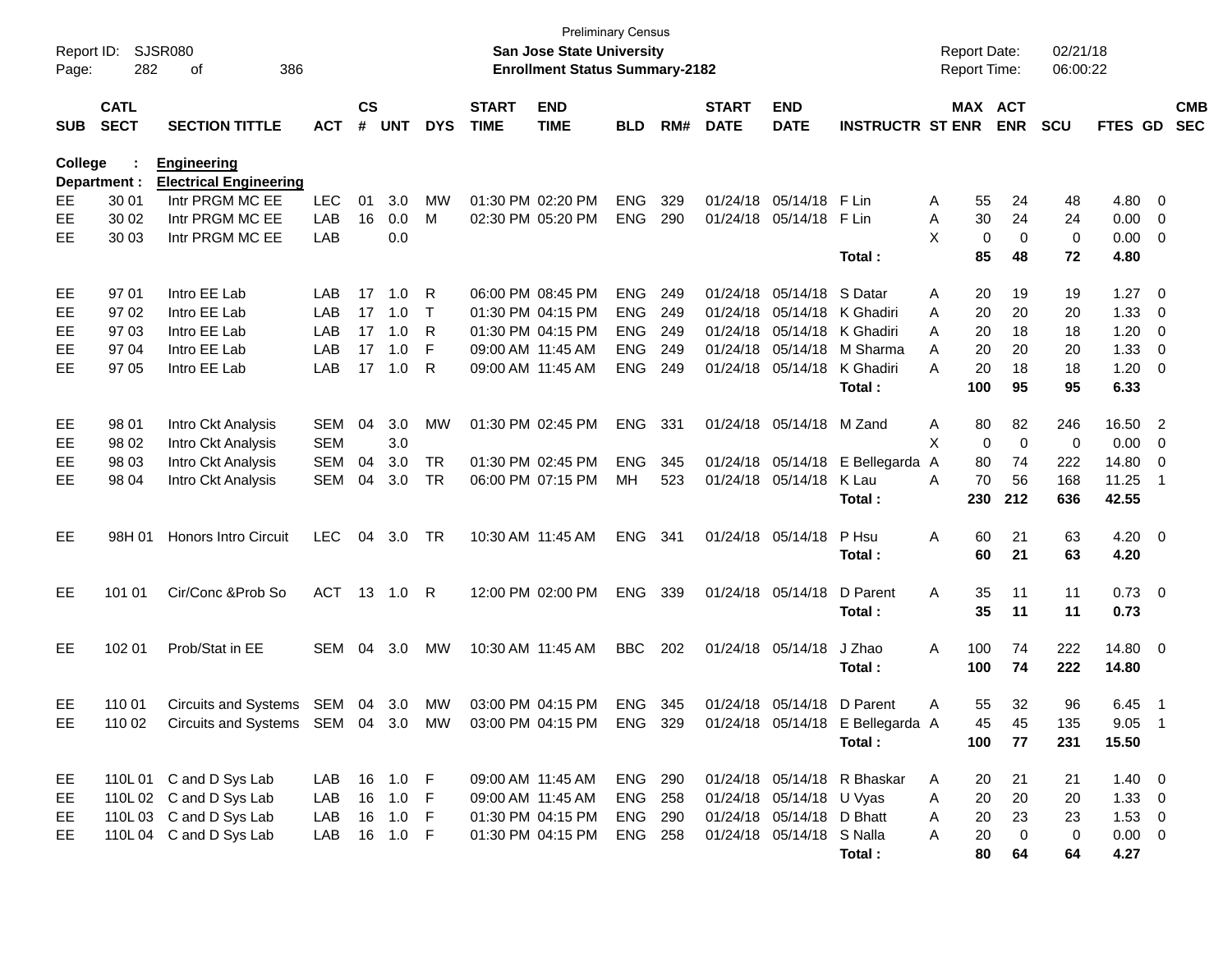| Report ID:<br>Page:              | 283                                                      | SJSR080<br>386<br>οf                                                                                                 |                                               |                            |                                           |                                                  |                             | <b>Preliminary Census</b><br><b>San Jose State University</b><br><b>Enrollment Status Summary-2182</b>                             |                                                                    |                                 |                                                          |                                                                        |                                                                                         | <b>Report Date:</b><br><b>Report Time:</b>                 |                                               | 02/21/18<br>06:00:22                           |                                                        |                                                                                              |                          |
|----------------------------------|----------------------------------------------------------|----------------------------------------------------------------------------------------------------------------------|-----------------------------------------------|----------------------------|-------------------------------------------|--------------------------------------------------|-----------------------------|------------------------------------------------------------------------------------------------------------------------------------|--------------------------------------------------------------------|---------------------------------|----------------------------------------------------------|------------------------------------------------------------------------|-----------------------------------------------------------------------------------------|------------------------------------------------------------|-----------------------------------------------|------------------------------------------------|--------------------------------------------------------|----------------------------------------------------------------------------------------------|--------------------------|
| <b>SUB</b>                       | <b>CATL</b><br><b>SECT</b>                               | <b>SECTION TITTLE</b>                                                                                                | <b>ACT</b>                                    | $\mathsf{cs}$<br>#         | <b>UNT</b>                                | <b>DYS</b>                                       | <b>START</b><br><b>TIME</b> | <b>END</b><br><b>TIME</b>                                                                                                          | <b>BLD</b>                                                         | RM#                             | <b>START</b><br><b>DATE</b>                              | <b>END</b><br><b>DATE</b>                                              | <b>INSTRUCTR ST ENR</b>                                                                 | MAX ACT                                                    | <b>ENR</b>                                    | <b>SCU</b>                                     | FTES GD                                                |                                                                                              | <b>CMB</b><br><b>SEC</b> |
| EE<br>EE                         | 112 01<br>112 02                                         | Signal Processing<br>Signal Processing                                                                               | <b>SEM</b><br><b>SEM</b>                      | 04<br>04                   | 3.0<br>3.0                                | МW<br>MW                                         |                             | 04:30 PM 05:45 PM<br>04:30 PM 05:45 PM                                                                                             | MН<br><b>ENG</b>                                                   | 324<br>345                      | 01/24/18<br>01/24/18                                     | 05/14/18<br>05/14/18                                                   | P Santacruz A<br>J Ponniah<br>Total:                                                    | 45<br>A<br>55<br>100                                       | 49<br>21<br>70                                | 147<br>63<br>210                               | 9.85<br>4.25<br>14.10                                  | $\overline{\phantom{1}}$<br>$\overline{1}$                                                   |                          |
| EE<br>EЕ<br>EE<br>EE<br>EE       | 118 01<br>118 02<br>118 03<br>118 04<br>118 05           | Dig Lgc Crt Dsgn<br>Dig Lgc Crt Dsgn<br>Dig Lgc Crt Dsgn<br>Dig Lgc Crt Dsgn<br>Dig Lgc Crt Dsgn                     | <b>SEM</b><br>LAB<br>LAB<br>LAB<br>LAB        | 04<br>16<br>16<br>16<br>16 | 4.0<br>0.0<br>0.0<br>0.0<br>0.0           | МW<br>R<br>R<br>$\top$<br>$\top$                 |                             | 10:30 AM 11:45 AM<br>09:00 AM 11:45 AM<br>06:00 PM 08:45 PM<br>09:00 AM 11:45 AM<br>01:30 PM 04:15 PM                              | <b>ENG</b><br><b>ENG</b><br><b>ENG</b><br><b>ENG</b><br><b>ENG</b> | 345<br>305<br>305<br>305<br>305 | 01/24/18<br>01/24/18<br>01/24/18<br>01/24/18<br>01/24/18 | 05/14/18<br>05/14/18<br>05/14/18<br>05/14/18<br>05/14/18               | T Nguyen<br>N Chandupatl A<br>R Pawar<br>J Wang<br>A Bhattachar A<br>Total:             | 90<br>A<br>20<br>A<br>20<br>20<br>Α<br>20<br>170           | 60<br>$\overline{7}$<br>18<br>15<br>20<br>120 | 180<br>$\overline{7}$<br>18<br>15<br>20<br>240 | 16.20<br>0.00<br>0.00<br>0.00<br>0.00<br>16.20         | $\overline{\mathbf{3}}$<br>$\mathbf 0$<br>$\overline{2}$<br>$\overline{1}$<br>$\overline{0}$ |                          |
| EE<br>EЕ<br>EE<br>EE<br>EE       | 120 01<br>120 02<br>120 03<br>120 04<br>120 05           | Microp Sys Design<br>Microp Sys Design<br>Microp Sys Design<br>Microp Sys Design<br>Microp Sys Design                | <b>SEM</b><br>LAB<br>LAB<br>LAB<br>LAB        | 04<br>16<br>16<br>16<br>16 | 4.0<br>0.0<br>0.0<br>0.0<br>0.0           | МW<br>$\top$<br>R<br>W<br>M                      |                             | 01:30 PM 02:45 PM<br>01:30 PM 04:15 PM<br>01:30 PM 04:15 PM<br>06:00 PM 08:45 PM<br>06:00 PM 08:45 PM                              | <b>ENG</b><br><b>ENG</b><br><b>ENG</b><br><b>ENG</b><br><b>ENG</b> | 341<br>307<br>307<br>307<br>307 | 01/24/18<br>01/24/18<br>01/24/18<br>01/24/18<br>01/24/18 | 05/14/18<br>05/14/18<br>05/14/18 A Chen<br>05/14/18                    | Y Kim<br>D Raval<br>05/14/18 M Garcia<br>Y Zhao<br>Total:                               | Α<br>90<br>20<br>Α<br>20<br>A<br>A<br>20<br>A<br>20<br>170 | 76<br>20<br>19<br>20<br>17<br>152             | 228<br>20<br>19<br>20<br>17<br>304             | 20.53<br>0.00<br>0.00<br>0.00<br>0.00<br>20.53         | $\overline{4}$<br>0<br>$\overline{1}$<br>$\overline{2}$<br>$\overline{1}$                    |                          |
| EE<br>EЕ<br>EE<br>EE<br>EE       | 122 01<br>122 02<br>122 03<br>122 04<br>122 05           | Electr Design I<br>Electr Design I<br>Electr Design I<br>Electr Design I<br>Electr Design I                          | <b>SEM</b><br>LAB<br>LAB<br>LAB<br>LAB        | 04<br>16<br>16<br>16<br>16 | 4.0<br>0.0<br>0.0<br>0.0<br>0.0           | TR<br>$\top$<br>$\top$<br>$\top$<br>$\mathsf{R}$ |                             | 09:00 AM 10:15 AM<br>06:00 PM 08:45 PM<br>01:30 PM 04:15 PM<br>10:30 AM 01:15 PM<br>06:00 PM 08:45 PM                              | <b>ENG</b><br><b>ENG</b><br><b>ENG</b><br><b>ENG</b><br><b>ENG</b> | 345<br>290<br>290<br>290<br>290 | 01/24/18<br>01/24/18<br>01/24/18<br>01/24/18<br>01/24/18 | 05/14/18<br>05/14/18<br>05/14/18 K Huynh<br>05/14/18                   | 05/14/18 S Hamedi-HagA<br>J Jiang<br>M Teoh<br>C Mevawala<br>Total:                     | 90<br>20<br>A<br>20<br>Α<br>20<br>A<br>20<br>A<br>170      | 65<br>16<br>24<br>15<br>10<br>130             | 195<br>16<br>24<br>15<br>10<br>260             | 17.60 4<br>0.00<br>0.00<br>0.00<br>0.00<br>17.60       | $\overline{1}$<br>$\overline{1}$<br>$\overline{2}$<br>$\overline{0}$                         |                          |
| EE<br>EЕ<br>EE<br>EE<br>EE<br>EE | 124 01<br>124 02<br>124 03<br>124 04<br>124 05<br>124 06 | Electr Design II<br>Electr Design II<br>Electr Design II<br>Electr Design II<br>Electr Design II<br>Electr Design II | <b>SEM</b><br>LAB<br>LAB<br>LAB<br>LAB<br>LAB | 04<br>16<br>16<br>16<br>16 | 4.0<br>0.0<br>0.0<br>0.0<br>0.0<br>16 0.0 | MW<br>R<br>R<br>$\top$<br>R<br>$\top$            |                             | 09:00 AM 10:15 AM<br>01:30 PM 04:15 PM<br>06:00 PM 08:45 PM<br>06:00 PM 08:45 PM<br>10:30 AM 01:15 PM<br>01:30 PM 04:15 PM ENG 258 | <b>BBC</b><br><b>ENG</b><br><b>ENG</b><br><b>ENG</b><br><b>ENG</b> | 202<br>258<br>258<br>258<br>258 | 01/24/18<br>01/24/18<br>01/24/18<br>01/24/18             | 05/14/18 S Lee<br>01/24/18 05/14/18 T Lan<br>01/24/18 05/14/18 S Nalla | 05/14/18 S Rallabandi A<br>05/14/18 S Mallangada A<br>05/14/18 S Rallabandi A<br>Total: | A<br>80<br>20<br>20<br>20<br>20<br>Α<br>20<br>Α            | 94<br>20<br>14<br>17<br>24<br>19<br>180 188   | 282<br>20<br>14<br>17<br>24<br>19<br>376       | 25.07<br>0.00<br>0.00<br>0.00<br>0.00<br>0.00<br>25.07 | $\overline{\phantom{0}}$<br>0<br>0<br>0<br>0<br>- 0                                          |                          |
| EE<br>EE.                        | 128 01                                                   | 127 01 Elec Biomed Appl<br><b>Phys Electronics</b>                                                                   | LEC 02 3.0 F                                  |                            |                                           |                                                  |                             | 06:30 PM 09:15 PM ENG 345 01/24/18 05/14/18 C Nguyen<br>SEM 04 3.0 TR  10:30 AM  11:45 AM  ENG  345  01/24/18  05/14/18  LHe       |                                                                    |                                 |                                                          |                                                                        | Total:<br>Total:                                                                        | $\mathsf{A}$<br>35<br>35<br>A<br>90<br>90                  | 31<br>31<br>72<br>72                          | 93<br>93<br>216<br>216                         | 6.35 3<br>6.35<br>14.40 0<br>14.40                     |                                                                                              |                          |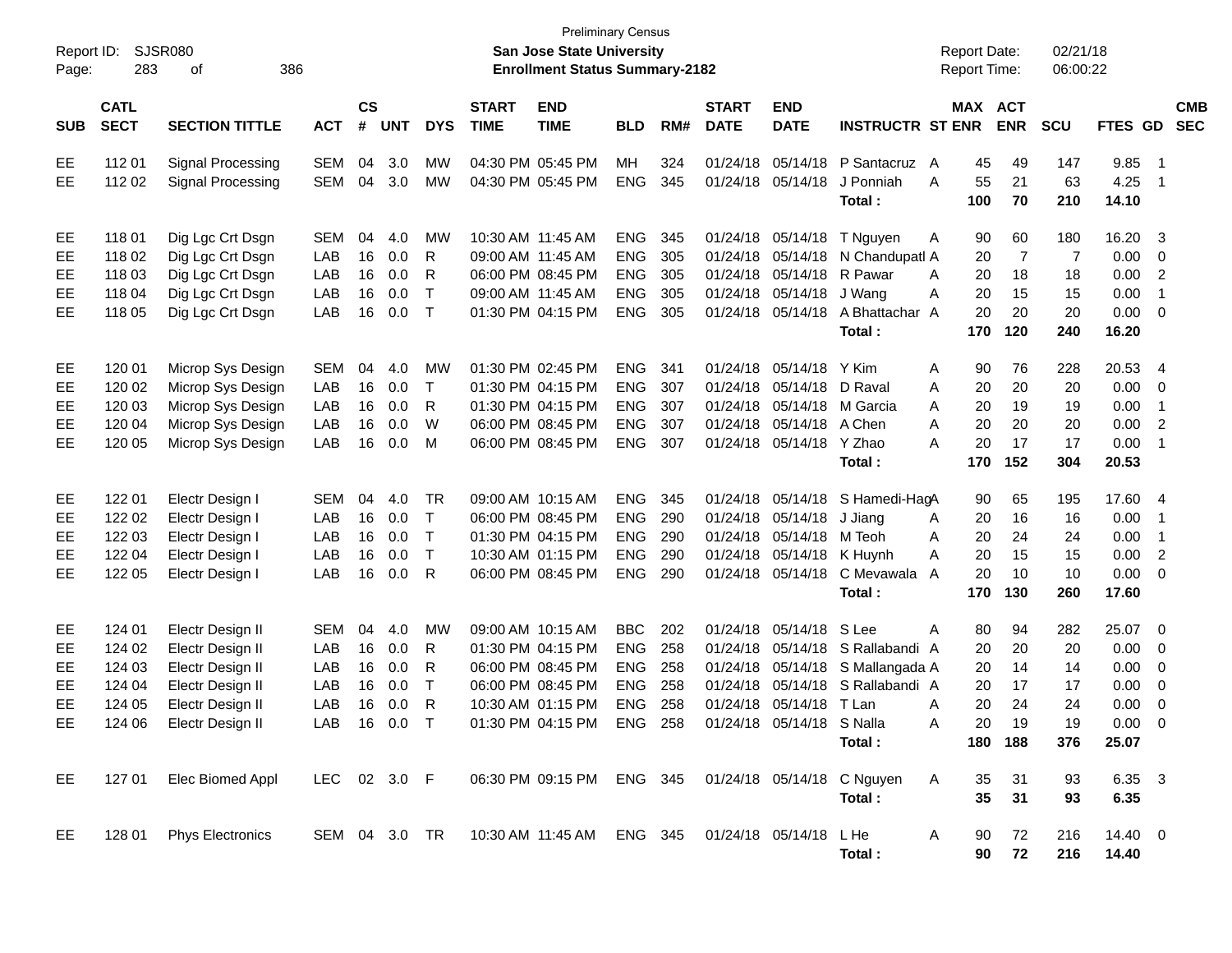| Report ID:<br>Page: | 284                        | SJSR080<br>386<br>οf                                                                |                          |                    |                             |                 |                             | <b>Preliminary Census</b><br><b>San Jose State University</b><br><b>Enrollment Status Summary-2182</b> |                               |            |                             |                                                                               |                          | <b>Report Date:</b><br><b>Report Time:</b> |                              | 02/21/18<br>06:00:22 |                                           |                          |
|---------------------|----------------------------|-------------------------------------------------------------------------------------|--------------------------|--------------------|-----------------------------|-----------------|-----------------------------|--------------------------------------------------------------------------------------------------------|-------------------------------|------------|-----------------------------|-------------------------------------------------------------------------------|--------------------------|--------------------------------------------|------------------------------|----------------------|-------------------------------------------|--------------------------|
| <b>SUB</b>          | <b>CATL</b><br><b>SECT</b> | <b>SECTION TITTLE</b>                                                               | <b>ACT</b>               | $\mathsf{cs}$<br># | <b>UNT</b>                  | <b>DYS</b>      | <b>START</b><br><b>TIME</b> | <b>END</b><br><b>TIME</b>                                                                              | <b>BLD</b>                    | RM#        | <b>START</b><br><b>DATE</b> | <b>END</b><br><b>DATE</b>                                                     | <b>INSTRUCTR ST ENR</b>  |                                            | <b>MAX ACT</b><br><b>ENR</b> | <b>SCU</b>           | FTES GD                                   | <b>CMB</b><br><b>SEC</b> |
| EE                  | 130 01                     | Elec. Mach. Drv.                                                                    | SEM                      | 04                 | 3.0                         | F               |                             | 03:30 PM 06:15 PM                                                                                      | <b>ENG</b>                    | 345        | 01/24/18                    | 05/14/18                                                                      | A Shahsiah<br>Total:     | A<br>55<br>55                              | 51<br>51                     | 153<br>153           | $10.20 \t 0$<br>10.20                     |                          |
| EE                  | 132 01                     | <b>Theo Auto Controls</b>                                                           | <b>SEM</b>               | 04                 | 3.0                         | MW              |                             | 01:30 PM 02:45 PM                                                                                      | <b>ENG</b>                    | 345        | 01/24/18 05/14/18           |                                                                               | A Bhattachar A<br>Total: | 65<br>65                                   | 72<br>72                     | 216<br>216           | 14.40 0<br>14.40                          |                          |
| EE                  | 134 01                     | <b>Power Systems</b>                                                                | <b>LEC</b>               |                    | 3.0                         |                 |                             |                                                                                                        |                               |            |                             |                                                                               | Total:                   | X                                          | 0<br>0<br>0<br>0             | 0<br>0               | $0.00 \t 0$<br>0.00                       |                          |
| EE                  | 136 01                     | <b>Power Electronics</b>                                                            | <b>SEM</b>               | 04                 | 3.0                         | TR              |                             | 04:30 PM 05:45 PM                                                                                      | <b>ENG</b>                    | 345        | 01/24/18 05/14/18           |                                                                               | M Badawy<br>Total :      | 35<br>Α<br>35                              | 36<br>36                     | 108<br>108           | 7.40 4<br>7.40                            |                          |
| EE                  | 138 01                     | Embd Cntrl Sys Des                                                                  | SEM 05 3.0               |                    |                             | TR              |                             | 06:00 PM 07:15 PM                                                                                      | <b>ENG</b>                    | 401        |                             | 01/24/18 05/14/18                                                             | C Pham<br>Total :        | 35<br>A<br>35                              | 40<br>40                     | 120<br>120           | $8.00 \t 0$<br>8.00                       |                          |
| EE<br>EЕ            | 140 01<br>140 02           | Prin of E & M Flds<br>Prin of E & M Flds                                            | <b>SEM</b><br><b>SEM</b> | 04<br>04           | 3.0<br>3.0                  | <b>TR</b><br>MW |                             | 09:00 AM 10:15 AM<br>09:00 AM 10:15 AM                                                                 | <b>ENG</b><br><b>ENG</b>      | 341<br>345 |                             | 01/24/18 05/14/18 R Kwok<br>01/24/18 05/14/18                                 | R Kwok<br>Total :        | 88<br>Α<br>60<br>A<br>148                  | 87<br>24<br>111              | 261<br>72<br>333     | 17.45<br>4.80 0<br>22.25                  | $\overline{\phantom{1}}$ |
| EE                  | 161 01                     | Digital Comm Sys                                                                    | <b>LEC</b>               | 02                 | 3.0                         | TR              |                             | 04:30 PM 05:45 PM                                                                                      | <b>ENG</b>                    | 401        |                             | 01/24/18 05/14/18                                                             | R Morelos-Za A<br>Total: | 35<br>35                                   | 35<br>35                     | 105<br>105           | $7.00 \t 0$<br>7.00                       |                          |
| EE                  | 166 01                     | <b>CMOS Dgtl Circuits</b>                                                           | SEM                      | 04                 | 3.0                         | TR              |                             | 07:30 PM 08:45 PM                                                                                      | <b>BBC</b>                    | 120        |                             | 01/24/18 05/14/18                                                             | S Oh<br>Total :          | 35<br>Α<br>35                              | 26<br>26                     | 78<br>78             | 6.05 17<br>6.05                           |                          |
| EE                  | 17201                      | Intro MicrowavesEngr SEM                                                            |                          |                    | 3.0                         |                 |                             |                                                                                                        |                               |            |                             |                                                                               | Total:                   | X                                          | 0<br>0<br>$\bf{0}$<br>0      | 0<br>0               | $0.00 \t 0$<br>0.00                       |                          |
| EE                  | 174 01                     | INT ALG PR EBD SYS SEM                                                              |                          | 04                 | 3.0                         | <b>MW</b>       |                             | 07:30 PM 08:45 PM                                                                                      | <b>ENG</b>                    | 345        | 01/24/18 05/14/18           |                                                                               | T Nguyen<br>Total:       | 40<br>Α<br>40                              | 40<br>40                     | 120<br>120           | 8.00 0<br>8.00                            |                          |
| EE,                 | 178 01                     | Dig Design w FPGAS SEM 04 3.0 TR 07:30 PM 08:45 PM                                  |                          |                    |                             |                 |                             |                                                                                                        | ENG 339                       |            |                             | 01/24/18 05/14/18 E Crabill                                                   | Total:                   | 55<br>A<br>55                              | 31<br>31                     | 93<br>93             | $6.20 \ 0$<br>6.20                        |                          |
| EE,<br>EE<br>EE     |                            | 198A 01 EE Sr Dsgn Proj I<br>198A 02 EE Sr Dsgn Proj I<br>198A 03 EE Sr Dsgn Proj I | LAB<br>LAB<br>LAB        | 16                 | 16 1.0 F<br>1.0<br>16 1.0 F | - F             |                             | 10:00 AM 12:45 PM<br>10:00 AM 12:45 PM<br>10:00 AM 12:45 PM                                            | ENG 244<br>ENG 244<br>ENG 244 |            |                             | 01/24/18 05/14/18 P Hsu<br>01/24/18 05/14/18 P Hsu<br>01/24/18 05/14/18 P Hsu | Total:                   | 25<br>A<br>25<br>Α<br>25<br>Α<br>75        | 42<br>25<br>24<br>91         | 42<br>25<br>24<br>91 | 2.80 0<br>$1.67$ 0<br>$1.60 \t 0$<br>6.07 |                          |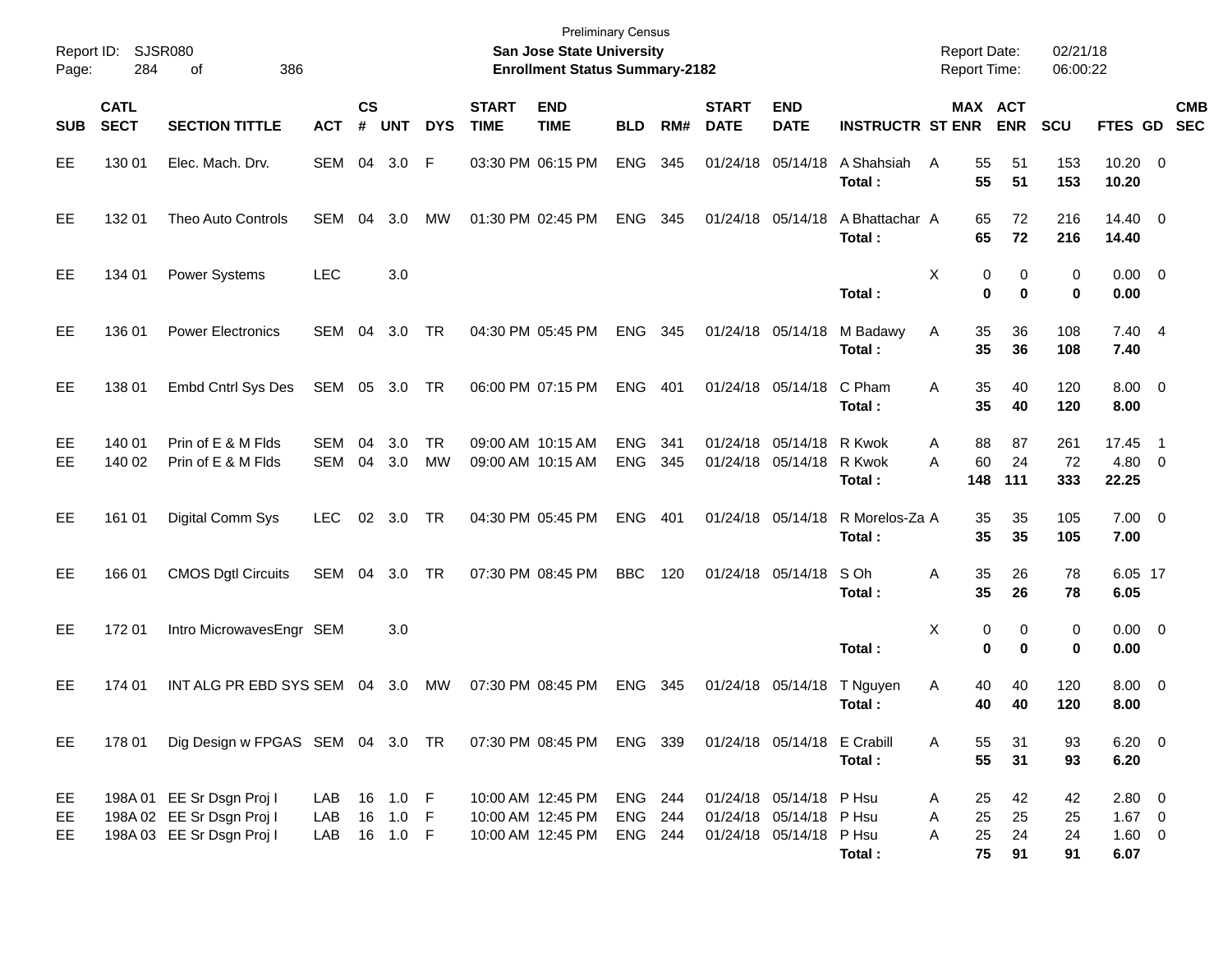| Report ID:<br>Page: | 285                        | SJSR080<br>386<br>οf                                                                     |                          |                |                   |             |                             | <b>Preliminary Census</b><br>San Jose State University<br><b>Enrollment Status Summary-2182</b> |                                        |                   |                             |                                                             |                                                                                         | <b>Report Date:</b><br>Report Time: |                                        | 02/21/18<br>06:00:22  |                                    |                                                                               |                          |
|---------------------|----------------------------|------------------------------------------------------------------------------------------|--------------------------|----------------|-------------------|-------------|-----------------------------|-------------------------------------------------------------------------------------------------|----------------------------------------|-------------------|-----------------------------|-------------------------------------------------------------|-----------------------------------------------------------------------------------------|-------------------------------------|----------------------------------------|-----------------------|------------------------------------|-------------------------------------------------------------------------------|--------------------------|
| <b>SUB</b>          | <b>CATL</b><br><b>SECT</b> | <b>SECTION TITTLE</b>                                                                    | <b>ACT</b>               | <b>CS</b><br># | <b>UNT</b>        | <b>DYS</b>  | <b>START</b><br><b>TIME</b> | <b>END</b><br><b>TIME</b>                                                                       | <b>BLD</b>                             | RM#               | <b>START</b><br><b>DATE</b> | <b>END</b><br><b>DATE</b>                                   | <b>INSTRUCTR ST ENR</b>                                                                 |                                     | MAX ACT<br><b>ENR</b>                  | <b>SCU</b>            | <b>FTES GD</b>                     |                                                                               | <b>CMB</b><br><b>SEC</b> |
| EE<br>EE<br>EЕ      |                            | 198B 01 EE Sr Dsgn Proj II<br>198B 02 EE Sr Dsgn Proj II<br>198B 03 EE Sr Dsgn Proj II   | LAB<br>LAB<br>LAB        | 16<br>16<br>16 | 3.0<br>3.0<br>3.0 | S<br>S<br>S |                             | 09:00 AM 06:00 PM<br>09:00 AM 06:00 PM<br>09:00 AM 06:00 PM                                     | <b>ENG</b><br><b>ENG</b><br><b>ENG</b> | 376<br>376<br>376 |                             | 01/24/18 05/14/18<br>01/24/18 05/14/18<br>01/24/18 05/14/18 | P Hsu<br>P Hsu<br>P Hsu<br>Total:                                                       | Α<br>25<br>25<br>A<br>25<br>Α<br>75 | 27<br>25<br>15<br>67                   | 81<br>75<br>45<br>201 | 5.40<br>5.00<br>3.00<br>13.40      | $\overline{\mathbf{0}}$<br>$\overline{\mathbf{0}}$<br>$\overline{\mathbf{0}}$ |                          |
| EE                  | 210 01                     | <b>Linear Systems</b>                                                                    | SEM                      | 05             | 3.0               | TR          |                             | 04:30 PM 05:45 PM                                                                               | <b>CL</b>                              | 310               |                             | 01/24/18 05/14/18                                           | K Ghadiri<br>Total:                                                                     | Α<br>60<br>60                       | 50<br>50                               | 150<br>150            | 12.50 50<br>12.50                  |                                                                               |                          |
| EE                  | 220 01                     | RFIC Design I                                                                            | <b>LEC</b>               | 03             | 3.0               | MW          |                             | 07:30 PM 08:45 PM                                                                               | <b>ENG</b>                             | 301               |                             | 01/24/18 05/14/18                                           | Y Chen<br>Total:                                                                        | A<br>35<br>35                       | 29<br>29                               | 87<br>87              | 7.20 28<br>7.20                    |                                                                               |                          |
| EE<br>EЕ            | 221 01<br>221 02           | Prin of Semi Dev I<br>Prin of Semi Dev I                                                 | <b>SEM</b><br>SEM        | 05<br>05       | 3.0<br>3.0        | TR<br>TR    |                             | 03:00 PM 04:15 PM<br>06:00 PM 07:15 PM                                                          | <b>ENG</b><br><b>ENG</b>               | 329<br>339        |                             | 01/24/18 05/14/18<br>01/24/18 05/14/18                      | L He<br><b>B</b> Mantha<br>Total:                                                       | Α<br>55<br>35<br>A<br>90            | 30<br>34<br>64                         | 90<br>102<br>192      | 7.25 25<br>8.50 34<br>15.75        |                                                                               |                          |
| EE<br>EЕ            | 227 01<br>227 02           | Signal Integrity--AM<br>Signal Integrity--AM                                             | <b>SEM</b><br><b>SEM</b> |                | 3.0<br>3.0        |             |                             |                                                                                                 |                                        |                   |                             |                                                             | Total:                                                                                  | Χ<br>X                              | 0<br>0<br>0<br>0<br>$\bf{0}$<br>0      | 0<br>0<br>0           | $0.00 \t 0$<br>$0.00 \t 0$<br>0.00 |                                                                               |                          |
| EE                  | 237 01                     | Ctrl of AC Machine                                                                       | SEM 05                   |                | 3.0               | - F         |                             | 01:00 PM 03:45 PM                                                                               | <b>ENG</b>                             | 403               |                             | 01/24/18 05/14/18                                           | P Hsu<br>Total:                                                                         | 34<br>Α<br>34                       | 19<br>19                               | 57<br>57              | 4.70 18<br>4.70                    |                                                                               |                          |
| EE                  | 238 01                     | Adv. Pwr. Electrncs.                                                                     | SEM                      |                | 05 3.0            | TR          |                             | 07:30 PM 08:45 PM                                                                               | <b>ENG</b>                             | 401               |                             | 01/24/18 05/14/18                                           | M Badawy<br>Total:                                                                      | Α<br>35<br>35                       | 23<br>23                               | 69<br>69              | 5.75 23<br>5.75                    |                                                                               |                          |
| EE<br>EЕ            | 250 01<br>250 02           | Prob Ran Vari & St P<br>Prob Ran Vari & St P                                             | <b>SEM</b><br><b>SEM</b> | 05             | 3.0<br>3.0        | MW          |                             | 03:00 PM 04:15 PM                                                                               | <b>ENG</b>                             | - 341             |                             | 01/24/18 05/14/18                                           | K Ghadiri<br>Total:                                                                     | A<br>60<br>X<br>60                  | 41<br>$\mathbf 0$<br>$\mathbf 0$<br>41 | 123<br>0<br>123       | 10.20 40<br>$0.00 \t 0$<br>10.20   |                                                                               |                          |
| EE                  | 252 01                     | Adv. Comm Systems                                                                        | LEC                      |                | 02 3.0            | MW          |                             | 04:30 PM 05:45 PM                                                                               | <b>ENG</b>                             | 303               |                             | 01/24/18 05/14/18                                           | R Morelos-Za A<br>Total:                                                                | 35<br>35                            | 16<br>16                               | 48<br>48              | 4.00 16<br>4.00                    |                                                                               |                          |
| EE                  | 253 01                     | <b>Signal Processing</b>                                                                 |                          |                |                   |             |                             |                                                                                                 |                                        |                   |                             |                                                             | SEM 05 3.0 TR  06:00 PM 07:15 PM  BBC 125  01/24/18  05/14/18  RMorelos-Za  A<br>Total: | 34<br>34                            | 27<br>27                               | 81<br>81              | 6.50 22<br>6.50                    |                                                                               |                          |
| EE                  | 259 01                     | Selct Top in Sig Prc SEM 05 3.0 TR 03:00 PM 04:15 PM ENG 345 01/24/18 05/14/18 B Sirkeci |                          |                |                   |             |                             |                                                                                                 |                                        |                   |                             |                                                             | Total:                                                                                  | 75<br>A<br>75                       | 54<br>54                               | 162<br>162            | 13.40 52<br>13.40                  |                                                                               |                          |
| EE                  | 270 01                     | Adv Logic Design                                                                         |                          |                |                   |             |                             | SEM 05 3.0 MW 04:30 PM 05:45 PM ENG 401 01/24/18 05/14/18 J Kim                                 |                                        |                   |                             |                                                             |                                                                                         | A                                   | 35<br>16                               | 48                    | 3.95 15                            |                                                                               |                          |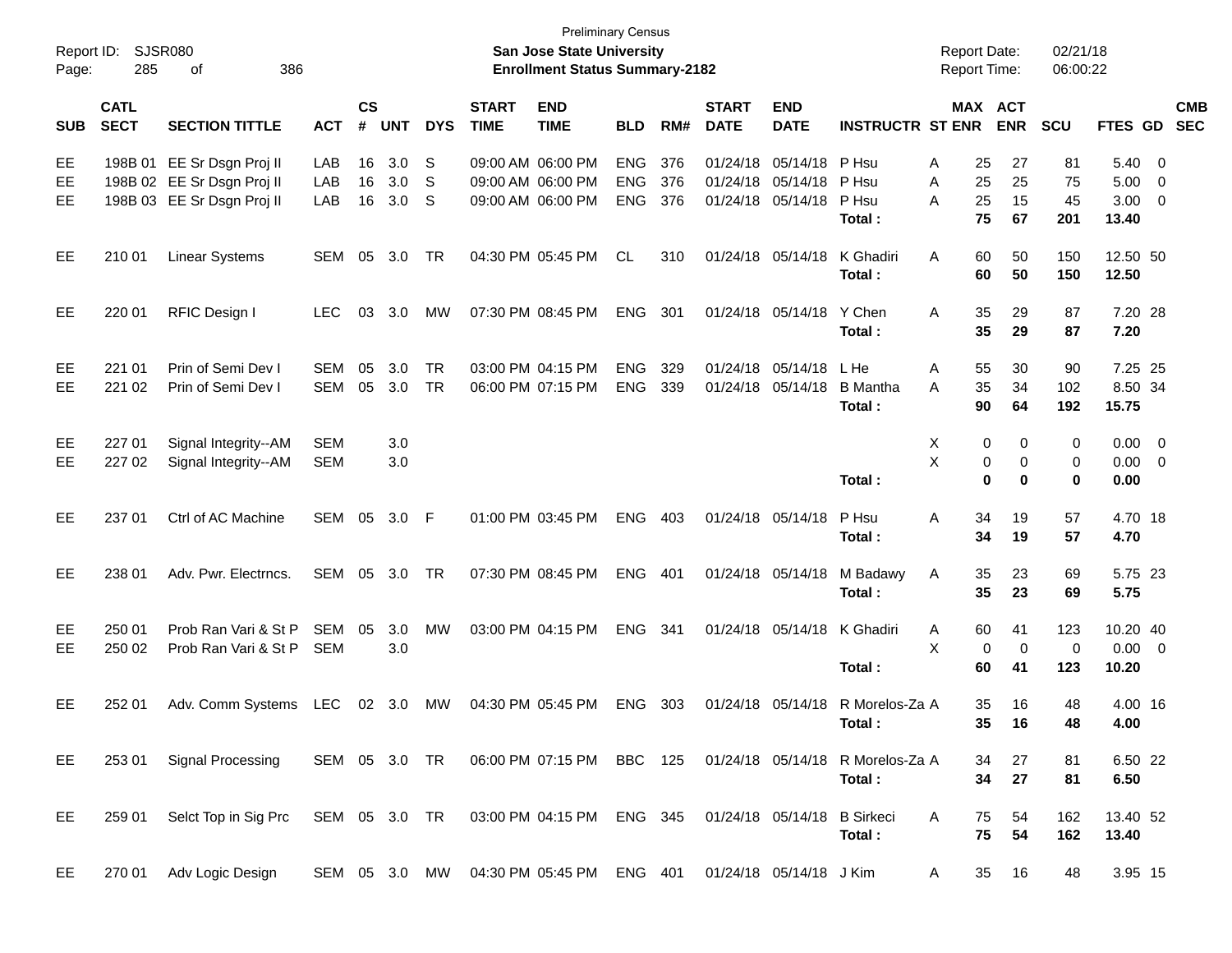| Page:           | Report ID: SJSR080<br>286  | 386<br>οf                                                                        |                                           |                |                        |                        |                             | San Jose State University<br><b>Enrollment Status Summary-2182</b> | <b>Preliminary Census</b>     |            |                             |                                        |                                                                                          | <b>Report Date:</b><br><b>Report Time:</b> |                 | 02/21/18<br>06:00:22 |                                |                          |
|-----------------|----------------------------|----------------------------------------------------------------------------------|-------------------------------------------|----------------|------------------------|------------------------|-----------------------------|--------------------------------------------------------------------|-------------------------------|------------|-----------------------------|----------------------------------------|------------------------------------------------------------------------------------------|--------------------------------------------|-----------------|----------------------|--------------------------------|--------------------------|
| <b>SUB</b>      | <b>CATL</b><br><b>SECT</b> | <b>SECTION TITTLE</b>                                                            | ACT                                       | <b>CS</b><br># | <b>UNT</b>             | <b>DYS</b>             | <b>START</b><br><b>TIME</b> | <b>END</b><br><b>TIME</b>                                          | <b>BLD</b>                    | RM#        | <b>START</b><br><b>DATE</b> | <b>END</b><br><b>DATE</b>              | <b>INSTRUCTR ST ENR</b>                                                                  | <b>MAX ACT</b>                             | <b>ENR</b>      | <b>SCU</b>           | <b>FTES GD</b>                 | <b>CMB</b><br><b>SEC</b> |
|                 |                            |                                                                                  |                                           |                |                        |                        |                             |                                                                    |                               |            |                             |                                        | Total:                                                                                   | 35                                         | 16              | 48                   | 3.95                           |                          |
| EE              | 271 01                     | Digital Sys Design                                                               | SEM 05 3.0                                |                |                        | MW                     |                             | 06:00 PM 07:15 PM                                                  | ENG                           | 339        |                             | 01/24/18 05/14/18                      | J Kim<br>Total:                                                                          | 55<br>A<br>55                              | 28<br>28        | 84<br>84             | 7.00 28<br>7.00                |                          |
| EE              | 272 01                     | <b>SOC DESIGN</b>                                                                | SEM 05 3.0                                |                |                        | MW                     |                             | 07:30 PM 08:45 PM                                                  | ENG                           | 341        |                             | 01/24/18 05/14/18                      | M Jones<br>Total:                                                                        | 65<br>A<br>65                              | 21<br>21        | 63<br>63             | 5.25 21<br>5.25                |                          |
| EE              | 275 01                     | Adv Comp Architect                                                               | SEM 05 3.0                                |                |                        | MW                     |                             | 06:00 PM 07:15 PM                                                  | ENG                           | 341        |                             | 01/24/18 05/14/18                      | C Choo<br>Total:                                                                         | A<br>55<br>55                              | 43<br>43        | 129<br>129           | 10.75 43<br>10.75              |                          |
| EE              | 277A 01                    | Embedded SoC Des. SEM 05 3.0                                                     |                                           |                |                        | -TR                    |                             | 04:30 PM 05:45 PM                                                  | <b>ENG</b>                    | 395        |                             | 01/24/18 05/14/18                      | Y Kim<br>Total:                                                                          | 30<br>A<br>30                              | 16<br>16        | 48<br>48             | 3.85 13<br>3.85                |                          |
| EE              | 279 01                     | Topics in Digital                                                                | SEM 05 3.0                                |                |                        | TR                     |                             | 06:00 PM 07:15 PM                                                  | ENG                           | 345        |                             | 01/24/18 05/14/18                      | M Jones<br>Total:                                                                        | 55<br>A<br>55                              | 21<br>21        | 63<br>63             | 5.25 21<br>5.25                |                          |
| EE              | 281 01                     | Internetworking                                                                  | SEM                                       | 04             | 3.0                    | MW                     |                             | 06:00 PM 07:15 PM                                                  | ENG                           | 345        |                             | 01/24/18 05/14/18                      | J Ponniah<br>Total:                                                                      | 60<br>A<br>60                              | 33<br>33        | 99<br>99             | 8.25 33<br>8.25                |                          |
| EE<br><b>EE</b> | 283 01<br>283 02           | Broadband Comm Nt SEM<br>Broadband Comm Nt SEM                                   |                                           | 04<br>04       | 3.0<br>3.0             | <b>MW</b><br><b>MW</b> |                             | 01:30 PM 02:45 PM<br>04:30 PM 05:45 PM                             | <b>ENG</b><br><b>ENG</b>      | 343<br>341 |                             | 01/24/18 05/14/18<br>01/24/18 05/14/18 | N Mir<br>N Mir<br>Total:                                                                 | 60<br>Α<br>80<br>A<br>140                  | 52<br>54<br>106 | 156<br>162<br>318    | 12.95 51<br>13.50 54<br>26.45  |                          |
| EE              | 284 01                     | Voice & Data Net                                                                 | SEM                                       | 05             | 3.0                    | MW                     |                             | 07:30 PM 08:45 PM                                                  | <b>ENG</b>                    | 401        |                             | 01/24/18 05/14/18                      | <b>B</b> Venkatrama A<br>Total:                                                          | 65<br>65                                   | 27<br>27        | 81<br>81             | 6.75 27<br>6.75                |                          |
| EE              | 286 01                     | Mob/Wireless Net                                                                 | SEM                                       | 05             | 3.0                    | TR                     |                             | 06:00 PM 07:15 PM                                                  | <b>ENG</b>                    | 341        |                             | 01/24/18 05/14/18                      | P Santacruz A<br>Total:                                                                  | 80<br>80                                   | 43<br>43        | 129<br>129           | 10.75 43<br>10.75              |                          |
| EE              | 287 01                     | ASIC CMOS Design SEM 05 3.0 TR                                                   |                                           |                |                        |                        |                             | 07:30 PM 08:45 PM ENG 341 01/24/18 05/14/18                        |                               |            |                             |                                        | M Jones<br>Total:                                                                        | Α<br>65<br>65                              | 34<br>34        | 102<br>102           | 8.50 34<br>8.50                |                          |
| EE              | 288 01                     | Data Conv for AMS                                                                | LEC 02 3.0 MW                             |                |                        |                        |                             | 06:00 PM 07:15 PM ENG 303                                          |                               |            |                             | 01/24/18 05/14/18 S Lee                | Total:                                                                                   | 35<br>Α<br>35                              | 19<br>19        | 57<br>57             | 4.75 19<br>4.75                |                          |
| EE<br>EE<br>EE  | 295 01<br>295 02<br>295 03 | <b>Technical Writing</b><br><b>Technical Writing</b><br><b>Technical Writing</b> | <b>LEC</b><br><b>LEC</b><br>LEC 03 3.0 RF |                | 03 3.0 TR<br>03 3.0 TR |                        |                             | 10:30 AM 11:45 AM<br>04:30 PM 05:45 PM<br>07:30 AM 08:45 AM        | ENG 339<br>ENG 339<br>ENG 345 |            |                             |                                        | 01/24/18 05/14/18 J Freeman<br>01/24/18 05/14/18 J Freeman<br>01/24/18 05/14/18 T Wrappe | 40<br>A<br>40<br>Α<br>60<br>Α              | 40<br>39<br>27  | 120<br>117<br>81     | 10.00 40<br>9.75 39<br>6.75 27 |                          |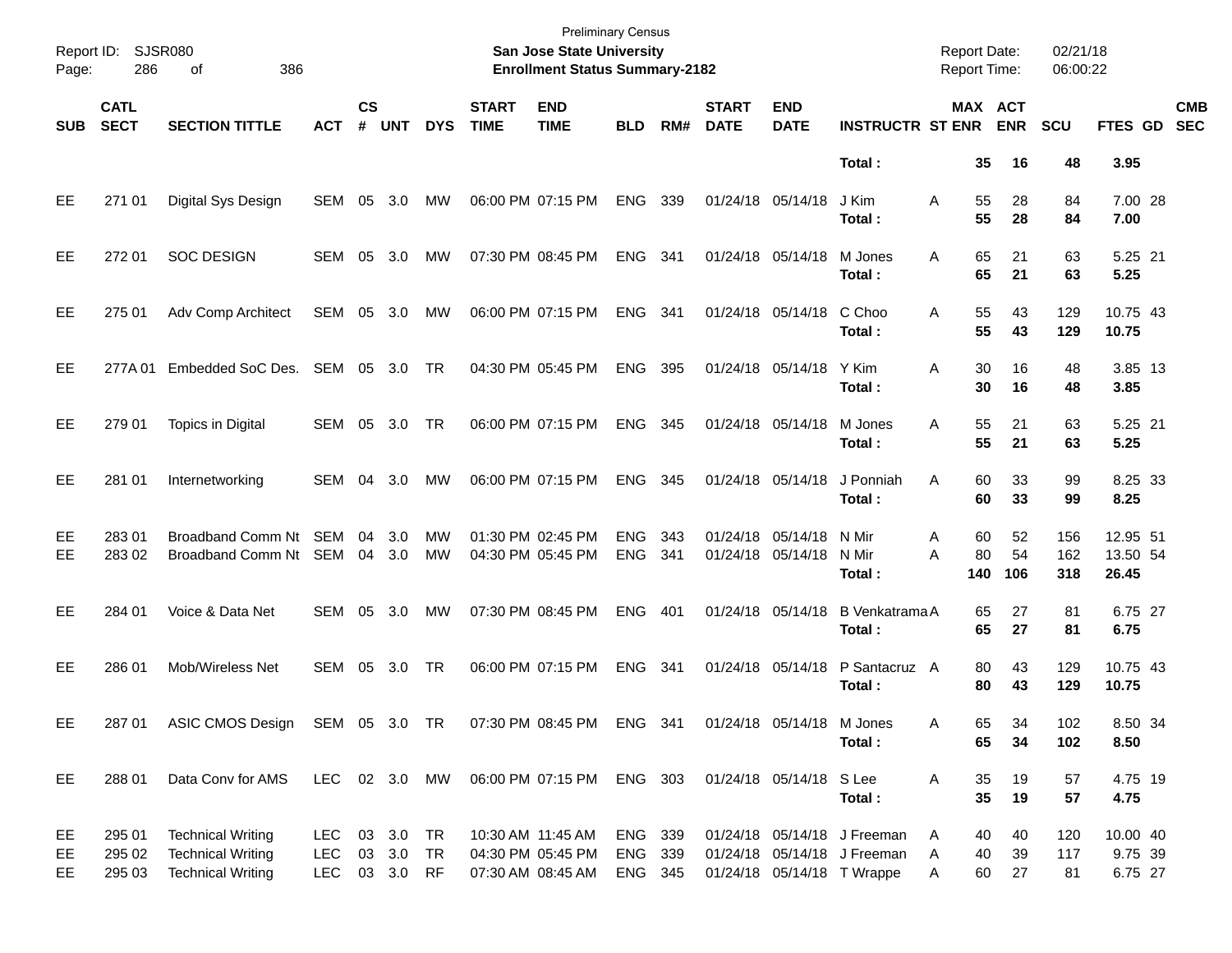| Page:      | Report ID: SJSR080<br>287  | 386<br>οf                           |            |                    |            |            |                             | <b>Preliminary Census</b><br><b>San Jose State University</b><br><b>Enrollment Status Summary-2182</b> |            |      |                             |                                                  |                          |   |                     | <b>Report Date:</b><br><b>Report Time:</b> | 02/21/18<br>06:00:22 |                           |                         |                          |
|------------|----------------------------|-------------------------------------|------------|--------------------|------------|------------|-----------------------------|--------------------------------------------------------------------------------------------------------|------------|------|-----------------------------|--------------------------------------------------|--------------------------|---|---------------------|--------------------------------------------|----------------------|---------------------------|-------------------------|--------------------------|
| <b>SUB</b> | <b>CATL</b><br><b>SECT</b> | <b>SECTION TITTLE</b>               | <b>ACT</b> | $\mathsf{cs}$<br># | <b>UNT</b> | <b>DYS</b> | <b>START</b><br><b>TIME</b> | <b>END</b><br><b>TIME</b>                                                                              | <b>BLD</b> | RM#  | <b>START</b><br><b>DATE</b> | <b>END</b><br><b>DATE</b>                        | <b>INSTRUCTR ST ENR</b>  |   |                     | <b>MAX ACT</b><br><b>ENR</b>               | <b>SCU</b>           | FTES GD                   |                         | <b>CMB</b><br><b>SEC</b> |
|            |                            |                                     |            |                    |            |            |                             |                                                                                                        |            |      |                             |                                                  | Total:                   |   | 140                 | 106                                        | 318                  | 26.50                     |                         |                          |
| EE         | 297A 01                    | <b>MSEE Project Proposa LAB</b>     |            | 16                 | 3.0        | S          |                             | 09:00 AM 06:00 PM                                                                                      | <b>ENG</b> | 238  |                             | 01/24/18 05/14/18                                | <b>B</b> Sirkeci         | A | 10                  | 10                                         | 30                   | 2.50 10                   |                         |                          |
| EE.        |                            | 297A 02 MSEE Project Proposa LAB    |            | 16                 | 3.0        | S          |                             | 09:00 AM 06:00 PM                                                                                      | <b>ENG</b> | 244  | 01/24/18                    | 05/14/18 B Sirkeci                               |                          | A | 10                  | 10                                         | 30                   | 2.50 10                   |                         |                          |
| EE         | 297A 03                    | <b>MSEE Project Proposa LAB</b>     |            | 16                 | 3.0        | S          |                             | 09:00 AM 06:00 PM                                                                                      | <b>ENG</b> | 249  | 01/24/18                    | 05/14/18 B Sirkeci                               |                          | A | 10                  | 11                                         | 33                   | 2.75 11                   |                         |                          |
| EE         |                            | 297A 04 MSEE Project Proposa LAB    |            | 16                 | 3.0        | S          |                             | 09:00 AM 06:00 PM                                                                                      | <b>ENG</b> | 258  | 01/24/18                    | 05/14/18 B Sirkeci                               |                          | A | 10                  | 9                                          | 27                   | 2.25                      | - 9                     |                          |
| EE.        | 297A 05                    | <b>MSEE Project Proposa LAB</b>     |            | 16                 | 3.0        | S          |                             | 09:00 AM 06:00 PM                                                                                      | <b>ENG</b> | 289  | 01/24/18                    | 05/14/18 B Sirkeci                               |                          | A | 10                  | 10                                         | 30                   | 2.50 10                   |                         |                          |
| EE         | 297A 06                    | MSEE Project Proposa LAB            |            | 16                 | 3.0        | S          |                             | 09:00 AM 06:00 PM                                                                                      | <b>ENG</b> | 290  | 01/24/18                    | 05/14/18                                         | <b>B</b> Sirkeci         | A | 10                  | $\overline{7}$                             | 21                   | $1.75$ 7                  |                         |                          |
|            |                            |                                     |            |                    |            |            |                             |                                                                                                        |            |      |                             |                                                  | Total:                   |   | 60                  | 57                                         | 171                  | 14.25                     |                         |                          |
| EE         |                            | 297B 01 MSEE Project                | LAB        | 16                 | 3.0        | S          |                             | 09:00 AM 06:00 PM                                                                                      | <b>ENG</b> | 291  | 01/24/18                    | 05/14/18                                         | <b>B</b> Sirkeci         | A | 10                  | 16                                         | 48                   | 4.00 16                   |                         |                          |
| EE         |                            | 297B 02 MSEE Project                | LAB        | 16                 | 3.0        | S          |                             | 09:00 AM 06:00 PM                                                                                      | <b>ENG</b> | 295  | 01/24/18                    | 05/14/18 B Sirkeci                               |                          | A | 10                  | 15                                         | 45                   | 3.75 15                   |                         |                          |
| EE         |                            | 297B 03 MSEE Project                | LAB        | 16                 | 3.0        | S          |                             | 09:00 AM 06:00 PM                                                                                      | <b>ENG</b> | 305  | 01/24/18                    | 05/14/18 B Sirkeci                               |                          | A | 10                  | 16                                         | 48                   | 4.00 16                   |                         |                          |
| EE         |                            | 297B 04 MSEE Project                | LAB        | 16                 | 3.0        | S          |                             | 09:00 AM 06:00 PM                                                                                      | <b>ENG</b> | 307  | 01/24/18                    | 05/14/18 B Sirkeci                               |                          | A | 10                  | 15                                         | 45                   | 3.75 15                   |                         |                          |
| EE         |                            | 297B 05 MSEE Project                | LAB        | 16                 | 3.0        | S          |                             | 09:00 AM 06:00 PM                                                                                      | ENG        | 317  | 01/24/18                    | 05/14/18 B Sirkeci                               |                          | A | 10                  | 14                                         | 42                   | 3.50 14                   |                         |                          |
| EE         |                            | 297B 06 MSEE Project                | LAB        | 16                 | 3.0        | S          |                             | 09:00 AM 06:00 PM                                                                                      | ENG        | -319 | 01/24/18                    | 05/14/18 B Sirkeci                               |                          | A | 10                  | 15                                         | 45                   | 3.75 15                   |                         |                          |
| EE         | 297B 07                    | <b>MSEE Project</b>                 | LAB        | 16                 | 3.0        | S          |                             | 09:00 AM 06:00 PM                                                                                      | <b>ENG</b> | 321  | 01/24/18                    | 05/14/18 B Sirkeci                               |                          | A | 10                  | 16                                         | 48                   | 4.00 16                   |                         |                          |
| EE         |                            | 297B 08 MSEE Project                | LAB        | 16                 | 3.0        | S          |                             | 09:00 AM 06:00 PM                                                                                      | <b>ENG</b> | 386  | 01/24/18                    | 05/14/18 B Sirkeci                               |                          | A | 10                  | 16                                         | 48                   | 4.00 16                   |                         |                          |
| EE         |                            | 297B 09 MSEE Project                | LAB        | 16                 | 3.0        | S          |                             | 09:00 AM 06:00 PM                                                                                      | <b>ENG</b> | 387  | 01/24/18                    | 05/14/18 B Sirkeci                               |                          | A | 10                  | 15                                         | 45                   | 3.75 15                   |                         |                          |
| EE         |                            | 297B 10 MSEE Project                | LAB        | 16                 | 3.0        | S          |                             | 09:00 AM 06:00 PM                                                                                      | <b>ENG</b> | 389  | 01/24/18                    | 05/14/18 B Sirkeci                               |                          | A | 10                  | 16                                         | 48                   | 4.00 16                   |                         |                          |
| EE         | 297B 11                    | <b>MSEE Project</b>                 | LAB        | 16                 | 3.0        | S          |                             | 09:00 AM 06:00 PM                                                                                      | <b>ENG</b> | 291  | 01/24/18                    | 05/14/18 B Sirkeci                               |                          | A | 10                  | 16                                         | 48                   | 4.00 16                   |                         |                          |
| EE         |                            | 297B 12 MSEE Project                | LAB        | 16                 | 3.0        | S          |                             | 09:00 AM 06:00 PM                                                                                      | <b>ENG</b> | 295  |                             | 01/24/18 05/14/18 B Sirkeci                      |                          | A | 10                  | 16                                         | 48                   | 4.00 16                   |                         |                          |
|            |                            |                                     |            |                    |            |            |                             |                                                                                                        |            |      |                             |                                                  | Total:                   |   | 120                 | 186                                        | 558                  | 46.50                     |                         |                          |
| EE         | 298I01                     | <b>EE Internship Experi</b>         | <b>SUP</b> | 48                 | 1.0        | <b>TBA</b> |                             |                                                                                                        |            |      | 01/24/18 05/14/18           |                                                  | T Le                     | Α | 5                   | 0                                          | 0                    | 0.00                      | $\overline{\mathbf{0}}$ |                          |
| EE         | 298I02                     | <b>EE Internship Experi</b>         | <b>SUP</b> | 48                 | 2.0        | <b>TBA</b> |                             |                                                                                                        |            |      |                             | 01/24/18 05/14/18                                | T Le                     | A | 5                   | 0                                          | $\mathbf 0$          | 0.00                      | - 0                     |                          |
| EE         | 298103                     | <b>EE Internship Experi</b>         | <b>SUP</b> | 48                 | 3.0        | <b>TBA</b> |                             |                                                                                                        |            |      |                             | 01/24/18 05/14/18                                | T Le                     | A | 100                 | 52                                         | 156                  | 12.90 50                  |                         |                          |
|            |                            |                                     |            |                    |            |            |                             |                                                                                                        |            |      |                             |                                                  | Total :                  |   | 110                 | 52                                         | 156                  | 12.90                     |                         |                          |
| EE         | 299A 01                    | <b>MSEE Thesis Proposal SUP</b>     |            |                    | 25 3.0     | TBA        |                             |                                                                                                        |            |      |                             | 01/24/18 05/14/18                                | <b>B</b> Sirkeci         | A | 10                  | -1                                         | 3                    | 0.25                      | $\overline{1}$          |                          |
|            |                            |                                     |            |                    |            |            |                             |                                                                                                        |            |      |                             |                                                  | Total:                   |   | 10                  | 1                                          | 3                    | 0.25                      |                         |                          |
| EE         |                            | 299B 01 MSEE Thesis                 | <b>SUP</b> |                    | 25 3.0 TBA |            |                             |                                                                                                        |            |      |                             | 01/24/18 05/14/18 B Sirkeci                      |                          | A | 10                  | 6                                          | 18                   | $1.50\quad 6$             |                         |                          |
|            |                            |                                     |            |                    |            |            |                             |                                                                                                        |            |      |                             |                                                  | Total:                   |   | 10                  | 6                                          | 18                   | 1.50                      |                         |                          |
|            |                            | Department : Electrical Engineering |            |                    |            |            |                             |                                                                                                        |            |      |                             | <b>Lower Division:</b><br><b>Upper Division:</b> | <b>Department Total:</b> |   | 4006<br>475<br>1883 | 3103<br>376<br>1589                        | 8125<br>866<br>3845  | 599.80<br>57.88<br>258.52 |                         |                          |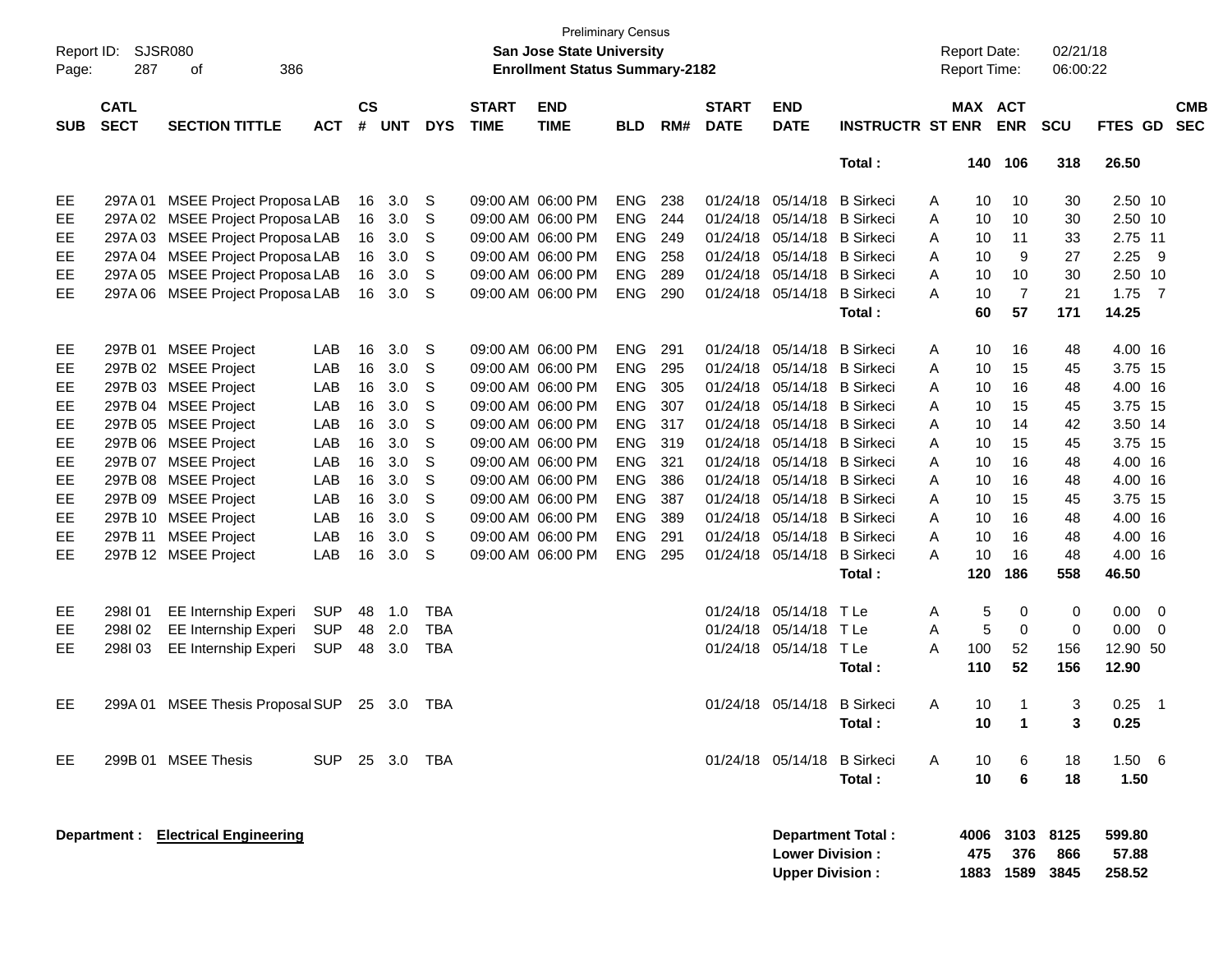| Report ID:<br>Page: | 288                        | SJSR080<br>0f         | 386     |                         |            |                      | <b>San Jose State University</b><br><b>Enrollment Status Summary-2182</b> | <b>Preliminary Census</b> |     |                             |                           |                         | <b>Report Date:</b><br><b>Report Time:</b> |                          | 02/21/18<br>06:00:22 |             |     |
|---------------------|----------------------------|-----------------------|---------|-------------------------|------------|----------------------|---------------------------------------------------------------------------|---------------------------|-----|-----------------------------|---------------------------|-------------------------|--------------------------------------------|--------------------------|----------------------|-------------|-----|
| <b>SUB</b>          | <b>CATL</b><br><b>SECT</b> | <b>SECTION TITTLE</b> | $ACT$ # | <b>CS</b><br><b>UNT</b> | <b>DYS</b> | <b>START</b><br>TIME | <b>END</b><br><b>TIME</b>                                                 | <b>BLD</b>                | RM# | <b>START</b><br><b>DATE</b> | <b>END</b><br><b>DATE</b> | <b>INSTRUCTR ST ENR</b> | <b>MAX</b>                                 | <b>ACT</b><br><b>ENR</b> | <b>SCU</b>           | FTES GD SEC | СМВ |

**Graduate Division : 1648 1138 3414 283.40**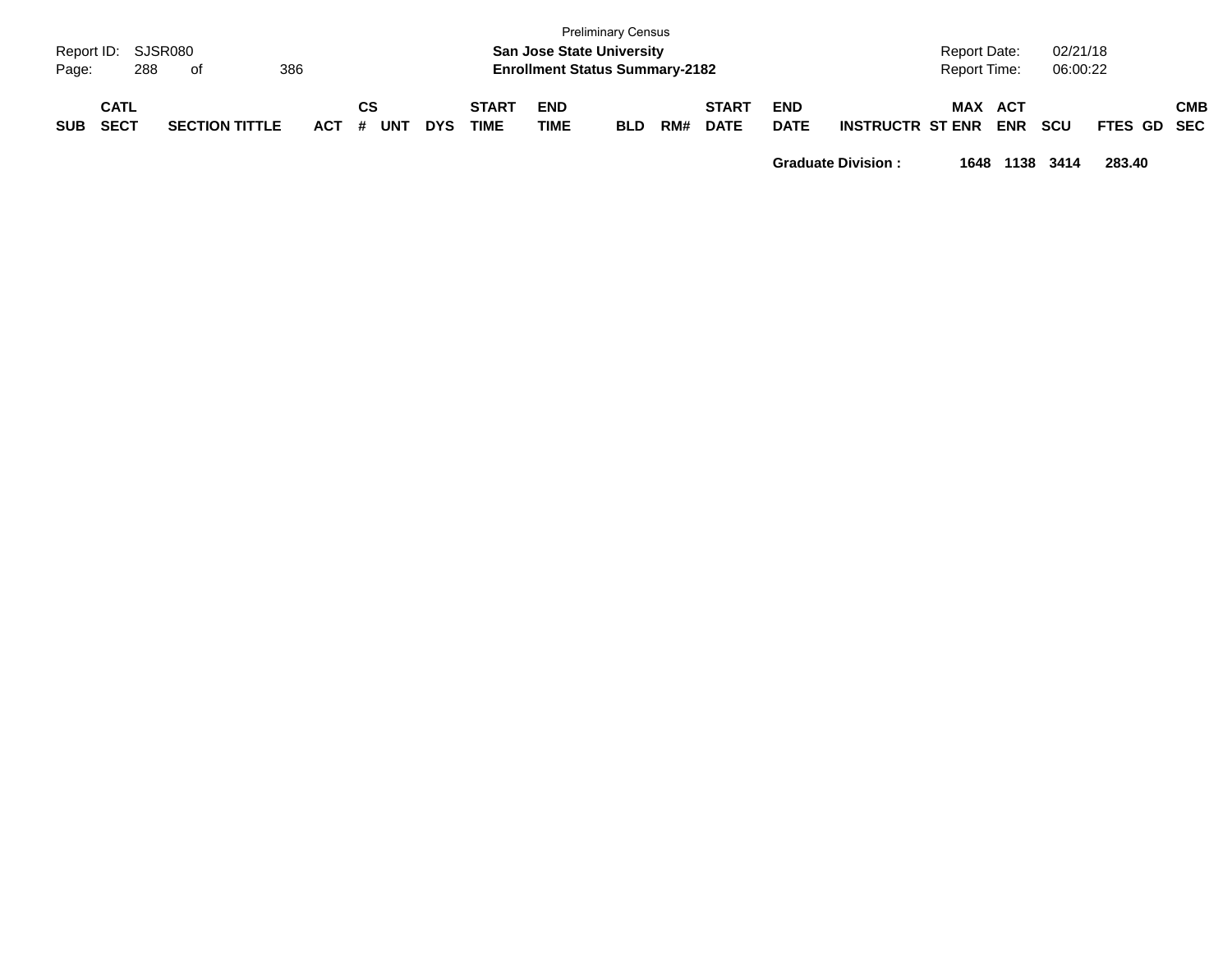| Report ID:   |                    | SJSR080                    |               |               |         |             |                   | <b>Preliminary Census</b><br><b>San Jose State University</b> |                |     |              |                          |                             |   | <b>Report Date:</b> |                | 02/21/18       |                |                          |            |
|--------------|--------------------|----------------------------|---------------|---------------|---------|-------------|-------------------|---------------------------------------------------------------|----------------|-----|--------------|--------------------------|-----------------------------|---|---------------------|----------------|----------------|----------------|--------------------------|------------|
| Page:        | 289                | 386<br>οf                  |               |               |         |             |                   | <b>Enrollment Status Summary-2182</b>                         |                |     |              |                          |                             |   | <b>Report Time:</b> |                | 06:00:22       |                |                          |            |
|              |                    |                            |               |               |         |             |                   |                                                               |                |     |              |                          |                             |   |                     |                |                |                |                          |            |
|              | <b>CATL</b>        |                            |               | $\mathsf{cs}$ |         |             | <b>START</b>      | <b>END</b>                                                    |                |     | <b>START</b> | <b>END</b>               |                             |   | MAX ACT             |                |                |                |                          | <b>CMB</b> |
| <b>SUB</b>   | <b>SECT</b>        | <b>SECTION TITTLE</b>      | <b>ACT</b>    |               | # UNT   | <b>DYS</b>  | <b>TIME</b>       | <b>TIME</b>                                                   | <b>BLD</b>     | RM# | <b>DATE</b>  | <b>DATE</b>              | <b>INSTRUCTR ST ENR</b>     |   |                     | <b>ENR</b>     | <b>SCU</b>     | <b>FTES GD</b> |                          | <b>SEC</b> |
| College      |                    | <b>Engineering</b>         |               |               |         |             |                   |                                                               |                |     |              |                          |                             |   |                     |                |                |                |                          |            |
| Department : |                    | <b>General Engineering</b> |               |               |         |             |                   |                                                               |                |     |              |                          |                             |   |                     |                |                |                |                          |            |
| ENGR 1001    |                    | Intro to Engr              | <b>SEM</b>    | 05            | 3.0     | MW          |                   | 12:00 PM 12:50 PM                                             | MD.            | 101 | 01/24/18     | 05/14/18                 | J Warecki                   | A | 250                 | 181            | 362            | 36.20          | - 0                      |            |
| ENGR 1002    |                    | Intro to Engr              | <b>SEM</b>    | 05            | 3.0     | MW          | 01:30 PM 02:20 PM |                                                               | MD.            | 101 | 01/24/18     |                          | 05/14/18 K Youssefi         | A | 250                 | 226            | 452            | 45.20          | - 0                      |            |
| ENGR 1003    |                    | Intro to Engr              | LAB           | 16            | 0.0     | R           | 09:00 AM 11:45 AM |                                                               | <b>ENG</b>     | 391 | 01/24/18     | 05/14/18                 | S Duorah                    | A | 22                  | 24             | 24             | 0.00           | - 0                      |            |
| ENGR 1004    |                    | Intro to Engr              | LAB           | 16            | 0.0     | $\mathsf T$ | 03:00 PM 05:45 PM |                                                               | <b>ENG</b>     | 391 | 01/24/18     |                          | 05/14/18 A Boylan-Ash A     |   | 22                  | 24             | 24             | 0.00           | - 0                      |            |
| ENGR 1005    |                    | Intro to Engr              | LAB           | 16            | 0.0     | R           | 03:00 PM 05:45 PM |                                                               | <b>ENG</b>     | 391 | 01/24/18     | 05/14/18 C Foster        |                             | A | 22                  | 25             | 25             | 0.00           | - 0                      |            |
| ENGR 1006    |                    | Intro to Engr              | LAB           | 16            | 0.0     | W           | 09:00 AM 11:45 AM |                                                               | <b>ENG</b>     | 391 | 01/24/18     |                          | 05/14/18 A Boylan-Ash A     |   | 22                  | 24             | 24             | 0.00           | - 0                      |            |
| ENGR 1007    |                    | Intro to Engr              | LAB           | 16            | 0.0     | W           | 03:00 PM 05:45 PM |                                                               | <b>ENG</b>     | 391 | 01/24/18     | 05/14/18 A Banafa        |                             | A | 22                  | 24             | 24             | 0.00           | - 0                      |            |
| ENGR 1008    |                    | Intro to Engr              | LAB           | 16            | 0.0     | F           | 09:00 AM 11:45 AM |                                                               | <b>ENG</b>     | 391 | 01/24/18     | 05/14/18 A Banafa        |                             | A | 22                  | 24             | 24             | 0.00           | - 0                      |            |
| ENGR 1009    |                    | Intro to Engr              | LAB           | 16            | 0.0     | F           | 12:30 PM 03:15 PM |                                                               | <b>ENG</b>     | 391 | 01/24/18     |                          | 05/14/18 K Youssefi         | A | 22                  | 24             | 24             | 0.00           | - 0                      |            |
| ENGR 1010    |                    | Intro to Engr              | LAB           | 16            | 0.0     | $\mathsf T$ | 12:00 PM 02:45 PM |                                                               | <b>ENG</b>     | 391 | 01/24/18     |                          | 05/14/18 J Warecki          | A | 22                  | 23             | 23             | 0.00           | - 0                      |            |
| ENGR 1011    |                    | Intro to Engr              | LAB           | 16            | 0.0     | $\mathsf T$ | 06:00 PM 08:45 PM |                                                               | <b>ENG</b>     | 391 | 01/24/18     | 05/14/18 S Sepka         |                             | A | 22                  | 24             | 24             | 0.00           | - 0                      |            |
| ENGR 1012    |                    | Intro to Engr              | LAB           | 16            | 0.0     | R           | 12:00 PM 02:45 PM |                                                               | <b>ENG</b>     | 391 | 01/24/18     | 05/14/18 C Foster        |                             | A | 22                  | 24             | 24             | 0.00           | - 0                      |            |
| ENGR 1013    |                    | Intro to Engr              | LAB           | 16            | 0.0     | W           | 03:00 PM 05:45 PM |                                                               | <b>ENG</b>     | 393 | 01/24/18     |                          | 05/14/18 F Marbouti         | A | 22                  | 24             | 24             | 0.00           | - 0                      |            |
| ENGR 1014    |                    | Intro to Engr              | LAB           | 16            | 0.0     | $\top$      | 09:00 AM 11:45 AM |                                                               | <b>ENG</b>     | 393 | 01/24/18     | 05/14/18                 | S Duorah                    | A | 22                  | 24             | 24             | 0.00           | - 0                      |            |
| ENGR 1015    |                    | Intro to Engr              | LAB           | 16            | 0.0     | W           | 09:00 AM 11:45 AM |                                                               | <b>ENG</b>     | 393 | 01/24/18     | 05/14/18                 | F Marbouti                  | A | 22                  | 24             | 24             | 0.00           | - 0                      |            |
| ENGR 1016    |                    | Intro to Engr              | LAB           | 16            | 0.0     | R           | 06:00 PM 08:45 PM |                                                               | <b>ENG</b>     | 393 | 01/24/18     | 05/14/18                 | J Valencia                  | A | 22                  | 23             | 23             | 0.00           | - 0                      |            |
| ENGR 1017    |                    | Intro to Engr              | LAB           | 16            | 0.0     | F           | 09:00 AM 11:45 AM |                                                               | <b>ENG</b>     | 393 | 01/24/18     | 05/14/18                 | S Sepka                     | A | 22                  | 24             | 24             | 0.00           | - 0                      |            |
| ENGR 1018    |                    | Intro to Engr              | LAB           | 16            | 0.0     | F           | 12:30 PM 03:15 PM |                                                               | <b>ENG</b>     | 393 | 01/24/18     | 05/14/18 C Foster        |                             | A | 22                  | 24             | 24             | 0.00           | - 0                      |            |
| ENGR 1019    |                    | Intro to Engr              | LAB           | 16            | 0.0     | W           | 06:00 PM 08:45 PM |                                                               | <b>ENG</b>     | 391 | 01/24/18     | 05/14/18                 | S Duorah                    | A | 24                  | 24             | 24             | 0.00           | - 0                      |            |
|              |                    |                            |               |               |         |             |                   |                                                               |                |     |              |                          | Total :                     |   | 876                 | 814            | 1221           | 81.40          |                          |            |
| <b>ENGR</b>  | 25 01              | Digital World              | <b>LEC</b>    | 02            | 3.0     | F           | 01:30 PM 04:15 PM |                                                               | <b>ENG</b>     | 232 |              | 01/24/18 05/14/18        | B Wei                       | A | 30                  | 11             | 33             | 2.20           | 0 <sup>o</sup>           |            |
| CS.          | 25 01              | Digital World              | <b>LEC</b>    | 02            | 3.0     | F           | 01:30 PM 04:15 PM |                                                               | <b>ENG</b>     | 232 |              | 01/24/18 05/14/18        | <b>B</b> Wei                | A | 0                   | 11             | 33             | 2.20           | $0\,$ C                  |            |
|              |                    |                            |               |               |         |             |                   |                                                               |                |     |              |                          | Total :                     |   | 30                  | 22             | 66             | 4.40           |                          |            |
|              | ENGR 60SL 03 EPICS |                            | LAB           | 15            | 1.0     | W           |                   | 06:00 PM 08:45 PM                                             | <b>ENG</b>     | 329 |              | 01/24/18 05/14/18        | J Thompson A                |   | 30                  | $\overline{2}$ | 2              | $0.13 \ 0$     |                          |            |
|              |                    |                            |               |               |         |             |                   |                                                               |                |     |              |                          | Total :                     |   | 30                  | $\mathbf{2}$   | $\overline{2}$ | 0.13           |                          |            |
|              |                    | ENGR 100W 01 Engr Reports  | SEM 05 3.0    |               |         | MW          |                   | 07:30 AM 08:20 AM                                             | ENG            | 392 |              | 01/24/18 05/14/18        | B Hsia                      | A | 22                  | 21             | 42             | 4.20           | - 0                      |            |
|              |                    | ENGR 100W 02 Engr Reports  | LAB           |               | 16  0.0 | W           |                   | 12:00 PM 01:15 PM                                             | <b>ENG 189</b> |     |              | 01/24/18 05/14/18 B Hsia |                             | A | 22                  | 21             | 21             | 0.00           | $\overline{\phantom{0}}$ |            |
|              |                    | ENGR 100W 03 Engr Reports  | SEM           | 05            | 3.0     | МW          |                   | 07:30 AM 08:20 AM                                             | ENG            | 388 |              | 01/24/18 05/14/18 S Tran |                             | A | 22                  | 21             | 42             | 4.20           | $\overline{\phantom{0}}$ |            |
|              |                    | ENGR 100W 04 Engr Reports  | LAB           |               | 16 0.0  | W           |                   | 12:00 PM 01:15 PM                                             | ENG 189        |     |              | 01/24/18 05/14/18 S Tran |                             | A | 22                  | 21             | 21             | $0.00 \t 0$    |                          |            |
|              |                    | ENGR 100W 05 Engr Reports  | SEM           | 05            | 3.0     | МW          |                   | 09:30 AM 10:20 AM                                             | ENG 394        |     |              |                          | 01/24/18 05/14/18 C Cordero | A | 22                  | 24             | 48             | $4.80\ 0$      |                          |            |
|              |                    | ENGR 100W 06 Engr Reports  | LAB           |               | 16 0.0  | W           |                   | 12:00 PM 01:15 PM                                             | ENG 189        |     |              |                          | 01/24/18 05/14/18 C Cordero | A | 22                  | 24             | 24             | $0.00 \t 0$    |                          |            |
|              |                    | ENGR 100W 07 Engr Reports  | SEM           |               | 05 3.0  | МW          |                   | 09:30 AM 10:20 AM                                             | ENG 392        |     |              | 01/24/18 05/14/18 B Hsia |                             | A | 22                  | 18             | 36             | 3.60 0         |                          |            |
|              |                    | ENGR 100W 08 Engr Reports  | LAB           |               | 16 0.0  | W           |                   | 12:00 PM 01:15 PM                                             | ENG 189        |     |              | 01/24/18 05/14/18 B Hsia |                             | A | 22                  | 18             | 18             | $0.00 \t 0$    |                          |            |
|              |                    | ENGR 100W 09 Engr Reports  | SEM 05 3.0 MW |               |         |             |                   | 09:30 AM 10:20 AM                                             | ENG 388        |     |              | 01/24/18 05/14/18 S Tran |                             | A | 22                  | 22             | 44             | 4.40 0         |                          |            |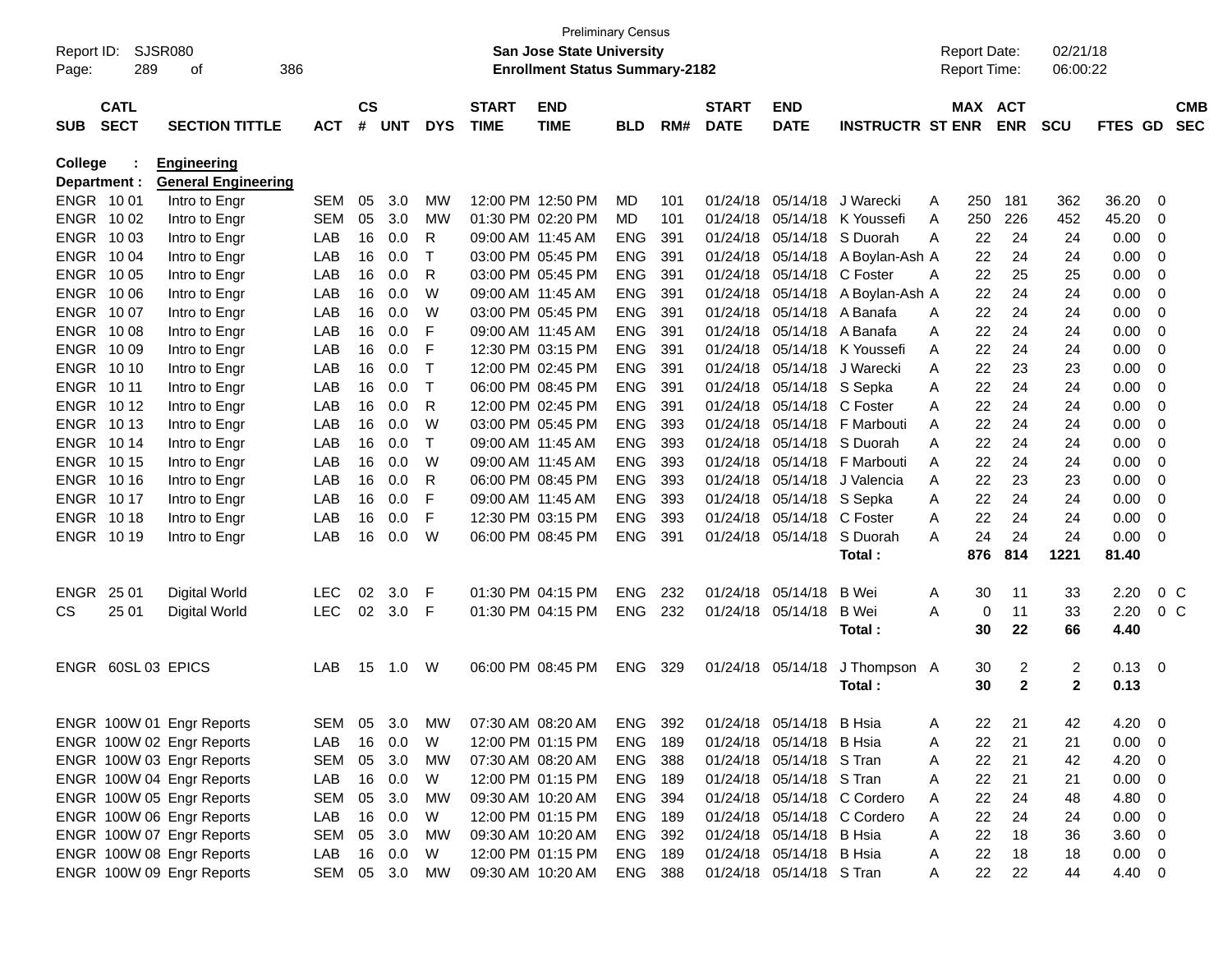|                           |                       |            |           |            |              |              |                                       | <b>Preliminary Census</b> |     |              |                            |                                 |                     |                |            |             |                          |
|---------------------------|-----------------------|------------|-----------|------------|--------------|--------------|---------------------------------------|---------------------------|-----|--------------|----------------------------|---------------------------------|---------------------|----------------|------------|-------------|--------------------------|
| Report ID:                | SJSR080               |            |           |            |              |              | <b>San Jose State University</b>      |                           |     |              |                            |                                 | <b>Report Date:</b> |                | 02/21/18   |             |                          |
| 290<br>Page:              | 386<br>οf             |            |           |            |              |              | <b>Enrollment Status Summary-2182</b> |                           |     |              |                            |                                 | <b>Report Time:</b> |                | 06:00:22   |             |                          |
| <b>CATL</b>               |                       |            | <b>CS</b> |            |              | <b>START</b> | <b>END</b>                            |                           |     | <b>START</b> | <b>END</b>                 |                                 |                     | <b>MAX ACT</b> |            |             | <b>CMB</b>               |
| <b>SECT</b><br><b>SUB</b> | <b>SECTION TITTLE</b> | <b>ACT</b> | #         | <b>UNT</b> | <b>DYS</b>   | <b>TIME</b>  | <b>TIME</b>                           | <b>BLD</b>                | RM# | <b>DATE</b>  | <b>DATE</b>                | <b>INSTRUCTR ST ENR</b>         |                     | <b>ENR</b>     | <b>SCU</b> | FTES GD     | <b>SEC</b>               |
| ENGR 100W 10 Engr Reports |                       | LAB        | 16        | 0.0        | W            |              | 12:00 PM 01:15 PM                     | <b>ENG</b>                | 189 | 01/24/18     | 05/14/18                   | S Tran                          | A                   | 22<br>22       | 22         | 0.00        | - 0                      |
| ENGR 100W 11 Engr Reports |                       | <b>SEM</b> | 05        | 3.0        | <b>MW</b>    |              | 01:30 PM 02:20 PM                     | <b>ENG</b>                | 388 | 01/24/18     | 05/14/18                   | J Melvin                        | A                   | 22<br>22       | 44         | 4.40        | -0                       |
| ENGR 100W 12 Engr Reports |                       | LAB        | 16        | 0.0        | W            |              | 12:00 PM 01:15 PM                     | <b>ENG</b>                | 189 | 01/24/18     | 05/14/18                   | J Melvin                        | A                   | 22<br>22       | 22         | 0.00        | -0                       |
| ENGR 100W 13 Engr Reports |                       | <b>SEM</b> | 05        | 3.0        | <b>MW</b>    |              | 01:30 PM 02:20 PM                     | <b>ENG</b>                | 394 | 01/24/18     | 05/14/18                   | C Cordero                       | A                   | 22<br>23       | 46         | 4.60        | -0                       |
| ENGR 100W 14 Engr Reports |                       | LAB        | 16        | 0.0        | W            |              | 12:00 PM 01:15 PM                     | <b>ENG</b>                | 189 | 01/24/18     | 05/14/18                   | C Cordero                       | A                   | 22<br>23       | 23         | 0.00        | -0                       |
| ENGR 100W 15 Engr Reports |                       | <b>SEM</b> | 05        | 3.0        | <b>MW</b>    |              | 01:30 PM 02:20 PM                     | <b>ENG</b>                | 392 | 01/24/18     | 05/14/18                   | V Sansome                       | A                   | 22<br>23       | 46         | 4.60        | -0                       |
| ENGR 100W 16 Engr Reports |                       | LAB        | 16        | 0.0        | W            |              | 12:00 PM 01:15 PM                     | <b>ENG</b>                | 189 | 01/24/18     | 05/14/18                   | V Sansome                       | A                   | 22<br>23       | 23         | 0.00        | -0                       |
| ENGR 100W 17 Engr Reports |                       | <b>SEM</b> | 05        | 3.0        | <b>MW</b>    |              | 03:30 PM 04:20 PM                     | <b>ENG</b>                | 394 | 01/24/18     | 05/14/18                   | B Murphy-WesA                   |                     | 22<br>26       | 52         | 5.20        | -0                       |
| ENGR 100W 18 Engr Reports |                       | LAB        | 16        | 0.0        | W            |              | 12:00 PM 01:15 PM                     | <b>ENG</b>                | 189 | 01/24/18     | 05/14/18                   | B Murphy-WesA                   |                     | 22<br>26       | 26         | 0.00        | -0                       |
| ENGR 100W 19 Engr Reports |                       | <b>SEM</b> | 05        | 3.0        | <b>MW</b>    |              | 03:30 PM 04:20 PM                     | <b>ENG</b>                | 392 | 01/24/18     | 05/14/18                   | V Sansome                       | A                   | 22<br>22       | 44         | 4.40        | -0                       |
| ENGR 100W 20 Engr Reports |                       | LAB        | 16        | 0.0        | W            |              | 12:00 PM 01:15 PM                     | <b>ENG</b>                | 189 | 01/24/18     | 05/14/18                   |                                 | A                   | 22<br>22       | 22         | 0.00        | -0                       |
| ENGR 100W 21 Engr Reports |                       | <b>SEM</b> | 05        | 3.0        | <b>MW</b>    |              | 03:30 PM 04:20 PM                     | <b>ENG</b>                | 388 | 01/24/18     | 05/14/18                   | J Melvin                        | Α                   | 22<br>24       | 48         | 4.80        | -0                       |
| ENGR 100W 22 Engr Reports |                       | LAB        | 16        | 0.0        | W            |              | 12:00 PM 01:15 PM                     | <b>ENG</b>                | 189 | 01/24/18     | 05/14/18                   | J Melvin                        | A                   | 22<br>24       | 24         | 0.00        | -0                       |
| ENGR 100W 27 Engr Reports |                       | <b>SEM</b> | 05        | 3.0        | <b>TR</b>    |              | 08:00 AM 08:50 AM                     | <b>ENG</b>                | 394 | 01/24/18     | 05/14/18                   | Q Hancock                       | A                   | 22<br>24       | 48         | 4.80        | -0                       |
| ENGR 100W 28 Engr Reports |                       | LAB        | 16        | 0.0        | <b>TR</b>    |              | 08:50 AM 10:20 AM                     | <b>ENG</b>                | 394 | 01/24/18     | 05/14/18                   | Q Hancock                       | A                   | 22<br>24       | 24         | 0.00        | -0                       |
| ENGR 100W 29 Engr Reports |                       | <b>SEM</b> | 05        | 3.0        | $\mathsf{T}$ |              | 11:00 AM 12:50 PM                     |                           |     | 01/24/18     | 05/14/18 S Knapp           |                                 | A                   | 21<br>22       | 42         | 4.20        | -0                       |
| ENGR 100W 30 Engr Reports |                       | LAB        | 16        | 0.0        | R            |              | 11:00 AM 01:50 PM                     | ENG.                      | 394 | 01/24/18     | 05/14/18 S Knapp           |                                 | A                   | 22<br>21       | 21         | 0.00        | -0                       |
| ENGR 100W 31 Engr Reports |                       | <b>SEM</b> | 05        | 3.0        | R            |              | 11:00 AM 12:50 PM                     |                           |     | 01/24/18     | 05/14/18                   | L Zou                           | A                   | 22<br>23       | 46         | 4.60        | -0                       |
| ENGR 100W 32 Engr Reports |                       | LAB        | 16        | 0.0        | $\mathsf{T}$ |              | 11:00 AM 01:50 PM                     | <b>ENG</b>                | 394 | 01/24/18     | 05/14/18                   | L Zou                           | A                   | 22<br>23       | 23         | 0.00        | -0                       |
| ENGR 100W 33 Engr Reports |                       | <b>SEM</b> | 05        | 3.0        | $\top$       |              | 02:00 PM 03:50 PM                     |                           |     | 01/24/18     | 05/14/18 S Knapp           |                                 | A                   | 22<br>22       | 44         | 4.40        | -0                       |
| ENGR 100W 34 Engr Reports |                       | LAB        | 16        | 0.0        | R            |              | 02:00 PM 04:50 PM                     | ENG.                      | 394 | 01/24/18     | 05/14/18 S Knapp           |                                 | Α                   | 22<br>22       | 22         | 0.00        | -0                       |
| ENGR 100W 35 Engr Reports |                       | <b>SEM</b> | 05        | 3.0        | R            |              | 02:00 PM 03:50 PM                     |                           |     | 01/24/18     | 05/14/18 L Zou             |                                 | A                   | 22<br>23       | 46         | 4.60        | -0                       |
| ENGR 100W 36 Engr Reports |                       | LAB        | 16        | 0.0        | T            |              | 02:00 PM 04:50 PM                     | <b>ENG</b>                | 394 | 01/24/18     | 05/14/18                   | L Zou                           | A                   | 22<br>23       | 23         | 0.00        | -0                       |
| ENGR 100W 37 Engr Reports |                       | <b>SEM</b> | 05        | 3.0        | <b>TR</b>    |              | 05:00 PM 05:50 PM                     | <b>ENG</b>                | 394 | 01/24/18     | 05/14/18                   | Q Hancock                       | A                   | 22<br>24       | 48         | 4.80        | 0                        |
| ENGR 100W 38 Engr Reports |                       | LAB        | 16        | 0.0        | <b>TR</b>    |              | 05:50 PM 07:20 PM                     | <b>ENG</b>                | 394 | 01/24/18     | 05/14/18                   | Q Hancock                       | A                   | 22<br>24       | 24         | 0.00        | -0                       |
| ENGR 100W 39 Engr Reports |                       | <b>SEM</b> | 05        | 3.0        | <b>TR</b>    |              | 06:00 PM 06:50 PM                     | <b>ENG</b>                | 392 | 01/24/18     |                            | 05/14/18 S Evans-WemA           |                     | 22<br>25       | 50         | 5.00        | -0                       |
| ENGR 100W 40 Engr Reports |                       | LAB        | 16        | 0.0        | <b>TR</b>    |              | 06:50 PM 08:20 PM                     | <b>ENG</b>                | 392 | 01/24/18     |                            | 05/14/18 S Evans-WemA           |                     | 22<br>25       | 25         | 0.00        | -0                       |
| ENGR 100W 41 Engr Reports |                       | <b>SEM</b> | 05        | 3.0        | F            |              | 09:30 AM 11:20 AM                     | <b>ENG</b>                | 392 | 01/24/18     | 05/14/18                   | J Leih                          | A                   | 22<br>24       | 48         | 4.80        | 0                        |
| ENGR 100W 42 Engr Reports |                       | LAB        | 16        | 0.0        | F            |              | 01:00 PM 02:50 PM                     | <b>ENG</b>                | 392 | 01/24/18     | 05/14/18                   | J Leih                          | A                   | 22<br>24       | 24         | 0.00        | 0                        |
| ENGR 100W 43 Engr Reports |                       | <b>SEM</b> | 05        | 3.0        | F            |              | 09:30 AM 11:20 AM                     | <b>ENG</b>                | 388 |              |                            | 01/24/18 05/14/18 A Petrosyan A |                     | 27<br>22       | 54         | 5.40        | -0                       |
| ENGR 100W 44 Engr Reports |                       | LAB        | 16        | 0.0        | $\mathsf{F}$ |              | 01:00 PM 02:50 PM                     | ENG                       | 388 |              | 01/24/18 05/14/18          |                                 | A                   | 27<br>22       | 27         | 0.00        | - 0                      |
| ENGR 100W 45 Engr Reports |                       | SEM        | 05        | 3.0        | TR           |              | 03:00 PM 03:50 PM                     | <b>ENG</b>                | 392 |              | 01/24/18 05/14/18 C Peters |                                 | A                   | 22<br>25       | 50         | 5.00        | - 0                      |
| ENGR 100W 46 Engr Reports |                       | LAB        | 16        | 0.0        | TR           |              | 03:50 PM 05:20 PM                     | ENG 392                   |     |              | 01/24/18 05/14/18 C Peters |                                 | Α                   | 25<br>22       | 25         | 0.00        | - 0                      |
| ENGR 100W 47 Engr Reports |                       | SEM        | 05        | 3.0        | $\mathsf F$  |              | 09:30 AM 11:20 AM                     | ENG 394                   |     |              |                            | 01/24/18 05/14/18 B Murphy-WesA |                     | 26<br>22       | 52         | 5.20        | - 0                      |
| ENGR 100W 48 Engr Reports |                       | LAB        | 16        | 0.0        | F            |              | 01:00 PM 02:50 PM                     | ENG 394                   |     |              |                            | 01/24/18 05/14/18 B Murphy-WesA |                     | 22<br>26       | 26         | 0.00        | - 0                      |
|                           |                       |            | 05        | 3.0        | TR           |              | 02:30 PM 03:20 PM                     | <b>ENG 388</b>            |     |              | 01/24/18 05/14/18 J Leih   |                                 |                     | 22<br>24       | 48         | 4.85        |                          |
| ENGR 100W 51 Engr Reports |                       | SEM        |           |            |              |              | 03:30 PM 05:00 PM                     |                           |     |              | 01/24/18 05/14/18 J Leih   |                                 | A                   |                |            |             | $\overline{1}$           |
| ENGR 100W 52 Engr Reports |                       | LAB        | 16        | 0.0        | <b>TR</b>    |              |                                       | ENG 388                   |     |              |                            |                                 | A                   | 22<br>24       | 24         | 0.00        | $\overline{1}$           |
| ENGR 100W 53 Engr Reports |                       | <b>SEM</b> | 05        | 3.0        | MW           |              | 06:00 PM 06:50 PM                     | ENG 392                   |     | 01/24/18     |                            | 05/14/18 V Sansome              | A                   | 22<br>20       | 40         | 4.00        | $\overline{\phantom{0}}$ |
| ENGR 100W 54 Engr Reports |                       | LAB        |           | 16 0.0     | MW           |              | 06:50 PM 08:20 PM                     | ENG 392                   |     |              |                            | 01/24/18 05/14/18 V Sansome     | A                   | 22<br>20       | 20         | $0.00 \t 0$ |                          |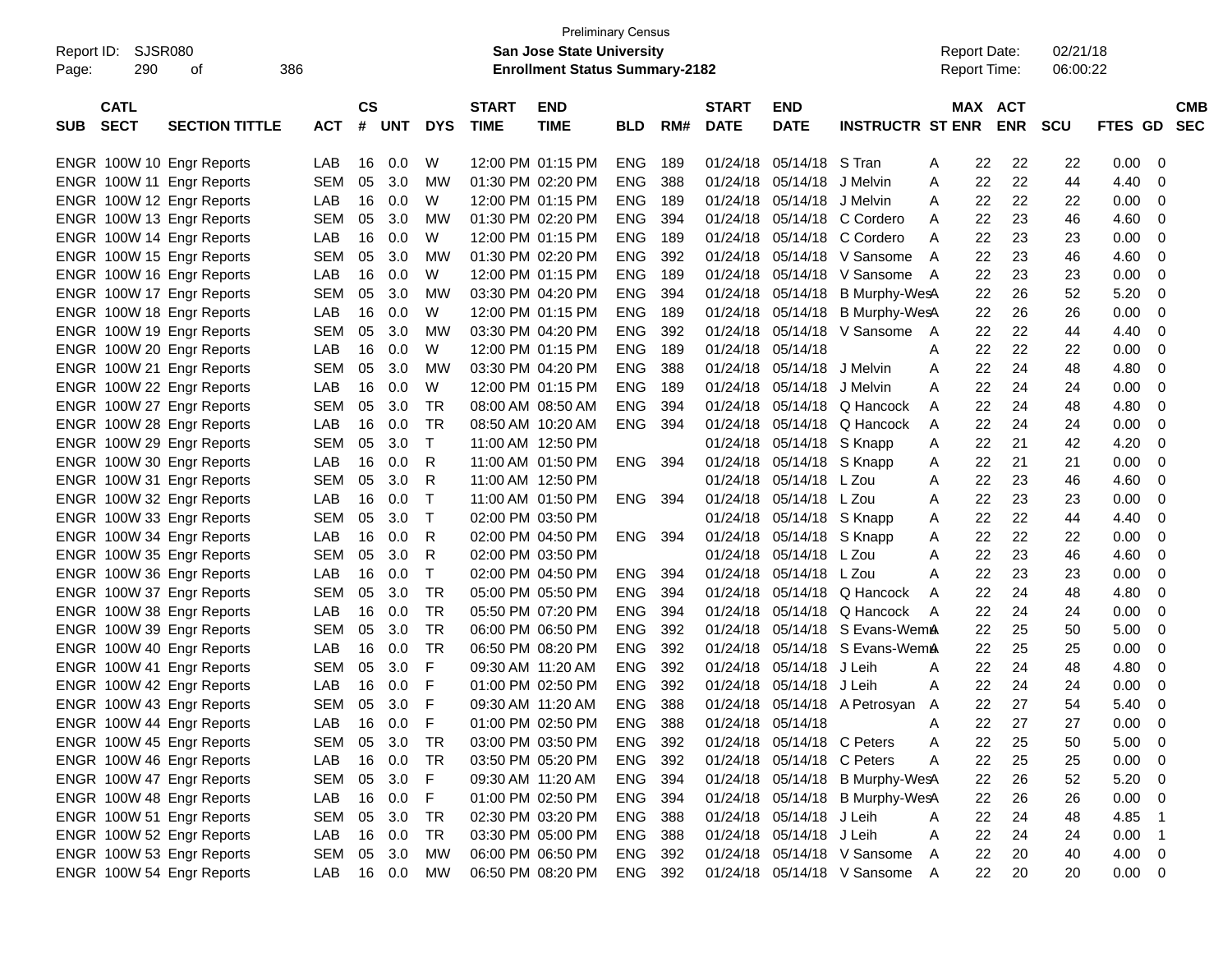|                     |                            |                                                |              |                |            |            |                             | <b>Preliminary Census</b>                                                 |            |     |                             |                           |                                |                                     |             |                       |                      |                |                          |            |
|---------------------|----------------------------|------------------------------------------------|--------------|----------------|------------|------------|-----------------------------|---------------------------------------------------------------------------|------------|-----|-----------------------------|---------------------------|--------------------------------|-------------------------------------|-------------|-----------------------|----------------------|----------------|--------------------------|------------|
| Report ID:<br>Page: | SJSR080<br>291             | 386<br>оf                                      |              |                |            |            |                             | <b>San Jose State University</b><br><b>Enrollment Status Summary-2182</b> |            |     |                             |                           |                                | <b>Report Date:</b><br>Report Time: |             |                       | 02/21/18<br>06:00:22 |                |                          |            |
| <b>SUB</b>          | <b>CATL</b><br><b>SECT</b> | <b>SECTION TITTLE</b>                          | <b>ACT</b>   | <b>CS</b><br># | <b>UNT</b> | <b>DYS</b> | <b>START</b><br><b>TIME</b> | <b>END</b><br><b>TIME</b>                                                 | <b>BLD</b> | RM# | <b>START</b><br><b>DATE</b> | <b>END</b><br><b>DATE</b> | <b>INSTRUCTR ST ENR</b>        |                                     |             | MAX ACT<br><b>ENR</b> | <b>SCU</b>           | FTES GD SEC    |                          | <b>CMB</b> |
|                     |                            | ENGR 100W 55 Engr Reports                      | <b>SEM</b>   | 05             | 3.0        | MW         |                             | 06:00 PM 06:50 PM                                                         | <b>ENG</b> | 394 | 01/24/18                    | 05/14/18                  | J Melvin                       | Α                                   | 22          | 23                    | 46                   | 4.60           | $\overline{\phantom{0}}$ |            |
|                     |                            | ENGR 100W 56 Engr Reports                      | LAB          | 16             | 0.0        | МW         |                             | 06:50 PM 08:20 PM                                                         | <b>ENG</b> | 394 |                             | 01/24/18 05/14/18         | J Melvin                       | А                                   | 22          | 23                    | 23                   | 0.00           | - 0                      |            |
|                     |                            | ENGR 100W 57 Engr Reports                      | <b>SEM</b>   | 05             | 3.0        | <b>MW</b>  |                             | 06:00 PM 06:50 PM                                                         | <b>ENG</b> | 388 |                             | 01/24/18 05/14/18         | S Evans-WemA                   |                                     | 22          | 22                    | 44                   | 4.40           | - 0                      |            |
|                     |                            | ENGR 100W 58 Engr Reports                      | LAB          | 16             | 0.0        | <b>MW</b>  |                             | 06:50 PM 08:20 PM                                                         | <b>ENG</b> | 388 |                             |                           | 01/24/18 05/14/18 S Evans-WemA |                                     | 22          | 22                    | 22                   | 0.00           | - 0                      |            |
|                     |                            |                                                |              |                |            |            |                             |                                                                           |            |     |                             |                           | Total:                         |                                     |             | 1144 1198             | 1797                 | 119.85         |                          |            |
|                     | ENGR 103 01                | Life Cycle Engineeri                           | <b>LEC</b>   | 02             | 3.0        | TR         |                             | 04:30 PM 05:45 PM                                                         | <b>SH</b>  | 315 | 01/24/18                    | 05/14/18                  | J Flahaux                      | Α                                   | 30          | 5                     | 15                   | 1.05           |                          | 1 C        |
| <b>ISE</b>          | 103 01                     | Life Cycle Engineeri                           | <b>LEC</b>   | 02             | 3.0        | <b>TR</b>  |                             | 04:30 PM 05:45 PM                                                         | <b>SH</b>  | 315 |                             | 01/24/18 05/14/18         | J Flahaux                      | А                                   | 0           | 24                    | 72                   | 4.80           |                          | $0\,C$     |
|                     |                            |                                                |              |                |            |            |                             |                                                                           |            |     |                             |                           | Total:                         |                                     | 30          | 29                    | 87                   | 5.85           |                          |            |
|                     | ENGR 120 01                | Prog for Soc Sci                               | <b>LEC</b>   | 02             | 3.0        | TR         |                             | 12:00 PM 01:15 PM                                                         | <b>ENG</b> | 301 |                             | 01/24/18 05/14/18         | V Carr                         | A                                   | 40          | 40                    | 120                  | 8.25           | 5                        |            |
|                     |                            |                                                |              |                |            |            |                             |                                                                           |            |     |                             |                           | Total:                         |                                     | 40          | 40                    | 120                  | 8.25           |                          |            |
|                     | ENGR 121 01                | Algo. for Soc Sci                              | <b>LEC</b>   | 02             | 3.0        | TR         |                             | 03:00 PM 04:15 PM                                                         | <b>ENG</b> | 303 |                             | 01/24/18 05/14/18         | M Jones                        | A                                   | 40          | 28                    | 84                   | 5.75           | $\overline{\mathbf{3}}$  |            |
|                     |                            |                                                |              |                |            |            |                             |                                                                           |            |     |                             |                           | Total:                         |                                     | 40          | 28                    | 84                   | 5.75           |                          |            |
|                     |                            | ENGR 160SL 02 EPICS UD                         | LAB          | 15             | 1.0        | W          |                             | 06:00 PM 08:45 PM                                                         | <b>ENG</b> | 329 |                             | 01/24/18 05/14/18         | K Perry                        | Α                                   | 10          | 15                    | 15                   | 1.00           | $\overline{\phantom{0}}$ |            |
|                     |                            |                                                |              |                |            |            |                             |                                                                           |            |     |                             |                           | Total:                         |                                     | 10          | 15                    | 15                   | 1.00           |                          |            |
|                     | ENGR 180 01                | <b>Indiv Studies</b>                           | <b>SUP</b>   | 36             | 1.0        | <b>TBA</b> |                             |                                                                           |            |     |                             | 01/24/18 05/14/18         |                                | A                                   | 10          | 0                     | 0                    | 0.00           | $\overline{\mathbf{0}}$  |            |
|                     | ENGR 180 02                | <b>Indiv Studies</b>                           | <b>SUP</b>   | 36             | 2.0        | <b>TBA</b> |                             |                                                                           |            |     |                             | 01/24/18 05/14/18         |                                | A                                   | 15          | 0                     | 0                    | 0.00           | - 0                      |            |
|                     | ENGR 180 03                | <b>Indiv Studies</b>                           | <b>SUP</b>   | 36             | 3.0        | <b>TBA</b> |                             |                                                                           |            |     |                             | 01/24/18 05/14/18         |                                | А                                   | 15          | 0                     | 0                    | 0.00           | $\overline{\phantom{0}}$ |            |
|                     |                            |                                                |              |                |            |            |                             |                                                                           |            |     |                             |                           | Total:                         |                                     | 40          | 0                     | 0                    | 0.00           |                          |            |
|                     |                            | ENGR 195A 01 Glob/Soc Iss Engr                 | SEM 01       |                | $1.0$ F    |            |                             | 01:30 PM 02:45 PM                                                         | <b>ENG</b> | 189 |                             | 01/24/18 05/14/18         | C Cox                          | A                                   | 150         | 137                   | 137                  | 9.13           | $\overline{\phantom{0}}$ |            |
|                     |                            |                                                |              |                |            |            |                             |                                                                           |            |     |                             |                           | Total:                         |                                     |             | 150 137               | 137                  | 9.13           |                          |            |
|                     |                            | ENGR 195B 01 Glob/Soc Iss Engr                 | <b>LEC</b>   | 01             | 1.0        | -F         |                             | 12:00 PM 01:15 PM                                                         | MD         | 101 |                             | 01/24/18 05/14/18         | K Yrigoyen                     | A                                   | 250         | 251                   | 251                  | 16.73          | $\overline{\mathbf{0}}$  |            |
|                     |                            | ENGR 195B 02 Glob/Soc Iss Engr                 | <b>LEC</b>   | 01             | 1.0        | -F         |                             | 01:30 PM 02:45 PM                                                         | MD         | 101 |                             | 01/24/18 05/14/18         | K Yrigoyen                     | A                                   | 250         | 197                   | 197                  | 13.13          | $\overline{\mathbf{0}}$  |            |
|                     |                            |                                                |              |                |            |            |                             |                                                                           |            |     |                             |                           | Total:                         |                                     | 500         | 448                   | 448                  | 29.87          |                          |            |
|                     |                            |                                                |              |                |            |            |                             |                                                                           |            |     |                             |                           |                                |                                     |             |                       |                      |                |                          |            |
|                     |                            | ENGR 195D 01 Inter Sr Proj II                  | SEM 05 3.0 W |                |            |            |                             | 06:00 PM 08:45 PM                                                         | ENG 329    |     |                             | 01/24/18 05/14/18 K Perry |                                | A                                   | 20          | 18                    | 54                   | $3.60 \quad 0$ |                          |            |
|                     |                            | ENGR 195D 02 Inter Sr Proj II                  | SEM 05 3.0 W |                |            |            |                             | 06:00 PM 08:45 PM                                                         | ENG 329    |     |                             |                           | 01/24/18 05/14/18 J Thompson A |                                     | 20          | 16                    | 48                   | $3.20 \ 0$     |                          |            |
|                     |                            |                                                |              |                |            |            |                             |                                                                           |            |     |                             |                           | Total:                         |                                     | 40          | 34                    | 102                  | 6.80           |                          |            |
|                     |                            | ENGR 195E 01 Inter. Computing Pro LEC 02 3.0 F |              |                |            |            |                             | 12:00 PM 02:45 PM ENG 303                                                 |            |     |                             | 01/24/18 05/14/18         | B Wei                          | A                                   | 30          | 5                     | 15                   | $1.00 \t 0$    |                          |            |
|                     |                            |                                                |              |                |            |            |                             |                                                                           |            |     |                             |                           | Total:                         |                                     | 30          | $5\phantom{.0}$       | 15                   | 1.00           |                          |            |
|                     |                            | ENGR 200W 01 Engr Grad Reports                 | LEC          |                | 3.0        |            |                             |                                                                           |            |     |                             |                           |                                | X                                   | $\mathbf 0$ | $\overline{0}$        | 0                    | $0.00 \t 0$    |                          |            |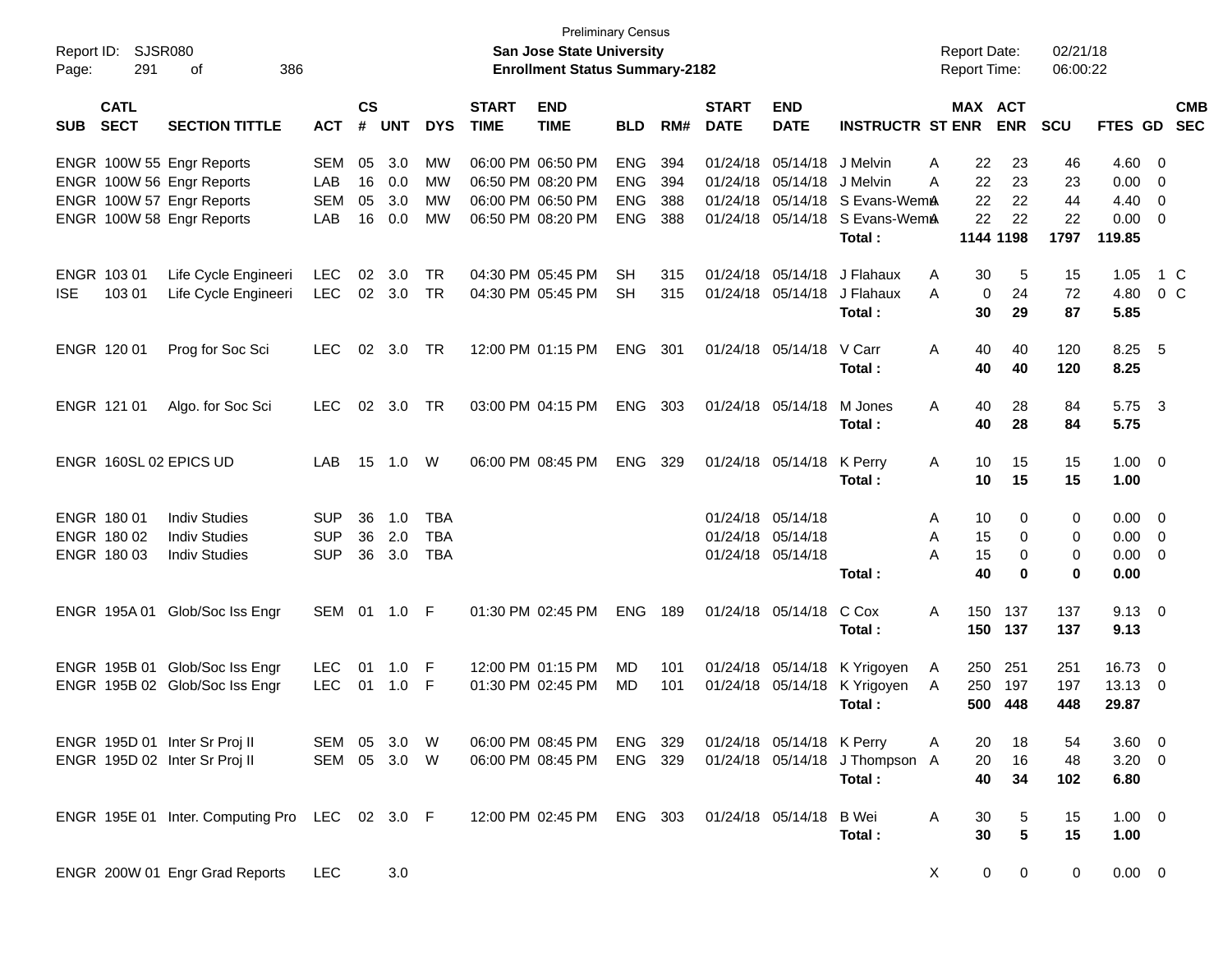| Page: | Report ID: SJSR080<br>292  | 386<br>0f                       |            |                |            |              |                             | <b>Preliminary Census</b><br>San Jose State University<br><b>Enrollment Status Summary-2182</b> |            |     |                             |                                                  |                          |   | <b>Report Date:</b><br><b>Report Time:</b> |                                | 02/21/18<br>06:00:22           |                           |                          |            |
|-------|----------------------------|---------------------------------|------------|----------------|------------|--------------|-----------------------------|-------------------------------------------------------------------------------------------------|------------|-----|-----------------------------|--------------------------------------------------|--------------------------|---|--------------------------------------------|--------------------------------|--------------------------------|---------------------------|--------------------------|------------|
| SUB   | <b>CATL</b><br><b>SECT</b> | <b>SECTION TITTLE</b>           | <b>ACT</b> | <b>CS</b><br># | <b>UNT</b> | <b>DYS</b>   | <b>START</b><br><b>TIME</b> | <b>END</b><br><b>TIME</b>                                                                       | <b>BLD</b> | RM# | <b>START</b><br><b>DATE</b> | <b>END</b><br><b>DATE</b>                        | <b>INSTRUCTR ST ENR</b>  |   |                                            | <b>MAX ACT</b><br><b>ENR</b>   | <b>SCU</b>                     | FTES GD SEC               |                          | <b>CMB</b> |
|       |                            | ENGR 200W 02 Engr Grad Reports  | <b>LEC</b> | 02             | 3.0        | $\mathsf T$  |                             | 07:30 AM 10:15 AM                                                                               | <b>ENG</b> | 388 | 01/24/18                    |                                                  | 05/14/18 FDe La Call A   |   | 25                                         | 15                             | 45                             | 3.75 15                   |                          |            |
|       |                            | ENGR 200W 03 Engr Grad Reports  | <b>LEC</b> | 02             | 3.0        | $\mathsf{T}$ |                             | 07:00 PM 09:45 PM                                                                               | <b>ENG</b> | 388 |                             | 01/24/18 05/14/18                                | J Leih<br>Total:         | A | 24<br>49                                   | 12<br>27                       | 36<br>81                       | 3.00 12<br>6.75           |                          |            |
|       | ENGR 281 01                | Master's Project                | LAB        | 16             | 1.0 F      |              |                             | 06:00 PM 08:45 PM                                                                               | <b>ENG</b> | 388 |                             | 01/24/18 05/14/18                                | R Venkatesh A<br>Total:  |   | 25<br>25                                   | $\overline{c}$<br>$\mathbf{2}$ | $\overline{c}$<br>$\mathbf{2}$ | $0.17$ 2<br>0.17          |                          |            |
|       |                            | ENGR 297C 01 Spec Tpcs Sys Engr | SEM 05 3.0 |                |            | TBA          |                             |                                                                                                 |            |     |                             | 01/24/18 05/14/18                                | Total:                   | A | 30<br>30                                   | 0<br>$\bf{0}$                  | 0<br>$\mathbf 0$               | $0.00 \t 0$<br>0.00       |                          |            |
|       |                            | ENGR 297D 01 Topics Emerge Tech | LEC.       | 02             | 2.0        | <b>TBA</b>   |                             |                                                                                                 |            |     | 01/24/18 05/14/18           |                                                  |                          | A | 30                                         | 0                              | $\mathbf 0$                    | 0.00                      | - 0                      |            |
|       |                            | ENGR 297D 02 Topics Emerge Tech | <b>LEC</b> |                | 02 1.0     | <b>TBA</b>   |                             |                                                                                                 |            |     | 01/24/18 05/14/18           |                                                  |                          | Α | 20                                         | $\Omega$                       | 0                              | 0.00                      | $\overline{0}$           |            |
|       |                            | ENGR 297D 03 Topics Emerge Tech | <b>LEC</b> |                | 02 3.0     | <b>TBA</b>   |                             |                                                                                                 |            |     |                             | 01/24/18 05/14/18                                |                          | A | 20                                         | 0                              | $\mathbf 0$                    | 0.00                      | $\overline{\mathbf{0}}$  |            |
|       |                            |                                 |            |                |            |              |                             |                                                                                                 |            |     |                             |                                                  | Total:                   |   | 70                                         | 0                              | $\bf{0}$                       | 0.00                      |                          |            |
|       | ENGR 298 01                | Master's Project                | LAB        |                | 16 2.0     | -F           |                             | 05:00 PM 07:45 PM                                                                               | ENG        | 388 |                             | 01/24/18 05/14/18                                | R Venkatesh A            |   | 30                                         | 3                              | $\,6$                          | $0.50$ 3                  |                          |            |
|       |                            |                                 |            |                |            |              |                             |                                                                                                 |            |     |                             |                                                  | Total:                   |   | 30                                         | 3                              | 6                              | 0.50                      |                          |            |
|       | ENGR 298101                | MSE Internship Exper SUP        |            |                | 48 1.0     | <b>TBA</b>   |                             |                                                                                                 |            |     | 01/24/18 05/14/18           |                                                  |                          | Α | 30                                         | 0                              | $\mathbf 0$                    | 0.00                      | $\overline{0}$           |            |
|       | ENGR 298102                | MSE Internship Exper SUP        |            |                | 48 2.0     | <b>TBA</b>   |                             |                                                                                                 |            |     | 01/24/18 05/14/18           |                                                  |                          | A | 30                                         | $\Omega$                       | 0                              | 0.00                      | $\overline{\phantom{0}}$ |            |
|       | ENGR 298103                | MSE Internship Exper SUP        |            |                | 48 3.0     | <b>TBA</b>   |                             |                                                                                                 |            |     |                             | 01/24/18 05/14/18                                |                          | A | 30                                         | 0                              | 0                              | 0.00                      | $\mathbf 0$              |            |
|       |                            |                                 |            |                |            |              |                             |                                                                                                 |            |     |                             |                                                  | Total:                   |   | 90                                         | 0                              | 0                              | 0.00                      |                          |            |
|       | ENGR 299 01                | <b>Masters Thesis</b>           | <b>SUP</b> | 25             | 1.0        | <b>TBA</b>   |                             |                                                                                                 |            |     | 01/24/18                    | 05/14/18                                         |                          | A | 30                                         | 0                              | 0                              | 0.00 <sub>1</sub>         | - 0                      |            |
|       | ENGR 299 02                | <b>Masters Thesis</b>           | <b>SUP</b> | 25             | 2.0        | <b>TBA</b>   |                             |                                                                                                 |            |     | 01/24/18 05/14/18           |                                                  |                          | A | 25                                         | 0                              | $\mathbf 0$                    | 0.00                      | 0                        |            |
|       | ENGR 299 03                | <b>Masters Thesis</b>           | <b>SUP</b> | 25             | 3.0        | <b>TBA</b>   |                             |                                                                                                 |            |     | 01/24/18 05/14/18           |                                                  |                          | A | 25                                         | 0                              | 0                              | 0.00                      | $\overline{0}$           |            |
|       | ENGR 299 04                | <b>Masters Thesis</b>           | <b>SUP</b> | 25             | 4.0        | <b>TBA</b>   |                             |                                                                                                 |            |     | 01/24/18                    | 05/14/18                                         |                          | A | 25                                         | $\Omega$                       | 0                              | 0.00                      | $\overline{0}$           |            |
|       | ENGR 299 05                | <b>Masters Thesis</b>           | <b>SUP</b> |                | 25 5.0     | <b>TBA</b>   |                             |                                                                                                 |            |     | 01/24/18 05/14/18           |                                                  |                          | A | 25                                         | 0                              | $\pmb{0}$                      | 0.00                      | $\overline{0}$           |            |
|       |                            |                                 |            |                |            |              |                             |                                                                                                 |            |     |                             |                                                  | Total:                   |   | 130                                        | $\bf{0}$                       | $\bf{0}$                       | 0.00                      |                          |            |
|       | Department :               | <b>General Engineering</b>      |            |                |            |              |                             |                                                                                                 |            |     |                             | <b>Lower Division:</b><br><b>Upper Division:</b> | <b>Department Total:</b> |   | 3384<br>936<br>2073                        | 2804<br>838<br>1961            | 4183<br>1289<br>2886           | 280.85<br>85.93<br>194.25 |                          |            |

**Graduate Division : 375 5 8 0.67**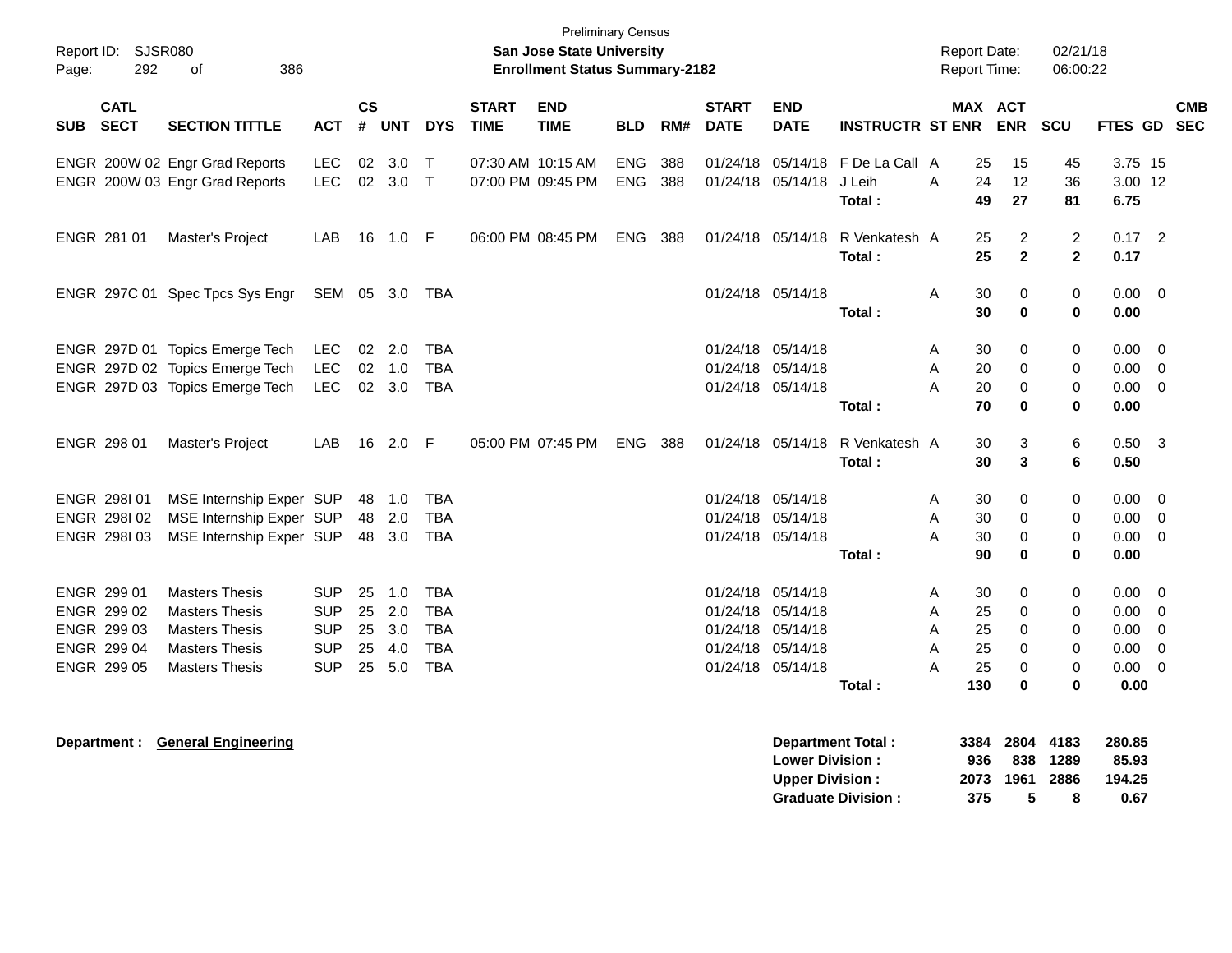| Report ID:<br>Page: | 293                        | <b>SJSR080</b><br>386<br>οf                 |            |                    |            |            |                             | San Jose State University<br><b>Enrollment Status Summary-2182</b> | <b>Preliminary Census</b> |     |                             |                           |                                                                 | <b>Report Date:</b><br>Report Time: |             | 02/21/18<br>06:00:22 |                    |                          |                          |
|---------------------|----------------------------|---------------------------------------------|------------|--------------------|------------|------------|-----------------------------|--------------------------------------------------------------------|---------------------------|-----|-----------------------------|---------------------------|-----------------------------------------------------------------|-------------------------------------|-------------|----------------------|--------------------|--------------------------|--------------------------|
| <b>SUB</b>          | <b>CATL</b><br><b>SECT</b> | <b>SECTION TITTLE</b>                       | <b>ACT</b> | $\mathsf{cs}$<br># | <b>UNT</b> | <b>DYS</b> | <b>START</b><br><b>TIME</b> | <b>END</b><br><b>TIME</b>                                          | <b>BLD</b>                | RM# | <b>START</b><br><b>DATE</b> | <b>END</b><br><b>DATE</b> | <b>INSTRUCTR ST ENR</b>                                         | MAX ACT                             | <b>ENR</b>  | SCU                  | <b>FTES GD</b>     |                          | <b>CMB</b><br><b>SEC</b> |
| College             |                            | <b>Engineering</b>                          |            |                    |            |            |                             |                                                                    |                           |     |                             |                           |                                                                 |                                     |             |                      |                    |                          |                          |
|                     | Department :               | <b>Industrial &amp; Systems Engineering</b> |            |                    |            |            |                             |                                                                    |                           |     |                             |                           |                                                                 |                                     |             |                      |                    |                          |                          |
| <b>ISE</b>          | 105 01                     | Intr Syst Engr                              | <b>SEM</b> | 04                 | 3.0        | MW         | 10:30 AM 11:45 AM           |                                                                    | <b>ENG</b>                | 341 |                             | 01/24/18 05/14/18         | S Amin<br>Total:                                                | Α<br>90<br>90                       | 70<br>70    | 210<br>210           | 14.00 0<br>14.00   |                          |                          |
| <b>ISE</b>          | 115 01                     | Lean Intgr Mfg                              | SEM        | 04                 | 3.0        | W          |                             | 06:00 PM 07:50 PM                                                  | <b>ENG</b>                | 343 |                             | 01/24/18 05/14/18         | A Kumar                                                         | 72<br>A                             | 65          | 130                  | 13.00 0            |                          |                          |
| <b>ISE</b>          | 115 02                     | Lean Intgr Mfg                              | LAB        | 16                 | 0.0        | M          |                             | 06:00 PM 08:45 PM                                                  | <b>ENG</b>                | 194 |                             | 01/24/18 05/14/18         | H Bae                                                           | 24<br>Α                             | 22          | 22                   | 0.00               | $\overline{\phantom{0}}$ |                          |
| <b>ISE</b>          | 115 03                     | Lean Intgr Mfg                              | LAB        | 16                 | 0.0        | T          |                             | 06:00 PM 08:45 PM                                                  | <b>ENG</b>                | 194 |                             | 01/24/18 05/14/18 H Bae   |                                                                 | 24<br>A                             | 20          | 20                   | $0.00 \t 0$        |                          |                          |
| <b>ISE</b>          | 115 04                     | Lean Intgr Mfg                              | LAB        | 16                 | 0.0        | W          |                             | 03:00 PM 05:50 PM                                                  | <b>ENG</b>                | 194 |                             | 01/24/18 05/14/18         | H Bae                                                           | 24<br>А                             | 23          | 23                   | $0.00 \t 0$        |                          |                          |
|                     |                            |                                             |            |                    |            |            |                             |                                                                    |                           |     |                             |                           | Total:                                                          | 144                                 | 130         | 195                  | 13.00              |                          |                          |
| <b>ISE</b>          | 120 01                     | Methods Design                              | <b>LEC</b> |                    | 3.0        |            |                             |                                                                    |                           |     |                             |                           |                                                                 | X<br>0                              | $\mathbf 0$ | 0                    | $0.00 \t 0$        |                          |                          |
| <b>ISE</b>          | 120 02                     | Methods Design                              | LAB        | 16                 | 0.0        | Τ          |                             | 04:00 PM 06:45 PM                                                  | <b>ENG</b>                | 488 |                             | 01/24/18 05/14/18         | D Nathan-RobA                                                   | 45                                  | 42          | 42                   | $0.00 \t 0$        |                          |                          |
| <b>ISE</b>          | 120 03                     | Methods Design                              | LAB        | 16                 | 0.0        | R          |                             | 04:00 PM 06:45 PM                                                  | <b>ENG</b>                | 488 |                             |                           | 01/24/18 05/14/18 D Nathan-RobA                                 | 45                                  | 33          | 33                   | 0.00               | $\overline{\phantom{1}}$ |                          |
| <b>ISE</b>          | 120 04                     | Methods Design                              | <b>LEC</b> |                    | 3.0        |            |                             |                                                                    |                           |     |                             |                           |                                                                 | $\mathbf 0$<br>X                    | $\Omega$    | 0                    | 0.00               | $\overline{\phantom{0}}$ |                          |
| <b>ISE</b>          | 120 05                     | Methods Design                              | LEC        | 01                 | 3.0        | <b>TR</b>  |                             | 03:00 PM 03:50 PM                                                  | <b>ENG</b>                | 189 |                             | 01/24/18 05/14/18         | D Nathan-RobA                                                   | 90                                  | 75          | 150                  | 15.05              | - 1                      |                          |
|                     |                            |                                             |            |                    |            |            |                             |                                                                    |                           |     |                             |                           | Total :                                                         | 180                                 | 150         | 225                  | 15.05              |                          |                          |
| <b>ISE</b>          | 130 01                     | <b>Engr Statistics</b>                      | <b>LEC</b> | 04                 | 3.0        | <b>TR</b>  |                             | 09:00 AM 10:15 AM                                                  | <b>ENG</b>                | 189 |                             | 01/24/18 05/14/18         | N Patel<br>Total :                                              | 150<br>A<br>150                     | 137<br>137  | 411<br>411           | 27.90 10<br>27.90  |                          |                          |
| <b>ISE</b>          | 131 01                     | <b>Statistical Proc Con</b>                 | <b>SEM</b> |                    | 3.0        |            |                             |                                                                    |                           |     |                             |                           |                                                                 | X<br>0                              | 0           | 0                    | $0.00 \t 0$        |                          |                          |
| <b>ISE</b>          | 131 02                     | <b>Statistical Proc Con</b>                 | <b>SEM</b> | 04                 | 3.0        | <b>MW</b>  |                             | 03:00 PM 04:15 PM                                                  | <b>BBC</b>                | 204 |                             | 01/24/18 05/14/18         | H Tsao                                                          | 90<br>A                             | 65          | 195                  | 13.00 0            |                          |                          |
|                     |                            |                                             |            |                    |            |            |                             |                                                                    |                           |     |                             |                           | Total:                                                          | 90                                  | 65          | 195                  | 13.00              |                          |                          |
| <b>ISE</b>          | 142 01                     | Svc Sys Engrg & Mgmt SEM 04 3.0             |            |                    |            | M          |                             | 12:00 PM 02:45 PM                                                  | <b>ENG</b>                | 189 |                             | 01/24/18 05/14/18         | K Mabrouk<br>Total:                                             | 90<br>A<br>90                       | 75<br>75    | 225<br>225           | 15.00 0<br>15.00   |                          |                          |
| <b>ISE</b>          | 155 01                     | Supply Chain Engr                           | SEM        | 04                 | 3.0        | R          |                             | 06:00 PM 08:45 PM                                                  | <b>ENG</b>                | 343 |                             | 01/24/18 05/14/18         | D Steele<br>Total :                                             | 90<br>A<br>90                       | 80<br>80    | 240<br>240           | 16.00 0<br>16.00   |                          |                          |
| <b>ISE</b>          | 160 01                     | Healthcare Del Sys LEC 02 3.0 T             |            |                    |            |            |                             | 06:00 PM 08:45 PM                                                  | <b>BBC</b> 108            |     |                             | 01/24/18 05/14/18 C Brown | Total:                                                          | Α<br>20<br>20                       | 8<br>8      | 24<br>24             | 1.60 0<br>1.60     |                          |                          |
| <b>ISE</b>          | 164 01                     | Comp & Hum Interact SEM 04 3.0 T            |            |                    |            |            |                             |                                                                    |                           |     |                             |                           | 06:00 PM 08:45 PM ENG 343 01/24/18 05/14/18 A Moallem<br>Total: | A<br>90<br>90                       | 83<br>83    | 249<br>249           | 16.60 0<br>16.60   |                          |                          |
| <b>ISE</b>          | 170 01                     | Operation Research SEM 04 3.0 TR            |            |                    |            |            |                             |                                                                    |                           |     |                             |                           | 01:30 PM 02:45 PM ENG 341 01/24/18 05/14/18 S Erdogan<br>Total: | A<br>90<br>90                       | 61<br>61    | 183<br>183           | $12.25$ 1<br>12.25 |                          |                          |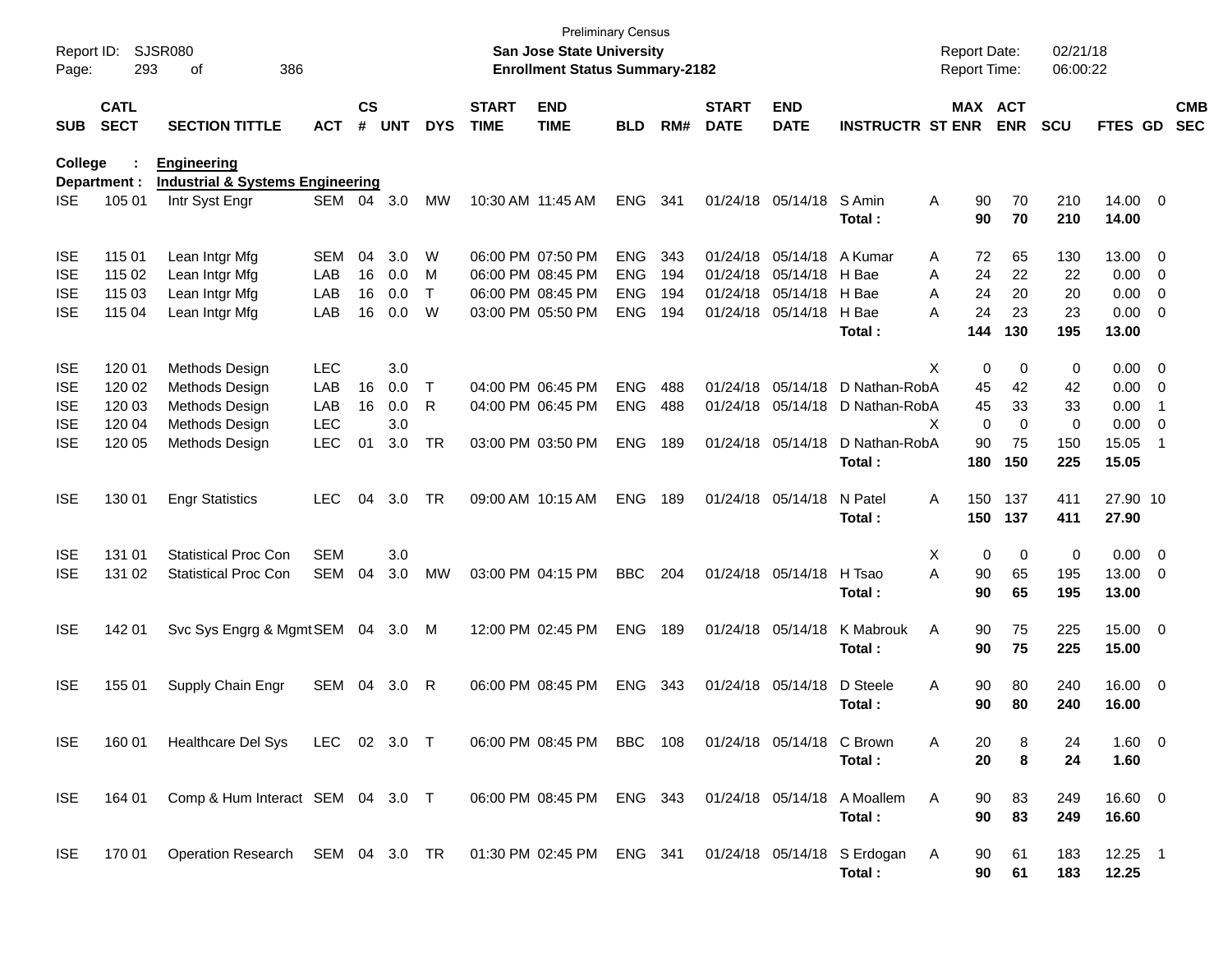| Report ID:<br>Page:                    | 294                                 | <b>SJSR080</b><br>386<br>οf                                                |                                        |                    |                   |                                        |                             | <b>Preliminary Census</b><br><b>San Jose State University</b><br><b>Enrollment Status Summary-2182</b> |                |                   |                                                             |                           |                                                                                   | <b>Report Date:</b><br>Report Time:  |                                   | 02/21/18<br>06:00:22  |                                                  |                                  |                          |
|----------------------------------------|-------------------------------------|----------------------------------------------------------------------------|----------------------------------------|--------------------|-------------------|----------------------------------------|-----------------------------|--------------------------------------------------------------------------------------------------------|----------------|-------------------|-------------------------------------------------------------|---------------------------|-----------------------------------------------------------------------------------|--------------------------------------|-----------------------------------|-----------------------|--------------------------------------------------|----------------------------------|--------------------------|
| <b>SUB</b>                             | <b>CATL</b><br><b>SECT</b>          | <b>SECTION TITTLE</b>                                                      | <b>ACT</b>                             | $\mathsf{cs}$<br># | <b>UNT</b>        | <b>DYS</b>                             | <b>START</b><br><b>TIME</b> | <b>END</b><br><b>TIME</b>                                                                              | <b>BLD</b>     | RM#               | <b>START</b><br><b>DATE</b>                                 | <b>END</b><br><b>DATE</b> | <b>INSTRUCTR ST ENR</b>                                                           |                                      | MAX ACT<br><b>ENR</b>             | <b>SCU</b>            | FTES GD                                          |                                  | <b>CMB</b><br><b>SEC</b> |
| <b>ISE</b><br><b>ISE</b><br><b>ISE</b> | 180 01<br>180 02<br>180 03          | <b>Individ Studies</b><br><b>Individ Studies</b><br><b>Individ Studies</b> | <b>SUP</b><br><b>SUP</b><br><b>SUP</b> | 36<br>36<br>36     | 1.0<br>2.0<br>3.0 | <b>TBA</b><br><b>TBA</b><br><b>TBA</b> |                             |                                                                                                        |                |                   | 01/24/18 05/14/18<br>01/24/18 05/14/18<br>01/24/18 05/14/18 |                           | Total:                                                                            | 40<br>A<br>40<br>A<br>Α<br>40<br>120 | 0<br>0<br>0<br>0                  | 0<br>0<br>0<br>0      | $0.00 \t 0$<br>0.00<br>0.00<br>0.00              | $\overline{0}$<br>$\overline{0}$ |                          |
| <b>ISE</b>                             | 194 01                              | Anlyt Wrkshp                                                               | LAB                                    | 16                 | 1.0               | W                                      |                             | 10:30 AM 01:15 PM                                                                                      | <b>ENG</b>     | 488               | 01/24/18 05/14/18                                           |                           | H Liu<br>Total:                                                                   | Α<br>50<br>50                        | 24<br>24                          | 24<br>24              | 1.60 0<br>1.60                                   |                                  |                          |
| <b>ISE</b>                             | 195A 01                             | Sr ISE Design I                                                            | LAB                                    | 16                 | 1.0               | $\mathsf{F}$                           |                             | 09:30 AM 12:15 PM                                                                                      | <b>ENG</b>     | 488               | 01/24/18 05/14/18                                           |                           | <b>B</b> Saeed<br>Total:                                                          | 50<br>Α<br>50                        | 19<br>19                          | 19<br>19              | $1.27 \t 0$<br>1.27                              |                                  |                          |
| <b>ISE</b>                             | 195B 01                             | Sr ISE Design II                                                           | LAB                                    | 16                 | 3.0               | -F                                     |                             | 01:00 PM 03:45 PM                                                                                      | <b>ENG</b>     | 488               | 01/24/18 05/14/18                                           |                           | <b>B</b> Saeed<br>Total:                                                          | 50<br>A<br>50                        | 45<br>45                          | 135<br>135            | $9.00 \t 0$<br>9.00                              |                                  |                          |
| <b>ISE</b>                             | 200 01                              | Fincl Mthds Engr                                                           | <b>SEM</b>                             | 05                 | 3.0               | R                                      |                             | 06:00 PM 08:45 PM                                                                                      | <b>ENG</b>     | 331               | 01/24/18 05/14/18                                           |                           | <b>B</b> Saeed<br>Total:                                                          | 80<br>Α<br>80                        | 60<br>60                          | 180<br>180            | 14.95 59<br>14.95                                |                                  |                          |
| <b>ISE</b><br><b>ISE</b>               | 201 01<br>201 02                    | <b>Engr Stat</b><br><b>Engr Stat</b>                                       | <b>SEM</b><br><b>SEM</b>               | 04                 | 3.0<br>3.0        | R                                      |                             | 06:00 PM 08:45 PM                                                                                      | <b>BBC</b>     | 201               |                                                             | 01/24/18 05/14/18         | S Amin<br>Total:                                                                  | X<br>0<br>A<br>60<br>60              | 0<br>23<br>23                     | 0<br>69<br>69         | $0.00 \t 0$<br>5.75 23<br>5.75                   |                                  |                          |
| <b>ISE</b>                             | 202 01                              | Des Ana Engr Exp                                                           | SEM                                    | 05                 | 3.0               | W                                      |                             | 06:00 PM 08:45 PM                                                                                      | <b>ENG</b>     | 331               | 01/24/18 05/14/18                                           |                           | D Steele<br>Total:                                                                | A<br>90<br>90                        | 31<br>31                          | 93<br>93              | 7.75 31<br>7.75                                  |                                  |                          |
| <b>ISE</b>                             | 21301                               | Princip of Engr Mgmt LEC                                                   |                                        | 02                 | 3.0               | M                                      |                             | 06:00 PM 08:45 PM                                                                                      | <b>ENG</b>     | 331               |                                                             | 01/24/18 05/14/18         | A Kumar<br>Total:                                                                 | A<br>70<br>70                        | 74<br>74                          | 222<br>222            | 18.50 74<br>18.50                                |                                  |                          |
| <b>ISE</b>                             | 215 01                              | <b>Usability Testing</b>                                                   | SEM                                    | 04                 | 3.0               | R                                      |                             | 03:00 PM 05:45 PM                                                                                      | <b>CL</b>      | 226               |                                                             | 01/24/18 05/14/18         | A Andre<br>Total:                                                                 | 50<br>A<br>50                        | 39<br>39                          | 117<br>117            | 9.75 39<br>9.75                                  |                                  |                          |
| <b>ISE</b>                             | 218 01                              | Int. Design I                                                              | LEC 02 3.0 M                           |                    |                   |                                        |                             | 06:00 PM 08:45 PM                                                                                      | BBC            | 107               |                                                             |                           | 01/24/18 05/14/18 D Rosenberg A<br>Total:                                         | 50<br>50                             | 40<br>40                          | 120<br>120            | 10.00 40<br>10.00                                |                                  |                          |
| ISE.                                   | 219 01<br>CMPE 219 01<br>PSYC 21901 | <b>HCI</b> Security<br><b>HCI Security</b><br><b>HCI</b> Security          | SEM 04 3.0<br><b>SEM</b><br>SEM        | 04<br>04           | 3.0<br>3.0        | R<br>$\mathsf{R}$<br>R.                |                             | 06:00 PM 08:45 PM<br>06:00 PM 08:45 PM<br>06:00 PM 08:45 PM                                            | CL<br>CL<br>CL | 303<br>303<br>303 |                                                             | 01/24/18 05/14/18         | 01/24/18 05/14/18 A Moallem<br>01/24/18 05/14/18 A Moallem<br>A Moallem<br>Total: | 50<br>A<br>Α<br>0<br>Α<br>50         | 4<br>43<br>0<br>$\mathbf 0$<br>47 | 12<br>129<br>0<br>141 | 1.00 4 C<br>10.75 43 C<br>$0.00 \t 0 C$<br>11.75 |                                  |                          |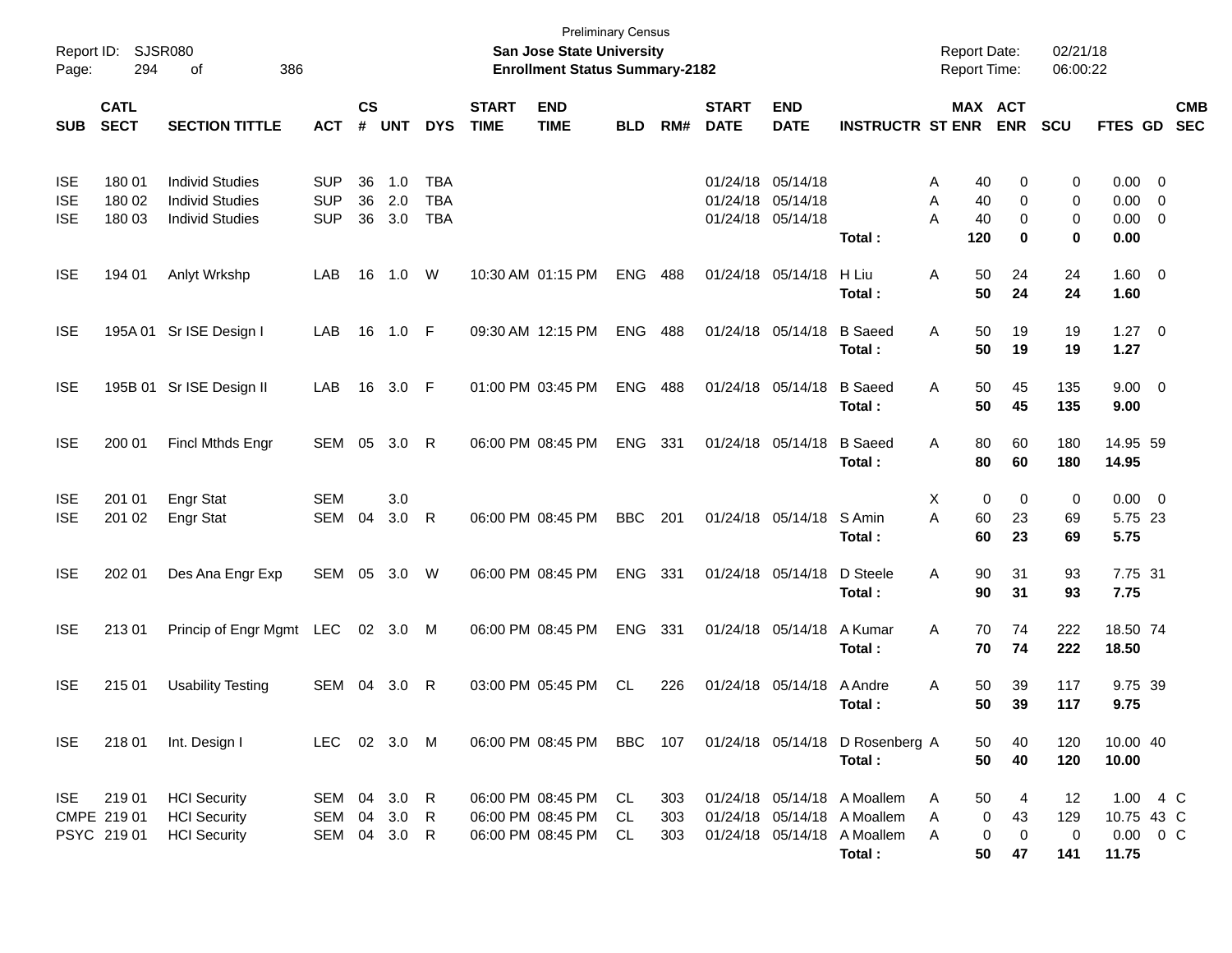| Report ID:<br>Page:      | 295                        | <b>SJSR080</b><br>386<br>οf                   |                   |                |            |            |                             | <b>Preliminary Census</b><br>San Jose State University<br><b>Enrollment Status Summary-2182</b> |            |     |                             |                                                  |                                                       | <b>Report Date:</b><br><b>Report Time:</b> |                                  | 02/21/18<br>06:00:22  |                                    |                          |
|--------------------------|----------------------------|-----------------------------------------------|-------------------|----------------|------------|------------|-----------------------------|-------------------------------------------------------------------------------------------------|------------|-----|-----------------------------|--------------------------------------------------|-------------------------------------------------------|--------------------------------------------|----------------------------------|-----------------------|------------------------------------|--------------------------|
| <b>SUB</b>               | <b>CATL</b><br><b>SECT</b> | <b>SECTION TITTLE</b>                         | <b>ACT</b>        | <b>CS</b><br># | <b>UNT</b> | <b>DYS</b> | <b>START</b><br><b>TIME</b> | <b>END</b><br><b>TIME</b>                                                                       | <b>BLD</b> | RM# | <b>START</b><br><b>DATE</b> | <b>END</b><br><b>DATE</b>                        | <b>INSTRUCTR ST ENR</b>                               |                                            | MAX ACT<br><b>ENR</b>            | <b>SCU</b>            | <b>FTES GD</b>                     | <b>CMB</b><br><b>SEC</b> |
| <b>ISE</b><br><b>ISE</b> | 240 01<br>240 02           | Analytics Sys Engr<br>Analytics Sys Engr      | <b>SEM</b><br>SEM | 05             | 3.0<br>3.0 | W          |                             | 03:00 PM 05:45 PM                                                                               | DMH 150    |     |                             |                                                  | 01/24/18 05/14/18 S Erdogan<br>Total:                 | X<br>60<br>Α<br>60                         | 0<br>0<br>58<br>58               | 0<br>174<br>174       | $0.00 \t 0$<br>14.50 58<br>14.50   |                          |
| <b>ISE</b>               | 242 01                     | Adv Scv Sys Engrg & SEM 04 3.0 M              |                   |                |            |            |                             | 03:00 PM 05:45 PM                                                                               | ENG        | 488 |                             | 01/24/18 05/14/18                                | K Mabrouk<br>Total:                                   | 40<br>A<br>40                              | 20<br>20                         | 60<br>60              | 5.00 20<br>5.00                    |                          |
| <b>ISE</b>               | 247 01                     | Logistics Supl Chn                            | SEM 04            |                | 3.0 M      |            |                             | 06:00 PM 08:45 PM                                                                               | ENG        | 488 |                             | 01/24/18 05/14/18                                | H Liu<br>Total :                                      | Α<br>50<br>50                              | 55<br>55                         | 165<br>165            | 13.75 55<br>13.75                  |                          |
| <b>ISE</b>               | 250 01                     | Leading 6Sigma Impro SEM 04 3.0 T             |                   |                |            |            |                             | 06:00 PM 08:45 PM                                                                               | <b>ENG</b> | 189 |                             | 01/24/18 05/14/18                                | D Steele<br>Total:                                    | 150<br>Α<br>150                            | 122<br>122                       | 366<br>366            | 30.05113<br>30.05                  |                          |
| <b>ISE</b>               | 260 01                     | <b>Healthcare Del Sys</b>                     | LEC               |                | 02 3.0 T   |            |                             | 06:00 PM 08:45 PM                                                                               | <b>BBC</b> | 108 |                             | 01/24/18 05/14/18                                | C Brown<br>Total:                                     | Α<br>49<br>49                              | 41<br>41                         | 123<br>123            | 10.25 41<br>10.25                  |                          |
| <b>ISE</b>               | 297 01                     | Sp Topics IE                                  | SEM               | 05             | 1.0        | <b>TBA</b> |                             |                                                                                                 |            |     |                             | 01/24/18 05/14/18                                |                                                       | 20<br>A                                    | 0                                | 0                     | $0.00 \t 0$                        |                          |
| <b>ISE</b>               | 297 02                     | Sp Topics IE                                  | <b>SEM</b>        | 05             | 2.0        | <b>TBA</b> |                             |                                                                                                 |            |     |                             | 01/24/18 05/14/18                                |                                                       | 20<br>A                                    | 0                                | 0                     | $0.00 \t 0$                        |                          |
| <b>ISE</b>               | 297 03                     | Sp Topics IE                                  | SEM               | 05             | 3.0        | <b>TBA</b> |                             |                                                                                                 |            |     |                             | 01/24/18 05/14/18                                |                                                       | 20<br>Α                                    | 0                                | 0                     | $0.00 \t 0$                        |                          |
|                          |                            |                                               |                   |                |            |            |                             |                                                                                                 |            |     |                             |                                                  | Total:                                                | 60                                         | 0                                | 0                     | 0.00                               |                          |
| <b>ISE</b>               | 298 01                     | Spec Prob                                     | <b>SUP</b>        | 25             | 1.0        | <b>TBA</b> |                             |                                                                                                 |            |     |                             |                                                  | 01/24/18 05/14/18 D Rosenberg A                       | 40                                         | 26                               | 26                    | 2.17 26                            |                          |
| <b>ISE</b>               | 298 02                     | Spec Prob                                     | <b>SUP</b>        | 25             | 2.0        | <b>TBA</b> |                             |                                                                                                 |            |     |                             | 01/24/18 05/14/18 L Freund                       |                                                       | 40<br>A                                    | 11                               | 22                    | 1.83 11                            |                          |
| <b>ISE</b>               | 298 03                     | Spec Prob                                     | <b>SUP</b>        | 25             | 3.0        | <b>TBA</b> |                             |                                                                                                 |            |     |                             | 01/24/18 05/14/18 A Kumar                        |                                                       | 40<br>A                                    | 54                               | 162                   | 13.50 54                           |                          |
| <b>ISE</b>               | 298 04                     | Spec Prob                                     | <b>SUP</b>        |                | 25 4.0     | <b>TBA</b> |                             |                                                                                                 |            |     |                             | 01/24/18 05/14/18 A Andre                        |                                                       | 40<br>A                                    | 6                                | 24                    | $2.00\quad 6$                      |                          |
|                          |                            |                                               |                   |                |            |            |                             |                                                                                                 |            |     |                             |                                                  | Total:                                                | 160                                        | 97                               | 234                   | 19.50                              |                          |
| <b>ISE</b>               | 299 01                     | <b>Masters Thesis</b>                         | <b>SUP</b>        | 25             | 1.0        | <b>TBA</b> |                             |                                                                                                 |            |     |                             | 01/24/18 05/14/18                                |                                                       | 30<br>A                                    | 0                                | 0                     | $0.00 \t 0$                        |                          |
| <b>ISE</b>               | 299 02                     | <b>Masters Thesis</b>                         | <b>SUP</b>        | 25             | 2.0        | <b>TBA</b> |                             |                                                                                                 |            |     |                             | 01/24/18 05/14/18                                |                                                       | 30<br>Α                                    | 0                                | 0                     | $0.00 \t 0$                        |                          |
| <b>ISE</b>               | 299 03                     | <b>Masters Thesis</b>                         | <b>SUP</b>        | 25             | 3.0        | <b>TBA</b> |                             |                                                                                                 |            |     |                             | 01/24/18 05/14/18                                |                                                       | 30<br>Α                                    | 0                                | 0                     | $0.00 \ 0$                         |                          |
| <b>ISE</b>               | 299 04                     | <b>Masters Thesis</b>                         | <b>SUP</b>        |                | 25 4.0     | <b>TBA</b> |                             |                                                                                                 |            |     |                             | 01/24/18 05/14/18 A Andre                        |                                                       | 30<br>A                                    |                                  | 4                     | $0.33 - 1$                         |                          |
|                          |                            |                                               |                   |                |            |            |                             |                                                                                                 |            |     |                             |                                                  | Total:                                                | 120                                        | 1                                | 4                     | 0.33                               |                          |
|                          |                            | Department : Industrial & Systems Engineering |                   |                |            |            |                             |                                                                                                 |            |     |                             | <b>Lower Division:</b><br><b>Upper Division:</b> | <b>Department Total:</b><br><b>Graduate Division:</b> | 1384<br>1059                               | 2443 1655 4403<br>0<br>0<br>1007 | 0<br>2515<br>648 1888 | 328.10<br>0.00<br>171.22<br>156.88 |                          |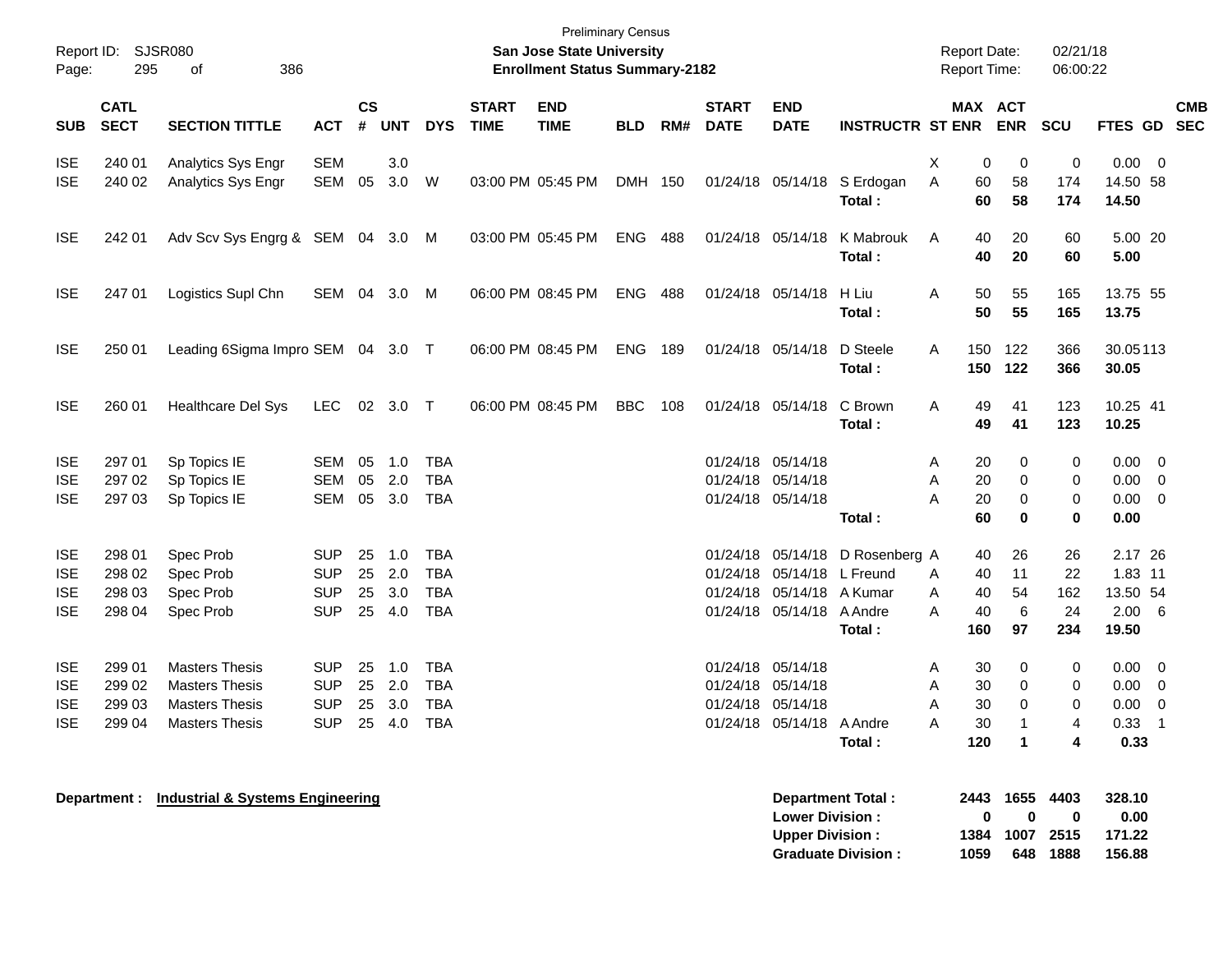| Report ID:<br>Page:     | 296                        | <b>SJSR080</b><br>386<br>οf             |              |                    |            |              |                             | <b>Preliminary Census</b><br>San Jose State University<br><b>Enrollment Status Summary-2182</b> |            |     |                             |                           |                          |   | <b>Report Date:</b><br>Report Time: |                | 02/21/18<br>06:00:22 |              |                         |                          |
|-------------------------|----------------------------|-----------------------------------------|--------------|--------------------|------------|--------------|-----------------------------|-------------------------------------------------------------------------------------------------|------------|-----|-----------------------------|---------------------------|--------------------------|---|-------------------------------------|----------------|----------------------|--------------|-------------------------|--------------------------|
| <b>SUB</b>              | <b>CATL</b><br><b>SECT</b> | <b>SECTION TITTLE</b>                   | <b>ACT</b>   | $\mathsf{cs}$<br># | <b>UNT</b> | <b>DYS</b>   | <b>START</b><br><b>TIME</b> | <b>END</b><br><b>TIME</b>                                                                       | <b>BLD</b> | RM# | <b>START</b><br><b>DATE</b> | <b>END</b><br><b>DATE</b> | <b>INSTRUCTR ST ENR</b>  |   | MAX ACT                             | <b>ENR</b>     | <b>SCU</b>           | FTES GD      |                         | <b>CMB</b><br><b>SEC</b> |
| College<br>Department : |                            | <b>Engineering</b><br><b>Technology</b> |              |                    |            |              |                             |                                                                                                 |            |     |                             |                           |                          |   |                                     |                |                      |              |                         |                          |
| TECH                    | 20A 01                     | Comp Aid Graphics                       | <b>LEC</b>   | 02                 | 2.0        | F            |                             | 09:30 AM 10:20 AM                                                                               | <b>ENG</b> | 103 | 01/24/18                    | 05/14/18                  | K Haydari Sh A           |   | 30                                  | 12             | 12                   | 1.60         | $\overline{\mathbf{0}}$ |                          |
| <b>TECH</b>             | 20A 11                     | Comp Aid Graphics                       | LAB          | 16                 | 0.0        | F            |                             | 10:30 AM 01:15 PM                                                                               | <b>ENG</b> | 103 | 01/24/18                    | 05/14/18                  | K Haydari Sh A<br>Total: |   | 30<br>60                            | 12<br>24       | 12<br>24             | 0.00<br>1.60 | $\overline{\mathbf{0}}$ |                          |
| <b>TECH</b>             | 25 01                      | Intro Materials Tech                    | <b>LEC</b>   | 02                 | 3.0        | TR           |                             | 12:00 PM 12:50 PM                                                                               | <b>ENG</b> | 103 | 01/24/18                    | 05/14/18                  | D Yan                    | Α | 30                                  | 22             | 44                   | 4.40         | 0                       |                          |
| <b>TECH</b>             | 25 11                      | Intro Materials Tech                    | LAB          | 16                 | 0.0        | R            |                             | 01:30 PM 04:15 PM                                                                               | <b>ENG</b> | 105 | 01/24/18                    | 05/14/18                  | N Gupta                  | A | 15                                  | 12             | 12                   | 0.00         | 0                       |                          |
| <b>TECH</b>             | 25 12                      | Intro Materials Tech                    | LAB          |                    | 0.0        |              |                             |                                                                                                 |            |     |                             |                           |                          | X | 0                                   | $\mathbf 0$    | 0                    | 0.00         | 0                       |                          |
| <b>TECH</b>             | 25 13                      | Intro Materials Tech                    | LAB          | 16                 | 0.0        | W            | 09:00 AM 11:45 AM           |                                                                                                 | <b>ENG</b> | 105 |                             | 01/24/18 05/14/18         | D Yan                    | A | 15                                  | 10             | 10                   | 0.00         | $\overline{0}$          |                          |
|                         |                            |                                         |              |                    |            |              |                             |                                                                                                 |            |     |                             |                           | Total:                   |   | 60                                  | 44             | 66                   | 4.40         |                         |                          |
| <b>TECH</b>             | 31 01                      | Qual Assur & Control                    | <b>LEC</b>   | 02                 | 3.0        | <b>MW</b>    | 10:30 AM 11:45 AM           |                                                                                                 | <b>ENG</b> | 103 | 01/24/18                    | 05/14/18                  | N Nader                  | Α | 35                                  | 39             | 78                   | 7.80         | $\overline{0}$          |                          |
| <b>TECH</b>             | 31 02                      | Qual Assur & Control                    | <b>LEC</b>   | 01                 | 3.0        | MW           |                             | 10:30 AM 11:45 AM                                                                               | IS         | 216 |                             | 01/24/18 05/14/18         | A Zargar                 | A | 30                                  | 26             | 78                   | 5.20         | $\overline{\mathbf{0}}$ |                          |
|                         |                            |                                         |              |                    |            |              |                             |                                                                                                 |            |     |                             |                           | Total:                   |   | 65                                  | 65             | 156                  | 13.00        |                         |                          |
| <b>TECH</b>             | 41 11                      | Mach Shop Safety                        | LAB          | 16                 | 1.0        | M            |                             | 06:00 PM 08:45 PM                                                                               | IS         | 120 | 01/24/18                    | 05/14/18                  |                          | Α | 22                                  | 3              | 3                    | 0.20         | 0 <sup>C</sup>          |                          |
| ME                      | 41 11                      | Mach Shop Safety                        | LAB          | 16                 | 1.0        | M            |                             | 06:00 PM 08:45 PM                                                                               | IS         | 120 | 01/24/18                    | 05/14/18                  |                          | Α | 0                                   | 19             | 19                   | 1.27         | 0 <sup>C</sup>          |                          |
| <b>TECH</b>             | 41 12                      | Mach Shop Safety                        | LAB          | 16                 | 1.0        | $\mathsf{T}$ |                             | 12:00 PM 02:45 PM                                                                               | IS         | 120 | 01/24/18                    | 05/14/18                  |                          | Α | 22                                  | $\overline{4}$ | $\overline{4}$       | 0.27         | 0 <sup>C</sup>          |                          |
| <b>ME</b>               | 41 12                      | Mach Shop Safety                        | LAB          | 16                 | 1.0        | $\mathsf{T}$ |                             | 12:00 PM 02:45 PM                                                                               | IS         | 120 | 01/24/18                    | 05/14/18                  |                          | Α | 0                                   | 25             | 25                   | 1.67         | 0 <sup>C</sup>          |                          |
| <b>TECH</b>             | 41 13                      | Mach Shop Safety                        | LAB          | 16                 | 1.0        | $\mathsf{T}$ |                             | 03:00 PM 05:45 PM                                                                               | IS         | 120 | 01/24/18                    | 05/14/18                  |                          | Α | 22                                  | 3              | 3                    | 0.20         | 0 <sup>C</sup>          |                          |
| <b>ME</b>               | 41 13                      | Mach Shop Safety                        | LAB          | 16                 | 1.0        | т            |                             | 03:00 PM 05:45 PM                                                                               | IS         | 120 | 01/24/18                    | 05/14/18                  |                          | A | $\mathbf 0$                         | 22             | 22                   | 1.47         | 0 <sup>C</sup>          |                          |
| <b>TECH</b>             | 41 14                      | Mach Shop Safety                        | LAB          | 16                 | 1.0        | R            |                             | 06:00 PM 08:45 PM                                                                               | IS         | 120 | 01/24/18                    | 05/14/18                  | D Muntz                  | A | 22                                  | $\overline{1}$ | $\mathbf{1}$         | 0.07         | 0 <sup>C</sup>          |                          |
| МE                      | 41 14                      | Mach Shop Safety                        | LAB          | 16                 | 1.0        | R            |                             | 06:00 PM 08:45 PM                                                                               | IS         | 120 | 01/24/18                    | 05/14/18                  | D Muntz                  | A | 0                                   | 26             | 26                   | 1.73         | 0 <sup>C</sup>          |                          |
| <b>TECH</b>             | 41 15                      | Mach Shop Safety                        | LAB          | 16                 | 1.0        | W            |                             | 06:00 PM 08:45 PM                                                                               | IS         | 120 | 01/24/18                    | 05/14/18                  | D Muntz                  | A | 22                                  | $\overline{4}$ | $\overline{4}$       | 0.27         | 0 <sup>C</sup>          |                          |
| ME                      | 41 15                      | Mach Shop Safety                        | LAB          | 16                 | 1.0        | W            |                             | 06:00 PM 08:45 PM                                                                               | IS         | 120 |                             | 01/24/18 05/14/18         | D Muntz                  | A | 0                                   | 20             | 20                   | 1.33         | 0 <sup>C</sup>          |                          |
|                         |                            |                                         |              |                    |            |              |                             |                                                                                                 |            |     |                             |                           | Total:                   |   | 110                                 | 127            | 127                  | 8.47         |                         |                          |
| <b>TECH</b>             | 42 11                      | Mfg Mach Shop Proj                      | LAB          | 16                 | 1.0        | Т            |                             | 06:00 PM 08:45 PM                                                                               | IS         | 120 | 01/24/18                    | 05/14/18                  | D Muntz                  | Α | 24                                  | 2              | 2                    | 0.13         | $0\,C$                  |                          |
| ME                      | 42 11                      | Mfg Mach Shop Proj                      | LAB          | 16                 | 1.0        | Т            |                             | 06:00 PM 08:45 PM                                                                               | IS         | 120 | 01/24/18                    | 05/14/18                  | D Muntz                  | A | 0                                   | 8              | 8                    | 0.53         | 0 <sup>C</sup>          |                          |
|                         |                            |                                         |              |                    |            |              |                             |                                                                                                 |            |     |                             |                           | Total:                   |   | 24                                  | 10             | 10                   | 0.67         |                         |                          |
| TECH 45 01              |                            | Sus Facilities Pln                      | LEC 02 3.0 W |                    |            |              |                             | 06:00 PM 08:45 PM                                                                               | ENG 103    |     |                             | 01/24/18 05/14/18 SObi    |                          | A | 30                                  | 37             | 111                  | $7.40 \ 0$   |                         |                          |
|                         |                            |                                         |              |                    |            |              |                             |                                                                                                 |            |     |                             |                           | Total:                   |   | 30                                  | 37             | 111                  | 7.40         |                         |                          |
| TECH 46 01              |                            | Mach Oper & Mgmt                        | <b>LEC</b>   |                    | 02 3.0     | TBA          |                             |                                                                                                 | IS.        | 120 |                             | 01/24/18 05/14/18 D Muntz |                          | A | 24                                  | 22             | 44                   | 4.40 0       |                         |                          |
| TECH 46 02              |                            | Mach Oper & Mgmt                        | LAB          |                    | 16 0.0     | <b>TBA</b>   |                             |                                                                                                 | <b>IS</b>  | 119 |                             | 01/24/18 05/14/18         | D Muntz                  | A | 24                                  | 22             | 22                   | $0.00 \t 0$  |                         |                          |
|                         |                            |                                         |              |                    |            |              |                             |                                                                                                 |            |     |                             |                           | Total:                   |   | 48                                  | 44             | 66                   | 4.40         |                         |                          |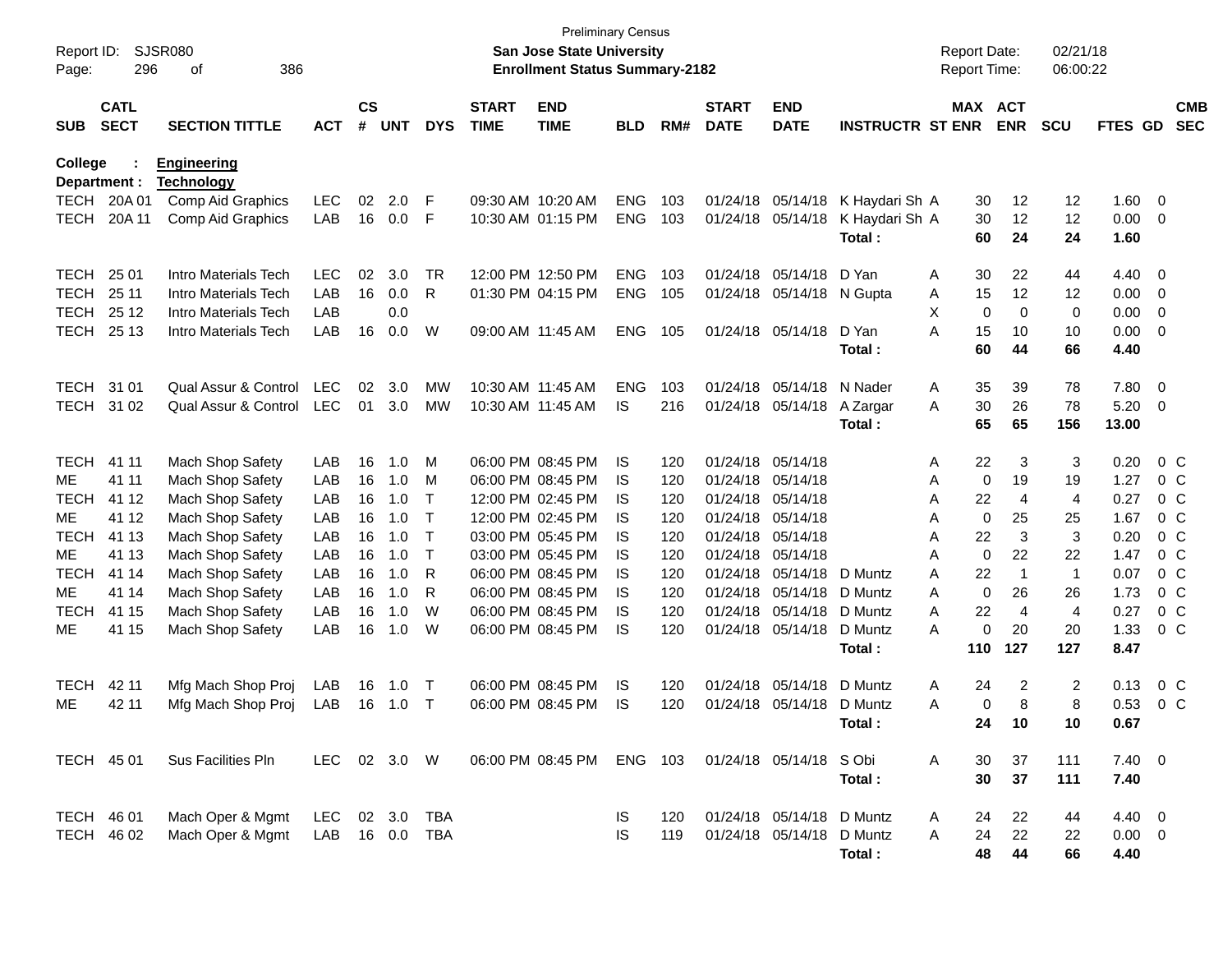| Report ID:<br>297<br>Page:               | <b>SJSR080</b><br>386<br>οf                                                                         |              |                    |            |            |                             | <b>Preliminary Census</b><br>San Jose State University<br><b>Enrollment Status Summary-2182</b> |            |     |                             |                           |                                 | <b>Report Date:</b><br><b>Report Time:</b> |     |                       | 02/21/18<br>06:00:22 |                |                         |                          |
|------------------------------------------|-----------------------------------------------------------------------------------------------------|--------------|--------------------|------------|------------|-----------------------------|-------------------------------------------------------------------------------------------------|------------|-----|-----------------------------|---------------------------|---------------------------------|--------------------------------------------|-----|-----------------------|----------------------|----------------|-------------------------|--------------------------|
| <b>CATL</b><br><b>SECT</b><br><b>SUB</b> | <b>SECTION TITTLE</b>                                                                               | <b>ACT</b>   | $\mathsf{cs}$<br># | <b>UNT</b> | <b>DYS</b> | <b>START</b><br><b>TIME</b> | <b>END</b><br><b>TIME</b>                                                                       | <b>BLD</b> | RM# | <b>START</b><br><b>DATE</b> | <b>END</b><br><b>DATE</b> | <b>INSTRUCTR ST ENR</b>         |                                            |     | MAX ACT<br><b>ENR</b> | <b>SCU</b>           | <b>FTES GD</b> |                         | <b>CMB</b><br><b>SEC</b> |
| <b>TECH</b><br>60 01                     | Intro Electronics                                                                                   | <b>LEC</b>   | 02                 | 3.0        | F          |                             | 09:30 AM 11:15 AM                                                                               | <b>ENG</b> | 341 |                             | 01/24/18 05/14/18 M Zand  |                                 | A                                          | 40  | 30                    | 60                   | 6.00           | - 0                     |                          |
| <b>TECH</b><br>60 02                     | Intro Electronics                                                                                   | <b>LEC</b>   |                    | 3.0        |            |                             |                                                                                                 |            |     |                             |                           |                                 | X                                          | 0   | $\mathbf 0$           | 0                    | 0.00           | 0                       |                          |
| <b>TECH</b><br>60 03                     | Intro Electronics                                                                                   | <b>LEC</b>   | 02                 | 3.0        | м          |                             | 03:00 PM 04:45 PM                                                                               | IS         | 133 |                             |                           | 01/24/18 05/14/18 F Mahzabeen A |                                            | 20  | 22                    | 44                   | 4.40           | 0                       |                          |
| <b>TECH</b><br>60 11                     | Intro Electronics                                                                                   | LAB          | 16                 | 0.0        | F          |                             | 12:00 PM 02:45 PM                                                                               | <b>IS</b>  | 117 |                             | 01/24/18 05/14/18 M Zand  |                                 | A                                          | 20  | 29                    | 29                   | 0.00           | 0                       |                          |
| <b>TECH</b><br>60 12                     | Intro Electronics                                                                                   | LAB          |                    | 0.0        |            |                             |                                                                                                 |            |     |                             |                           |                                 | X                                          | 0   | $\Omega$              | 0                    | 0.00           | 0                       |                          |
| <b>TECH</b><br>60 13                     | Intro Electronics                                                                                   | LAB          |                    | 0.0        |            |                             |                                                                                                 |            |     |                             |                           |                                 | X                                          | 0   | 0                     | 0                    | 0.00           | 0                       |                          |
| <b>TECH</b><br>60 14                     | Intro Electronics                                                                                   | LAB          | 16                 | 0.0        | W          |                             | 12:00 PM 02:45 PM                                                                               | IS         | 117 |                             | 01/24/18 05/14/18         | F Mahzabeen A                   |                                            | 20  | 23                    | 23                   | 0.00           | $\overline{0}$          |                          |
|                                          |                                                                                                     |              |                    |            |            |                             |                                                                                                 |            |     |                             |                           | Total:                          |                                            | 100 | 104                   | 156                  | 10.40          |                         |                          |
| 62 01<br><b>TECH</b>                     | <b>Analog Circuits</b>                                                                              | <b>LEC</b>   | 02                 | 3.0        | TR         |                             | 03:00 PM 03:50 PM                                                                               | IS         | 216 |                             | 01/24/18 05/14/18         | M Mortezaie A                   |                                            | 30  | 39                    | 78                   | 7.80           | 0                       |                          |
| <b>TECH</b><br>62 11                     | <b>Analog Circuits</b>                                                                              | LAB          |                    | 0.0        |            |                             |                                                                                                 |            |     |                             |                           |                                 | Х                                          | 0   | $\mathbf 0$           | 0                    | 0.00           | $\overline{\mathbf{0}}$ |                          |
| <b>TECH</b><br>62 12                     | <b>Analog Circuits</b>                                                                              | LAB          | 16                 | 0.0        | R          |                             | 12:00 PM 02:45 PM                                                                               | IS         | 117 |                             | 01/24/18 05/14/18         | J Modi                          | A                                          | 30  | 27                    | 27                   | 0.00           | 0                       |                          |
| 62 13<br><b>TECH</b>                     | <b>Analog Circuits</b>                                                                              | LAB          | 16                 | 0.0        | R          |                             | 04:30 PM 07:15 PM                                                                               | IS         | 117 |                             | 01/24/18 05/14/18         | R Shah                          | A                                          | 30  | 12                    | 12                   | 0.00           | $\overline{\mathbf{0}}$ |                          |
|                                          |                                                                                                     |              |                    |            |            |                             |                                                                                                 |            |     |                             |                           | Total:                          |                                            | 90  | 78                    | 117                  | 7.80           |                         |                          |
| 6301<br><b>TECH</b>                      | Analog Digital Circ                                                                                 | <b>LEC</b>   | 02                 | 3.0        | МW         |                             | 12:00 PM 12:50 PM                                                                               | IS         | 216 |                             | 01/24/18 05/14/18         | P Ostovari                      | A                                          | 30  | 37                    | 74                   | 7.40           | - 0                     |                          |
| <b>TECH</b><br>63 11                     | Analog Digital Circ                                                                                 | LAB          | 16                 | 0.0        | м          |                             | 03:00 PM 05:45 PM                                                                               | IS         | 117 | 01/24/18                    | 05/14/18                  | P Ostovari                      | A                                          | 30  | 29                    | 29                   | 0.00           | $\overline{\mathbf{0}}$ |                          |
| 63 12<br><b>TECH</b>                     | Analog Digital Circ                                                                                 | LAB          | 16                 | 0.0        | $\top$     |                             | 04:30 PM 07:15 PM                                                                               | IS         | 117 |                             | 01/24/18 05/14/18         | A Saeidi Ash A                  |                                            | 30  | 8                     | 8                    | 0.00           | $\overline{\mathbf{0}}$ |                          |
|                                          |                                                                                                     |              |                    |            |            |                             |                                                                                                 |            |     |                             |                           | Total:                          |                                            | 90  | 74                    | 111                  | 7.40           |                         |                          |
| 65 01<br><b>TECH</b>                     | Netwrk Theory/Appl                                                                                  | <b>LEC</b>   | 02                 | 3.0        | TR         |                             | 10:30 AM 11:20 AM                                                                               | <b>ENG</b> | 103 | 01/24/18                    | 05/14/18                  | O Rashel                        | A                                          | 40  | 41                    | 82                   | 8.20           | - 0                     |                          |
| <b>TECH</b><br>65 11                     | Netwrk Theory/Appl                                                                                  | LAB          | 16                 | 0.0        | $\top$     |                             | 01:30 PM 04:15 PM                                                                               | <b>ENG</b> | 490 | 01/24/18 05/14/18           |                           |                                 | A                                          | 40  | 41                    | 41                   | 0.00           | $\overline{\mathbf{0}}$ |                          |
|                                          |                                                                                                     |              |                    |            |            |                             |                                                                                                 |            |     |                             |                           | Total:                          |                                            | 80  | 82                    | 123                  | 8.20           |                         |                          |
| 66 01<br><b>TECH</b>                     | Network Admin                                                                                       | <b>LEC</b>   |                    | 3.0        |            |                             |                                                                                                 |            |     |                             |                           |                                 | Х                                          | 0   | 0                     | 0                    | 0.00           | $\overline{\mathbf{0}}$ |                          |
| <b>TECH</b><br>66 11                     | Network Admin                                                                                       | LAB          |                    | 0.0        |            |                             |                                                                                                 |            |     |                             |                           |                                 | X                                          | 0   | 0                     | 0                    | 0.00           | $\overline{\mathbf{0}}$ |                          |
|                                          |                                                                                                     |              |                    |            |            |                             |                                                                                                 |            |     |                             |                           | Total:                          |                                            | 0   | $\bf{0}$              | 0                    | 0.00           |                         |                          |
| <b>TECH 11501</b>                        | <b>Automation &amp; Cntrl</b>                                                                       | <b>LEC</b>   | 02                 | 3.0        | F          |                             | 08:00 AM 09:45 AM                                                                               | IS.        | 216 | 01/24/18                    | 05/14/18                  | R Werkman                       | A                                          | 60  | 56                    | 112                  | 11.20          | - 0                     |                          |
| TECH 115 11                              | <b>Automation &amp; Cntrl</b>                                                                       | LAB          | 16                 | 0.0        | M          |                             | 06:00 PM 08:45 PM                                                                               | IS         | 117 |                             |                           | 01/24/18 05/14/18 R Werkman A   |                                            | 30  | 30                    | 30                   | 0.00           | $\overline{\mathbf{0}}$ |                          |
|                                          | TECH 115 12 Automation & Cntrl LAB 16 0.0 T 07:30 AM 10:15 AM IS 117 01/24/18 05/14/18 R Werkman A  |              |                    |            |            |                             |                                                                                                 |            |     |                             |                           |                                 |                                            | 30  | 26                    | 26                   | $0.00 \t 0$    |                         |                          |
|                                          |                                                                                                     |              |                    |            |            |                             |                                                                                                 |            |     |                             |                           | Total:                          |                                            |     | 120 112               | 168                  | 11.20          |                         |                          |
|                                          | TECH 145 01 Lean Manufacturing LEC 03 3.0 TR 07:30 PM 08:45 PM IS 216 01/24/18 05/14/18 K Suleman A |              |                    |            |            |                             |                                                                                                 |            |     |                             |                           |                                 |                                            | 60  | 66                    | 198                  | 13.20 0        |                         |                          |
|                                          |                                                                                                     |              |                    |            |            |                             |                                                                                                 |            |     |                             |                           | Total:                          |                                            | 60  | 66                    | 198                  | 13.20          |                         |                          |
|                                          | TECH 146 01 3D Printing & App                                                                       | LEC 04 3.0 R |                    |            |            |                             | 06:00 PM 07:15 PM ENG 103 01/24/18 05/14/18                                                     |            |     |                             |                           |                                 | A                                          | 35  | 18                    | 54                   | $3.70$ 2       |                         |                          |
|                                          |                                                                                                     |              |                    |            |            |                             |                                                                                                 |            |     |                             |                           | Total:                          |                                            | 35  | 18                    | 54                   | 3.70           |                         |                          |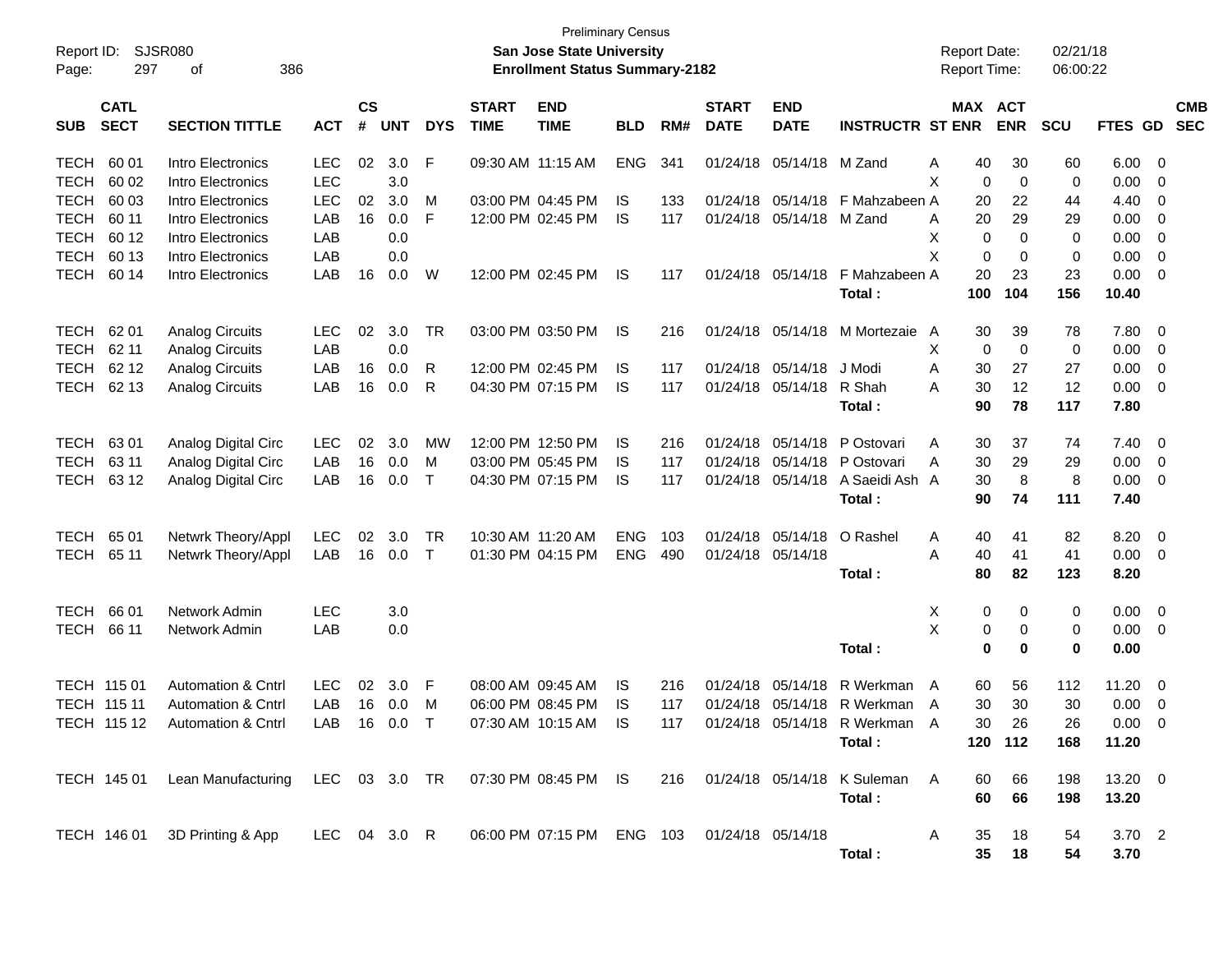| Report ID:<br>Page: | 298                        | SJSR080<br>386<br>оf                               |                |                |            |            |                             | San Jose State University<br><b>Enrollment Status Summary-2182</b> | <b>Preliminary Census</b> |            |                             |                               |                             | <b>Report Date:</b><br>Report Time: |               | 02/21/18<br>06:00:22 |                     |                          |                          |
|---------------------|----------------------------|----------------------------------------------------|----------------|----------------|------------|------------|-----------------------------|--------------------------------------------------------------------|---------------------------|------------|-----------------------------|-------------------------------|-----------------------------|-------------------------------------|---------------|----------------------|---------------------|--------------------------|--------------------------|
| <b>SUB</b>          | <b>CATL</b><br><b>SECT</b> | <b>SECTION TITTLE</b>                              | <b>ACT</b>     | <b>CS</b><br># | <b>UNT</b> | <b>DYS</b> | <b>START</b><br><b>TIME</b> | <b>END</b><br><b>TIME</b>                                          | <b>BLD</b>                | RM#        | <b>START</b><br><b>DATE</b> | <b>END</b><br><b>DATE</b>     | <b>INSTRUCTR ST ENR</b>     | <b>MAX ACT</b>                      | <b>ENR</b>    | SCU                  | FTES GD             |                          | <b>CMB</b><br><b>SEC</b> |
|                     | TECH 147 01                | Green Mfg Managemt LEC                             |                |                | 3.0        |            |                             |                                                                    |                           |            |                             |                               |                             | X<br>0                              | 0             | 0                    | $0.00 \t 0$         |                          |                          |
|                     | TECH 147 11                | Green Mfg Managemt LAB                             |                |                | 0.0        |            |                             |                                                                    |                           |            |                             |                               | Total:                      | X<br>0<br>$\bf{0}$                  | 0<br>$\bf{0}$ | 0<br>0               | $0.00 \t 0$<br>0.00 |                          |                          |
|                     |                            |                                                    |                |                |            |            |                             |                                                                    |                           |            |                             |                               |                             |                                     |               |                      |                     |                          |                          |
|                     | TECH 149 01                | <b>CIM Systems</b>                                 | <b>LEC</b>     | 02             | 3.0        | <b>MW</b>  |                             | 01:30 PM 02:20 PM                                                  | <b>ENG</b>                | 303        |                             | 01/24/18 05/14/18             | S Obi                       | 24<br>A                             | 36            | 72                   | 7.20                | - 0                      |                          |
|                     | TECH 149 11                | <b>CIM Systems</b>                                 | LAB            | 16             | 0.0        | W          |                             | 03:00 PM 05:45 PM                                                  | IS                        | 122        |                             | 01/24/18 05/14/18             | Total:                      | 24<br>A<br>48                       | 36<br>72      | 36<br>108            | $0.00 \t 0$<br>7.20 |                          |                          |
|                     |                            |                                                    |                |                |            |            |                             |                                                                    |                           |            |                             |                               |                             |                                     |               |                      |                     |                          |                          |
|                     | TECH 160 01<br>TECH 160 11 | Mcropro Theory & AP LEC                            |                | 02<br>16       | 3.0<br>0.0 | M<br>W     |                             | 03:00 PM 04:45 PM<br>03:00 PM 05:45 PM                             | IS<br>IS                  | 216<br>117 | 01/24/18                    | 01/24/18 05/14/18<br>05/14/18 | M Zand<br>M Zand            | 50<br>A<br>30<br>A                  | 57<br>31      | 114<br>31            | $11.40 \ 0$<br>0.00 | $\overline{\phantom{0}}$ |                          |
|                     | TECH 160 12                | Mcropro Theory & AP LAB<br>Mcropro Theory & AP LAB |                | 16             | 0.0        | F          |                             | 03:00 PM 05:45 PM                                                  | IS                        | 117        |                             | 01/24/18 05/14/18             | M Zand                      | 30<br>A                             | 26            | 26                   | $0.00 \t 0$         |                          |                          |
|                     |                            |                                                    |                |                |            |            |                             |                                                                    |                           |            |                             |                               | Total:                      | 110                                 | 114           | 171                  | 11.40               |                          |                          |
|                     | TECH 163 01                | <b>Telecomm Systems</b>                            | <b>LEC</b>     | 02             | 3.0        | <b>TR</b>  |                             | 06:00 PM 07:15 PM                                                  | <b>CCB</b>                | 101        |                             | 01/24/18 05/14/18             | A Dolatshahi A              | 40                                  | 27            | 81                   | $5.40 \ 0$          |                          |                          |
|                     | TECH 163 02                | <b>Telecomm Systems</b>                            | <b>LEC</b>     | 02             | 3.0        | <b>TR</b>  |                             | 06:00 PM 07:15 PM                                                  | IS                        | 133        |                             | 01/24/18 05/14/18 A Sanei     |                             | A<br>20                             | 21            | 63                   | 4.20                | $\overline{\phantom{0}}$ |                          |
|                     |                            |                                                    |                |                |            |            |                             |                                                                    |                           |            |                             |                               | Total:                      | 60                                  | 48            | 144                  | 9.60                |                          |                          |
|                     | TECH 165 01                | Wireless Comm Tech                                 | <b>LEC</b>     | 02             | 3.0        | МW         |                             | 10:30 AM 11:20 AM                                                  | IS                        | 117        |                             | 01/24/18 05/14/18             | P Ostovari                  | 30<br>A                             | 32            | 64                   | $6.40 \quad 0$      |                          |                          |
|                     | TECH 165 11                | Wireless Comm Tech                                 | LAB            | 16             | 0.0        | м          |                             | 12:00 PM 02:45 PM                                                  | IS                        | 117        |                             | 01/24/18 05/14/18             | F Mahzabeen A               | 30                                  | 32            | 32                   | $0.00 \t 0$         |                          |                          |
|                     |                            |                                                    |                |                |            |            |                             |                                                                    |                           |            |                             |                               | Total :                     | 60                                  | 64            | 96                   | 6.40                |                          |                          |
|                     | TECH 167 01                | <b>Control Systems</b>                             | <b>LEC</b>     | 02             | 3.0        | <b>TR</b>  |                             | 10:30 AM 11:20 AM                                                  | IS                        | 117        |                             | 01/24/18 05/14/18             | T Brown Jr.                 | 30<br>A                             | 28            | 56                   | $5.60$ 0            |                          |                          |
|                     | TECH 167 11                | <b>Control Systems</b>                             | LAB            | 16             | 0.0        | $\top$     |                             | 12:00 PM 02:45 PM                                                  | IS                        | 117        |                             | 01/24/18 05/14/18             | T Brown Jr.                 | 30<br>A                             | 28            | 28                   | $0.00 \t 0$         |                          |                          |
|                     |                            |                                                    |                |                |            |            |                             |                                                                    |                           |            |                             |                               | Total :                     | 60                                  | 56            | 84                   | 5.60                |                          |                          |
|                     | TECH 169 01                | Applied Elec Desgn                                 | <b>LEC</b>     | 02             | 3.0        | M          |                             | 06:00 PM 07:45 PM                                                  | IS                        | 216        |                             | 01/24/18 05/14/18             | F Koushan                   | 50<br>A                             | 57            | 114                  | $11.40 \ 0$         |                          |                          |
|                     | TECH 169 11                | Applied Elec Desgn                                 | LAB            | 16             | 0.0        | W          |                             | 06:00 PM 08:45 PM                                                  | <b>IS</b>                 | 117        |                             |                               | 01/24/18 05/14/18 F Koushan | 30<br>A                             | 34            | 34                   | $0.00 \t 0$         |                          |                          |
|                     | TECH 169 12                | Applied Elec Desgn                                 | LAB            |                | 0.0        |            |                             |                                                                    |                           |            |                             |                               |                             | X<br>$\mathbf 0$                    | $\mathbf 0$   | $\mathbf 0$          | 0.00                | 0                        |                          |
|                     | TECH 169 13                | Applied Elec Desgn                                 | LAB            | 16             | 0.0        | F          |                             | 06:00 PM 08:45 PM                                                  | <b>IS</b>                 | 117        |                             | 01/24/18 05/14/18             | F Koushan                   | 30<br>A                             | 23            | 23                   | 0.00                | - 0                      |                          |
|                     |                            |                                                    |                |                |            |            |                             |                                                                    |                           |            |                             |                               | Total :                     | 110                                 | 114           | 171                  | 11.40               |                          |                          |
|                     |                            | TECH 180A 03 Indiv St El Comtec                    | SUP 36 3.0 TBA |                |            |            |                             |                                                                    |                           |            |                             | 01/24/18 05/14/18             |                             | 20<br>A                             | 0             | 0                    | $0.00 \t 0$         |                          |                          |
|                     |                            |                                                    |                |                |            |            |                             |                                                                    |                           |            |                             |                               | Total:                      | 20                                  | $\bf{0}$      | 0                    | 0.00                |                          |                          |
|                     |                            | TECH 180B 03 Indiv St Manufactg                    | SUP            |                |            | 36 3.0 TBA |                             |                                                                    |                           |            |                             | 01/24/18 05/14/18             |                             | 20<br>A                             | 0             | 0                    | $0.00 \t 0$         |                          |                          |
|                     |                            | TECH 180B 04 Indiv St Manufactg                    | SUP 36 4.0 TBA |                |            |            |                             |                                                                    |                           |            |                             | 01/24/18 05/14/18             |                             | A<br>20                             | 0             | 0                    | $0.00 \t 0$         |                          |                          |
|                     |                            |                                                    |                |                |            |            |                             |                                                                    |                           |            |                             |                               | Total:                      | 40                                  | 0             | 0                    | 0.00                |                          |                          |
|                     |                            | TECH 180J 03 Indiv St Tech Issu                    | SUP 36 3.0 TBA |                |            |            |                             |                                                                    |                           |            |                             | 01/24/18 05/14/18             |                             | 10<br>A                             | 0             | 0                    | $0.00 \t 0$         |                          |                          |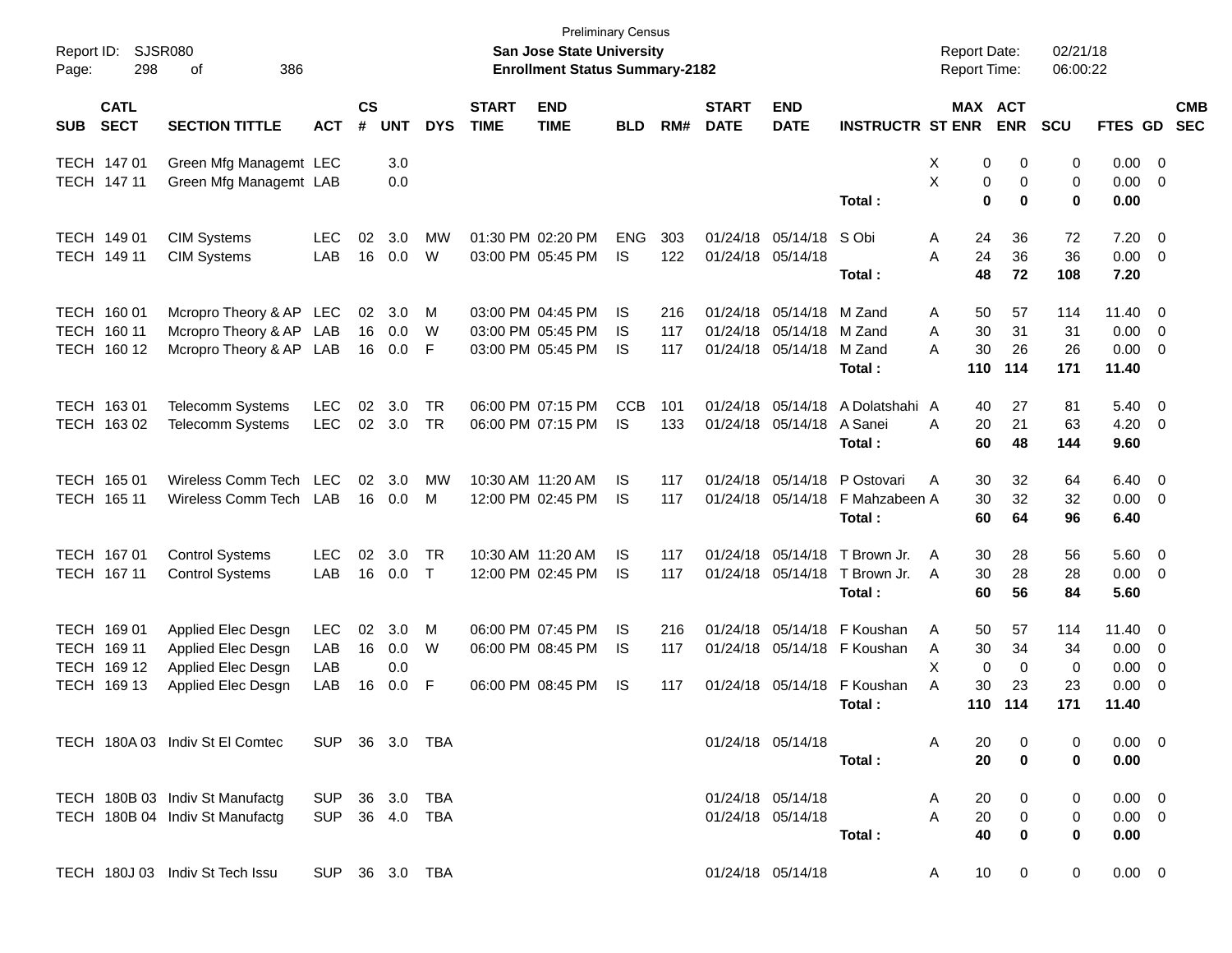| Page:       | Report ID: SJSR080<br>299<br>386<br>of<br><b>CATL</b> |                                         |                |                    |            |            |                             | <b>San Jose State University</b><br><b>Enrollment Status Summary-2182</b> | <b>Preliminary Census</b> |     |                             |                           |                              |              | <b>Report Date:</b><br><b>Report Time:</b> |                | 02/21/18<br>06:00:22 |                |                         |                          |
|-------------|-------------------------------------------------------|-----------------------------------------|----------------|--------------------|------------|------------|-----------------------------|---------------------------------------------------------------------------|---------------------------|-----|-----------------------------|---------------------------|------------------------------|--------------|--------------------------------------------|----------------|----------------------|----------------|-------------------------|--------------------------|
| <b>SUB</b>  | <b>SECT</b>                                           | <b>SECTION TITTLE</b>                   | <b>ACT</b>     | $\mathsf{cs}$<br># | <b>UNT</b> | <b>DYS</b> | <b>START</b><br><b>TIME</b> | <b>END</b><br><b>TIME</b>                                                 | <b>BLD</b>                | RM# | <b>START</b><br><b>DATE</b> | <b>END</b><br><b>DATE</b> | <b>INSTRUCTR ST ENR</b>      |              | MAX ACT                                    | <b>ENR</b>     | <b>SCU</b>           | FTES GD        |                         | <b>CMB</b><br><b>SEC</b> |
|             |                                                       |                                         |                |                    |            |            |                             |                                                                           |                           |     |                             |                           | Total:                       |              | 10                                         | 0              | 0                    | 0.00           |                         |                          |
|             | TECH 190B 01                                          | Senior Project II                       | <b>SEM</b>     | 05                 | 3.0        | W          |                             | 01:30 PM 04:15 PM                                                         | <b>ENG</b>                | 490 | 01/24/18                    | 05/14/18                  | C Foster                     | A            | 30                                         | 25             | 75                   | 5.00           | 0                       |                          |
| <b>TECH</b> |                                                       | 190B 02 Senior Project II               | <b>SEM</b>     | 05                 | 3.0        | W          |                             | 01:30 PM 04:15 PM                                                         | <b>ENG</b>                | 389 | 01/24/18                    | 05/14/18                  | D Yan                        | A            | 30                                         | 19             | 57                   | 3.80           | 0                       |                          |
| <b>TECH</b> |                                                       | 190B 03 Senior Project II               | <b>SEM</b>     | 05                 | 3.0        | R          |                             | 01:30 PM 04:15 PM                                                         | IS                        | 119 | 01/24/18                    | 05/14/18 S Obi            |                              | A            | 30                                         | 26             | 78                   | 5.20           | 0                       |                          |
| TECH        |                                                       | 190B 04 Senior Project II               | <b>SEM</b>     | 05                 | 3.0        | R          |                             | 01:30 PM 04:15 PM                                                         | <b>ENG</b>                | 490 | 01/24/18                    | 05/14/18                  | E Cydzik                     | A            | 30                                         | 19             | 57                   | 3.80           | 0                       |                          |
|             |                                                       |                                         |                |                    |            |            |                             |                                                                           |                           |     |                             |                           | Total:                       |              | 120                                        | 89             | 267                  | 17.80          |                         |                          |
|             | TECH 195 03                                           | Cooperative Intern                      | <b>SUP</b>     | 36                 | 3.0        | TBA        |                             |                                                                           |                           |     |                             | 01/24/18 05/14/18         | S Obi                        | Α            | 22                                         | $\overline{2}$ | 6                    | 0.40           | - 0                     |                          |
|             |                                                       |                                         |                |                    |            |            |                             |                                                                           |                           |     |                             |                           | Total:                       |              | 22                                         | $\mathbf{2}$   | 6                    | 0.40           |                         |                          |
|             | TECH 198 01                                           | Technology & Civil                      | <b>LEC</b>     | 02                 | 3.0        | W          |                             | 06:00 PM 08:45 PM                                                         | DMH 208                   |     |                             |                           | 01/24/18 05/14/18 E Reynolds | A            | 24                                         | 8              | 24                   | 1.60           |                         | $0\,C$                   |
|             | CMPE 198 01                                           | Technology & Civil                      | <b>LEC</b>     | 02                 | 3.0        | W          |                             | 06:00 PM 08:45 PM                                                         | <b>DMH</b>                | 208 | 01/24/18                    |                           | $05/14/18$ E Reynolds        | A            | 0                                          | 0              | 0                    | 0.00           |                         | $0\,C$                   |
| МE          | 198 01                                                | Technology & Civil                      | <b>LEC</b>     | 02                 | 3.0        | W          |                             | 06:00 PM 08:45 PM                                                         | <b>DMH</b>                | 208 | 01/24/18                    |                           | 05/14/18 E Reynolds          | A            | 0                                          | 0              | 0                    | 0.00           |                         | 0 <sup>C</sup>           |
|             | ENGR 198 01                                           | Technology & Civil                      | <b>LEC</b>     | $02\,$             | 3.0        | W          |                             | 06:00 PM 08:45 PM                                                         | DMH 208                   |     | 01/24/18                    |                           | $05/14/18$ E Reynolds        | A            | 0                                          | 0              | 0                    | 0.00           |                         | 0 <sup>o</sup>           |
|             | TECH 198 80                                           | Technology & Civil                      | <b>LEC</b>     | 02 <sub>o</sub>    | 3.0        | <b>TBA</b> |                             |                                                                           |                           |     | 01/24/18                    | 05/14/18 L Zou            |                              | A            | 60                                         | 43             | 129                  | 8.60           |                         | 0 <sub>C</sub>           |
|             | CMPE 198 80                                           | Technology & Civil                      | <b>LEC</b>     | $02\,$             | 3.0        | <b>TBA</b> |                             |                                                                           |                           |     | 01/24/18                    | 05/14/18 L Zou            |                              | A            | 0                                          | 4              | 12                   | 0.80           |                         | 0 <sub>C</sub>           |
| МE          | 198 80                                                | Technology & Civil                      | <b>LEC</b>     | $02\,$             | 3.0        | <b>TBA</b> |                             |                                                                           |                           |     | 01/24/18                    | 05/14/18 L Zou            |                              | A            | 0                                          | 0              | 0                    | 0.00           |                         | 0 <sub>C</sub>           |
|             | ENGR 198 80                                           | Technology & Civil                      | <b>LEC</b>     | 02 <sub>o</sub>    | 3.0        | <b>TBA</b> |                             |                                                                           |                           |     | 01/24/18                    | 05/14/18 L Zou            |                              | A            | 0                                          | $\overline{2}$ | 6                    | 0.40           |                         | 0 <sub>C</sub>           |
|             | TECH 198 81                                           | Technology & Civil                      | <b>LEC</b>     | 02 <sub>o</sub>    | 3.0        | <b>TBA</b> |                             |                                                                           |                           |     | 01/24/18                    |                           | 05/14/18 K Harrison          | A            | 60                                         | 35             | 105                  | 7.00           |                         | 0 <sub>C</sub>           |
|             | CMPE 198 81                                           | Technology & Civil                      | <b>LEC</b>     | $02\,$             | 3.0        | <b>TBA</b> |                             |                                                                           |                           |     | 01/24/18                    |                           | 05/14/18 K Harrison          | A            | 0                                          | $\mathbf 0$    | 0                    | 0.00           |                         | 0 <sub>C</sub>           |
| МE          | 19881                                                 | Technology & Civil                      | <b>LEC</b>     | 02 <sub>o</sub>    | 3.0        | <b>TBA</b> |                             |                                                                           |                           |     | 01/24/18                    |                           | 05/14/18 K Harrison          | A            | 0                                          | $\mathbf 1$    | 3                    | 0.20           |                         | 0 <sub>C</sub>           |
|             | ENGR 198 81                                           | Technology & Civil                      | <b>LEC</b>     | 02 <sub>o</sub>    | 3.0        | <b>TBA</b> |                             |                                                                           |                           |     | 01/24/18                    |                           | 05/14/18 K Harrison          | A            | 0                                          | $\mathbf 0$    | 0                    | 0.00           |                         | 0 <sub>C</sub>           |
|             | TECH 198 82                                           | Technology & Civil                      | <b>LEC</b>     | 02                 | 3.0        | <b>TBA</b> |                             |                                                                           |                           |     | 01/24/18                    | 05/14/18 L Zou            |                              | A            | 40                                         | 27             | 81                   | 5.40           |                         | 0 <sub>C</sub>           |
|             | CMPE 198 82                                           | Technology & Civil                      | <b>LEC</b>     | 02                 | 3.0        | <b>TBA</b> |                             |                                                                           |                           |     | 01/24/18                    | 05/14/18 L Zou            |                              | A            | 0                                          | 2              | 6                    | 0.40           |                         | 0 <sub>C</sub>           |
| МE          | 19882                                                 | Technology & Civil                      | <b>LEC</b>     | 02                 | 3.0        | <b>TBA</b> |                             |                                                                           |                           |     | 01/24/18                    | 05/14/18 L Zou            |                              | A            | 0                                          | $\mathbf 0$    | 0                    | 0.00           |                         | 0 <sub>C</sub>           |
|             | ENGR 198 82                                           | Technology & Civil                      | <b>LEC</b>     | 02 <sub>o</sub>    | 3.0        | <b>TBA</b> |                             |                                                                           |                           |     |                             | 01/24/18 05/14/18 L Zou   |                              | Α            | 0                                          | $\mathbf 0$    | 0                    | 0.00           |                         | 0 <sub>C</sub>           |
|             |                                                       |                                         |                |                    |            |            |                             |                                                                           |                           |     |                             |                           |                              |              | 184                                        | 122            | 366                  | 24.40          |                         |                          |
|             |                                                       |                                         |                |                    |            |            |                             |                                                                           |                           |     |                             |                           | Total:                       |              |                                            |                |                      |                |                         |                          |
|             |                                                       | TECH 199A 01 Special Topics ECT         | SEM 05         |                    | 3.0        | $\top$     |                             | 06:00 PM 08:45 PM                                                         | <b>ENG</b>                | 490 |                             | 01/24/18 05/14/18         | D Frezzo                     | A            | 24                                         | 28             | 84                   | 5.60           | $\overline{\mathbf{0}}$ |                          |
|             |                                                       |                                         |                |                    |            |            |                             |                                                                           |                           |     |                             |                           | Total:                       |              | 24                                         | 28             | 84                   | 5.60           |                         |                          |
|             |                                                       | TECH 290 03 Grad Prob<br>SUP 25 3.0 TBA |                |                    |            |            |                             |                                                                           |                           |     |                             | 01/24/18 05/14/18         |                              | $\mathsf{A}$ | 20                                         | 0              |                      | $0.00 \quad 0$ |                         |                          |
|             |                                                       |                                         |                |                    |            |            |                             |                                                                           |                           |     |                             |                           | Total:                       |              | 20                                         | $\mathbf 0$    | 0                    | 0.00           |                         |                          |
|             |                                                       | TECH 298 03 Grad Spec Study             | SUP 25 3.0 TBA |                    |            |            |                             |                                                                           |                           |     |                             | 01/24/18 05/14/18 SObi    |                              | A            | $\mathbf 0$                                | $\mathbf{1}$   | 3                    | $0.25$ 1       |                         |                          |
|             |                                                       |                                         |                |                    |            |            |                             |                                                                           |                           |     |                             |                           | Total:                       |              | $\bf{0}$                                   | $\mathbf{1}$   | 3                    | 0.25           |                         |                          |
|             |                                                       | TECH 299 03 Masters Thesis              | SUP 25 3.0 TBA |                    |            |            |                             |                                                                           |                           |     |                             | 01/24/18 05/14/18         |                              | A            | 20                                         | $\mathbf 0$    | $\mathbf 0$          | $0.00 \t 0$    |                         |                          |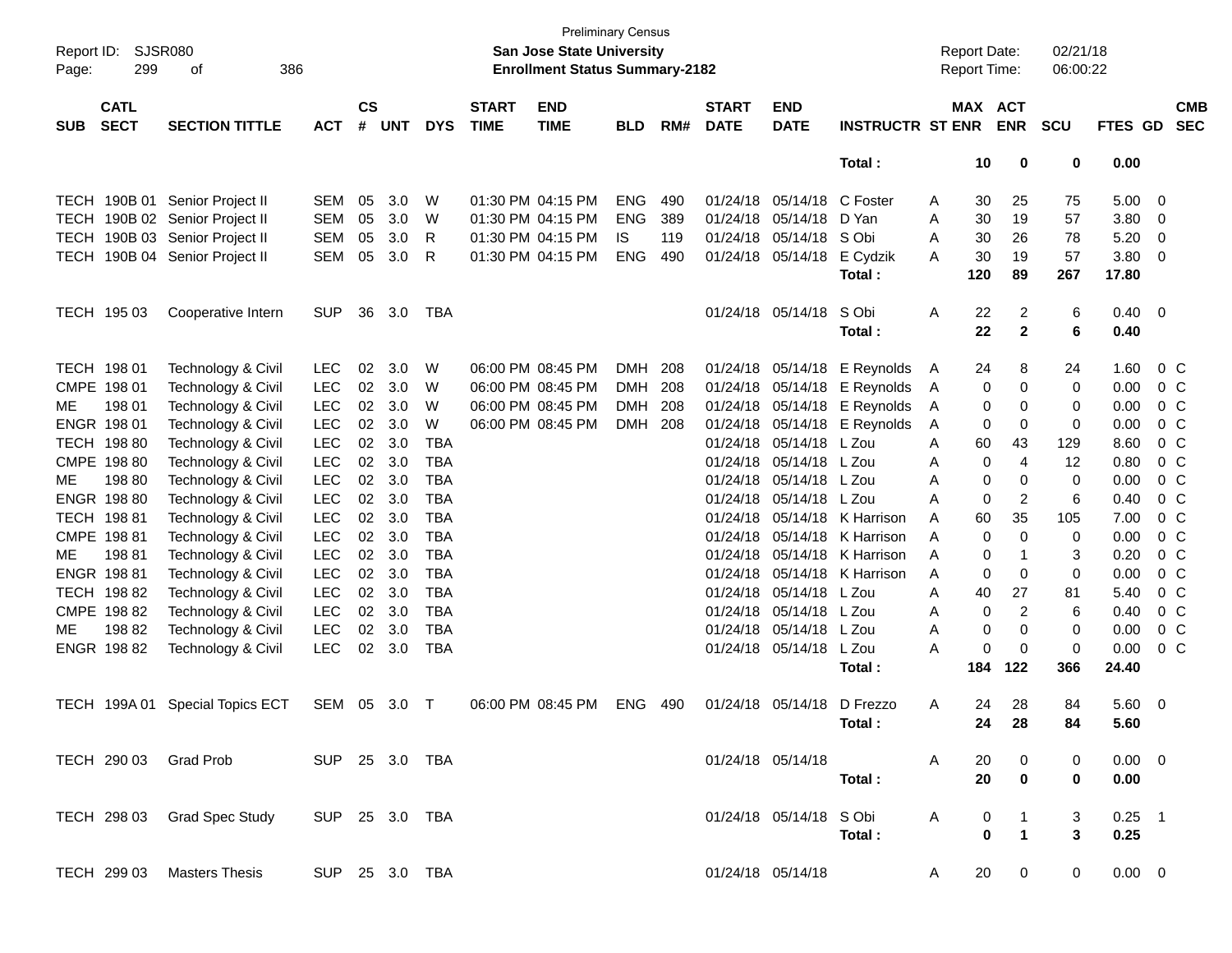| Report ID:<br>Page: | 300                        | <b>SJSR080</b><br>οf  | 386        |                              |            |                             | <b>San Jose State University</b><br><b>Enrollment Status Summary-2182</b> | <b>Preliminary Census</b> |     |                             |                                                  |                           | <b>Report Date:</b><br><b>Report Time:</b> |                          | 02/21/18<br>06:00:22 |                 |                          |
|---------------------|----------------------------|-----------------------|------------|------------------------------|------------|-----------------------------|---------------------------------------------------------------------------|---------------------------|-----|-----------------------------|--------------------------------------------------|---------------------------|--------------------------------------------|--------------------------|----------------------|-----------------|--------------------------|
| <b>SUB</b>          | <b>CATL</b><br><b>SECT</b> | <b>SECTION TITTLE</b> | <b>ACT</b> | <b>CS</b><br>#<br><b>UNT</b> | <b>DYS</b> | <b>START</b><br><b>TIME</b> | <b>END</b><br>TIME                                                        | <b>BLD</b>                | RM# | <b>START</b><br><b>DATE</b> | <b>END</b><br><b>DATE</b>                        | <b>INSTRUCTR ST ENR</b>   | <b>MAX</b>                                 | <b>ACT</b><br><b>ENR</b> | <b>SCU</b>           | <b>FTES GD</b>  | <b>CMB</b><br><b>SEC</b> |
|                     |                            |                       |            |                              |            |                             |                                                                           |                           |     |                             |                                                  | Total:                    | 20                                         | $\bf{0}$                 | 0                    | 0.00            |                          |
|                     | Department :               | <b>Technology</b>     |            |                              |            |                             |                                                                           |                           |     |                             |                                                  | Department Total:         | 1880                                       | 1595                     | 2987                 | 201.88          |                          |
|                     |                            |                       |            |                              |            |                             |                                                                           |                           |     |                             | <b>Lower Division:</b><br><b>Upper Division:</b> |                           | 757<br>1083                                | 689<br>905               | 1067<br>1917         | 73.73<br>127.90 |                          |
|                     |                            |                       |            |                              |            |                             |                                                                           |                           |     |                             |                                                  | <b>Graduate Division:</b> | 40                                         |                          | 3                    | 0.25            |                          |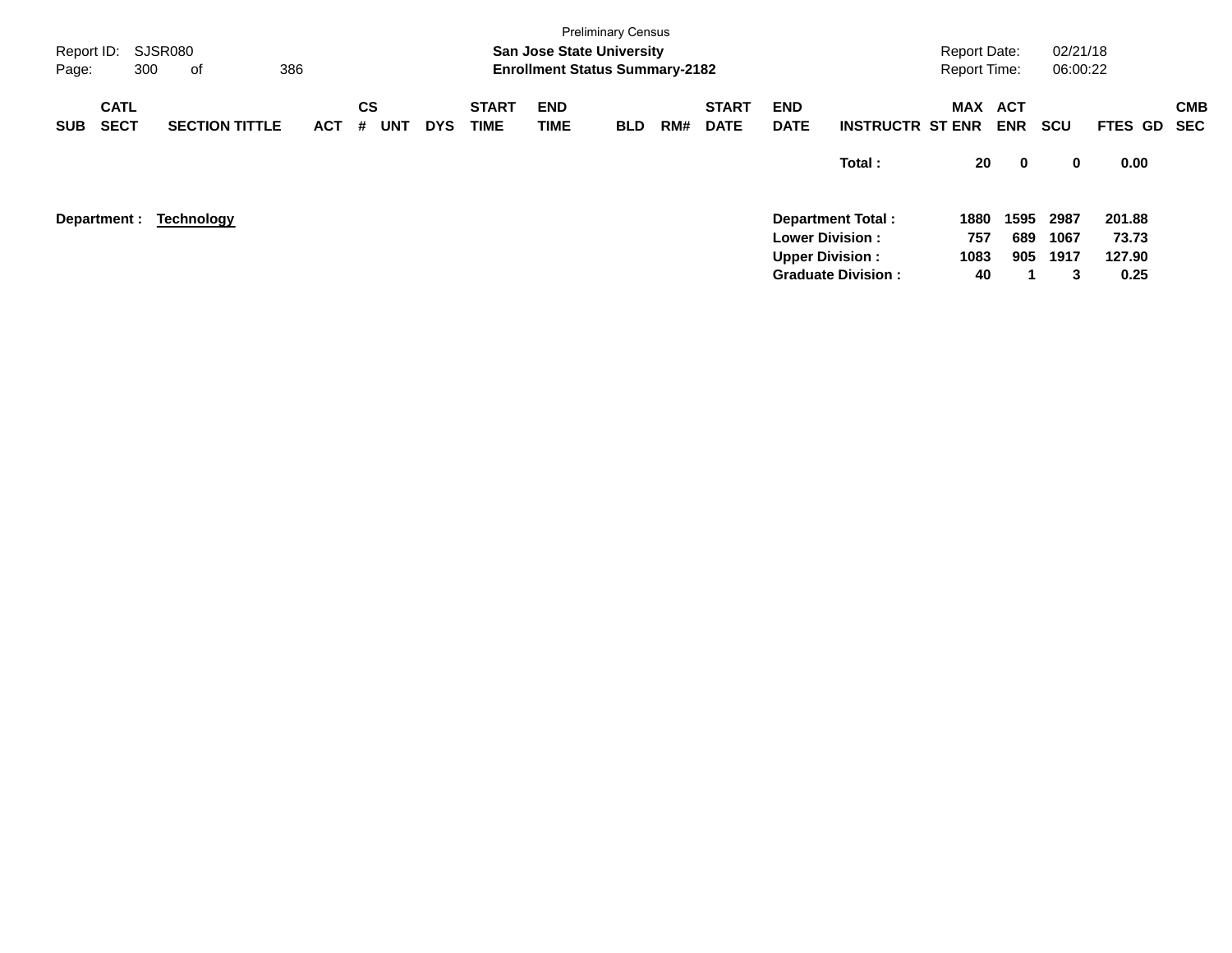| Report ID:<br>Page:        | 301                        | SJSR080<br>386<br>οf                               |              |                    |            |              |                             | <b>San Jose State University</b><br><b>Enrollment Status Summary-2182</b> | <b>Preliminary Census</b> |            |                             |                           |                                                                     |        | <b>Report Date:</b><br><b>Report Time:</b> |                | 02/21/18<br>06:00:22 |                |                            |                          |
|----------------------------|----------------------------|----------------------------------------------------|--------------|--------------------|------------|--------------|-----------------------------|---------------------------------------------------------------------------|---------------------------|------------|-----------------------------|---------------------------|---------------------------------------------------------------------|--------|--------------------------------------------|----------------|----------------------|----------------|----------------------------|--------------------------|
| <b>SUB</b>                 | <b>CATL</b><br><b>SECT</b> | <b>SECTION TITTLE</b>                              | <b>ACT</b>   | $\mathsf{cs}$<br># | <b>UNT</b> | <b>DYS</b>   | <b>START</b><br><b>TIME</b> | <b>END</b><br><b>TIME</b>                                                 | <b>BLD</b>                | RM#        | <b>START</b><br><b>DATE</b> | <b>END</b><br><b>DATE</b> | <b>INSTRUCTR ST ENR</b>                                             |        | MAX ACT                                    | <b>ENR</b>     | <b>SCU</b>           | FTES GD        |                            | <b>CMB</b><br><b>SEC</b> |
| College                    |                            | <b>Engineering</b>                                 |              |                    |            |              |                             |                                                                           |                           |            |                             |                           |                                                                     |        |                                            |                |                      |                |                            |                          |
|                            | Department :               | <b>Materials Engineering</b><br>Intro to Materials | <b>LEC</b>   |                    |            | <b>MW</b>    |                             |                                                                           |                           |            |                             |                           |                                                                     |        |                                            |                |                      |                |                            |                          |
| <b>MATE</b><br><b>MATE</b> | 25 01<br>25 02             | Intro to Materials                                 | <b>LEC</b>   | 02<br>01           | 3.0<br>3.0 | MW           |                             | 04:30 PM 05:45 PM<br>09:00 AM 10:15 AM                                    | <b>ENG</b><br><b>ENG</b>  | 189<br>331 | 01/24/18<br>01/24/18        | 05/14/18<br>05/14/18      | M Ove<br>O Keles                                                    | A<br>A | 120<br>90                                  | 122<br>82      | 244<br>246           | 24.75<br>16.60 | - 7                        |                          |
| <b>MATE</b>                | 25 03                      | Intro to Materials                                 | <b>LEC</b>   |                    | 3.0        |              |                             |                                                                           |                           |            |                             |                           |                                                                     | X      | 0                                          | 0              | 0                    | 0.00           | 4<br>0                     |                          |
|                            |                            |                                                    |              |                    |            |              |                             |                                                                           |                           |            |                             |                           | Total:                                                              |        | 210                                        | 204            | 490                  | 41.35          |                            |                          |
| <b>MATE</b>                | 129 01                     | Intro IC Proc Desgn                                | <b>SEM</b>   | 04                 | 3.0        | R            |                             | 06:00 PM 07:45 PM                                                         | <b>ENG</b>                | 327        | 01/24/18                    | 05/14/18                  | E Lucow                                                             | A      | 18                                         | 21             | 42                   | 4.35           |                            | $3\,C$                   |
| <b>EE</b>                  | 129 01                     | Intro IC Proc Desgn                                | <b>SEM</b>   | 04                 | 3.0        | R            |                             | 06:00 PM 07:45 PM                                                         | <b>ENG</b>                | 327        | 01/24/18                    | 05/14/18                  | E Lucow                                                             | A      | 0                                          | $\overline{4}$ | 8                    | 0.80           |                            | 0 <sup>C</sup>           |
| <b>MATE</b>                | 129 02                     | Intro IC Proc Desgn                                | LAB          |                    | 0.0        |              |                             |                                                                           |                           |            |                             |                           |                                                                     | X      | 0                                          | 0              | 0                    | 0.00           | 0                          |                          |
| EE                         | 129 02                     | Intro IC Proc Desgn                                | LAB          |                    | 0.0        |              |                             |                                                                           |                           |            |                             |                           |                                                                     | X      | 0                                          | 0              | 0                    | 0.00           | $\mathbf 0$                |                          |
| <b>MATE</b>                | 129 03                     | Intro IC Proc Desgn                                | LAB          | 16                 | 0.0        | $\mathsf{T}$ |                             | 06:00 PM 08:45 PM                                                         | <b>ENG</b>                | 311        | 01/24/18                    | 05/14/18                  | N Peters                                                            | A      | 18                                         | 14             | 14                   | 0.00           |                            | 2 C                      |
| <b>EE</b>                  | 129 03                     | Intro IC Proc Desgn                                | LAB          | 16                 | 0.0        | $\mathsf{T}$ |                             | 06:00 PM 08:45 PM                                                         | <b>ENG</b>                | 311        | 01/24/18                    | 05/14/18                  | N Peters                                                            | A      | 0                                          | $\overline{c}$ | $\overline{2}$       | 0.00           |                            | 0 <sup>C</sup>           |
| <b>MATE</b>                | 129 04                     | Intro IC Proc Desgn                                | LAB          |                    | 0.0        |              |                             |                                                                           |                           |            |                             |                           |                                                                     | X      | 0                                          | 0              | 0                    | 0.00           | 0                          |                          |
| <b>EE</b>                  | 129 04                     | Intro IC Proc Desgn                                | <b>LAB</b>   |                    | 0.0        |              |                             |                                                                           |                           |            |                             |                           |                                                                     | X      | 0                                          | 0              | 0                    | 0.00           | $\mathbf 0$                |                          |
| <b>MATE</b>                | 129 05                     | Intro IC Proc Desgn                                | LAB          | 16                 | 0.0        | W            |                             | 06:00 PM 08:45 PM                                                         | <b>ENG</b>                | 311        | 01/24/18                    | 05/14/18                  | N Peters                                                            | A      | 20                                         | 7              | $\overline{7}$       | 0.00           |                            | $1\,C$                   |
| EE                         | 129 05                     | Intro IC Proc Desgn                                | LAB          | 16                 | 0.0        | W            |                             | 06:00 PM 08:45 PM                                                         | <b>ENG</b>                | 311        | 01/24/18                    | 05/14/18                  | N Peters                                                            | А      | 0                                          | $\overline{c}$ | $\overline{2}$       | 0.00           |                            | 0 <sup>C</sup>           |
|                            |                            |                                                    |              |                    |            |              |                             |                                                                           |                           |            |                             |                           | Total:                                                              |        | 56                                         | 50             | 75                   | 5.15           |                            |                          |
| <b>MATE</b>                | 135 01                     | Intro Composite Matl                               | <b>SEM</b>   | 05                 | 3.0        | <b>TR</b>    |                             | 01:30 PM 02:45 PM                                                         | CL.                       | 226        | 01/24/18                    | 05/14/18                  | T Pan                                                               | Α      | 60                                         | 20             | 60                   | 4.15           |                            | $3\,C$                   |
| ME                         | 135 01                     | Intro Composite Matl                               | <b>SEM</b>   | 05                 | 3.0        | <b>TR</b>    |                             | 01:30 PM 02:45 PM                                                         | CL                        | 226        | 01/24/18                    | 05/14/18                  | T Pan                                                               | A      | 0                                          | 20             | 60                   | 4.05           |                            | 1 C                      |
| AE                         | 135 01                     | Intro Composite Matl                               | <b>SEM</b>   | 05                 | 3.0        | <b>TR</b>    |                             | 01:30 PM 02:45 PM                                                         | <b>CL</b>                 | 226        | 01/24/18                    | 05/14/18                  | T Pan                                                               | А      | 0                                          | $\overline{4}$ | 12                   | 0.85           |                            | 1 C                      |
|                            |                            |                                                    |              |                    |            |              |                             |                                                                           |                           |            |                             |                           | Total:                                                              |        | 60                                         | 44             | 132                  | 9.05           |                            |                          |
|                            | MATE 141 01                | <b>Strctr Analys Matls</b>                         | <b>SEM</b>   | 05                 | 3.0        | <b>TR</b>    |                             | 01:30 PM 02:45 PM                                                         | <b>ENG</b>                | 401        |                             | 01/24/18 05/14/18         | C England                                                           | Α      | 30                                         | 18             | 54                   | 3.60           | $\overline{\mathbf{0}}$    |                          |
|                            |                            |                                                    |              |                    |            |              |                             |                                                                           |                           |            |                             |                           | Total:                                                              |        | 30                                         | 18             | 54                   | 3.60           |                            |                          |
| <b>MATE</b>                | 14301                      | Prin Scng Micrscpy                                 | LAB          | 16                 | 1.0        | M            |                             | 01:30 PM 04:15 PM                                                         | <b>ENG</b>                | 223        | 01/24/18                    | 05/14/18                  | C Peters                                                            | A      | 12                                         | 12             | 12                   | 0.82           | $\overline{\phantom{0}}$ 1 |                          |
|                            | MATE 143 02                | Prin Scng Micrscpy                                 | LAB          | 16                 | 1.0        | $\top$       |                             | 10:30 AM 01:15 PM                                                         | <b>ENG</b>                | 223        | 01/24/18                    | 05/14/18                  | C Peters                                                            | A      | 12                                         | 10             | 10                   | 0.67           | $\overline{0}$             |                          |
|                            |                            |                                                    |              |                    |            |              |                             |                                                                           |                           |            |                             |                           | Total:                                                              |        | 24                                         | 22             | 22                   | 1.48           |                            |                          |
|                            |                            | MATE 144 01 XRD Lab                                | LAB 16 1.0 F |                    |            |              |                             | 01:30 PM 04:15 PM ENG 223                                                 |                           |            | 01/24/18 05/14/18 C Peters  |                           |                                                                     | A      | 12                                         | 14             | 14                   | $0.93 \quad 0$ |                            |                          |
|                            |                            |                                                    |              |                    |            |              |                             |                                                                           |                           |            |                             |                           | Total:                                                              |        | 12                                         | 14             | 14                   | 0.93           |                            |                          |
|                            |                            | MATE 145 01 Princ Scnng Probes LAB 16 1.0 F        |              |                    |            |              |                             |                                                                           |                           |            |                             |                           | 09:00 AM 11:45 AM ENG 115 01/24/18 05/14/18 M Goedert               | A      | 12                                         | 9              | 9                    | $0.68$ 5       |                            |                          |
|                            |                            |                                                    |              |                    |            |              |                             |                                                                           |                           |            |                             |                           | Total:                                                              |        | 12                                         | 9              | 9                    | 0.68           |                            |                          |
|                            |                            |                                                    |              |                    |            |              |                             |                                                                           |                           |            |                             |                           |                                                                     |        |                                            |                |                      |                |                            |                          |
|                            |                            | MATE 151 01 Solid State Thermo                     |              |                    |            |              |                             |                                                                           |                           |            |                             |                           | LEC 04 3.0 MW 10:30 AM 11:45 AM ENG 303 01/24/18 05/14/18 S Agarwal | A      | 40                                         | 16             | 48                   | $3.20 \ 0$     |                            |                          |
|                            |                            |                                                    |              |                    |            |              |                             |                                                                           |                           |            |                             |                           | Total:                                                              |        | 40                                         | 16             | 48                   | 3.20           |                            |                          |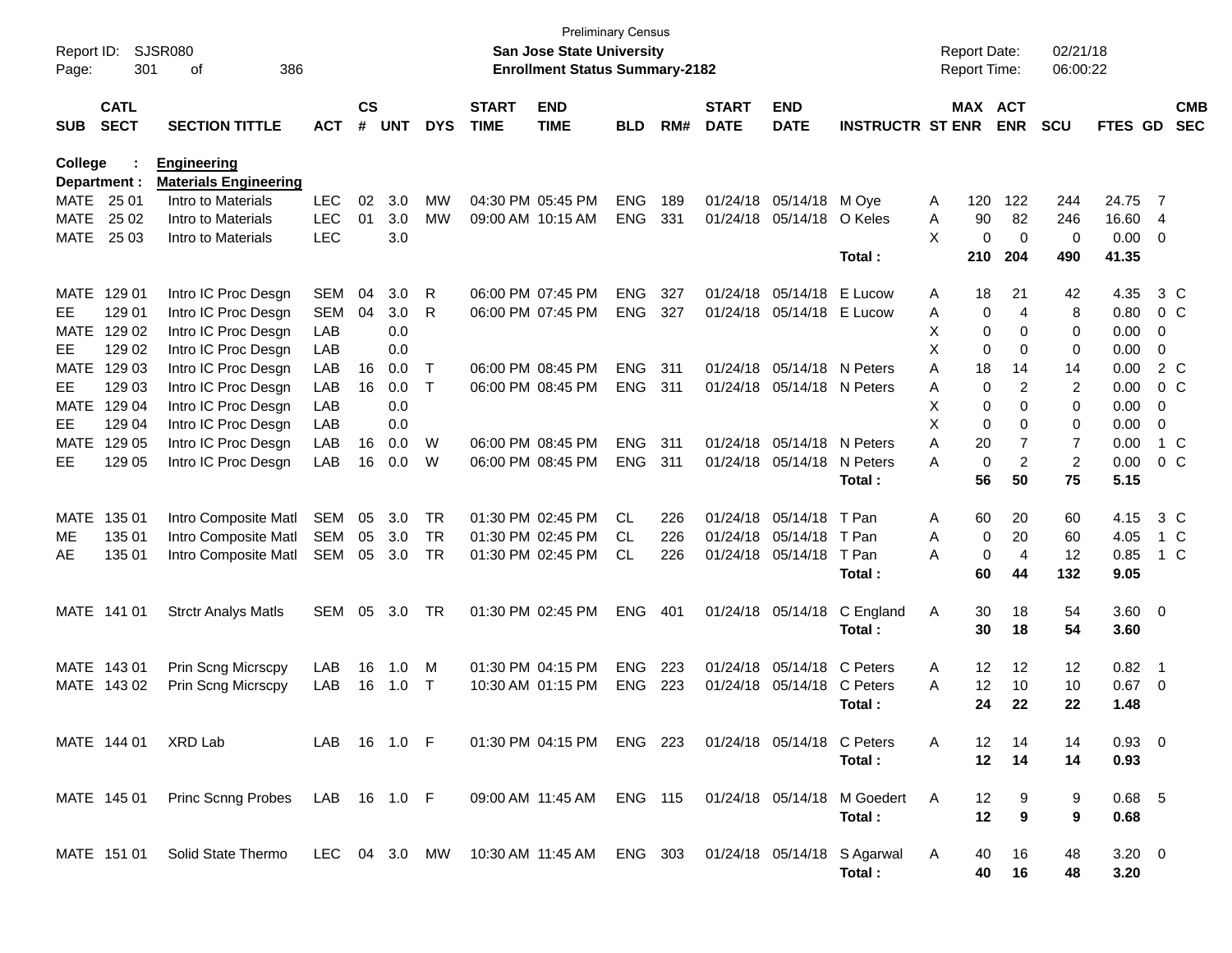| Report ID:<br>302<br>Page:                                                                                                          | SJSR080<br>386<br>оf                                                                                                                                                                                                                                                                         |                                                                    |                                  |                                                             |                                                                         |                             | <b>San Jose State University</b><br><b>Enrollment Status Summary-2182</b>                                                  | <b>Preliminary Census</b>                                                       |                                        |                                                          |                                                                                                    |                                                                                                        | <b>Report Date:</b><br><b>Report Time:</b>                                                                  |                                                                                | 02/21/18<br>06:00:22                                                               |                                                                                              |                                                                                                                                   |
|-------------------------------------------------------------------------------------------------------------------------------------|----------------------------------------------------------------------------------------------------------------------------------------------------------------------------------------------------------------------------------------------------------------------------------------------|--------------------------------------------------------------------|----------------------------------|-------------------------------------------------------------|-------------------------------------------------------------------------|-----------------------------|----------------------------------------------------------------------------------------------------------------------------|---------------------------------------------------------------------------------|----------------------------------------|----------------------------------------------------------|----------------------------------------------------------------------------------------------------|--------------------------------------------------------------------------------------------------------|-------------------------------------------------------------------------------------------------------------|--------------------------------------------------------------------------------|------------------------------------------------------------------------------------|----------------------------------------------------------------------------------------------|-----------------------------------------------------------------------------------------------------------------------------------|
| <b>CATL</b><br><b>SECT</b><br><b>SUB</b>                                                                                            | <b>SECTION TITTLE</b>                                                                                                                                                                                                                                                                        | <b>ACT</b>                                                         | $\mathsf{cs}$<br>#               | UNT                                                         | <b>DYS</b>                                                              | <b>START</b><br><b>TIME</b> | <b>END</b><br><b>TIME</b>                                                                                                  | <b>BLD</b>                                                                      | RM#                                    | <b>START</b><br><b>DATE</b>                              | <b>END</b><br><b>DATE</b>                                                                          | <b>INSTRUCTR ST ENR</b>                                                                                |                                                                                                             | <b>MAX ACT</b><br><b>ENR</b>                                                   | <b>SCU</b>                                                                         | FTES GD                                                                                      | <b>CMB</b><br><b>SEC</b>                                                                                                          |
| MATE 152 01                                                                                                                         | Solid State Kin                                                                                                                                                                                                                                                                              | <b>SEM</b>                                                         | 04                               | 3.0                                                         | TR                                                                      |                             | 09:00 AM 10:15 AM                                                                                                          | <b>ENG</b>                                                                      | 303                                    |                                                          | 01/24/18 05/14/18                                                                                  | T Pan<br>Total:                                                                                        | 40<br>Α<br>40                                                                                               | 10<br>10                                                                       | 30<br>30                                                                           | $2.05$ 1<br>2.05                                                                             |                                                                                                                                   |
| MATE 153 01<br>MATE 153 02<br>MATE 153 03<br>MATE 153 04<br>MATE 153 05<br>MATE 153 06<br>MATE 153 07<br>MATE 153 08<br>MATE 153 09 | <b>EO&amp;M Props Solids</b><br><b>EO&amp;M Props Solids</b><br><b>EO&amp;M Props Solids</b><br><b>EO&amp;M Props Solids</b><br><b>EO&amp;M Props Solids</b><br><b>EO&amp;M Props Solids</b><br><b>EO&amp;M Props Solids</b><br><b>EO&amp;M Props Solids</b><br><b>EO&amp;M Props Solids</b> | <b>LEC</b><br>LAB<br>LAB<br>LAB<br>LAB<br>LAB<br>LAB<br>LAB<br>LAB | 02<br>16<br>16<br>16<br>16<br>16 | 3.0<br>0.0<br>0.0<br>0.0<br>0.0<br>0.0<br>0.0<br>0.0<br>0.0 | TR<br>$\mathsf{T}$<br>$\mathsf{T}$<br>$\mathsf{T}$<br>$\mathsf{R}$<br>W |                             | 04:30 PM 05:20 PM<br>09:00 AM 11:45 AM<br>01:30 PM 04:15 PM<br>06:00 PM 08:45 PM<br>09:00 AM 11:45 AM<br>12:00 PM 02:45 PM | <b>SH</b><br><b>ENG</b><br><b>ENG</b><br><b>ENG</b><br><b>ENG</b><br><b>ENG</b> | 100<br>105<br>105<br>105<br>105<br>105 | 01/24/18<br>01/24/18<br>01/24/18<br>01/24/18<br>01/24/18 | 05/14/18 T Pan<br>05/14/18 E Ishida                                                                | 05/14/18 B Serrano<br>05/14/18 B Serrano<br>05/14/18 S Morgan<br>01/24/18 05/14/18 A Andrews<br>Total: | 100<br>A<br>16<br>A<br>A<br>16<br>16<br>A<br>16<br>A<br>16<br>Α<br>X<br>$\Omega$<br>X<br>0<br>X<br>0<br>180 | 76<br>15<br>14<br>15<br>16<br>16<br>$\Omega$<br>$\Omega$<br>$\mathbf 0$<br>152 | 152<br>15<br>14<br>15<br>16<br>16<br>$\Omega$<br>$\mathbf 0$<br>$\mathbf 0$<br>228 | 15.35<br>$0.00 \t 0$<br>0.00<br>0.00<br>0.00<br>0.00<br>0.00<br>0.00<br>$0.00 \t 0$<br>15.35 | 3<br>$\overline{\phantom{0}}$<br>$\overline{2}$<br>$\overline{0}$<br>$\overline{\phantom{0}}$ 1<br>$\overline{\mathbf{0}}$<br>- 0 |
| MATE 154 01<br>MATE 154 02<br>MATE 154 03<br>MATE 155 01                                                                            | Metals and Alloys<br>Metals and Alloys<br>Metals and Alloys<br>Matls Select Desgn                                                                                                                                                                                                            | SEM<br>LAB<br>LAB<br>SEM                                           | 04<br>16<br>16<br>05             | 3.0<br>0.0<br>0.0<br>3.0                                    | M<br>W<br>W<br>MW                                                       |                             | 03:00 PM 04:40 PM<br>03:00 PM 05:45 PM<br>06:00 PM 08:45 PM<br>12:00 PM 01:15 PM                                           | CL<br><b>ENG</b><br><b>ENG</b><br><b>ENG</b>                                    | 226<br>105<br>105<br>303               |                                                          | 01/24/18 05/14/18 D Chafey<br>01/24/18 05/14/18 D Chafey<br>01/24/18 05/14/18<br>01/24/18 05/14/18 | Total:<br>W Chung                                                                                      | 40<br>A<br>20<br>Α<br>A<br>20<br>80<br>30<br>Α                                                              | 19<br>19<br>0<br>38<br>19                                                      | 38<br>19<br>$\mathbf 0$<br>57<br>57                                                | 3.80 0<br>0.00<br>$0.00 \t 0$<br>3.80<br>3.85                                                | $\overline{\phantom{0}}$<br>- 1                                                                                                   |
| MATE 180 01<br>MATE 180 02                                                                                                          | <b>Ind Studies</b><br><b>Ind Studies</b>                                                                                                                                                                                                                                                     | SUP<br><b>SUP</b>                                                  | 36<br>36                         | 1.0<br>2.0                                                  | <b>TBA</b><br><b>TBA</b>                                                |                             |                                                                                                                            |                                                                                 |                                        |                                                          |                                                                                                    | Total:<br>01/24/18 05/14/18 G Selvaduray A<br>01/24/18 05/14/18 G Selvaduray A<br>Total:               | 30<br>10<br>10<br>20                                                                                        | 19<br>1<br>0<br>1                                                              | 57<br>1<br>0<br>1                                                                  | 3.85<br>$0.07$ 0<br>$0.00 \t 0$<br>0.07                                                      |                                                                                                                                   |
| MATE 186 01                                                                                                                         | Polymers<br>MATE 198B 01 Sr Design Proj<br>MATE 198B 02 Sr Design Proj                                                                                                                                                                                                                       | SEM<br>SEM 04 2.0 F<br>LAB 16 0.0 F                                | 05                               | 3.0                                                         | TR                                                                      |                             | 10:30 AM 11:45 AM<br>09:30 AM 10:20 AM<br>10:30 AM 01:15 PM                                                                | <b>ENG</b><br>ENG 340<br>ENG 340                                                | 301                                    |                                                          | 01/24/18 05/14/18                                                                                  | F Erogbogbo A<br>Total:<br>01/24/18 05/14/18 W Slocumb<br>01/24/18 05/14/18 W Slocumb<br>Total:        | 30<br>30<br>30<br>A<br>A<br>30<br>60                                                                        | 32<br>32<br>8<br>8<br>16                                                       | 96<br>96<br>8<br>8<br>16                                                           | 6.70 6<br>6.70<br>$1.07 \t 0$<br>$0.00 \t 0$<br>1.07                                         |                                                                                                                                   |
| MATE 215 01                                                                                                                         | Solid State Matls                                                                                                                                                                                                                                                                            | SEM 05 3.0 M                                                       |                                  |                                                             |                                                                         |                             | 06:00 PM 08:45 PM                                                                                                          | ENG 343                                                                         |                                        |                                                          | 01/24/18 05/14/18 M Oye                                                                            | Total :                                                                                                | 40<br>A<br>40                                                                                               | 22<br>22                                                                       | 66<br>66                                                                           | 5.30 18<br>5.30                                                                              |                                                                                                                                   |
| MATE 251 01                                                                                                                         | Adv Sld St Thermo                                                                                                                                                                                                                                                                            | SEM 05 3.0 W                                                       |                                  |                                                             |                                                                         |                             | 06:00 PM 08:45 PM ENG 395                                                                                                  |                                                                                 |                                        |                                                          | 01/24/18 05/14/18 D Oh                                                                             | Total:                                                                                                 | 30<br>A<br>30                                                                                               | 19<br>19                                                                       | 57<br>57                                                                           | 4.75 19<br>4.75                                                                              |                                                                                                                                   |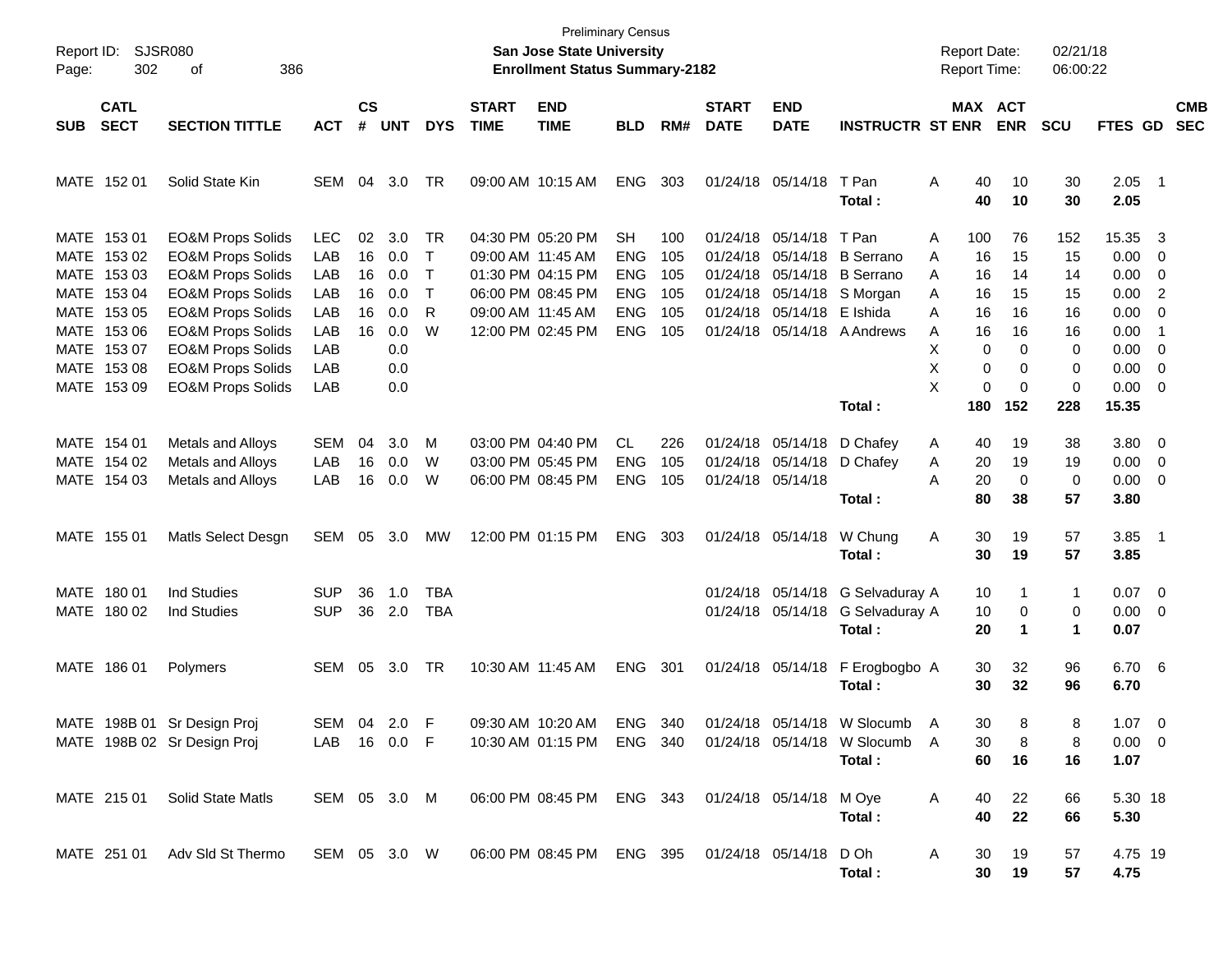| Report ID:<br>303<br>Page:                                            | <b>SJSR080</b><br>386<br>οf                                                |                                        |                |                   |                               |                             | <b>Preliminary Census</b><br>San Jose State University<br><b>Enrollment Status Summary-2182</b> |                                        |                   |                             |                                                                                  |                                                                                   |             |                           | <b>Report Date:</b><br>Report Time: | 02/21/18<br>06:00:22              |                                     |                                           |                          |
|-----------------------------------------------------------------------|----------------------------------------------------------------------------|----------------------------------------|----------------|-------------------|-------------------------------|-----------------------------|-------------------------------------------------------------------------------------------------|----------------------------------------|-------------------|-----------------------------|----------------------------------------------------------------------------------|-----------------------------------------------------------------------------------|-------------|---------------------------|-------------------------------------|-----------------------------------|-------------------------------------|-------------------------------------------|--------------------------|
| <b>CATL</b><br><b>SECT</b><br><b>SUB</b>                              | <b>SECTION TITTLE</b>                                                      | <b>ACT</b>                             | <b>CS</b><br># | <b>UNT</b>        | <b>DYS</b>                    | <b>START</b><br><b>TIME</b> | <b>END</b><br><b>TIME</b>                                                                       | <b>BLD</b>                             | RM#               | <b>START</b><br><b>DATE</b> | <b>END</b><br><b>DATE</b>                                                        | <b>INSTRUCTR ST ENR ENR</b>                                                       |             |                           | <b>MAX ACT</b>                      | <b>SCU</b>                        | FTES GD                             |                                           | <b>CMB</b><br><b>SEC</b> |
| MATE 265 01<br>MATE 265 02                                            | Nanomaterials<br>Nanomaterials                                             | <b>LEC</b><br><b>LEC</b>               | 01             | 3.0<br>3.0        | $\mathsf{R}$                  |                             | 06:00 PM 08:45 PM                                                                               | CL                                     | 225               |                             | 01/24/18 05/14/18                                                                | O Keles<br>Total:                                                                 | Χ<br>A      | 0<br>50<br>50             | $\mathbf 0$<br>11<br>11             | $\mathbf 0$<br>33<br>33           | 0.00<br>2.60<br>2.60                | $\overline{0}$<br>- 8                     |                          |
| MATE 270 01<br>MATE 270 02                                            | Meth Thin Flim Dep<br>Meth Thin Flim Dep                                   | <b>SEM</b><br><b>SEM</b>               | 05             | 3.0<br>$3.0\,$    | $\mathsf{T}$                  |                             | 06:00 PM 08:45 PM                                                                               | SCI                                    | 253               |                             | 01/24/18 05/14/18                                                                | C England<br>Total:                                                               | X<br>A      | 0<br>50<br>50             | $\mathbf 0$<br>12<br>12             | 0<br>36<br>36                     | $0.00 \t 0$<br>2.95 11<br>2.95      |                                           |                          |
| <b>MATE</b><br>281 01<br>281 01<br><b>CHE</b><br><b>BME</b><br>281 01 | Thesis Prep Sem<br>Thesis Prep Sem<br>Thesis Prep Sem                      | LAB<br>LAB<br>LAB                      | 16<br>16<br>16 | 1.0<br>1.0<br>1.0 | -F<br>-F<br>-F                |                             | 03:00 PM 05:45 PM<br>03:00 PM 05:45 PM<br>03:00 PM 05:45 PM                                     | <b>ENG</b><br><b>ENG</b><br><b>ENG</b> | 339<br>339<br>339 |                             | 01/24/18 05/14/18                                                                | C England<br>01/24/18 05/14/18 C England<br>01/24/18 05/14/18 C England<br>Total: | A<br>A<br>A | 45<br>0<br>0<br>45        | 9<br>$\overline{4}$<br>15<br>28     | 9<br>$\overline{4}$<br>15<br>28   | 0.75<br>0.33<br>1.25 15 C<br>2.33   |                                           | 9 C<br>4 C               |
| MATE 298 01<br>298 02<br><b>MATE</b><br>MATE 298 03                   | <b>MS Res Project</b><br><b>MS Res Project</b><br><b>MS Res Project</b>    | <b>SUP</b><br><b>SUP</b><br><b>SUP</b> | 25<br>25<br>25 | 1.0<br>2.0<br>2.0 | <b>TBA</b><br><b>TBA</b><br>F |                             | 03:00 PM 05:45 PM                                                                               | <b>ENG</b>                             | 340               |                             | 01/24/18 05/14/18<br>01/24/18 05/14/18<br>01/24/18 05/14/18 S Diaz               | S Diaz<br>S Diaz<br>Total:                                                        | Α<br>A<br>Α | 20<br>20<br>40<br>80      | $\mathbf 0$<br>13<br>14             | 1<br>0<br>26<br>27                | 0.08<br>0.00<br>2.17 13<br>2.25     | $\overline{1}$<br>$\overline{\mathbf{0}}$ |                          |
| MATE 299 01<br>MATE 299 02<br>MATE 299 03                             | <b>Master's Thesis</b><br><b>Master's Thesis</b><br><b>Master's Thesis</b> | <b>SUP</b><br><b>SUP</b><br><b>SUP</b> | 25<br>25<br>25 | 1.0<br>3.0<br>3.0 | <b>TBA</b><br><b>TBA</b><br>F |                             | 03:00 PM 05:45 PM                                                                               | ENG                                    | 340               |                             | 01/24/18 05/14/18 S Diaz<br>01/24/18 05/14/18 S Diaz<br>01/24/18 05/14/18 S Diaz | Total:                                                                            | A<br>A<br>Α | 20<br>20<br>20<br>60      | 0<br>$\Omega$<br>$\Omega$<br>0      | 0<br>0<br>$\mathbf 0$<br>$\bf{0}$ | 0.00<br>0.00<br>$0.00 \t 0$<br>0.00 | $\overline{0}$<br>$\overline{0}$          |                          |
| Department :                                                          | <b>Materials Engineering</b>                                               |                                        |                |                   |                               |                             |                                                                                                 |                                        |                   |                             | <b>Lower Division:</b><br><b>Upper Division:</b>                                 | <b>Department Total:</b><br><b>Graduate Division:</b>                             |             | 1239<br>210<br>674<br>355 | 751<br>204<br>441<br>106            | 1576<br>490<br>839<br>247         | 118.52<br>41.35<br>56.98<br>20.18   |                                           |                          |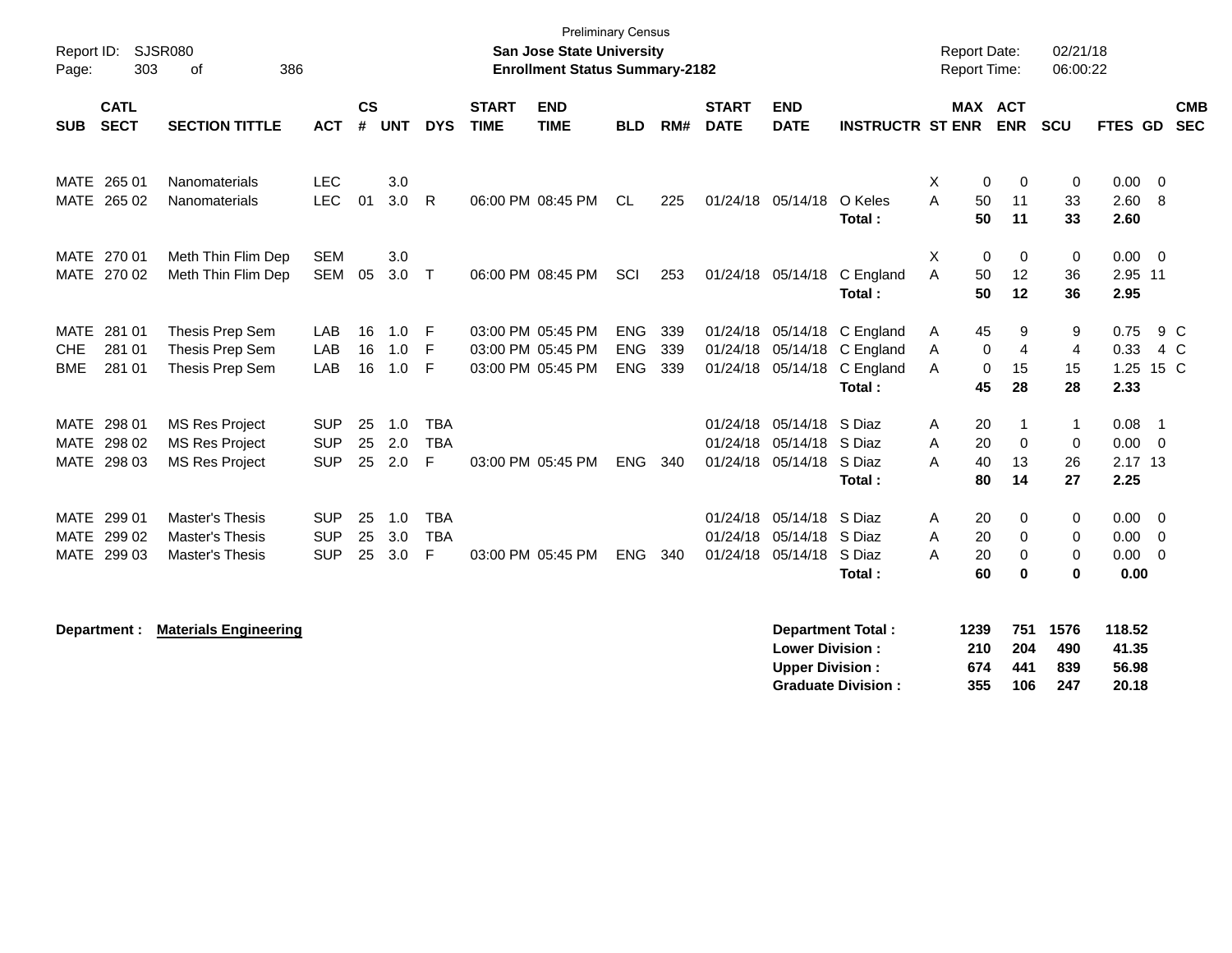| Report ID:     |              | <b>SJSR080</b>                |              |               |            |              |              | <b>San Jose State University</b>      | <b>Preliminary Census</b> |     |              |                   |                            |    | <b>Report Date:</b> |                | 02/21/18     |               |                          |            |
|----------------|--------------|-------------------------------|--------------|---------------|------------|--------------|--------------|---------------------------------------|---------------------------|-----|--------------|-------------------|----------------------------|----|---------------------|----------------|--------------|---------------|--------------------------|------------|
| Page:          | 304          | 386<br>οf                     |              |               |            |              |              | <b>Enrollment Status Summary-2182</b> |                           |     |              |                   |                            |    | <b>Report Time:</b> |                | 06:00:22     |               |                          |            |
|                | <b>CATL</b>  |                               |              | $\mathsf{cs}$ |            |              | <b>START</b> | <b>END</b>                            |                           |     | <b>START</b> | <b>END</b>        |                            |    | MAX ACT             |                |              |               |                          | <b>CMB</b> |
| <b>SUB</b>     | <b>SECT</b>  | <b>SECTION TITTLE</b>         | <b>ACT</b>   | #             | <b>UNT</b> | <b>DYS</b>   | <b>TIME</b>  | <b>TIME</b>                           | <b>BLD</b>                | RM# | <b>DATE</b>  | <b>DATE</b>       | <b>INSTRUCTR ST ENR</b>    |    |                     | <b>ENR</b>     | <b>SCU</b>   | FTES GD       |                          | <b>SEC</b> |
| <b>College</b> |              | <b>Engineering</b>            |              |               |            |              |              |                                       |                           |     |              |                   |                            |    |                     |                |              |               |                          |            |
|                | Department : | <b>Mechanical Engineering</b> |              |               |            |              |              |                                       |                           |     |              |                   |                            |    |                     |                |              |               |                          |            |
| ME             | 20 01        | Design & Graphics             | <b>SEM</b>   | 05            | 2.0        | M            |              | 09:00 AM 09:50 AM                     | <b>ENG</b>                | 189 | 01/24/18     | 05/14/18          | K Youssefi                 | A  | 190                 | 103            | 103          | 13.73         | - 0                      |            |
| MЕ             | 20 02        | Design & Graphics             | LAB          | 16            | 0.0        | м            |              | 10:00 AM 12:45 PM                     | <b>ENG</b>                | 213 | 01/24/18     |                   | 05/14/18 K Youssefi        | A  | 28                  | 27             | 27           | 0.00          | - 0                      |            |
| MЕ             | 20 03        | Design & Graphics             | LAB          | 16            | 0.0        | M            |              | 01:30 PM 04:15 PM                     | <b>ENG</b>                | 213 | 01/24/18     |                   | 05/14/18 K Youssefi        | A  | 28                  | 17             | 17           | 0.00          | 0                        |            |
| MЕ             | 20 04        | Design & Graphics             | LAB          | 16            | 0.0        | Т            |              | 09:00 AM 11:45 AM                     | <b>ENG</b>                | 213 | 01/24/18     |                   | 05/14/18 K Youssefi        | A  | 28                  | 26             | 26           | 0.00          | 0                        |            |
| MЕ             | 20 05        | Design & Graphics             | LAB          |               | 0.0        |              |              |                                       |                           |     |              |                   |                            | X  | $\mathbf 0$         | $\mathbf 0$    | 0            | 0.00          | 0                        |            |
| MЕ             | 20 06        | Design & Graphics             | LAB          | 16            | 0.0        | W            |              | 01:30 PM 04:15 PM                     | <b>ENG</b>                | 213 | 01/24/18     | 05/14/18          | K Youssefi                 | A  | 28                  | 18             | 18           | 0.00          | 0                        |            |
| ME             | 20 07        | Design & Graphics             | LAB          | 16            | 0.0        | R            |              | 01:30 PM 04:15 PM                     | <b>ENG</b>                | 213 | 01/24/18     | 05/14/18          | K Youssefi                 | A  | 28                  | 15             | 15           | 0.00          | $\mathbf 0$              |            |
| MЕ             | 20 08        | Design & Graphics             | LAB          |               | 0.0        |              |              |                                       |                           |     |              |                   |                            | X  | $\Omega$            | $\mathbf 0$    | $\mathbf 0$  | 0.00          | 0                        |            |
|                |              |                               |              |               |            |              |              |                                       |                           |     |              |                   | Total:                     |    | 330                 | 206            | 206          | 13.73         |                          |            |
| ME             | 30 01        | <b>Comp Applications</b>      | <b>SEM</b>   | 05            | 2.0        | W            |              | 12:00 PM 12:50 PM                     | CL.                       | 222 |              | 01/24/18 05/14/18 | <b>B</b> Burlingame A      |    | 72                  | 72             | 72           | 9.60          | - 0                      |            |
| ME             | 30 02        | <b>Comp Applications</b>      | LAB          | 16            | 0.0        | $\mathsf{T}$ |              | 01:30 PM 04:15 PM                     | <b>ENG</b>                | 407 | 01/24/18     | 05/14/18          | <b>B</b> Burlingame A      |    | 25                  | 23             | 23           | 0.00          | $\overline{0}$           |            |
| ME             | 30 03        | <b>Comp Applications</b>      | LAB          | 16            | 0.0        | W            |              | 01:30 PM 04:15 PM                     | <b>ENG</b>                | 407 | 01/24/18     | 05/14/18          | B Burlingame A             |    | 25                  | 28             | 28           | 0.00          | 0                        |            |
| MЕ             | 30 04        | <b>Comp Applications</b>      | LAB          | 16            | 0.0        | R            |              | 01:30 PM 04:15 PM                     | <b>ENG</b>                | 407 |              | 01/24/18 05/14/18 | <b>B</b> Burlingame A      |    | 25                  | 21             | 21           | 0.00          | $\overline{0}$           |            |
|                |              |                               |              |               |            |              |              |                                       |                           |     |              |                   | Total:                     |    | 147                 | 144            | 144          | 9.60          |                          |            |
| ME             | 101 01       | Dynamics                      | SEM          | 04            | 3.0        | <b>TR</b>    |              | 01:30 PM 02:45 PM                     | <b>ENG</b>                | 327 |              | 01/24/18 05/14/18 | R Agarwal                  | A  | 30                  | 30             | 90           | 6.00          | $\overline{\phantom{0}}$ |            |
| ME             | 101 02       | <b>Dynamics</b>               | SEM          | 04            | 3.0        | <b>TR</b>    |              | 03:00 PM 04:15 PM                     | <b>ENG</b>                | 327 | 01/24/18     | 05/14/18          | R Agarwal                  | A  | 30                  | 18             | 54           | 3.65          | - 1                      |            |
| ME             | 101 03       | <b>Dynamics</b>               | <b>SEM</b>   | 04            | 3.0        | <b>MW</b>    |              | 10:30 AM 11:45 AM                     | <b>ENG</b>                | 327 | 01/24/18     | 05/14/18          | V Cherickal                | A  | 30                  | 30             | 90           | 6.00          | 0                        |            |
| ME             | 101 04       | <b>Dynamics</b>               | <b>SEM</b>   | 04            | 3.0        | МW           |              | 01:30 PM 02:45 PM                     | <b>ENG</b>                | 327 | 01/24/18     | 05/14/18          | V Cherickal                | A  | 30                  | 30             | 90           | 6.00          | 0                        |            |
| MЕ             | 101 05       | <b>Dynamics</b>               | <b>SEM</b>   | 04            | 3.0        | <b>TR</b>    |              | 01:30 PM 02:45 PM                     | <b>ENG</b>                | 303 | 01/24/18     | 05/14/18 R Tsou   |                            | A  | 30                  | 39             | 117          | 7.80          | $\overline{0}$           |            |
| MЕ             | 101 06       | Dynamics                      | <b>SEM</b>   | 04            | 3.0        | <b>MW</b>    |              | 04:30 PM 05:45 PM                     | <b>CL</b>                 | 303 |              | 01/24/18 05/14/18 | S Bowley                   | A  | 30                  | 32             | 96           | 6.40          | 0                        |            |
|                |              |                               |              |               |            |              |              |                                       |                           |     |              |                   | Total:                     |    | 180                 | 179            | 537          | 35.85         |                          |            |
| ME             | 106 01       | Fund Mechatro Engr            | <b>SEM</b>   | 04            | 3.0        | <b>TR</b>    |              | 04:30 PM 05:20 PM                     | <b>ENG</b>                | 189 | 01/24/18     | 05/14/18          | <b>B</b> Furman            | Α  | 135                 | 132            | 264          | 26.60         |                          | 4 C        |
| EЕ             | 106 01       | Fund Mechatro Engr            | SEM          | 04            | 3.0        | <b>TR</b>    |              | 04:30 PM 05:20 PM                     | <b>ENG</b>                | 189 | 01/24/18     |                   | 05/14/18 B Furman          | A  | 0                   | 14             | 28           | 2.80          | $0\,C$                   |            |
| MЕ             | 106 03       | Fund Mechatro Engr            | LAB          |               | 0.0        |              |              |                                       |                           |     |              |                   |                            | х  | 0                   | 0              | 0            | 0.00          | 0                        |            |
| EЕ             | 106 03       | Fund Mechatro Engr            | LAB          |               | 0.0        |              |              |                                       |                           |     |              |                   |                            | X  | $\Omega$            | 0              | 0            | 0.00          | 0                        |            |
| ME             | 106 04       | Fund Mechatro Engr LAB 16 0.0 |              |               |            | W            |              | 06:00 PM 08:45 PM                     | <b>ENG 125</b>            |     |              |                   | 01/24/18 05/14/18 B Furman | A  | 20                  | 14             | 14           | 0.00          |                          | 1 C        |
| EE             | 106 04       | Fund Mechatro Engr            | LAB          |               | 16  0.0  W |              |              | 06:00 PM 08:45 PM ENG 125             |                           |     |              |                   | 01/24/18 05/14/18 B Furman | Α  | 0                   | 5              | 5            | $0.00 \t 0 C$ |                          |            |
| ME             | 106 05       | Fund Mechatro Engr            | LAB          |               | 0.0        |              |              |                                       |                           |     |              |                   |                            | X  | 0                   | 0              | 0            | $0.00 \t 0$   |                          |            |
| EE.            | 106 05       | Fund Mechatro Engr            | LAB          |               | 0.0        |              |              |                                       |                           |     |              |                   |                            | X. | 0                   | 0              | 0            | $0.00 \t 0$   |                          |            |
| ME             | 106 06       | Fund Mechatro Engr            | LAB          |               | 16  0.0    | R            |              | 06:00 PM 08:45 PM                     | <b>ENG 125</b>            |     |              |                   | 01/24/18 05/14/18 B Furman | A  | 20                  | 19             | 19           | $0.00 \t 0 C$ |                          |            |
| EE.            | 106 06       | Fund Mechatro Engr            | LAB          |               | 16  0.0    | R            |              | 06:00 PM 08:45 PM                     | ENG 125                   |     |              |                   | 01/24/18 05/14/18 B Furman | A  | 0                   | $\overline{1}$ | $\mathbf{1}$ | $0.00 \t 0 C$ |                          |            |
| ME             | 106 07       | Fund Mechatro Engr            | LAB          |               | 16 0.0     | F            |              | 09:00 AM 11:45 AM                     | ENG 125                   |     |              |                   | 01/24/18 05/14/18 B Furman | A  | 20                  | 18             | 18           | $0.00 \t 0 C$ |                          |            |
| EE.            | 106 07       | Fund Mechatro Engr            | LAB          |               | 16 0.0     | -F           |              | 09:00 AM 11:45 AM                     | ENG 125                   |     |              |                   | 01/24/18 05/14/18 B Furman | A  | $\mathbf 0$         | $\overline{1}$ | $\mathbf{1}$ | $0.00 \t 0 C$ |                          |            |
| ME             | 106 08       | Fund Mechatro Engr            | LAB 16 0.0 F |               |            |              |              | 01:30 PM 04:15 PM                     | ENG 125                   |     |              |                   | 01/24/18 05/14/18 B Furman | A  | 20                  | 16             | 16           | $0.00 \t 0 C$ |                          |            |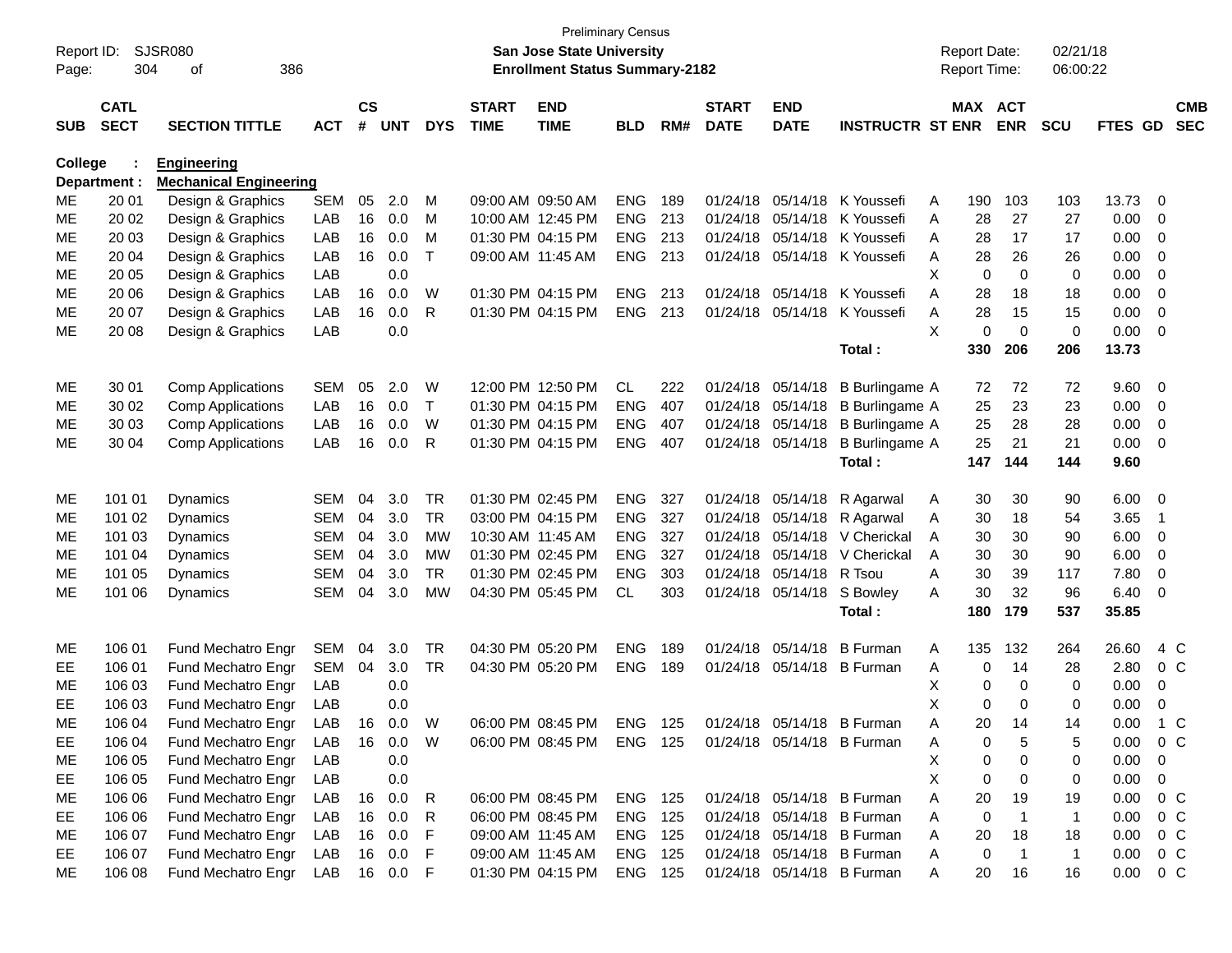| <b>Preliminary Census</b><br><b>SJSR080</b><br>02/21/18<br>Report ID:<br><b>San Jose State University</b><br><b>Report Date:</b> |                            |                           |            |                                       |            |              |                             |                           |            |      |                             |                           |                            |         |                       |              |             |                          |  |
|----------------------------------------------------------------------------------------------------------------------------------|----------------------------|---------------------------|------------|---------------------------------------|------------|--------------|-----------------------------|---------------------------|------------|------|-----------------------------|---------------------------|----------------------------|---------|-----------------------|--------------|-------------|--------------------------|--|
| Page:                                                                                                                            | 305                        | 386<br>οf                 |            | <b>Enrollment Status Summary-2182</b> |            |              |                             |                           |            |      |                             |                           |                            |         | Report Time:          | 06:00:22     |             |                          |  |
| <b>SUB</b>                                                                                                                       | <b>CATL</b><br><b>SECT</b> | <b>SECTION TITTLE</b>     | <b>ACT</b> | <b>CS</b><br>#                        | <b>UNT</b> | <b>DYS</b>   | <b>START</b><br><b>TIME</b> | <b>END</b><br><b>TIME</b> | <b>BLD</b> | RM#  | <b>START</b><br><b>DATE</b> | <b>END</b><br><b>DATE</b> | <b>INSTRUCTR ST ENR</b>    |         | MAX ACT<br><b>ENR</b> | <b>SCU</b>   | FTES GD SEC | <b>CMB</b>               |  |
| EE                                                                                                                               | 106 08                     | Fund Mechatro Engr        | LAB        | 16                                    | 0.0        | F            |                             | 01:30 PM 04:15 PM         | <b>ENG</b> | 125  |                             | 01/24/18 05/14/18         | <b>B</b> Furman            | Α       | 0<br>0                | 0            | 0.00        | 0 C                      |  |
| ME                                                                                                                               | 106 09                     | Fund Mechatro Engr        | LAB        | 16                                    | 0.0        | м            |                             | 01:30 PM 04:15 PM         | <b>ENG</b> | 125  |                             | 01/24/18 05/14/18         | <b>B</b> Furman            | Α<br>20 | 19                    | 19           | 0.00        | 0 C                      |  |
| EE                                                                                                                               | 106 09                     | Fund Mechatro Engr        | LAB        | 16                                    | 0.0        | м            |                             | 01:30 PM 04:15 PM         | <b>ENG</b> | 125  |                             | 01/24/18 05/14/18         | <b>B</b> Furman            | Α       | $\mathbf 0$<br>0      | 0            | 0.00        | 0 C                      |  |
| ME                                                                                                                               | 106 10                     | Fund Mechatro Engr        | LAB        | 16                                    | 0.0        | $\mathsf{T}$ |                             | 01:30 PM 04:15 PM         | <b>ENG</b> | 125  |                             | 01/24/18 05/14/18         | <b>B</b> Furman            | A<br>20 | 16                    | 16           | 0.00        | 1 C                      |  |
| EE                                                                                                                               | 106 10                     | Fund Mechatro Engr        | LAB        | 16                                    | 0.0        | $\mathsf{T}$ |                             | 01:30 PM 04:15 PM         | <b>ENG</b> | 125  |                             | 01/24/18 05/14/18         | <b>B</b> Furman            | Α       | 0<br>$\mathbf 0$      | 0            | 0.00        | 0 <sup>o</sup>           |  |
| ME                                                                                                                               | 106 11                     | Fund Mechatro Engr        | LAB        | 16                                    | 0.0        | R            |                             | 01:30 PM 04:15 PM         | <b>ENG</b> | 125  |                             | 01/24/18 05/14/18         | <b>B</b> Furman            | Α<br>20 | 13                    | 13           | 0.00        | 1 C                      |  |
| EE                                                                                                                               | 106 11                     | Fund Mechatro Engr        | LAB        | 16                                    | 0.0        | R            |                             | 01:30 PM 04:15 PM         | <b>ENG</b> | 125  |                             | 01/24/18 05/14/18         | <b>B</b> Furman            | A       | 6<br>0                | 6            | 0.00        | 0 <sup>o</sup>           |  |
| ME                                                                                                                               | 106 12                     | Fund Mechatro Engr        | LAB        | 16                                    | 0.0        | $\mathsf{T}$ |                             | 06:00 PM 08:45 PM         | <b>ENG</b> | 125  |                             | 01/24/18 05/14/18         | <b>B</b> Furman            | A<br>20 | 17                    | 17           | 0.00        | 1 C                      |  |
| EE                                                                                                                               | 106 12                     | Fund Mechatro Engr        | LAB        | 16                                    | 0.0        | $\top$       |                             | 06:00 PM 08:45 PM         | <b>ENG</b> | 125  |                             | 01/24/18 05/14/18         | <b>B</b> Furman            | A       | 0<br>$\overline{1}$   | $\mathbf{1}$ | 0.00        | 0 <sup>o</sup>           |  |
|                                                                                                                                  |                            |                           |            |                                       |            |              |                             |                           |            |      |                             |                           | Total:                     | 295     | 292                   | 438          | 29.40       |                          |  |
| ME                                                                                                                               | 111 01                     | <b>Fluid Mech</b>         | <b>SEM</b> |                                       | 3.0        |              |                             |                           |            |      |                             |                           |                            | X       | 0<br>0                | 0            | 0.00        | $\overline{\mathbf{0}}$  |  |
| MЕ                                                                                                                               | 111 02                     | <b>Fluid Mech</b>         | SEM        | 04                                    | 3.0        | TR           |                             | 09:00 AM 10:15 AM         | <b>ENG</b> | 329  |                             | 01/24/18 05/14/18         | N Okamoto                  | Α<br>60 | 59                    | 177          | 11.90       | $\overline{2}$           |  |
| МE                                                                                                                               | 111 03                     | <b>Fluid Mech</b>         | <b>SEM</b> | 04                                    | 3.0        | TR           |                             | 04:30 PM 05:45 PM         | <b>ENG</b> | 329  |                             | 01/24/18 05/14/18         | P Kutler                   | Α<br>50 | 57                    | 171          | 11.40       | 0                        |  |
| ME                                                                                                                               | 111 04                     | <b>Fluid Mech</b>         | SEM        | 04                                    | 3.0        | TR           |                             | 03:00 PM 04:15 PM         | <b>ENG</b> | -341 |                             | 01/24/18 05/14/18         | C Han                      | A<br>70 | 72                    | 216          | 14.45       | $\overline{\phantom{1}}$ |  |
|                                                                                                                                  |                            |                           |            |                                       |            |              |                             |                           |            |      |                             |                           | Total:                     | 180     | 188                   | 564          | 37.75       |                          |  |
| ME                                                                                                                               | 11301                      | Thermodynamics            | SEM        | 04                                    | 4.0        | <b>TR</b>    |                             | 08:00 AM 09:40 AM         | <b>ENG</b> | 329  |                             | 01/24/18 05/14/18         | A Tabrizi                  | 45<br>A | 52                    | 208          | 13.87       | $\overline{\phantom{0}}$ |  |
| ME                                                                                                                               | 113 02                     | Thermodynamics            | SEM        | 04                                    | 4.0        | MW           |                             | 07:30 PM 09:10 PM         | <b>ENG</b> | 303  |                             | 01/24/18 05/14/18         | S Zaidi                    | 35<br>A | 40                    | 160          | 10.67 0     |                          |  |
|                                                                                                                                  |                            |                           |            |                                       |            |              |                             |                           |            |      |                             |                           | Total:                     | 80      | 92                    | 368          | 24.53       |                          |  |
| ME                                                                                                                               | 114 01                     | <b>Heat Transfer</b>      | SEM        | 04                                    | 3.0        | <b>TR</b>    |                             | 03:00 PM 04:15 PM         | <b>ENG</b> | 331  |                             | 01/24/18 05/14/18         | K Gosselin                 | A<br>70 | 59                    | 177          | 11.85       | - 1                      |  |
| МE                                                                                                                               | 114 02                     | <b>Heat Transfer</b>      | <b>SEM</b> | 04                                    | 3.0        | TR           |                             | 10:30 AM 11:45 AM         | <b>ENG</b> | 303  |                             | 01/24/18 05/14/18         | S Zaidi                    | Α<br>35 | 39                    | 117          | 7.85        | $\overline{1}$           |  |
| ME                                                                                                                               | 114 03                     | <b>Heat Transfer</b>      | SEM        | 04                                    | 3.0        | МW           |                             | 06:00 PM 07:15 PM         | CL         | 310  |                             | 01/24/18 05/14/18         | H Kabbani                  | 35<br>A | 35                    | 105          | $7.10$ 2    |                          |  |
|                                                                                                                                  |                            |                           |            |                                       |            |              |                             |                           |            |      |                             |                           | Total:                     | 140     | 133                   | 399          | 26.80       |                          |  |
| МE                                                                                                                               | 115 01                     | Thermal Eng Lab           | LAB        | 16                                    | 1.0        | $\top$       |                             | 10:30 AM 01:15 PM         | <b>ENG</b> | 113  |                             | 01/24/18 05/14/18         | Y Lam                      | 18<br>A | 15                    | 15           | 1.00        | $\overline{0}$           |  |
| MЕ                                                                                                                               | 115 02                     | Thermal Eng Lab           | LAB        | 16                                    | 1.0        | $\top$       |                             | 01:30 PM 04:15 PM         | <b>ENG</b> | 113  |                             | 01/24/18 05/14/18         | Y Lam                      | Α<br>18 | 17                    | 17           | 1.13        | $\overline{0}$           |  |
| MЕ                                                                                                                               | 115 03                     | Thermal Eng Lab           | LAB        | 16                                    | 1.0        | M            |                             | 10:00 AM 12:45 PM         | <b>ENG</b> | 113  |                             | 01/24/18 05/14/18         | M Tran                     | Α<br>18 | 17                    | 17           | 1.13        | $\overline{0}$           |  |
| ME                                                                                                                               | 115 04                     | Thermal Eng Lab           | LAB        | 16                                    | 1.0        | м            |                             | 01:30 PM 04:15 PM         | <b>ENG</b> | 113  |                             | 01/24/18 05/14/18 M Tran  |                            | 18<br>Α | 19                    | 19           | 1.27        | $\mathbf{0}$             |  |
| ME                                                                                                                               | 115 05                     | Thermal Eng Lab           | LAB        | 16                                    | 1.0        | $\mathsf{R}$ |                             | 01:30 PM 04:15 PM         | ENG        | 113  |                             | 01/24/18 05/14/18 S Zaidi |                            | Α       | 15<br>18              | 15           | 1.00        | $\overline{0}$           |  |
| ME                                                                                                                               | 115 06                     | Thermal Eng Lab           | LAB        | 16                                    | 1.0 W      |              |                             | 04:30 PM 07:15 PM         | ENG 113    |      |                             | 01/24/18 05/14/18 S Zaidi |                            | 18<br>A | 19                    | 19           | $1.27 \t 0$ |                          |  |
|                                                                                                                                  |                            |                           |            |                                       |            |              |                             |                           |            |      |                             |                           | Total :                    | 108     | 102                   | 102          | 6.80        |                          |  |
| ME                                                                                                                               | 120 01                     | <b>Experimental Meths</b> | SEM        | 04                                    | 2.0        | W            |                             | 09:00 AM 09:50 AM         | ENG 189    |      |                             |                           | 01/24/18 05/14/18 A Mysore | 80<br>A | 64                    | 64           | 8.53 0      |                          |  |
| ME                                                                                                                               | 120 02                     | <b>Experimental Meths</b> | LAB        |                                       | 0.0        |              |                             |                           |            |      |                             |                           |                            | X       | 0<br>$\mathbf 0$      | 0            | $0.00 \t 0$ |                          |  |
| ME                                                                                                                               | 120 03                     | <b>Experimental Meths</b> | LAB        | 16                                    | 0.0        | $\top$       |                             | 01:30 PM 04:15 PM         | ENG 133    |      |                             |                           | 01/24/18 05/14/18 A Mysore | Α<br>16 | 15                    | 15           | $0.00 \t 0$ |                          |  |
| ME                                                                                                                               | 120 04                     | <b>Experimental Meths</b> | LAB        | 16                                    | 0.0        | $\top$       |                             | 05:30 PM 08:15 PM         | <b>ENG</b> | 133  |                             |                           | 01/24/18 05/14/18 A Mysore | 16<br>Α | 11                    | 11           | $0.00 \t 0$ |                          |  |
| ME                                                                                                                               | 120 05                     | <b>Experimental Meths</b> | LAB        |                                       | 16 0.0     | W            |                             | 10:00 AM 12:45 PM         | ENG 133    |      |                             |                           | 01/24/18 05/14/18 A Mysore | 16<br>Α | 16                    | 16           | $0.00 \t 0$ |                          |  |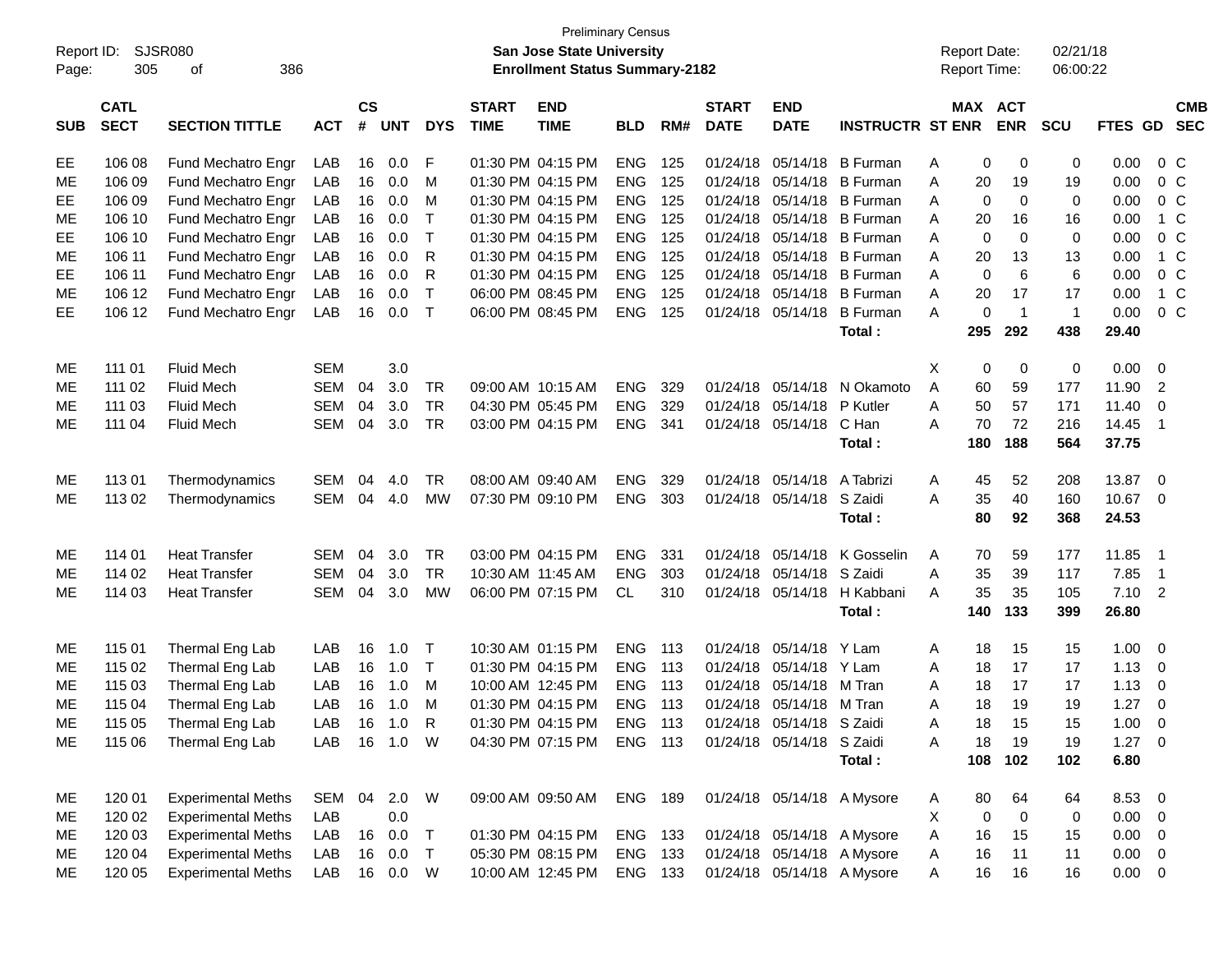| Report ID:<br>Page: | 306                        | <b>SJSR080</b><br>386<br>οf |            |                    |              |              | <b>Preliminary Census</b><br><b>San Jose State University</b><br><b>Enrollment Status Summary-2182</b> |                           |                |     | <b>Report Date:</b><br><b>Report Time:</b> | 02/21/18<br>06:00:22      |                             |   |     |                       |                |            |                |                          |
|---------------------|----------------------------|-----------------------------|------------|--------------------|--------------|--------------|--------------------------------------------------------------------------------------------------------|---------------------------|----------------|-----|--------------------------------------------|---------------------------|-----------------------------|---|-----|-----------------------|----------------|------------|----------------|--------------------------|
| <b>SUB</b>          | <b>CATL</b><br><b>SECT</b> | <b>SECTION TITTLE</b>       | <b>ACT</b> | $\mathsf{cs}$<br># | <b>UNT</b>   | <b>DYS</b>   | <b>START</b><br><b>TIME</b>                                                                            | <b>END</b><br><b>TIME</b> | <b>BLD</b>     | RM# | <b>START</b><br><b>DATE</b>                | <b>END</b><br><b>DATE</b> | <b>INSTRUCTR ST ENR</b>     |   |     | MAX ACT<br><b>ENR</b> | <b>SCU</b>     | FTES GD    |                | <b>CMB</b><br><b>SEC</b> |
| ME                  | 120 06                     | <b>Experimental Meths</b>   | LAB        |                    | 0.0          |              |                                                                                                        |                           |                |     |                                            |                           |                             | Χ | 0   | 0                     | 0              | 0.00       | - 0            |                          |
| МE                  | 120 07                     | <b>Experimental Meths</b>   | LAB        | 16                 | 0.0          | R            |                                                                                                        | 01:30 PM 04:15 PM         | <b>ENG</b>     | 133 |                                            | 01/24/18 05/14/18         | A Mysore                    | A | 16  | 16                    | 16             | 0.00       | 0              |                          |
| ME                  | 120 08                     | <b>Experimental Meths</b>   | LAB        | 16                 | 0.0          | W            |                                                                                                        | 01:30 PM 04:15 PM         |                |     |                                            | 01/24/18 05/14/18         | A Mysore                    | A | 16  | 6                     | 6              | 0.00       | 0              |                          |
|                     |                            |                             |            |                    |              |              |                                                                                                        |                           |                |     |                                            |                           | Total:                      |   | 160 | 128                   | 128            | 8.53       |                |                          |
| ME                  | 130 01                     | Appl Engr Analysis          | <b>SEM</b> | 04                 | 3.0          | <b>TR</b>    |                                                                                                        | 09:00 AM 10:15 AM         | <b>ENG</b>     | 331 | 01/24/18                                   | 05/14/18                  | T Hsu                       | Α | 75  | 57                    | 171            | 11.40      | 0              |                          |
| ME                  | 130 02                     | Appl Engr Analysis          | <b>SEM</b> | 04                 | 3.0          | <b>TR</b>    |                                                                                                        | 12:00 PM 01:15 PM         | <b>ENG</b>     | 303 |                                            | 01/24/18 05/14/18         | D Abdollahia                | A | 40  | 39                    | 117            | 7.80       | 0              |                          |
| ME                  | 130 03                     | Appl Engr Analysis          | <b>SEM</b> | 04                 | 3.0          | <b>MW</b>    |                                                                                                        | 01:30 PM 02:45 PM         | CL.            | 225 |                                            | 01/24/18 05/14/18         | K Gosselin                  | A | 50  | 50                    | 150            | 10.00      | 0              |                          |
|                     |                            |                             |            |                    |              |              |                                                                                                        |                           |                |     |                                            |                           | Total:                      |   | 165 | 146                   | 438            | 29.20      |                |                          |
| ME                  | 136 01                     | Des For Manufactur          | SEM        | 04                 | 3.0          | TR           |                                                                                                        | 07:30 PM 08:45 PM         | <b>ENG</b>     | 329 |                                            | 01/24/18 05/14/18         | E Cydzik                    | Α | 35  | 26                    | 78             | 5.45       | $-5$           |                          |
|                     |                            |                             |            |                    |              |              |                                                                                                        |                           |                |     |                                            |                           | Total:                      |   | 35  | 26                    | 78             | 5.45       |                |                          |
| ME                  | 147 01                     | Dyn Sys Vibs Cntrl          | <b>SEM</b> | 04                 | 3.0          | <b>MW</b>    |                                                                                                        | 04:30 PM 05:45 PM         | <b>ENG</b>     | 331 |                                            | 01/24/18 05/14/18         | F Barez                     | Α | 40  | 45                    | 135            | 9.00       | $\overline{0}$ |                          |
| ME                  | 147 02                     | Dyn Sys Vibs Cntrl          | <b>SEM</b> |                    | 04 3.0       | <b>MW</b>    |                                                                                                        | 07:30 PM 08:45 PM         | CL             | 310 |                                            | 01/24/18 05/14/18         | A Rahimi                    | A | 60  | 47                    | 141            | 9.45       | $\overline{1}$ |                          |
|                     |                            |                             |            |                    |              |              |                                                                                                        |                           |                |     |                                            |                           | Total:                      |   | 100 | 92                    | 276            | 18.45      |                |                          |
| ME                  | 154 01                     | Mech Engr Design            | <b>SEM</b> | 04                 | 4.0          | <b>MW</b>    |                                                                                                        | 10:30 AM 12:10 PM         | <b>ENG</b>     | 331 |                                            | 01/24/18 05/14/18         | R Yee                       | Α | 80  | 54                    | 216            | $14.47$ 1  |                |                          |
| ME                  | 154 02                     | Mech Engr Design            | SEM        |                    | 04 4.0       | <b>TBA</b>   |                                                                                                        |                           |                |     |                                            | 01/24/18 05/14/18         |                             | A | 70  | 68                    | 272            | 18.13      | $\overline{0}$ |                          |
|                     |                            |                             |            |                    |              |              |                                                                                                        |                           |                |     |                                            |                           | Total:                      |   | 150 | 122                   | 488            | 32.60      |                |                          |
| ME                  | 160 01                     | <b>Finite Ele Methods</b>   | SEM        | 04                 | 3.0          | <b>TR</b>    |                                                                                                        | 06:00 PM 07:15 PM         | <b>ENG</b>     | 403 |                                            | 01/24/18 05/14/18         | E Chan                      | Α | 35  | 36                    | 108            | 7.20       | $\overline{0}$ |                          |
|                     |                            |                             |            |                    |              |              |                                                                                                        |                           |                |     |                                            |                           | Total:                      |   | 35  | 36                    | 108            | 7.20       |                |                          |
| ME                  | 165 80                     | Com Aid Des in ME           | <b>SEM</b> | 04                 | 3.0          | TBA          |                                                                                                        |                           |                |     |                                            | 01/24/18 05/14/18         | S Bowley                    | A | 35  | 41                    | 123            | 8.20       | 0              |                          |
| ME                  | 16581                      | Com Aid Des in ME           | <b>SEM</b> | 04                 | 3.0          | <b>TBA</b>   |                                                                                                        |                           |                |     |                                            | 01/24/18 05/14/18         | S Bowley                    | A | 28  | 34                    | 102            | 6.80       | 0              |                          |
|                     |                            |                             |            |                    |              |              |                                                                                                        |                           |                |     |                                            |                           | Total:                      |   | 63  | 75                    | 225            | 15.00      |                |                          |
| ME                  | 167 01                     | Intro Eng Biomecha          | <b>SEM</b> | 04                 | 3.0          | TR           |                                                                                                        | 04:30 PM 05:45 PM         | <b>BBC</b>     | 204 | 01/24/18                                   | 05/14/18                  | M Leineweber A              |   | 70  | 14                    | 42             | 2.85       |                | $1\,C$                   |
| <b>BME</b>          | 167 01                     | Intro Eng Biomecha          | <b>SEM</b> | 04                 | 3.0          | <b>TR</b>    |                                                                                                        | 04:30 PM 05:45 PM         | <b>BBC</b>     | 204 |                                            | 01/24/18 05/14/18         | M Leineweber A              |   | 0   | 51                    | 153            | 10.30      | 2 C            |                          |
|                     |                            |                             |            |                    |              |              |                                                                                                        |                           |                |     |                                            |                           | Total:                      |   | 70  | 65                    | 195            | 13.15      |                |                          |
| ME                  | 168 01                     | Microfluidics Lab           | LAB        | 16                 | 1.0 R        |              |                                                                                                        | 01:30 PM 04:15 PM         | <b>ENG 115</b> |     |                                            | 01/24/18 05/14/18 S Lee   |                             | A | 20  | 12                    | 12             | 0.95 9 C   |                |                          |
|                     | MATE 168 01                | Microfluidics Lab           | LAB        | 16                 | 1.0          | $\mathsf{R}$ |                                                                                                        | 01:30 PM 04:15 PM         | ENG            | 115 |                                            | 01/24/18 05/14/18 S Lee   |                             | A | 0   | 4                     | 4              | $0.28$ 1 C |                |                          |
| EE                  | 168 01                     | Microfluidics Lab           | LAB        |                    | 16  1.0  R   |              |                                                                                                        | 01:30 PM 04:15 PM         | <b>ENG 115</b> |     |                                            | 01/24/18 05/14/18 S Lee   |                             | Α | 0   | 0                     | 0              | 0.00       | $0\,C$         |                          |
|                     |                            |                             |            |                    |              |              |                                                                                                        |                           |                |     |                                            |                           | Total:                      |   | 20  | 16                    | 16             | 1.23       |                |                          |
| ME                  | 180 01                     | <b>Indiv Studies</b>        | <b>SUP</b> |                    | 36 1.0       | TBA          |                                                                                                        |                           |                |     |                                            |                           | 01/24/18 05/14/18 N Okamoto | A | 15  | 2                     | $\overline{2}$ | $0.15$ 1   |                |                          |
| ME                  | 180 02                     | <b>Indiv Studies</b>        | <b>SUP</b> |                    | 36  2.0  TBA |              |                                                                                                        |                           |                |     |                                            |                           | 01/24/18 05/14/18 N Okamoto | A | 15  | $\mathbf{1}$          | $\overline{2}$ | $0.13 \ 0$ |                |                          |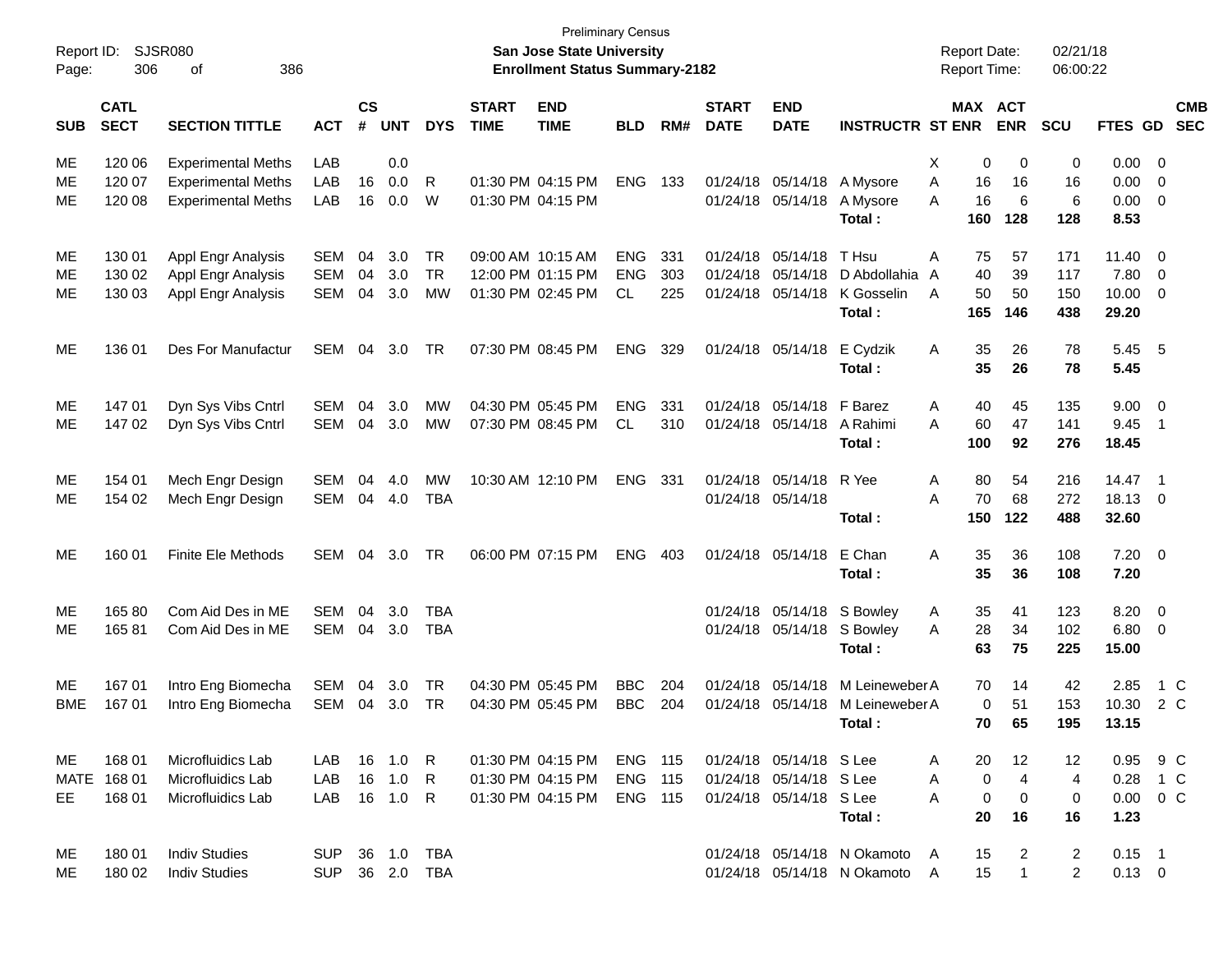| <b>Preliminary Census</b><br>Report ID:<br>SJSR080<br><b>San Jose State University</b><br><b>Report Date:</b><br>307<br>386<br><b>Enrollment Status Summary-2182</b><br><b>Report Time:</b><br>Page:<br>οf |                            |                                                             |            |                    |            |              |                             |                           |            |     | 02/21/18<br>06:00:22        |                           |                                 |   |                 |            |            |                |                         |                          |
|------------------------------------------------------------------------------------------------------------------------------------------------------------------------------------------------------------|----------------------------|-------------------------------------------------------------|------------|--------------------|------------|--------------|-----------------------------|---------------------------|------------|-----|-----------------------------|---------------------------|---------------------------------|---|-----------------|------------|------------|----------------|-------------------------|--------------------------|
| <b>SUB</b>                                                                                                                                                                                                 | <b>CATL</b><br><b>SECT</b> | <b>SECTION TITTLE</b>                                       | <b>ACT</b> | $\mathsf{cs}$<br># | <b>UNT</b> | <b>DYS</b>   | <b>START</b><br><b>TIME</b> | <b>END</b><br><b>TIME</b> | <b>BLD</b> | RM# | <b>START</b><br><b>DATE</b> | <b>END</b><br><b>DATE</b> | <b>INSTRUCTR ST ENR</b>         |   | MAX ACT         | <b>ENR</b> | <b>SCU</b> | FTES GD        |                         | <b>CMB</b><br><b>SEC</b> |
| ME                                                                                                                                                                                                         | 180 03                     | <b>Indiv Studies</b>                                        | <b>SUP</b> | 36                 | 3.0        | <b>TBA</b>   |                             |                           |            |     |                             | 01/24/18 05/14/18         | N Okamoto                       | A | 15              | 0          | 0          | 0.00           | $\overline{\mathbf{0}}$ |                          |
| МE                                                                                                                                                                                                         | 180 04                     | <b>Indiv Studies</b>                                        | <b>SUP</b> | 36                 | 1.0        | T            |                             | 04:30 PM 05:20 PM         | <b>CL</b>  | 111 |                             | 01/24/18 05/14/18         | N Okamoto                       | A | 30              | 29         | 29         | 1.95           | $\overline{1}$          |                          |
| МE                                                                                                                                                                                                         | 180 05                     | <b>Indiv Studies</b>                                        | <b>SUP</b> | 36                 | 1.0        | W            |                             | 06:00 PM 07:15 PM         |            |     |                             | 01/24/18 05/14/18         | R Agarwal                       | A | 35              | 14         | 14         | 0.93           | 0                       |                          |
| МE                                                                                                                                                                                                         | 180 06                     | <b>Indiv Studies</b>                                        | <b>SUP</b> | 36                 | 1.0        | $\mathsf{T}$ |                             | 12:00 PM 01:30 PM         |            |     |                             | 01/24/18 05/14/18         | R Agarwal                       | Α | 35              | 16         | 16         | 1.07           | 0                       |                          |
| МE                                                                                                                                                                                                         | 180 07                     | <b>Indiv Studies</b>                                        | <b>SUP</b> | 36                 | 1.0        | R            |                             | 12:00 PM 01:30 PM         |            |     |                             | 01/24/18 05/14/18         | R Agarwal                       | A | 35              | 9          | 9          | 0.60           | 0                       |                          |
|                                                                                                                                                                                                            |                            |                                                             |            |                    |            |              |                             |                           |            |     |                             |                           | Total:                          |   | 180             | 71         | 72         | 4.83           |                         |                          |
| ME                                                                                                                                                                                                         | 181 01                     | <b>Fund of Biosensors</b>                                   | <b>LEC</b> | 02                 | 3.0        | MW           |                             | 04:30 PM 05:45 PM         | <b>ENG</b> | 192 |                             | 01/24/18 05/14/18         | W Du                            | Α | 50              | $12 \,$    | 36         | 2.50           | $\overline{2}$          |                          |
|                                                                                                                                                                                                            |                            |                                                             |            |                    |            |              |                             |                           |            |     |                             |                           | Total:                          |   | 50              | 12         | 36         | 2.50           |                         |                          |
| ME                                                                                                                                                                                                         | 18301                      | <b>HVAC Sys Design</b>                                      | SEM        | 04                 | 3.0        | <b>TR</b>    |                             | 06:00 PM 07:15 PM         | <b>ENG</b> | 329 |                             | 01/24/18 05/14/18         | S Ishaya                        | Α | 50              | 35         | 105        | $7.15 \quad 3$ |                         |                          |
|                                                                                                                                                                                                            |                            |                                                             |            |                    |            |              |                             |                           |            |     |                             |                           | Total:                          |   | 50              | 35         | 105        | 7.15           |                         |                          |
| ME                                                                                                                                                                                                         | 185 01                     | HEV&EV Fundamental LEC                                      |            |                    | 04 3.0     | МW           |                             | 06:00 PM 07:15 PM         | <b>ENG</b> | 401 |                             | 01/24/18 05/14/18         | F Barez                         | Α | 35              | 24         | 72         | 5.30 10        |                         |                          |
|                                                                                                                                                                                                            |                            |                                                             |            |                    |            |              |                             |                           |            |     |                             |                           | Total:                          |   | 35              | 24         | 72         | 5.30           |                         |                          |
| ME                                                                                                                                                                                                         | 18701                      | Auto Control Dsgn                                           | SEM        |                    | 04 3.0     | <b>TR</b>    |                             | 04:30 PM 05:45 PM         | <b>ENG</b> | 232 |                             | 01/24/18 05/14/18         | J Wang                          | Α | 40              | $12 \,$    | 36         | $2.40 \ 0$     |                         |                          |
|                                                                                                                                                                                                            |                            |                                                             |            |                    |            |              |                             |                           |            |     |                             |                           | Total:                          |   | 40              | 12         | 36         | 2.40           |                         |                          |
| ME                                                                                                                                                                                                         |                            | 195B 01 Sr Design Proj II                                   | <b>SEM</b> | 05                 | 3.0        | W            |                             | 01:30 PM 04:15 PM         | <b>ENG</b> | 135 |                             | 01/24/18 05/14/18         | R Agarwal                       | A | 30              | 26         | 78         | 5.20           | $\overline{0}$          |                          |
| ME                                                                                                                                                                                                         |                            | 195B 02 Sr Design Proj II                                   | <b>SEM</b> | 05                 | 3.0        | W            |                             | 01:30 PM 04:15 PM         | <b>ENG</b> | 111 |                             | 01/24/18 05/14/18         | R Yee                           | A | 30              | 30         | 90         | 6.00           | 0                       |                          |
| ME                                                                                                                                                                                                         |                            | 195B 03 Sr Design Proj II                                   | <b>SEM</b> | 05                 | 3.0        | W            |                             | 01:30 PM 04:15 PM         | <b>ENG</b> | 192 |                             | 01/24/18 05/14/18         | W Du                            | A | 30              | 17         | 51         | 3.40           | 0                       |                          |
| ME                                                                                                                                                                                                         |                            | 195B 04 Sr Design Proj II                                   | <b>SEM</b> | 05                 | 3.0        | W            |                             | 01:30 PM 04:15 PM         | <b>ENG</b> | 141 |                             | 01/24/18 05/14/18         | <b>B</b> Furman                 | A | 30              | 24         | 72         | 4.80           | 0                       |                          |
| ME                                                                                                                                                                                                         |                            | 195B 05 Sr Design Proj II                                   | <b>SEM</b> | 05                 | 3.0        | W            |                             | 01:30 PM 04:15 PM         | <b>ENG</b> | 133 |                             | 01/24/18 05/14/18 S Zaidi |                                 | A | 30              | 42         | 126        | 8.40           | 0                       |                          |
|                                                                                                                                                                                                            |                            |                                                             |            |                    |            |              |                             |                           |            |     |                             |                           | Total:                          |   | 150             | 139        | 417        | 27.80          |                         |                          |
| ME                                                                                                                                                                                                         | 210 01                     | Adv Thermodynamics SEM 05 3.0                               |            |                    |            | MW           |                             | 06:00 PM 07:15 PM         | <b>ENG</b> | 403 |                             | 01/24/18 05/14/18         | Y Shabany                       | Α | 35              | 11         | 33         | 2.75 11        |                         |                          |
|                                                                                                                                                                                                            |                            |                                                             |            |                    |            |              |                             |                           |            |     |                             |                           | Total:                          |   | 35              | 11         | 33         | 2.75           |                         |                          |
| ME                                                                                                                                                                                                         | 230 01                     | Ad Mech Eng Analys SEM 05 3.0                               |            |                    |            | MW           |                             | 07:30 PM 08:45 PM         | <b>ENG</b> | 403 |                             |                           | 01/24/18 05/14/18 Y Shabany     | A | 35              | 23         | 69         | 5.70 22        |                         |                          |
|                                                                                                                                                                                                            |                            |                                                             |            |                    |            |              |                             |                           |            |     |                             |                           | Total:                          |   | 35 <sup>5</sup> | 23         | 69         | 5.70           |                         |                          |
| ME.                                                                                                                                                                                                        | 240 01                     | Rigid Body Dynamic SEM 05 3.0 TR 07:30 PM 08:45 PM ENG 301  |            |                    |            |              |                             |                           |            |     |                             |                           | 01/24/18 05/14/18 P Woytowitz A |   | 35              | 10         | 30         | 2.50 10        |                         |                          |
|                                                                                                                                                                                                            |                            |                                                             |            |                    |            |              |                             |                           |            |     |                             |                           | Total:                          |   | 35              | 10         | 30         | 2.50           |                         |                          |
| ME                                                                                                                                                                                                         | 250 01                     | Precision Mach Des SEM 05 3.0 TR                            |            |                    |            |              |                             | 06:00 PM 07:15 PM ENG 301 |            |     |                             |                           | 01/24/18 05/14/18 M Pharand     | A | 35              | 32         | 96         | 8.00 32        |                         |                          |
|                                                                                                                                                                                                            |                            |                                                             |            |                    |            |              |                             |                           |            |     |                             |                           | Total:                          |   | 35              | 32         | 96         | 8.00           |                         |                          |
| ME                                                                                                                                                                                                         | 265 01                     | Computer Aid ME Des SEM 05 3.0 MW 04:30 PM 05:45 PM ENG 329 |            |                    |            |              |                             |                           |            |     |                             |                           | 01/24/18 05/14/18 K Youssefi    | A | 50              | 49         | 147        | 12.20 48       |                         |                          |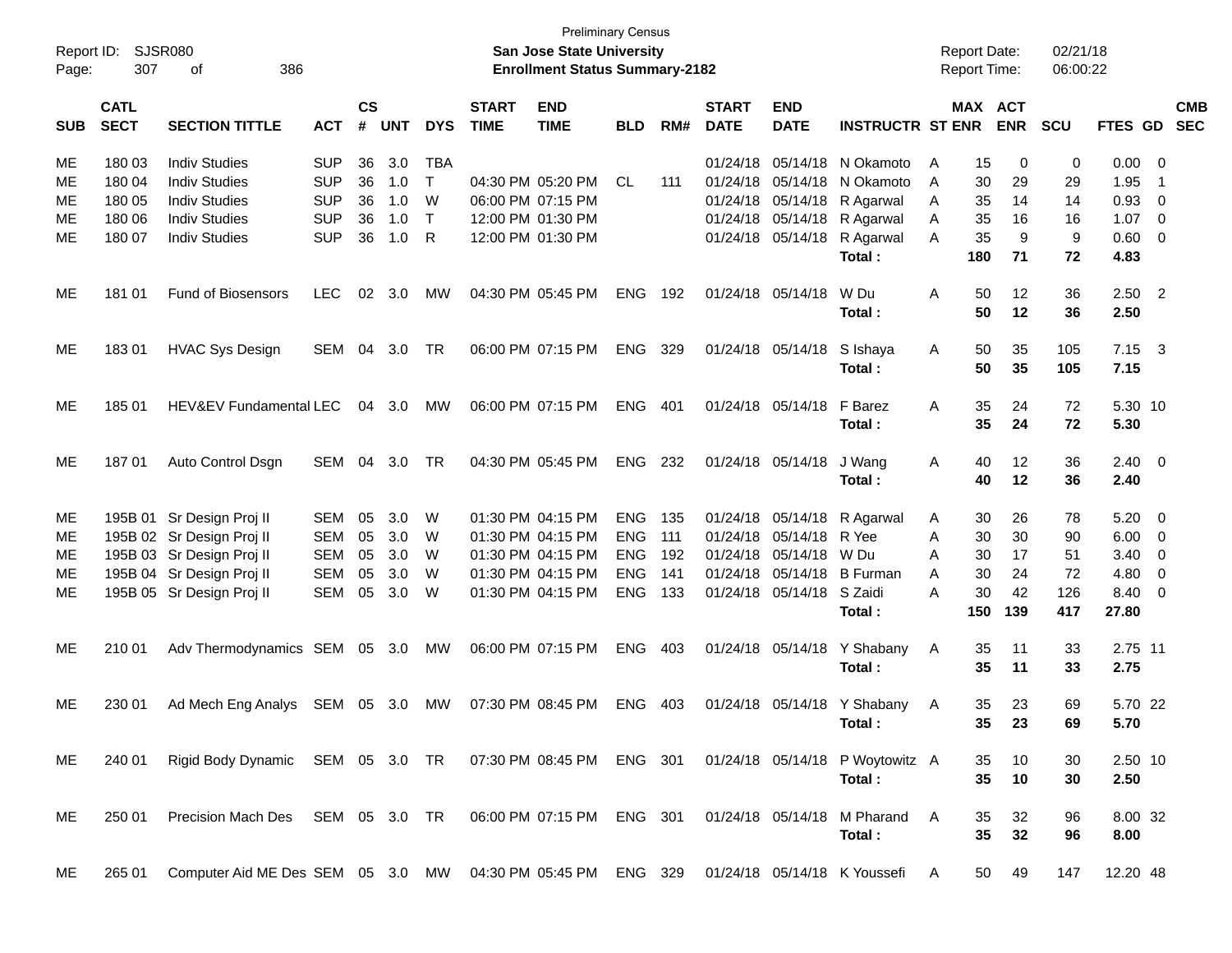| Report ID:<br>Page:                                                          | <b>SJSR080</b><br>308      | 386<br>οf                                                                                                                                                                                                                                                                       |                                                                                                                                                        | <b>Preliminary Census</b><br>San Jose State University<br><b>Enrollment Status Summary-2182</b> |                                                                                                |                                                                                                                                                        |                             |                           |                   |            |                             |                                                                                                         |                                                                                                                                                                                                                                   | <b>Report Date:</b><br>Report Time:                                                      |                                                                                                                                               | 02/21/18<br>06:00:22                                         |                                                                                                                                                   |                                                          |
|------------------------------------------------------------------------------|----------------------------|---------------------------------------------------------------------------------------------------------------------------------------------------------------------------------------------------------------------------------------------------------------------------------|--------------------------------------------------------------------------------------------------------------------------------------------------------|-------------------------------------------------------------------------------------------------|------------------------------------------------------------------------------------------------|--------------------------------------------------------------------------------------------------------------------------------------------------------|-----------------------------|---------------------------|-------------------|------------|-----------------------------|---------------------------------------------------------------------------------------------------------|-----------------------------------------------------------------------------------------------------------------------------------------------------------------------------------------------------------------------------------|------------------------------------------------------------------------------------------|-----------------------------------------------------------------------------------------------------------------------------------------------|--------------------------------------------------------------|---------------------------------------------------------------------------------------------------------------------------------------------------|----------------------------------------------------------|
| <b>SUB</b>                                                                   | <b>CATL</b><br><b>SECT</b> | <b>SECTION TITTLE</b>                                                                                                                                                                                                                                                           | <b>ACT</b>                                                                                                                                             | $\mathsf{cs}$                                                                                   | # UNT                                                                                          | <b>DYS</b>                                                                                                                                             | <b>START</b><br><b>TIME</b> | <b>END</b><br><b>TIME</b> | <b>BLD</b>        | RM#        | <b>START</b><br><b>DATE</b> | <b>END</b><br><b>DATE</b>                                                                               | <b>INSTRUCTR ST ENR ENR</b>                                                                                                                                                                                                       |                                                                                          | MAX ACT                                                                                                                                       | <b>SCU</b>                                                   | FTES GD SEC                                                                                                                                       | <b>CMB</b>                                               |
|                                                                              |                            |                                                                                                                                                                                                                                                                                 |                                                                                                                                                        |                                                                                                 |                                                                                                |                                                                                                                                                        |                             |                           |                   |            |                             |                                                                                                         | Total:                                                                                                                                                                                                                            |                                                                                          | 50<br>49                                                                                                                                      | 147                                                          | 12.20                                                                                                                                             |                                                          |
| ME                                                                           | 271 01                     | Comp Fluid Dyn ME                                                                                                                                                                                                                                                               | LEC                                                                                                                                                    |                                                                                                 | 02 3.0                                                                                         | MW                                                                                                                                                     |                             | 07:30 PM 08:45 PM         | ENG 339           |            |                             | 01/24/18 05/14/18                                                                                       | E Thurlow<br>Total:                                                                                                                                                                                                               | A                                                                                        | 35<br>20<br>35<br>20                                                                                                                          | 60<br>60                                                     | 4.95 19<br>4.95                                                                                                                                   |                                                          |
| ME                                                                           | 273 01                     | Finite El Meth Eng                                                                                                                                                                                                                                                              | SEM 04 3.0                                                                                                                                             |                                                                                                 |                                                                                                | TR                                                                                                                                                     |                             | 07:30 PM 08:45 PM         | ENG 403           |            |                             | 01/24/18 05/14/18 E Chan                                                                                | Total:                                                                                                                                                                                                                            | A                                                                                        | 35<br>33<br>35<br>33                                                                                                                          | 99<br>99                                                     | 8.20 32<br>8.20                                                                                                                                   |                                                          |
| ME<br>ME                                                                     | 285 01<br>285 02           | Mechatronic Sys En<br>Mechatronic Sys En                                                                                                                                                                                                                                        | SEM<br>LAB                                                                                                                                             | 05                                                                                              | 3.0<br>16 0.0                                                                                  | MW<br><b>TBA</b>                                                                                                                                       |                             | 07:30 PM 08:45 PM         | ENG<br><b>ENG</b> | 135<br>135 |                             | 01/24/18 05/14/18 N Hemati<br>01/24/18 05/14/18 N Hemati                                                | Total:                                                                                                                                                                                                                            | A<br>A                                                                                   | 35<br>29<br>35<br>29<br>70<br>58                                                                                                              | 58<br>29<br>87                                               | 7.20 28<br>$0.00$ 28<br>7.20                                                                                                                      |                                                          |
| ME<br>ME<br>МE<br>ME<br>ME<br><b>ME</b><br>ME<br>ME<br>ME<br>ME<br><b>ME</b> | 295A 11                    | 295A 01 ME Project I<br>295A 02 ME Project I<br>295A 03 ME Project I<br>295A 04 ME Project I<br>295A 05 ME Project I<br>295A 06 ME Project I<br>295A 07 ME Project I<br>295A 08 ME Project I<br>295A 09 ME Project I<br>295A 10 ME Project I<br>ME Project I                    | <b>SUP</b><br><b>SUP</b><br><b>SUP</b><br><b>SUP</b><br><b>SUP</b><br><b>SUP</b><br><b>SUP</b><br><b>SUP</b><br><b>SUP</b><br><b>SUP</b><br><b>SUP</b> | 25<br>25<br>25<br>25<br>25<br>25<br>25<br>25<br>25<br>25                                        | 3.0<br>3.0<br>3.0<br>3.0<br>3.0<br>3.0<br>3.0<br>3.0<br>3.0<br>3.0<br>25 3.0                   | <b>TBA</b><br><b>TBA</b><br><b>TBA</b><br><b>TBA</b><br><b>TBA</b><br><b>TBA</b><br><b>TBA</b><br><b>TBA</b><br><b>TBA</b><br><b>TBA</b><br><b>TBA</b> |                             |                           |                   |            | 01/24/18 05/14/18           | 01/24/18 05/14/18 W Du<br>01/24/18 05/14/18 T Hsu<br>01/24/18 05/14/18 S Lee<br>01/24/18 05/14/18 R Yee | 01/24/18 05/14/18 R Agarwal<br>01/24/18 05/14/18 S Bashash<br>01/24/18 05/14/18 B Furman<br>01/24/18 05/14/18 K Gosselin<br>01/24/18 05/14/18 N Okamoto<br>01/24/18 05/14/18 V Cherickal<br>Total:                                | Α<br>Α<br>A<br>Α<br>A<br>A<br>A<br>A<br>A<br>Α<br>A<br>220                               | 20<br>0<br>20<br>2<br>6<br>20<br>3<br>20<br>1<br>20<br>20<br>0<br>20<br>0<br>20<br>0<br>20<br>4<br>20<br>3<br>20<br>$\mathbf{1}$<br>20        | 0<br>6<br>18<br>9<br>3<br>0<br>0<br>0<br>12<br>9<br>3<br>60  | $0.00 \t 0$<br>$0.50$ 2<br>1.506<br>0.75<br>0.25<br>$0.00 \t 0$<br>$0.00 \t 0$<br>$0.00 \t 0$<br>1.004<br>0.75<br>0.25<br>5.00                    | -3<br>$\overline{\phantom{1}}$<br>-3<br>$\blacksquare$ 1 |
| ME<br>ME<br>ME<br>ME<br><b>ME</b><br>ME<br>ME<br>ME<br>ME<br>ME<br>ME        |                            | 295B 01 ME Project II<br>295B 02 ME Project II<br>295B 03 ME Project II<br>295B 04 ME Project II<br>295B 05 ME Project II<br>295B 06 ME Project II<br>295B 07 ME Project II<br>295B 08 ME Project II<br>295B 09 ME Project II<br>295B 10 ME Project II<br>295B 11 ME Project II | <b>SUP</b><br><b>SUP</b><br><b>SUP</b><br><b>SUP</b><br><b>SUP</b><br><b>SUP</b><br><b>SUP</b><br><b>SUP</b><br><b>SUP</b><br><b>SUP</b><br><b>SUP</b> | 25<br>25<br>25<br>25                                                                            | 3.0<br>3.0<br>3.0<br>3.0<br>25 3.0<br>25 3.0<br>25 3.0<br>25 3.0<br>25 3.0<br>25 3.0<br>25 3.0 | <b>TBA</b><br><b>TBA</b><br><b>TBA</b><br><b>TBA</b><br><b>TBA</b><br>TBA<br><b>TBA</b><br><b>TBA</b><br>TBA<br><b>TBA</b><br>TBA                      |                             |                           |                   |            |                             | 01/24/18 05/14/18 W Du<br>01/24/18 05/14/18 T Hsu<br>01/24/18 05/14/18 S Lee<br>01/24/18 05/14/18 R Yee | 01/24/18 05/14/18 R Agarwal<br>01/24/18 05/14/18 R Agarwal<br>01/24/18 05/14/18 S Bashash<br>01/24/18 05/14/18 B Furman<br>01/24/18 05/14/18 K Gosselin<br>01/24/18 05/14/18 N Okamoto<br>01/24/18 05/14/18 V Cherickal<br>Total: | Α<br>A<br>20<br>A<br>А<br>A<br>Α<br>Α<br>20<br>Α<br>20<br>Α<br>20<br>A<br>20<br>A<br>220 | 20<br>0<br>20<br>3<br>6<br>20<br>2<br>20<br>1<br>20<br>4<br>20<br>0<br>$\overline{\mathbf{c}}$<br>3<br>$\overline{c}$<br>$\overline{7}$<br>30 | 0<br>9<br>18<br>6<br>3<br>12<br>0<br>6<br>9<br>6<br>21<br>90 | $0.00 \t 0$<br>$0.75$ 3<br>$1.50\quad 6$<br>0.50<br>0.25<br>$1.00 \quad 4$<br>$0.00 \t 0$<br>$0.50$ 2<br>$0.75$ 3<br>$0.50$ 2<br>$1.75$ 7<br>7.50 | $\overline{c}$<br>$\overline{1}$                         |
| ME.                                                                          |                            | 296N 01 Apl Nonlin Control                                                                                                                                                                                                                                                      | LEC 02 3.0 TR                                                                                                                                          |                                                                                                 |                                                                                                |                                                                                                                                                        |                             | 06:00 PM 07:15 PM SH      |                   | 239        |                             |                                                                                                         | 01/24/18 05/14/18 S Bashash                                                                                                                                                                                                       | A                                                                                        | 35<br>16                                                                                                                                      | 48                                                           | 3.95 15                                                                                                                                           |                                                          |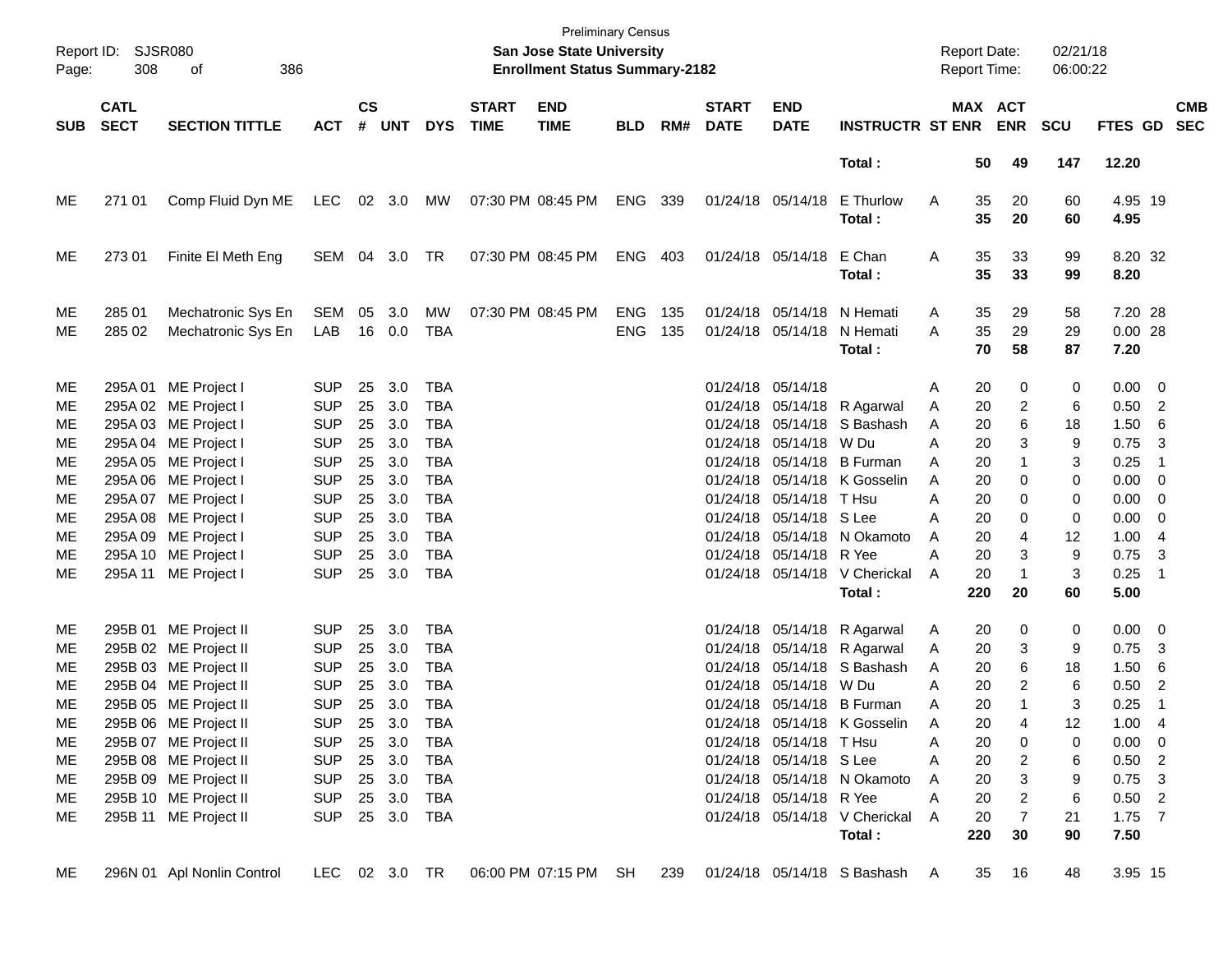|            | <b>Preliminary Census</b><br>Report ID:<br>SJSR080<br>02/21/18<br><b>San Jose State University</b><br><b>Report Date:</b> |                               |            |                |            |            |                                       |                    |            |     |                             |                           |                           |   |                                 |                          |            |                |     |                          |
|------------|---------------------------------------------------------------------------------------------------------------------------|-------------------------------|------------|----------------|------------|------------|---------------------------------------|--------------------|------------|-----|-----------------------------|---------------------------|---------------------------|---|---------------------------------|--------------------------|------------|----------------|-----|--------------------------|
| Page:      | 309                                                                                                                       | 386<br>οf                     |            |                |            |            | <b>Enrollment Status Summary-2182</b> |                    |            |     |                             |                           |                           |   | 06:00:22<br><b>Report Time:</b> |                          |            |                |     |                          |
| <b>SUB</b> | <b>CATL</b><br><b>SECT</b>                                                                                                | <b>SECTION TITTLE</b>         | <b>ACT</b> | <b>CS</b><br># | <b>UNT</b> | <b>DYS</b> | <b>START</b><br><b>TIME</b>           | <b>END</b><br>TIME | <b>BLD</b> | RM# | <b>START</b><br><b>DATE</b> | <b>END</b><br><b>DATE</b> | <b>INSTRUCTR ST ENR</b>   |   | <b>MAX</b>                      | <b>ACT</b><br><b>ENR</b> | <b>SCU</b> | <b>FTES GD</b> |     | <b>CMB</b><br><b>SEC</b> |
|            |                                                                                                                           |                               |            |                |            |            |                                       |                    |            |     |                             |                           | Total:                    |   | 35                              | 16                       | 48         | 3.95           |     |                          |
| ME         | 298 01                                                                                                                    | Special Project ME            | <b>SUP</b> | 25             | 1.0        | TBA        |                                       |                    |            |     | 01/24/18                    | 05/14/18                  | N Okamoto                 | A | 15                              |                          |            | 0.08           | - 1 |                          |
| ME         | 298 02                                                                                                                    | Special Project ME            | <b>SUP</b> | 25             | 2.0        | TBA        |                                       |                    |            |     | 01/24/18                    | 05/14/18                  | N Okamoto                 | A | 15                              | $\mathbf 0$              | 0          | 0.00           | - 0 |                          |
| ME         | 298 03                                                                                                                    | Special Project ME            | <b>SUP</b> | 25             | 3.0        | TBA        |                                       |                    |            |     | 01/24/18                    | 05/14/18                  | N Okamoto                 | A | 15                              | 3                        | 9          | 0.75           | -3  |                          |
|            |                                                                                                                           |                               |            |                |            |            |                                       |                    |            |     |                             |                           | Total:                    |   | 45                              | 4                        | 10         | 0.83           |     |                          |
| ME         | 299 01                                                                                                                    | Master's Thesis               | <b>SUP</b> | 25             | 3.0        | E          |                                       | 05:00 PM 07:30 PM  |            |     | 01/24/18                    | 05/14/18                  | R Agarwal                 | A | 20                              | 4                        | 12         | 1.004          |     |                          |
|            |                                                                                                                           |                               |            |                |            |            |                                       |                    |            |     |                             |                           | Total:                    |   | 20                              | 4                        | $12 \,$    | 1.00           |     |                          |
|            | Department :                                                                                                              | <b>Mechanical Engineering</b> |            |                |            |            |                                       |                    |            |     |                             |                           | <b>Department Total:</b>  |   | 3633                            | 2645                     | 6289       | 435.05         |     |                          |
|            |                                                                                                                           |                               |            |                |            |            |                                       |                    |            |     |                             | <b>Lower Division:</b>    |                           |   | 477                             | 350                      | 350        | 23.33          |     |                          |
|            |                                                                                                                           |                               |            |                |            |            |                                       |                    |            |     |                             | <b>Upper Division:</b>    |                           |   | 2286                            | 1985                     | 5098       | 341.93         |     |                          |
|            |                                                                                                                           |                               |            |                |            |            |                                       |                    |            |     |                             |                           | <b>Graduate Division:</b> |   | 870                             | 310                      | 841        | 69.78          |     |                          |